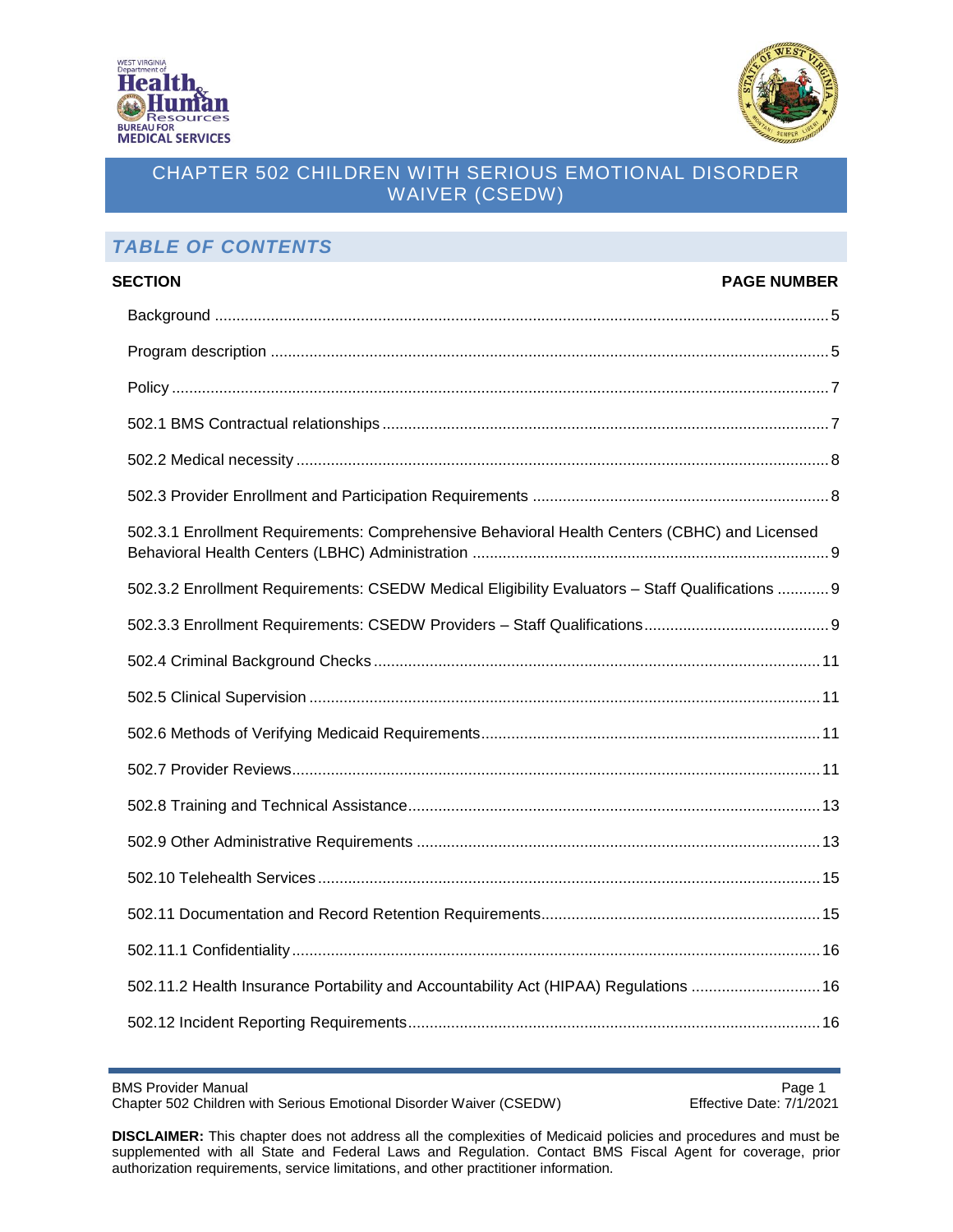



| 502.13.1 Centers for Medicare & Medicaid Services (CMS) Quality Assurances  19 |  |
|--------------------------------------------------------------------------------|--|
|                                                                                |  |
|                                                                                |  |
|                                                                                |  |
|                                                                                |  |
|                                                                                |  |
|                                                                                |  |
|                                                                                |  |
|                                                                                |  |
|                                                                                |  |
|                                                                                |  |
|                                                                                |  |
|                                                                                |  |
|                                                                                |  |
|                                                                                |  |
|                                                                                |  |
|                                                                                |  |
|                                                                                |  |
|                                                                                |  |
|                                                                                |  |
|                                                                                |  |
|                                                                                |  |

BMS Provider Manual<br>Chapter 502 Children with Serious Emotional Disorder Waiver (CSEDW) Fffective Date: 7/1/2021 Chapter 502 Children with Serious Emotional Disorder Waiver (CSEDW)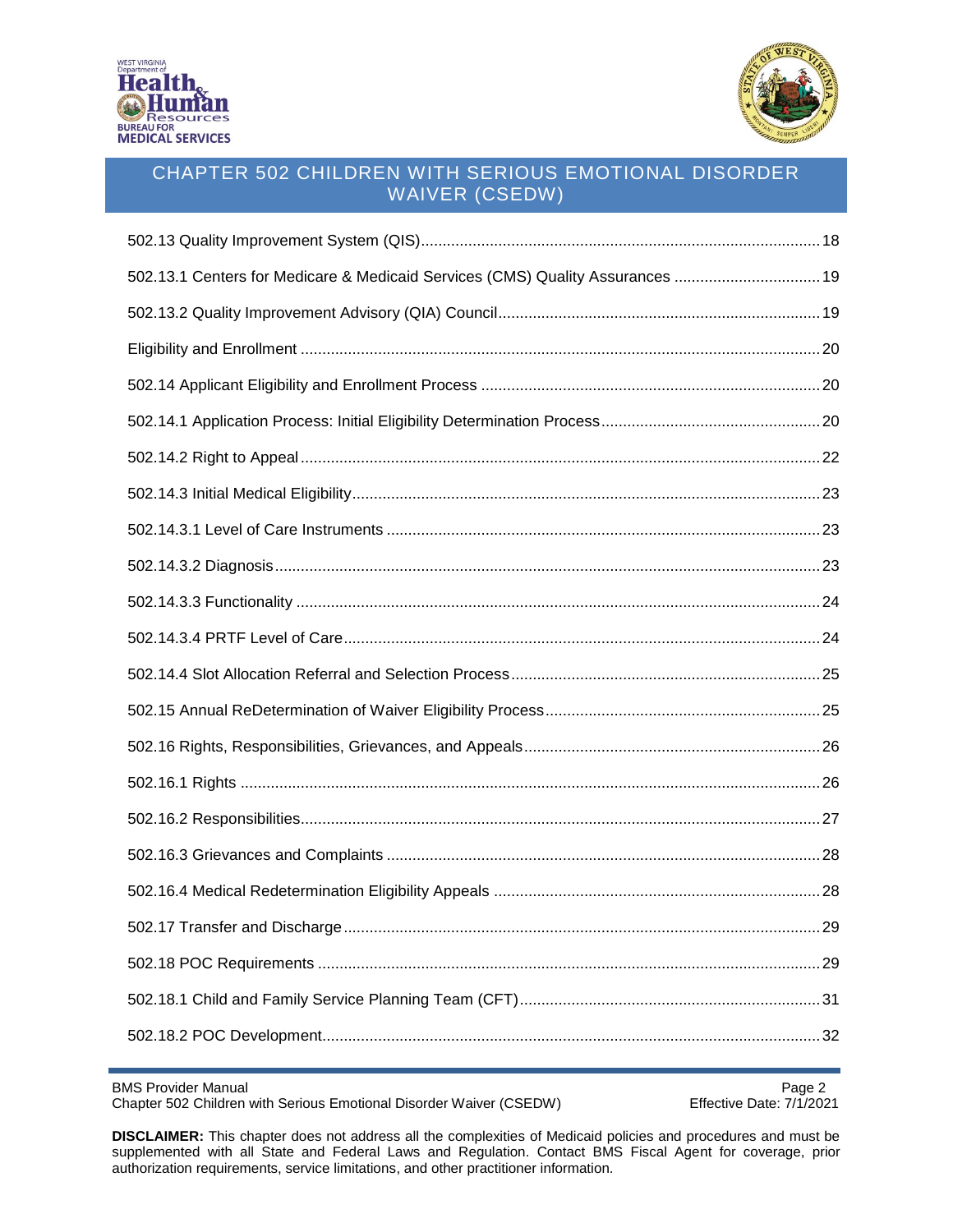



BMS Provider Manual<br>Chapter 502 Children with Serious Emotional Disorder Waiver (CSEDW) Fffective Date: 7/1/2021 Chapter 502 Children with Serious Emotional Disorder Waiver (CSEDW)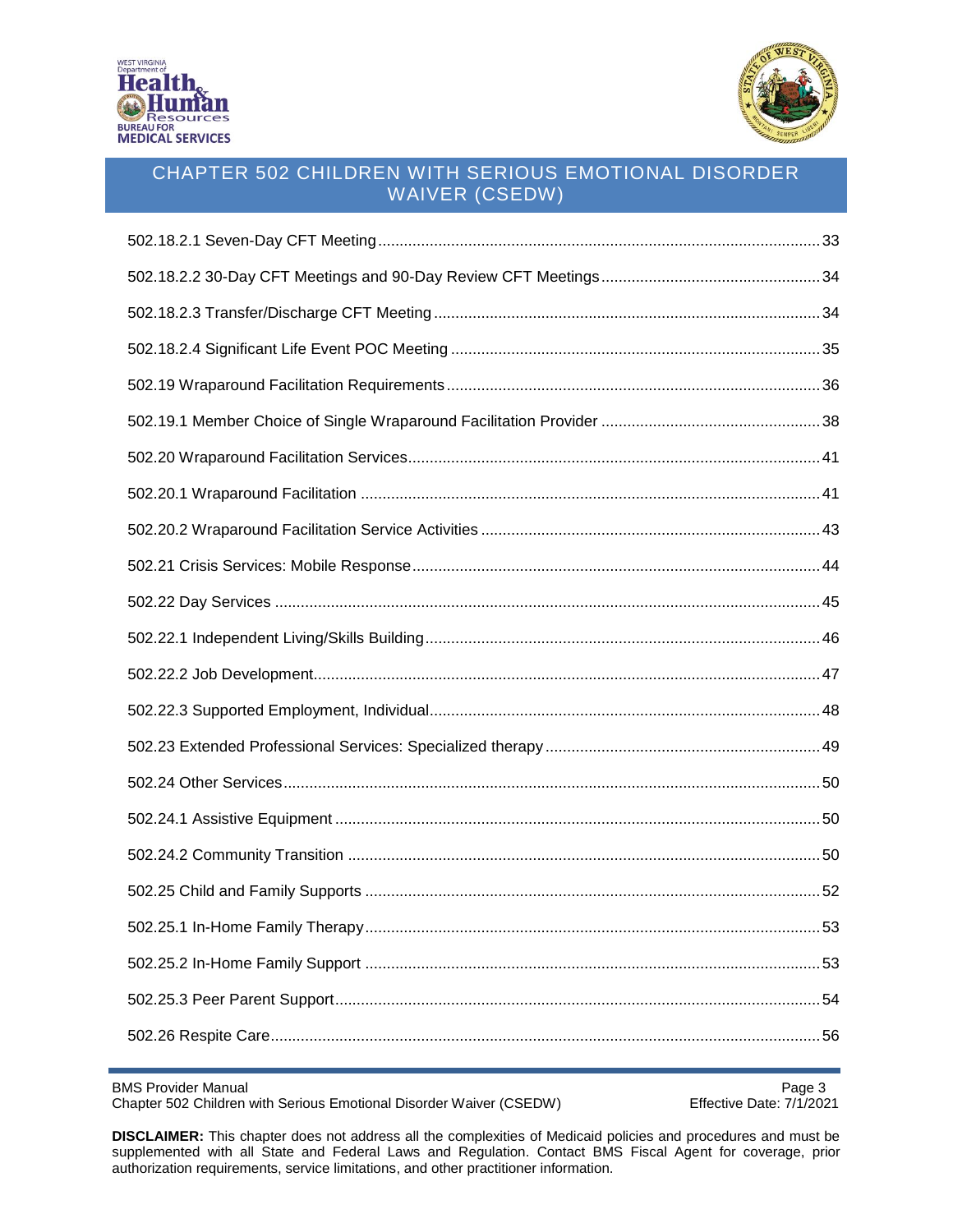



BMS Provider Manual<br>Chapter 502 Children with Serious Emotional Disorder Waiver (CSEDW) Fffective Date: 7/1/2021 Chapter 502 Children with Serious Emotional Disorder Waiver (CSEDW)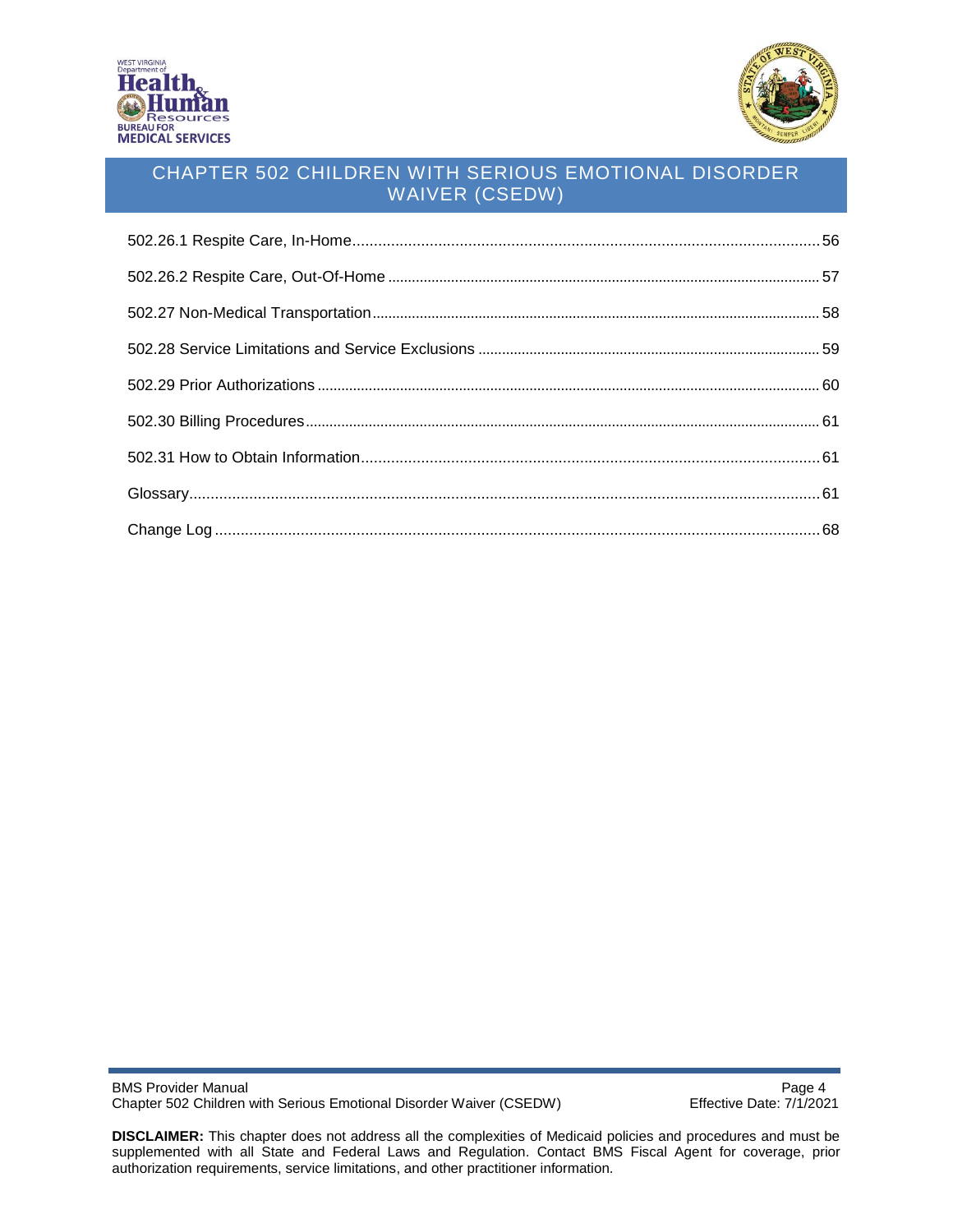



#### <span id="page-4-0"></span>*BACKGROUND*

The Bureau for Medical Services (BMS, hereafter also referenced as WV, the State) in the West Virginia Department of Health and Human Resources (DHHR) is the single state agency responsible for administering the Medicaid Program. The West Virginia Medicaid Program is administered pursuant to provisions of Title XIX of the Social Security Act and *[Chapter 9 of the West Virginia Code](http://www.legis.state.wv.us/wvcode/Code.cfm?chap=09&art=1)*.

Medicaid offers a comprehensive scope of medically necessary medical and mental health services. All covered and authorized services must be provided by enrolled providers practicing within the scope of their license, utilizing professionally accepted standards of care, and in accordance with all state and federal requirements. Enrolled providers are subject to review of services provided to Medicaid members whether or not the services require prior authorization. All providers of services must maintain current, accurate, legible, and completed documentation to justify medical necessity of services provided to each Medicaid member and made available to the BMS or its designee upon request.

This chapter sets forth requirements for payment of services provided under the Children with Serious Emotional Disorder Waiver (CSEDW) program to eligible West Virginia Medicaid members. These members may or may not be eligible for other Medicaid covered services found in other chapters of the BMS Provider Manual. Any service, procedure, item, or situation not discussed in this chapter must be presumed non-covered under the waiver.

All Medicaid enrolled providers should coordinate care if a Medicaid member receives different Medicaid services at different locations with other providers to help ensure that quality care is taking place and that safety is the forefront of the member's treatment.

### <span id="page-4-1"></span>*PROGRAM DESCRIPTION*

The CSEDW is a Medicaid Home and Community-Based Services (HCBS) waiver program authorized under [§1915\(c\) of the Social Security Act.](https://www.ssa.gov/OP_Home/ssact/title19/1915.htm) The CSEDW provides services that are additions to Medicaid State Plan coverage for members ages three (3) to 21 who are enrolled in the CSEDW program. The CSEDW permits West Virginia to provide an array of HCBS that enables children who would otherwise require institutionalization to remain in their homes and communities.

This waiver prioritizes children/youth with serious emotional disorder (SED) who are:

- 1. In Psychiatric Residential Treatment Facilities (PRTFs) or other residential treatment providers either out-of-state or in-state; and
- 2. Other Medicaid-eligible children with SED who are at risk of institutionalization.

It is anticipated that this waiver will reduce the number of children placed both in-state and out-of-state in PRTFs and shorten the lengths of stay for children who require acute care.

West Virginia defines the term "children with a serious emotional disorder" (CSED) as children with an SED who are ages three (3) to 21 and who currently have or at any time during the past year have had a diagnosable mental, behavioral, or emotional disorder of sufficient duration to meet diagnostic criteria specified within the Diagnostic and Statistical Manual of Mental Disorders (DSM) (or International

```
BMS Provider Manual Page 5 and the state of the state of the state of the state of the state of the state of the state of the state of the state of the state of the state of the state of the state of the state of the sta
```
Chapter 502 Children with Serious Emotional Disorder Waiver (CSEDW) Effective Date: 7/1/2021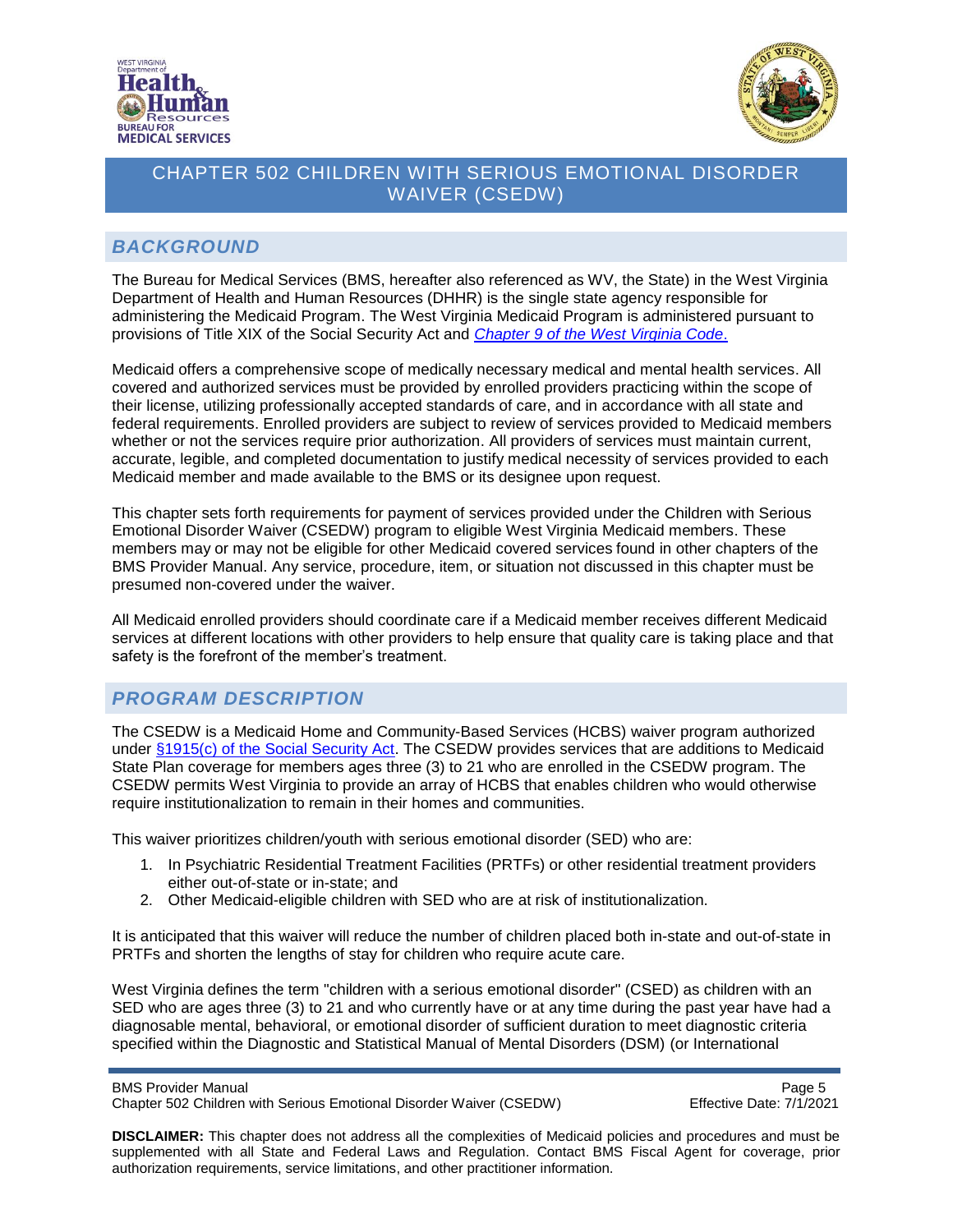



Classification of Disease (ICD) equivalent) that is current at the date of evaluation and results in functional impairment that substantially interferes with or limits the child's role or functioning in family, school, and/or community activities.

The CSEDW provides services to children with serious emotional disorders based upon the National Wraparound Initiative model. This model is strengths-based, meaning it uses the strengths of families and individuals as a starting point for growth and change, with a goal of helping waiver members and their families develop skills to cope with challenges and stabilize children in their homes. The model is also centered around the needs of the child and their family in that the child experiencing challenging behaviors is central to the process and engaged in a plan to help develop the skills necessary to achieve stability and improve coping strategies, ideally enabling the child to achieve their personal goals. There are 10 principles of the wraparound process, they are:

- 1) **Family voice and choice.** Family and youth/child perspectives are intentionally elicited and prioritized during all phases of the wraparound process. Planning is grounded in family members' perspectives, and the team strives to provide options and choices such that the plan reflects family values and preferences.
- 2) **Team based.** The wraparound team consists of individuals agreed upon by the family and committed to the family through informal, formal, and community support and service relationships.
- 3) **Natural supports.** The team actively seeks out and encourages the full participation of team members drawn from family members' networks of interpersonal and community relationships. The wraparound plan reflects activities and interventions that draw on sources of natural support.
- 4) **Collaboration.** Team members work cooperatively and share responsibility for developing, implementing, monitoring, and evaluating a single wraparound plan. The plan reflects a blending of team members' perspectives, mandates, and resources. The plan guides and coordinates each team member's work towards meeting the team's goals.
- 5) **Community based.** The wraparound team implements service and support strategies that take place in the most inclusive, most responsive, most accessible, and least restrictive settings possible; and that safely promote child and family integration into home and community life.
- 6) **Culturally competent.** The wraparound process demonstrates respect for and builds on the values, preferences, beliefs, culture, and identity of the child/ youth and family, and their community.
- 7) **Individualized.** To achieve the goals laid out in the wraparound plan, the team develops and implements a customized set of strategies, supports, and services.
- 8) **Strengths based.** The wraparound process and the wraparound plan identify, build on, and enhance the capabilities, knowledge, skills, and assets of the child and family, their community, and other team members.
- 9) **Unconditional.** A wraparound team does not give up on, blame, or reject children, youth, and their families. When faced with challenges or setbacks, the team continues working towards meeting the needs of the youth and family and towards achieving the goals in the wraparound plan until the team reaches agreement that a formal wraparound process is no longer necessary.
- 10) **Outcome based.** The team ties the goals and strategies of the wraparound plan to observable or measurable indicators of success, monitors progress in terms of these indicators, and revises the plan accordingly. (Bruns, 2008)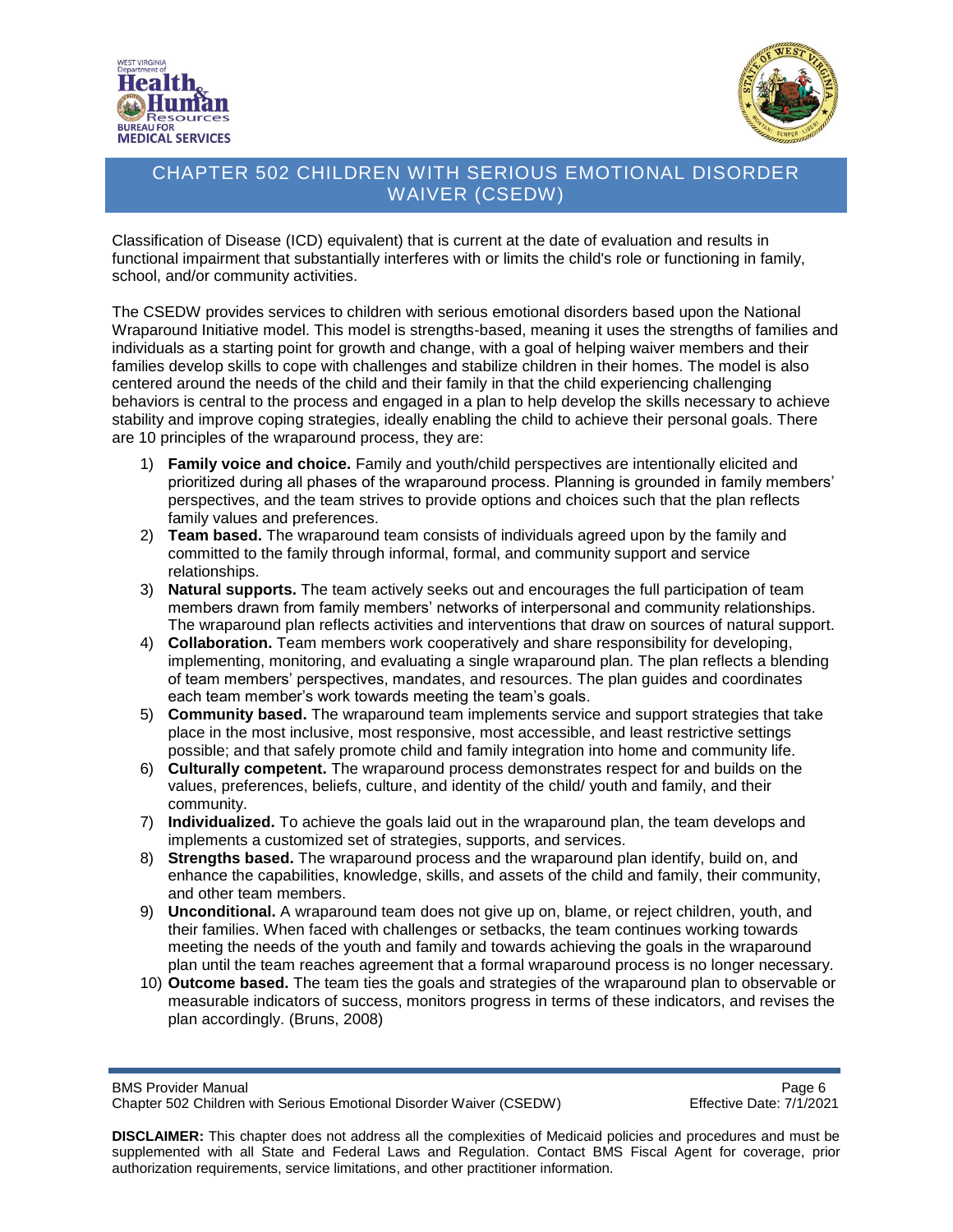



Members enrolled in the CSEDW may not receive services simultaneously through another West Virginia [§1915\(c\)](https://www.ssa.gov/OP_Home/ssact/title19/1915.htm) waiver though they may be on a waiting list for another waiver. Medicaid members who are not willing to enroll with the identified Managed Care Organization (MCO) are not eligible to enroll in the CSEDW program.

All required documentation forms and links to CSEDW required trainings are available on the [CSEDW](https://dhhr.wv.gov/bms/Programs/WaiverPrograms/CSEDW/Pages/SED.aspx) [website.](https://dhhr.wv.gov/bms/Programs/WaiverPrograms/CSEDW/Pages/SED.aspx)

#### <span id="page-6-0"></span>*POLICY*

### <span id="page-6-1"></span>502.1 BMS CONTRACTUAL RELATIONSHIPS

BMS operates the CSEDW in conjunction with the West Virginia Specialized Youth in Foster Care [§1915\(b\)](https://www.ssa.gov/OP_Home/ssact/title19/1915.htm) managed care program and utilization management will be managed by one identified MCO.

BMS contracts with an Administrative Service Organization (ASO) that acts as an agent of BMS and administers the operation of the CSEDW program. The ASO screens potential waiver applicants during the initial eligibility determination process and provides data to the Medical Eligibility Contracted Agent (MECA) to facilitate both initial evaluations and annual re-determinations of medical eligibility. The ASO conducts education for CSEDW providers, persons, advocacy groups, and DHHR. At times, the ASO, in collaboration with BMS, will provide answers to policy questions, which will serve as policy clarifications. These policy clarifications will be posted on the [CSEDW website.](https://dhhr.wv.gov/bms/Programs/WaiverPrograms/CSEDW/Pages/SED.aspx)

In order to facilitate coordination of care, the ASO will notify the MCO administering the CSEDW when a new waiver member is determined eligible so that the member may begin receiving services within three business days of the eligibility determination for waiver enrollment as long as there is not a waitlist for services. If there is a waiting list, the member will be notified that they are approved for services, but they have been placed on the list until an opening is available. Members can receive other Medicaid services while they are on the waiting list. Members are added to the CSEDW program on a first-come, first-served basis. Medicaid members who are not willing to enroll with the identified MCO are not eligible to enroll in the CSEDW program.

The BMS contracts with a MECA to determine initial and re-determination eligibility of prospective and active persons and to recruit and train licensed clinicians to participate in the Independent Evaluator Network (IEN). The ASO and the MECA work together to process initial applications and re-determination packets.

The West Virginia Medicaid Management Information System (MMIS) contractor is responsible for enrollment of all Medicaid providers that then must contract with the identified MCO to provide CSEDW services. All Medicaid providers must contract with the identified MCO prior to initiating CSEDW services with enrolled members.

Please refer to the [CSEDW](https://dhhr.wv.gov/bms/Programs/WaiverPrograms/CSEDW/Pages/SED.aspx) website for ASO and MECA contact information.

BMS Provider Manual **Page 7** and 2011 12:30 and 2012 12:30 and 2012 12:30 and 2012 12:30 and 2012 12:30 and 2012 12:30 and 2012 12:30 and 2012 12:30 and 2012 12:30 and 2012 12:30 and 2012 12:30 and 2012 12:30 and 2012 12:3 Chapter 502 Children with Serious Emotional Disorder Waiver (CSEDW) Effective Date: 7/1/2021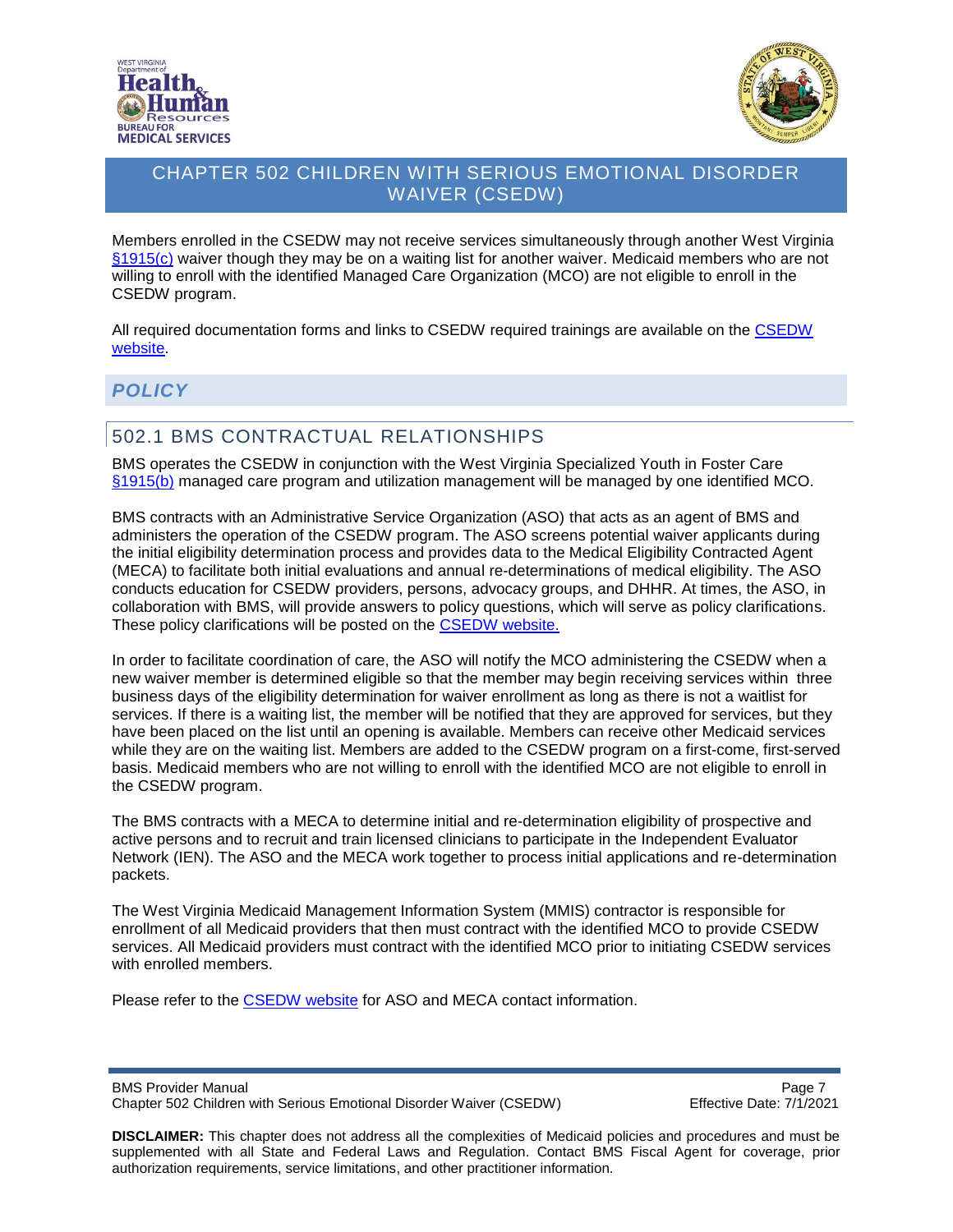



# <span id="page-7-0"></span>502.2 MEDICAL NECESSITY

All CSEDW services covered in this chapter are subject to a determination of medical necessity defined as services and supplies that are:

- Appropriate and medically necessary for the symptoms, diagnosis, or treatment of an illness
- Provided for the diagnosis or direct care of an illness
- Within the standards of good practice
- Not primarily for the convenience of the plan member or provider
- The most appropriate level of care that can be safely provided

Medical necessity must be demonstrated throughout the provision of services. For these types of services, the following five factors will be included as part of this determination:

- 1. Diagnosis (as determined by a physician or licensed psychologist)
- 2. Level of functioning
- 3. Evidence of clinical stability
- 4. Available support system
- 5. Appropriate level of care

Consideration of these factors in the service planning process must be documented and reevaluated at regular service plan updates. Evidence-based diagnostic and standardized instruments may be administered at the initial evaluation and as clinically indicated. The results of these measures must be available as part of the clinical record, as part of the documentation of the need for the service, and as justification for the level and type of service provided.

Providers rendering services that require prior authorization must receive authorization before rendering all services. Prior authorization does not guarantee payment for services rendered. See [Section 502.29,](#page-59-0)  [Prior Authorization.](#page-59-0) 

#### <span id="page-7-1"></span>502.3 PROVIDER ENROLLMENT AND PARTICIPATION REQUIREMENTS

All Medicaid providers must meet the provider enrollment requirements in *[Chapter 300, Provider](http://www.dhhr.wv.gov/bms/Pages/Manuals.aspx)  [Participation Requirements](http://www.dhhr.wv.gov/bms/Pages/Manuals.aspx)*.

To become a CSEDW provider agency, an agency must also apply for a Certificate of Need (CON) through an expedited Summary Review process and be approved by the West Virginia Health Care Authority. Then, the agency must obtain a Behavioral Health License through the Office of Health Facility Licensure and Certification (OHFLAC).

CSEDW waiver service providers must also enroll with the MCO who manages the West Virginia Specialized Youth in Foster Care §1915(b) managed care program. See *[Chapter 527, Section 527.9](https://dhhr.wv.gov/bms/pages/manuals.aspx)  [Mountain Health Trust \(Managed Care\)](https://dhhr.wv.gov/bms/pages/manuals.aspx)*.

BMS Provider Manual **Page 8** and 2011 12:30 and 2012 12:30 and 2012 12:30 and 2012 12:30 and 2012 12:30 and 2012 12:30 and 2012 12:30 and 2012 12:30 and 2012 12:30 and 2012 12:30 and 2012 12:30 and 2012 12:30 and 2012 12:3 Chapter 502 Children with Serious Emotional Disorder Waiver (CSEDW) Effective Date: 7/1/2021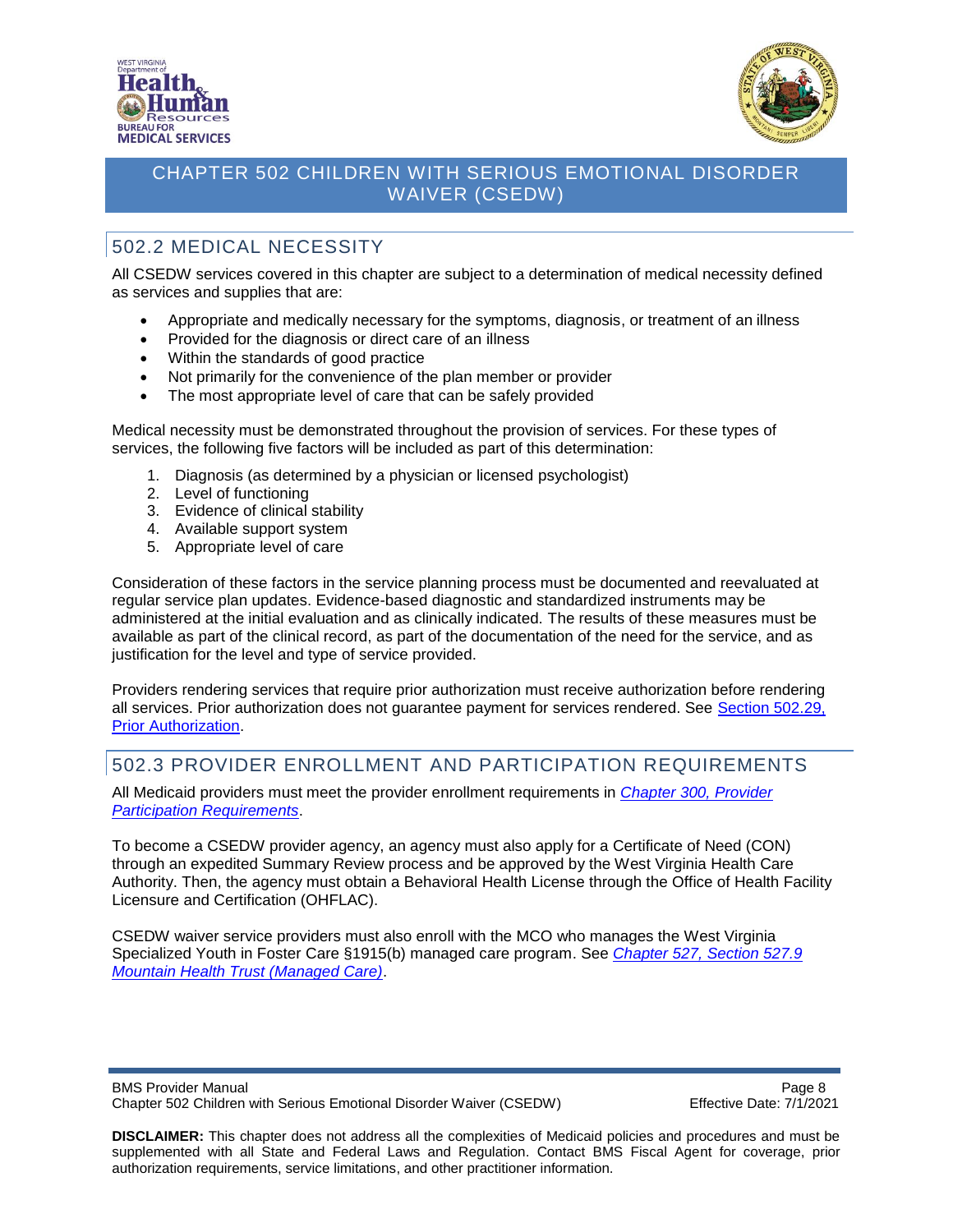



#### <span id="page-8-0"></span>**502.3.1 Enrollment Requirements: Comprehensive Behavioral Health Centers (CBHC) and Licensed Behavioral Health Centers (LBHC) Administration**

CBHC and LBHC must develop and maintain a Credentialing Committee composed of the clinical supervisor and/or certified staff representative of the disciplines or practitioners within the agency. See *[Chapter 503, Licensed Behavioral Health Centers](https://dhhr.wv.gov/bms/Pages/Manuals.aspx)* for duties and responsibilities of the committee.

#### <span id="page-8-1"></span>**502.3.2 Enrollment Requirements: CSEDW Medical Eligibility Evaluators – Staff Qualifications**

Independent evaluators, including psychologists, supervised psychologists, licensed independent clinical social workers, and licensed professional counselors must be licensed to practice independently and must follow the internal regulations of their accrediting body, licensing board, and/or certification board, enrolled in West Virginia Medicaid. The MECA is responsible to ensure that these providers are qualified.

Psychologists who are on the West Virginia Board of Examiners of Psychologists approved list of supervisors may only bill for up to four supervised psychologists. [Board Approved Supervisors](http://psychbd.wv.gov/Pages/default.aspx) may not "trade" supervisees for billing Medicaid services.

#### <span id="page-8-2"></span>**502.3.3 Enrollment Requirements: CSEDW Providers – Staff Qualifications**

These requirements apply to all employees of CSEDW providers. The employing provider shall ensure that all new staff receive an orientation within the first 10 days of employment and shall document that orientation in each individual's personnel record. The orientation shall include an introduction to the staff person's primary job responsibilities and requirements. Staff must be over the age of 18, and able to perform the job tasks as mandated by OHFLAC and the BMS and have acceptable fingerprint-based checks, and have an acceptable Federal Office of the Inspector General (OIG) Medicaid Exclusion List check upon hire. Documentation including required licenses; certifications; proof of completion of training; collaborative agreements for prescriptive authority, if applicable; proof of psychiatric certification, as applicable; and any other materials substantiating an individual's eligibility to perform as a practitioner must be kept on file at the agency location where the services are provided.

CSEDW providers must receive orientation and training on the following within one month of employment:

- The provider agency's mission, philosophy, and goals,
- The provider agency's services, policies, and procedures,
- The provider agency's organizational structure, including lines of accountability and authority related to the employee,
- Universal precautions;
- Documentation procedures;
- Fire drills and evacuation procedures (if applicable),
- Procedures for medical and other emergencies,
- Person-specific needs of waiver members based on their Plan of Care (POC),
- Psychiatric emergency procedures and management including systematic de-escalation;

Chapter 502 Children with Serious Emotional Disorder Waiver (CSEDW) Effective Date: 7/1/2021

BMS Provider Manual Page 9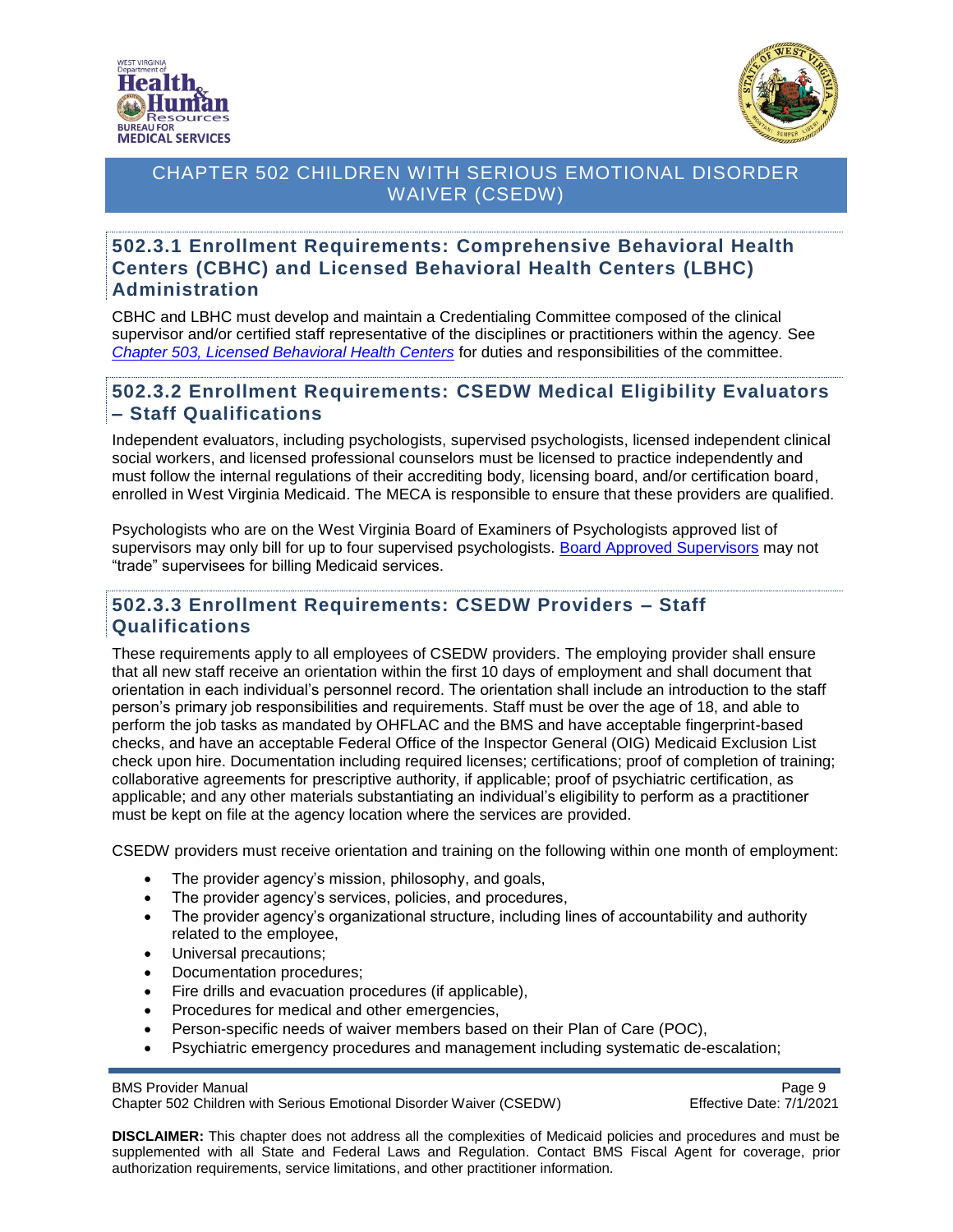



- Copies of current Cardiopulmonary Resuscitation (CPR) and First Aid cards from DHHRapproved training providers that include manual demonstration, relevant to the age of the population served under the waiver,\*
- Crisis intervention and restraint,\*
- Recognition and reporting suspected abuse, neglect, and exploitation;\*
- Training on member rights;\*
- Crisis planning;\*
- Emergency and disaster preparedness,\*
- Infectious disease/infection control;\*
- Member-specific needs, including health/welfare, medical, and habilitation needs;\*
- Trauma-informed care and practice\*
- Cultural competency,\*
- Confidentiality;<sup>\*</sup> and,
- Direct-care ethics.\*

\*The trainings above with an asterisk are verified annually and include a competency component (i.e., post-test with a score of 80% or above).

CPR and First Aid training must be renewed subsequently as required by the expiration date on the card supplied by the approved agency. Until the above training is completed, the provider staff shall not work unless accompanied at all times by another staff member who is experienced and knowledgeable in these areas.

Approved trainings, including Direct Care Ethics, First Aid and CPR training resources, are posted on the DHHR's website for the [CSED waiver.](https://dhhr.wv.gov/bms/Programs/WaiverPrograms/CSEDW/Pages/SED.aspx)

See [Section 502.4 Criminal Background Checks](#page-10-0) of this manual for specific information related to fingerprint-based background check requirements.

All further staff qualifications will be indicated under the service codes. All documentation for staff, including college transcripts, certifications, credentials, background checks, and trainings should be kept in the staff's personnel file, and the BMS, its contractors, or state and federal auditors may review them at any time.

#### **Electronic Visit Verification**

As required by the Cures Act, BMS will implement an Electronic Visit Verification (EVV) system to verify in-home visits for Personal Care Services (Participant-Directed Support) providers by March 1, 2021, and Home Health Care Services (HHCS) providers by January 1, 2023. The EVV system will verify:

- Type of service performed;
- Individual receiving the service;
- Date of the service:
- Location of service delivery;
- Individual providing the service; and
- Time the service begins and ends.

BMS Provider Manual **Page 10** 

Chapter 502 Children with Serious Emotional Disorder Waiver (CSEDW) Effective Date: 7/1/2021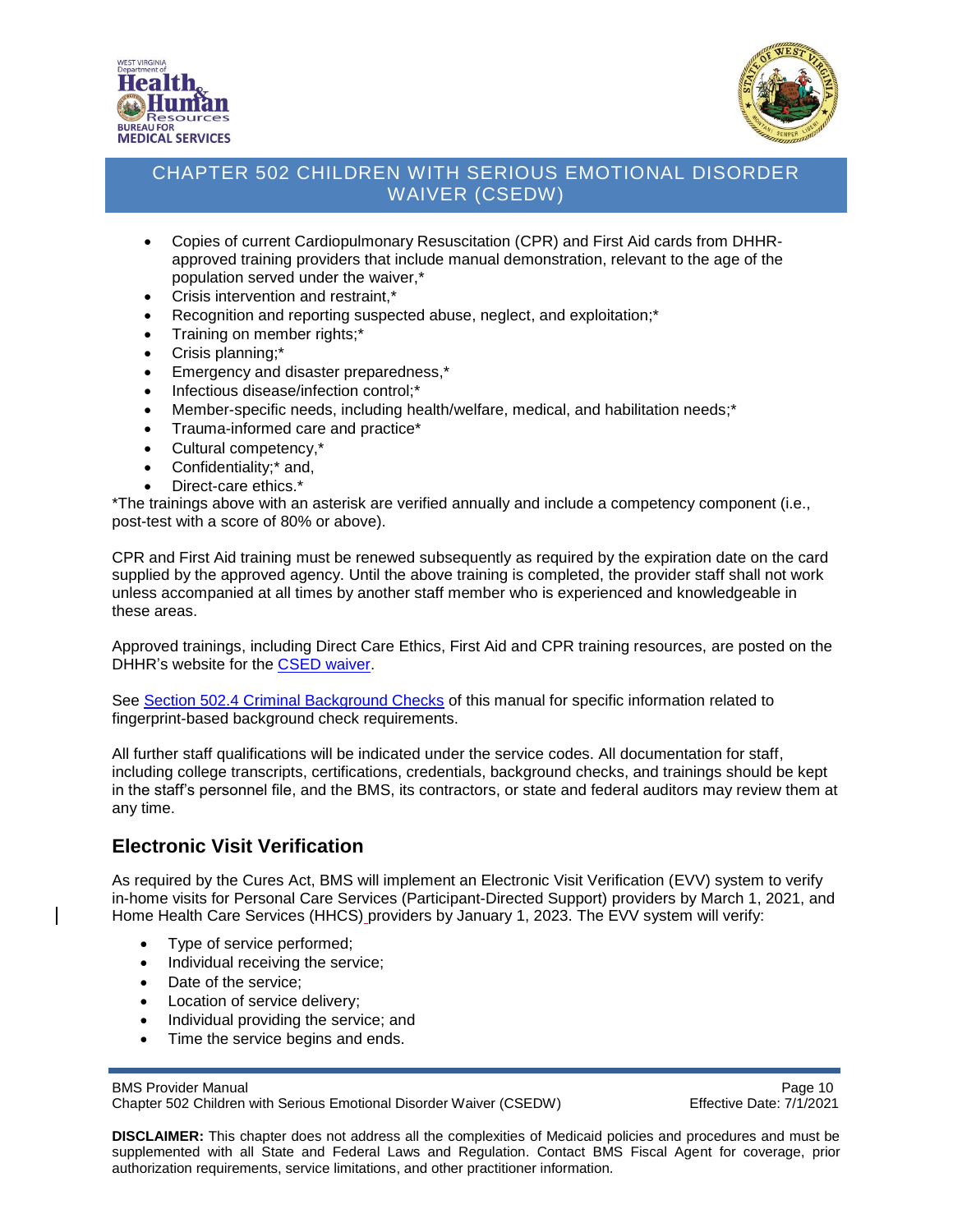



For services requiring EVV, direct-care staff and wraparound facilitators will use the system to check-in at the beginning of the visit. After the visit, the member or authorized representative will use the system to verify the correct visit has been provided. BMS will ensure the EVV solution is secure, minimally burdensome, and does not constrain member selection of a caregiver or the manner of care delivery. BMS will provide training and an EVV guide that will be available when the system is implemented.

The services that are subject to EVV in CSEDW are the following:

- Wraparound facilitation
- In-home respite
- Independent living/skills building

#### <span id="page-10-0"></span>502.4 CRIMINAL BACKGROUND CHECKS

Please see *[Chapter 700, West Virginia Clearance for Access: Registry & Employment Screening \(WV](https://dhhr.wv.gov/bms/Pages/Manuals.aspx)  [CARES\)](https://dhhr.wv.gov/bms/Pages/Manuals.aspx)* for fingerprint-based background check requirements.

### <span id="page-10-1"></span>502.5 CLINICAL SUPERVISION

Clinical supervision's purpose for CBHCs and LBHCs is to improve the quality of services for every member while helping to ensure adherence to West Virginia Medicaid policy; therefore, the provider must have a policy for clinical supervision. See *[Chapter 503, Licensed Behavioral Health Centers](https://dhhr.wv.gov/bms/Pages/Manuals.aspx)* for clinical supervision requirements.

### <span id="page-10-2"></span>502.6 METHODS OF VERIFYING MEDICAID REQUIREMENTS

Enrollment requirements, as well as provision of services, are subject to review by the BMS and/or its contracted agents. The BMS-contracted agents may promulgate and update utilization management guidelines that the BMS has reviewed and approved. These approved guidelines function as policy. Additional information governing the surveillance and utilization control program may be found in *[Chapter](https://dhhr.wv.gov/bms/Pages/Manuals.aspx)  [100, General Administration and Information](https://dhhr.wv.gov/bms/Pages/Manuals.aspx)* and are subject to review by State and federal auditors.

#### <span id="page-10-3"></span>502.7 PROVIDER REVIEWS

The primary means of monitoring the quality of the CSEDW services is through provider reviews conducted by the OHFLAC and the ASO as determined by a defined 12-month review cycle.

The ASO performs on-site and desk documentation provider reviews, staff interviews, telephone satisfaction surveys with members who receive services and/or their parent/legal representative, and day service visits to validate certification documentation and address CMS quality assurance standards. Targeted on-site CSEDW provider reviews and/or desk reviews may be conducted by OHFLAC and/or the ASO in follow-up to incident management reporting, complaint data, corrective action plan, etc.

Prior to beginning the provider reviews, the ASO will identify the time frame for review for each provider based upon the time frame elapsed since the last review. The ASO will request a universe of members served (and employees providing CSEDW services) over the sample time period from the provider. The ASO will request CSEDW claims data reports from the MCO for the 10% representative sample selected

BMS Provider Manual **Page 11 Page 11** Chapter 502 Children with Serious Emotional Disorder Waiver (CSEDW) Effective Date: 7/1/2021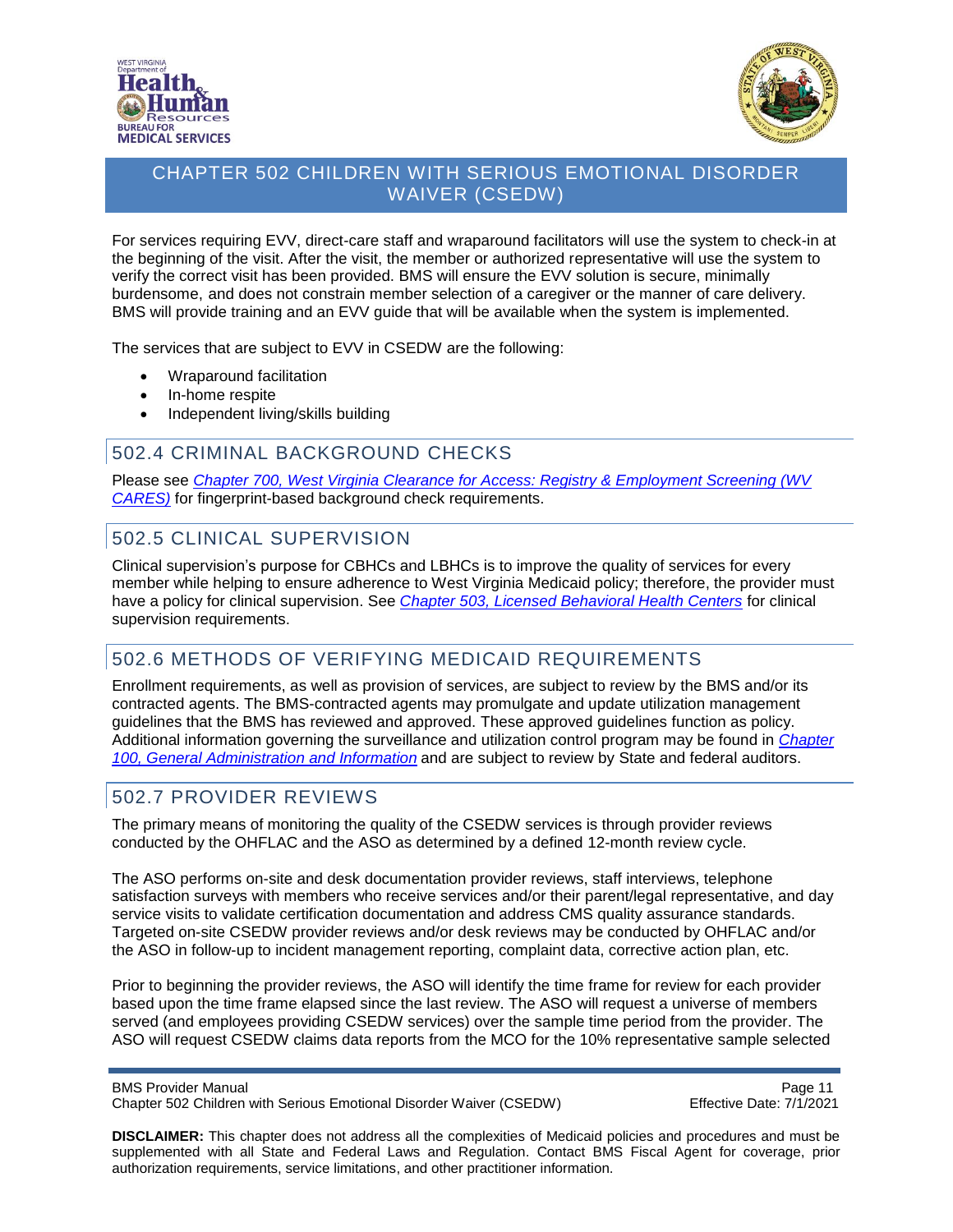



of employees and waiver members. During the review, the ASO will compare the claims data to the provider and employee records and include any discrepancies between provider records and claims in their findings.

Upon completion of each provider review, the ASO conducts a face-to-face exit summation with staff as chosen by the provider to attend. Within two weeks of the exit summation, the ASO will make available to the provider a draft exit report and a Corrective Action Plan (CAP) to be completed by the CSEDW provider. If there are no potential disallowances identified, then a CAP is not necessary. If potential disallowances are identified, the CSEDW provider will have 30 calendar days from receipt of the draft exit report to send any necessary information/documentation, comments related to disallowances, and the completed CAP back to the ASO. If a CAP is not submitted within the 30-day comment period, BMS may place a hold on payments for services. After the 30-day comment period has ended, BMS will review the draft report and any comments submitted by the CSEDW provider and issue a final report to the CSEDW provider's Executive Director. The final report reflects the provider's overall performance, details of each area reviewed and any disallowance, if applicable, for any inappropriate or undocumented billing of CSEDW services. A cover letter to the CSEDW provider's Executive Director will outline the following options to effectuate repayment:

- Payment to the BMS within 60 calendar days after BMS notifies the provider of the overpayment
- Placement of a lien by BMS against further payments for Medicaid reimbursements so that recovery is effectuated within 60 calendar days after notification of the overpayment
- A recovery schedule of up to a 12-month period, through monthly payments or the placement of a lien against future payments

If the CSEDW provider disagrees with the final report, the CSEDW provider may request a document/desk review within 30 calendar days of receipt of the final report pursuant to the procedures in *[Chapter 100,](https://dhhr.wv.gov/bms/Pages/Manuals.aspx)  [General Administration and Information](https://dhhr.wv.gov/bms/Pages/Manuals.aspx)* of the West Virginia Medicaid Provider Manual. The CSEDW provider must still complete the written repayment arrangement within 30 calendar days of receipt of the final report, but scheduled repayments will not begin until after the document/desk review decision. The request for a document/desk review must be in writing, signed, and set forth in detail the items in contention. The letter must be addressed to:

> Bureau for Medical Services Legal Department 350 Capitol Street, Room 251 Charleston, WV 25301-3706

If no potential disallowances are identified during the ASO review, then the CSEDW provider will receive a final letter and a final report from the BMS.

For information relating to additional audits that may be conducted for services contained in this chapter please see *[Chapter 800 \(B\), Quality and Program Integrity](https://dhhr.wv.gov/bms/Pages/Manuals.aspx)* of the BMS Provider Manual that identifies other State/Federal auditing bodies and related procedures.

**CAP:** In addition to the draft exit report sent to the CSEDW providers, the ASO will also send a draft CAP electronically. CSEDW providers are required to complete the CAP and electronically submit a CAP to the ASO for approval within 30 calendar days of receipt of the draft CAP from the ASO. BMS may place a

BMS Provider Manual<br>Chapter 502 Children with Serious Emotional Disorder Waiver (CSEDW) Page 12<br>Effective Date: 7/1/2021 Chapter 502 Children with Serious Emotional Disorder Waiver (CSEDW)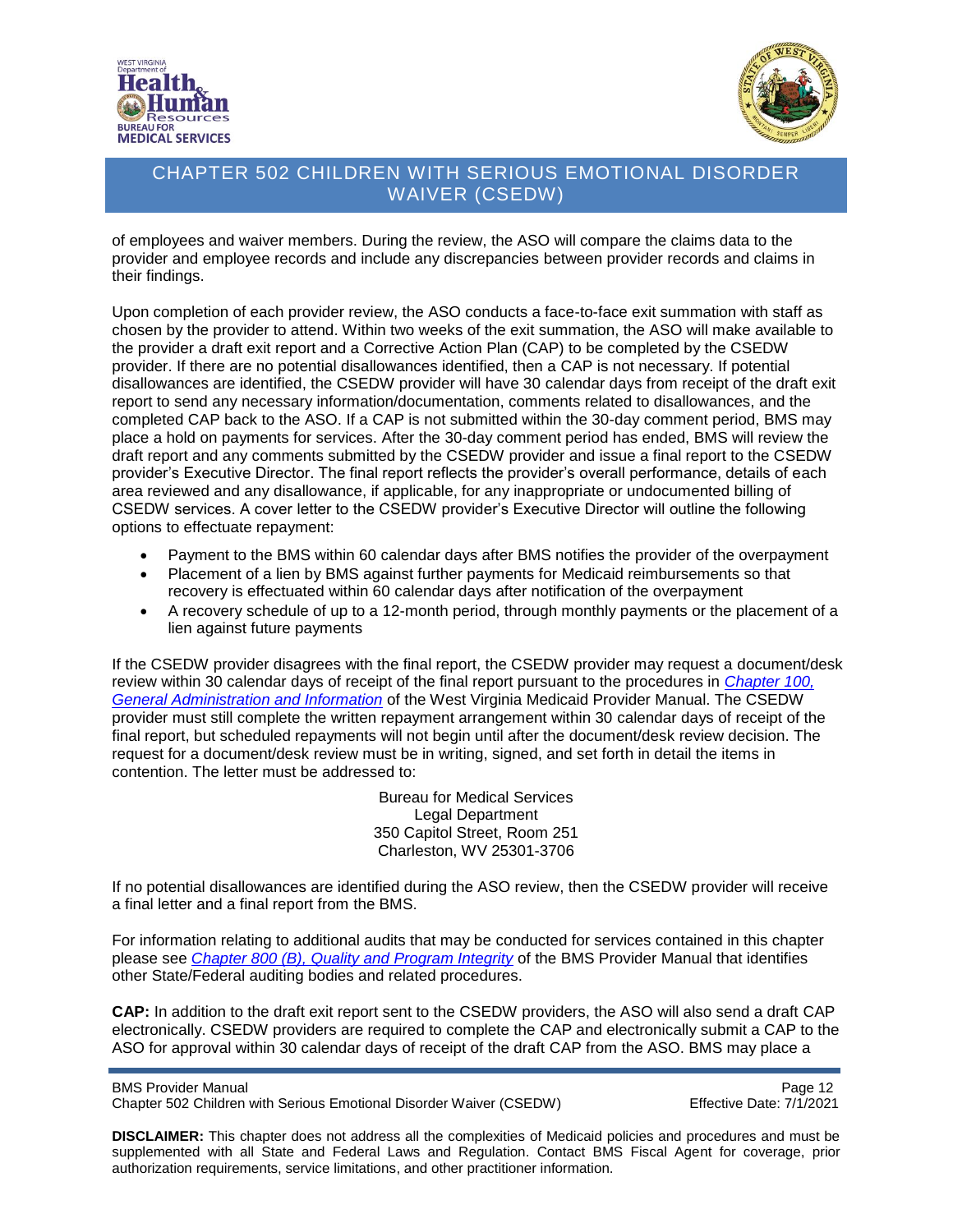



hold on claims if an approved CAP is not received by the ASO within the specified time frame. The CAP must include:

- How the deficient practice for the provider cited in the deficiency will be corrected;
- What system will be put into place to prevent recurrence of the deficient practice;
- How the provider will monitor to help assure future compliance, and who will be responsible for the monitoring;
- The date the CAP will be completed; and
- Any provider-specific training requests related to the deficiencies.

#### <span id="page-12-0"></span>502.8 TRAINING AND TECHNICAL ASSISTANCE

The BMS contracted agent, the MCO for waiver providers and the MECA for independent evaluators, develops and conducts training for CSEDW providers and other interested parties as necessary to improve systemic and provider-specific quality of care and regulatory compliance. The ASO provides training and technical assistance for providers based on the retrospective record reviews. Trainings are approved by the BMS and available through both face-to-face and web-based venues.

### <span id="page-12-1"></span>502.9 OTHER ADMINISTRATIVE REQUIREMENTS

The provider must assure implementation of BMS policies and procedures pertaining to documentation and case record review, as well as the following:

- All documentation completed on a member must be recorded and maintained in the member's individual record, whether electronic or written, and must be legible.
- Staff must use uniform guidelines for case record organization, so similar information will be found in the same place from case record to case record and can be quickly and easily accessed. Copies of completed release of information forms and consent forms must be filed in the caserecord.
- Records must contain completed member identifying information. The waiver member's POC must comply with all child and family team planning requirements and must contain service goals and objectives, which are derived from a comprehensive member assessment and must stipulate the planned service activities and how they will assist in goal attainment. Discharge reports must be filed upon case closure.
- Prior to the retrospective review, all records requested must be presented to the reviewers completing the retrospective review.
- If requested, the providers must provide copies of Medicaid member records within one business day of the request.
- Providers must facilitate the records access that is requested as well as equipment that may need to be utilized to complete the Comprehensive Retrospective Review Process.
- Providers must provide a point of contact throughout the Comprehensive Retrospective Review Process.
- In addition to the documentation requirements described in this chapter, CSEDW service providers must comply with the documentation and maintenance of records requirements described in *[Chapter 100,](https://dhhr.wv.gov/bms/Pages/Manuals.aspx) [General Administration and Information,](https://dhhr.wv.gov/bms/Pages/Manuals.aspx) Chapter 300, Provider [Participation Requirements](https://dhhr.wv.gov/bms/Pages/Manuals.aspx)* and *64 CSR 11 [Behavioral Health Centers Licensure](http://apps.sos.wv.gov/adlaw/csr/ruleview.aspx?document=16885)*.

BMS Provider Manual **Page 13** 

Chapter 502 Children with Serious Emotional Disorder Waiver (CSEDW) Effective Date: 7/1/2021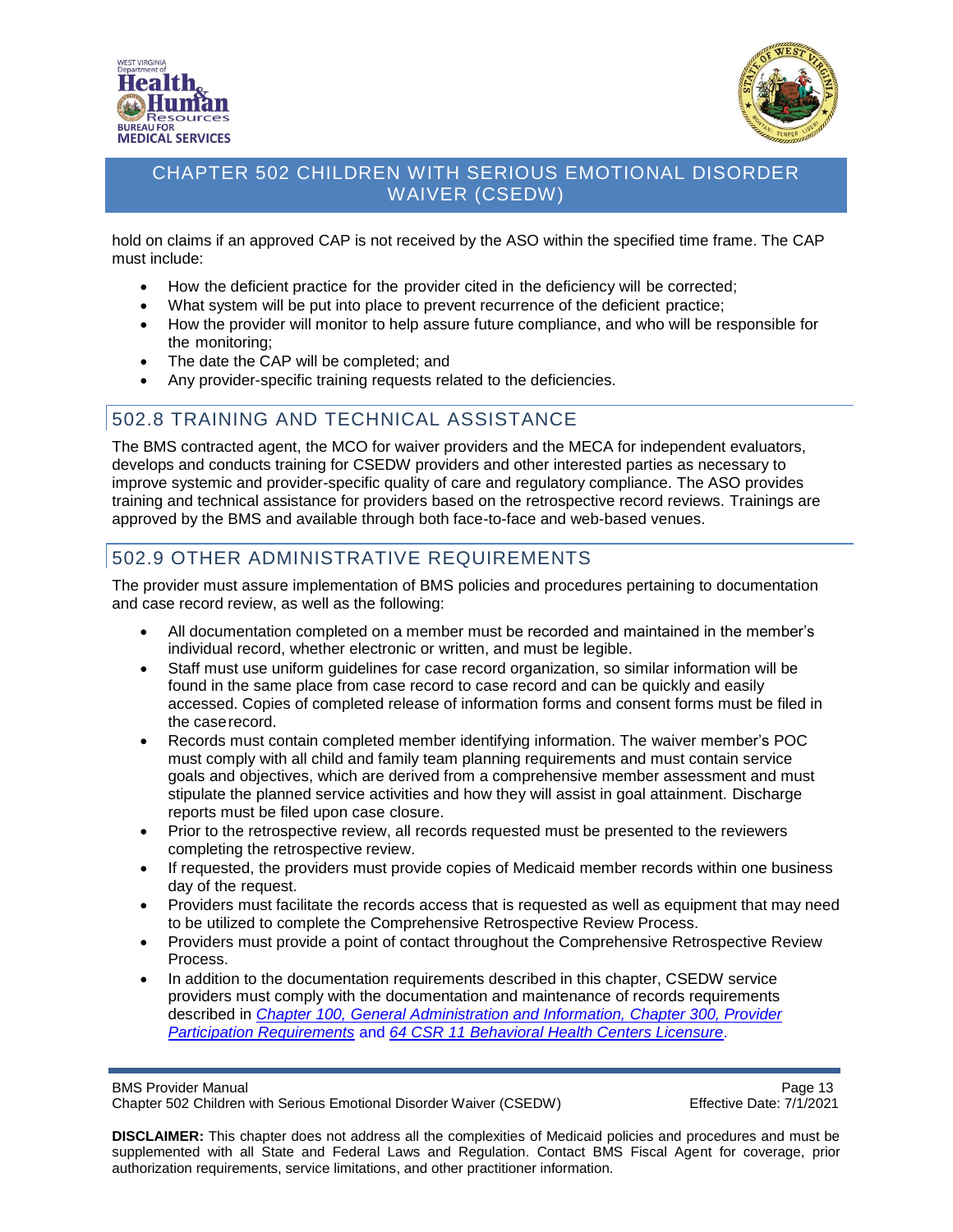



- Documentation of the services provided in this manual must demonstrate only one staff person's time is billed for any specific activity provided to the member.
- Electronic signature is an acceptable form of submission as long as it contains a time and date stamp.
- Reimbursement is not available for a telephone conversation, electronic mail message (email), or facsimile transmission (fax) between a provider and a member except for wraparound facilitation services.
- Reimbursement for training, coordination, and case contacts between CSEDW providers is included as an administrative cost in the provider rate and is not billable as a medical service provided to the waiver member.
- Mandatory CSEDW program training for all agency staff must be documented on the Certificate of Training Form (WV-BMS-CSED-06) unless an agency has a system for tracking training that includes all information on the WV-BMS-CSED-06 form. The system must be available for review by BMS or its designee upon request.
- Providers must subcontract with licensed individual or group practices of the behavioral health profession as defined by the OHFLAC, if contracting occurs.
- Providers must maintain evidence of implementing a utilization review and quality improvement process, which includes verification that services have been provided and the quality of those services meets the standards of the CSEDW program and all other applicable licensing and certification bodies.
- Providers must provide an assigned agency CSEDW contact person whose duties include:
	- $\circ$  Oversight of agency staff implementing the POCs of all members in the CSEDW program,
	- o Monitoring service utilization throughout the service year,
	- $\circ$  Verifying that services delivered are reflected both in the POC and CSED agency electronic records/reporting systems and are not being over- or under-utilized based on the current juncture in the service year for all waiver members served, and,
	- o Communicating with BMS, the MCO, and the ASO.
- Providers must implement the CSEDW Quality Improvement System (QIS) as further defined under [Section 502.13 Quality Improvement System.](#page-17-0)
- Providers must maintain written policies and procedures to avoid conflict of interest (if agency is providing wraparound facilitation and other services) that must include at a minimum:
	- $\circ$  Education of wraparound facilitators on general conflict of interest/professional ethics with verification
	- o Annual signed conflict of interest statements for all wraparound facilitators and the wraparound facilitation agency director
	- o Process for investigating reports on conflict of interest
	- o Process for reporting to the BMS
	- o Process for complaint to professional licensing boards for ethics violations
- Staff training documentation must include training topic, date, the beginning time of the training, the ending time of the training, the location of the training, the signature of the instructor, and the signature of the trainee. Internet training must include the person's name, the name of the online training provider, and a certificate of completion or other documentation showing successful completion. All documented evidence of training for all staff persons who deliver CSEDW services must be kept on file and available upon request.

BMS Provider Manual<br>Chapter 502 Children with Serious Emotional Disorder Waiver (CSEDW) Chapter Formulation Page 14 Chapter 502 Children with Serious Emotional Disorder Waiver (CSEDW)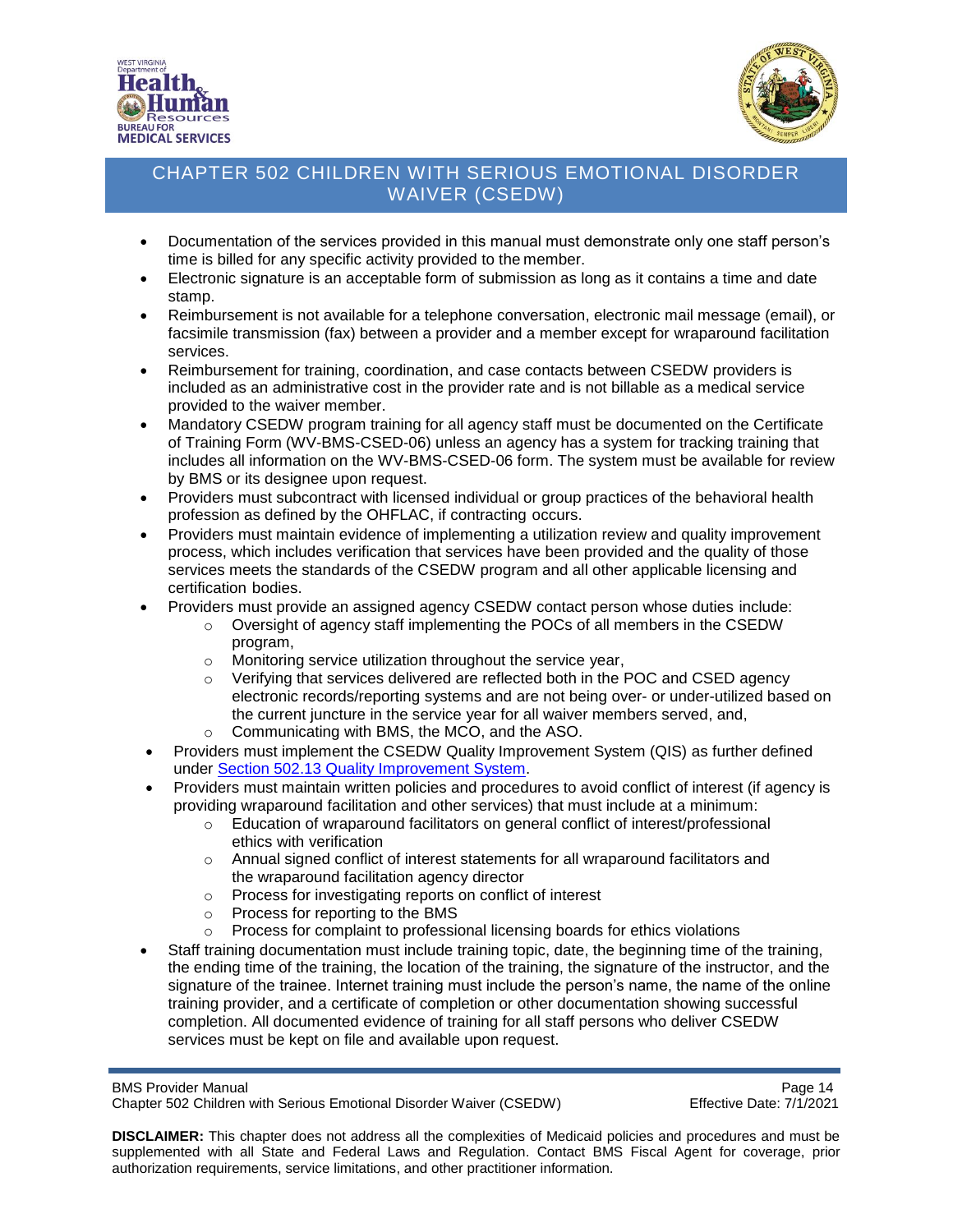



- Prior to using an online training provider to meet training requirements, the name, web address, and course names must be submitted to the ASO for review. The ASO will respond in writing whether the training meets training criteria.
- Wraparound facilitators are also required to receive initial and annual training in Conflict-Free wraparound facilitation.
- In addition, the agency must maintain documentation that any staff person who provides transportation services via personal vehicle abides by local, state, and federal laws regarding maintaining current vehicle licensing, insurance, registration, and inspections.

# <span id="page-14-0"></span>502.10 TELEHEALTH SERVICES

West Virginia Medicaid encourages providers that have the capability to render services through Telehealth to allow easier access to services for Medicaid members. To utilize Telehealth, providers will need to document that the service was rendered under that modality. When filing a claim, the provider will bill the service code and add 02 as the place of service. Each service in this manual is identified as "Available" or "Not Available" for Telehealth. Some services codes give additional instruction and/or restriction for Telehealth as appropriate. Services provided through Telehealth must align with requirements in *[Chapter 519.17, Telehealth Services](https://dhhr.wv.gov/bms/Pages/Manuals.aspx)*.

# <span id="page-14-1"></span>502.11 DOCUMENTATION AND RECORD RETENTION REQUIREMENTS

Documentation and record retention requirements governing the provision of all WV Medicaid services will apply pursuant to *[Chapter 100, General Administration and Information](https://dhhr.wv.gov/bms/Pages/Manuals.aspx)* and *[Chapter 300, Provider](https://dhhr.wv.gov/bms/Pages/Manuals.aspx) [Participation Requirements](https://dhhr.wv.gov/bms/Pages/Manuals.aspx)* of BMS Provider Manual. Providers must also comply, at a minimum, with the following documentation requirements:

- Providers must maintain a specific record for all services received for each eligible member including, but not limited to: name, address, birth date, Medicaid identification number, pertinent diagnostic information, a current POC signed by the provider, signature, in ink or in an electronic documentation system, and credentials of staff providing the service, designation of what service was provided, documentation of services provided, the dates the services were provided, and the actual time spent providing the service by listing the start-and-stop times as required by service.
- All required documentation must be maintained for at least five years in the provider's file subject to review by authorized BMS personnel or BMS' contracted agent. In the event of a dispute concerning a service provided, documentation must be maintained until the end of the dispute or five years, whichever is greater.
- Failure to maintain all required documentation may result in the disallowance and recovery by BMS of any amounts paid to the provider for which the required documentation is not maintained and not provided to the BMS upon request.
- Providers must also comply with the specific documentation requirements for the program or service procedure, as described in this manual.
- The BMS recognizes that some providers use an electronic system to create and store documentation while other providers choose to use a hard copy-based system. Regardless of the system the provider is using, providers using an electronic-based system will require an electronic signature with a time date stamped on the documentation. Each service code in this manual describes the required documentation. All requirements must be met no matter the modality of system choice. Any document that is printed must have a handwritten signature and be dated.

BMS Provider Manual<br>Chapter 502 Children with Serious Emotional Disorder Waiver (CSEDW) Page 15 Chapter 502 Children with Serious Emotional Disorder Waiver (CSEDW)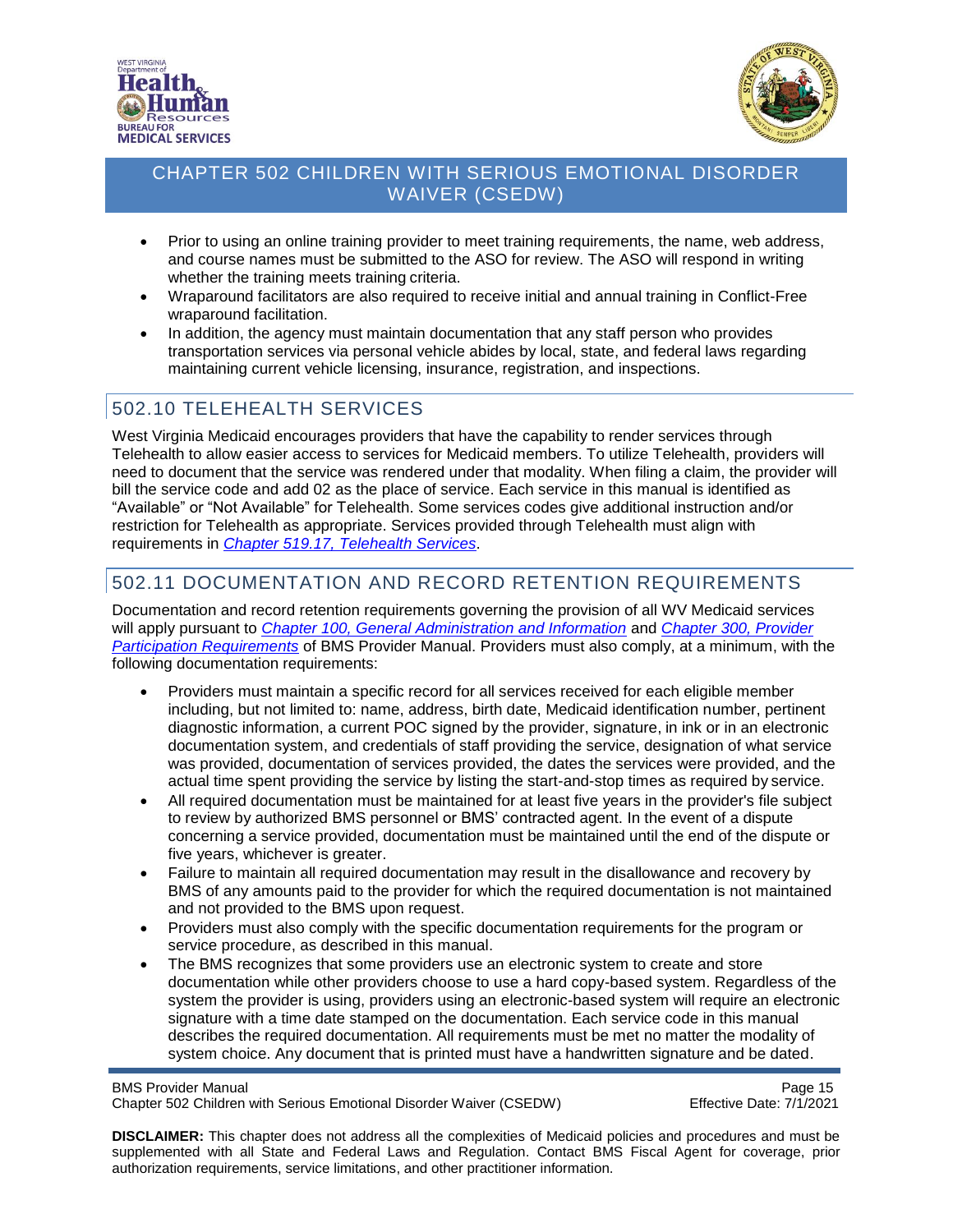



#### <span id="page-15-0"></span>**502.11.1 Confidentiality**

An appropriate release of information form must be obtained and approved prior to sharing information in any situation other than those described here. Access to medical records is limited to the member, parent/legal representative, authorized facility personnel, and others outside the facility whose request for information access is permitted by law and is covered by assurances of confidentiality and whose access is necessary for administration of the facility and/or services and reimbursement.

A member may review their medical record in the presence of professional personnel of the facility and on the facility premises. Such review is carried out in a manner that protects the confidentiality of other family members and other individuals whose contacts may be contained in the record. Access to medical records is limited and should be available on a medical need-to-know basis and as permitted under federal and state law and any relevant court rulings.

Pictures of Medicaid members may be used for identification purposes only (contained in the member medical record and medication administration record). Usage for any other purposes, including public displays, social media posts, or for promotional materials, are prohibited. All Medicaid member information must be kept locked in a secure place.

#### <span id="page-15-1"></span>**502.11.2 Health Insurance Portability and Accountability Act (HIPAA) Regulations**

Providers must comply with all requirements of the HIPAA and all corresponding federal regulations and rules. The enrolled provider will provide, upon request of the BMS, timely evidence and documentation that they are in compliance with HIPAA. The form of the evidence and documentation to be produced is at the sole discretion of the BMS. Additional information on HIPAA may be found in *[Chapter 300, Provider](https://dhhr.wv.gov/bms/Pages/Manuals.aspx)  [Participation Requirements.](https://dhhr.wv.gov/bms/Pages/Manuals.aspx)*

### <span id="page-15-2"></span>502.12 INCIDENT REPORTING REQUIREMENTS

All incident reporting requirements for the CSEDW are adherent to state and federal guidelines and subject to change. The comprehensive and up-to-date incident reporting guidelines for this waiver are available on the [CSEDW website.](https://dhhr.wv.gov/bms/Programs/WaiverPrograms/CSEDW/Pages/SED.aspx) The CSEDW provider must also comply with any other reporting required for mandatory reporters or as part of their behavioral health license.

Anyone providing CSEDW services who suspects an incidence of abuse or neglect is mandated by Behavioral Health Centers Licensure Legislative Rules (Title 64 Series 11), WV State Code [§ 9-6-](http://www.wvlegislature.gov/wvcode/ChapterEntire.cfm?chap=9&art=6§ion=9#6)1, § 9-6-[9,](http://www.wvlegislature.gov/wvcode/ChapterEntire.cfm?chap=9&art=6§ion=9#6) and [§ 49-2-803](https://code.wvlegislature.gov/49-2-803/) to report the incident. Reports of abuse and/or neglect may be made anonymously by calling 1-800-352-6513, seven days a week, 24 hours a day.

The CSEDW provider must also report suspected incidence of abuse and neglect to OHFLAC by telephone at 304-558-0050 or reports may be faxed to 304-558-2515. OHFLAC may assist with referring the report to the proper authorities.

The CSEDW providers must report critical incidents to the MCO immediately and within 24 hours of the provider becoming aware of the occurrence so that the MCO may enter them into Incident Management System (IMS) to track the types of incidents listed below for anyone the agency provides services to:

BMS Provider Manual **Page 16** Chapter 502 Children with Serious Emotional Disorder Waiver (CSEDW) Effective Date: 7/1/2021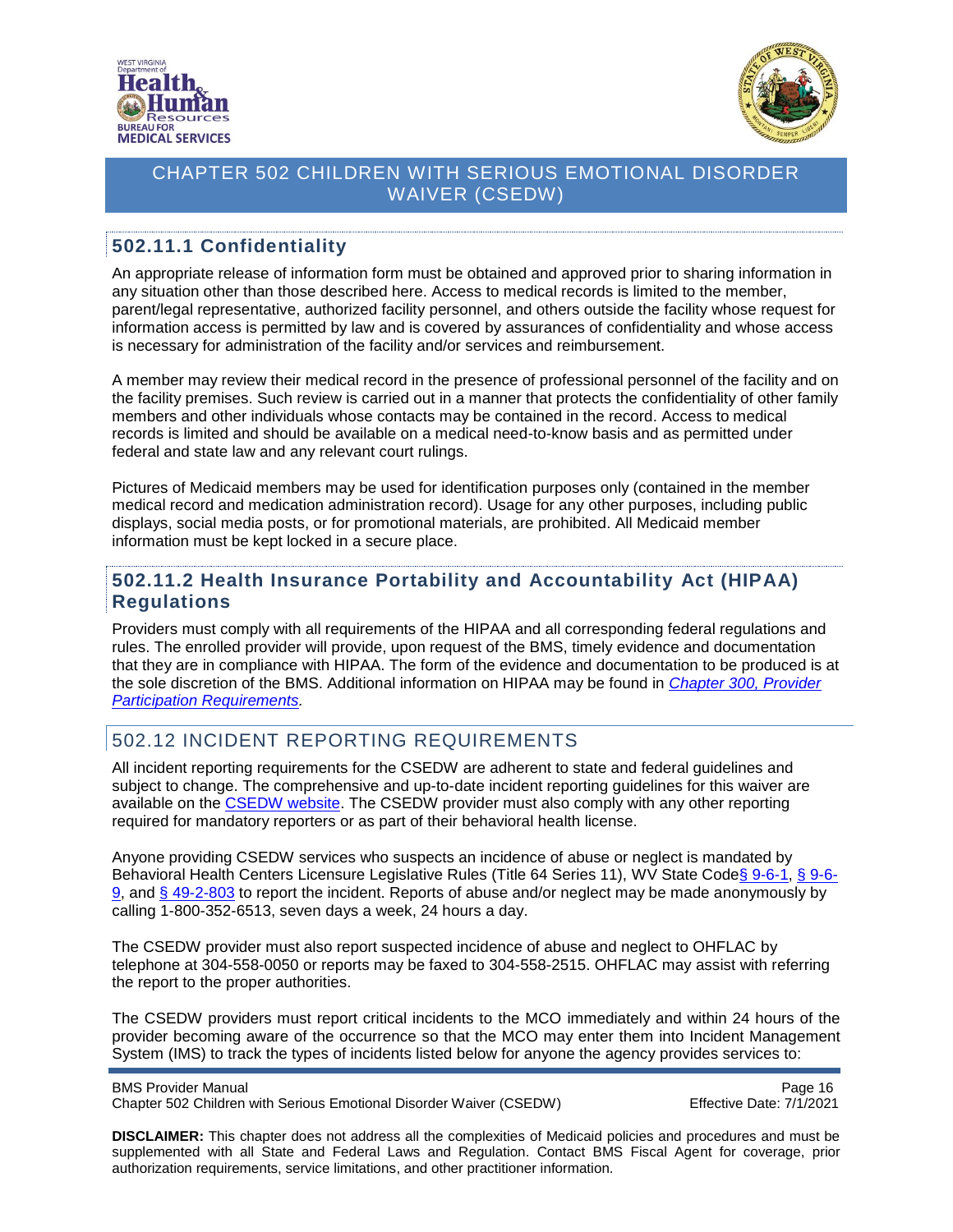



- **Non-critical Incidents:** Incidents that do not create an immediate risk of serious consequence or harm for waiver members requiring immediate response from CPS/APS, law enforcement or emergency medical personnel. Non-critical incidents are divided into two sub-categories: reportable events and non-reportable events.
	- o **Reportable events:** These non-critical incidents are any unusual event or injury of unknown origin involving a waiver member that needs to be recorded and analyzed for risk management or quality improvement purposes but does not meet the definition of abuse, neglect, or critical incident. Reportable events do not require an immediate response by law enforcement, CPS/APS, or emergency medical personnel.
	- o **Non-reportable events:** These non-critical incidents do not have the potential to impact the waiver member's health, safety, or welfare and do **not** need to be reported. Mandated reporters and family members should use good judgement when considering whether an event rises to the level of being reportable. If a mandated reporter is unsure whether the incident is reportable, they should complete a report. However, events where there is no need for medical attention or investigation are screened out.
- **Critical Incidents:** Incidents that are serious in nature and pose immediate risk to health, safety, or welfare of the waiver member or others. These incidents require in-depth investigation, an expedited timeline, and possibly additional resources. Critical incidents include instances of suspected abuse, neglect and exploitation.
	- o **Abuse, Neglect, and Exploitation Incidents:** Incidents which meet the following definitions of abuse, neglect, or exploitation:
		- Abuse means any physical motion or action (hitting, slapping, punching, kicking, pinching, etc.) by which bodily harm or trauma occurs. It includes use of corporal punishment as well as the use of any restrictive intrusive procedure to control inappropriate behavior for purposes of punishment.
		- Abuse also includes psychological abuse which means humiliation, harassment, and threats of punishment or deprivation, sexual coercion, intimidation, whereby individuals suffer psychological harm or trauma.
		- Abuse also includes verbal abuse which means use of oral, written, or gestured language by which abuse occurs. This includes demeaning and derogatory terms to describe persons with disabilities. Verbal abuse includes, but is not limited to yelling or using demeaning, derogatory, vulgar, profane, or threatening language; threatening tones in speaking; teasing, pestering, molesting, deriding, harassing, mimicking, or humiliating a person in any way; and making sexual innuendo.
		- Neglect means a negligent act or pattern of actions or events that caused or may have caused injury or death to person, or may have placed a person at risk of injury or death that was committed by an individual responsible for providing services. Neglect includes, but is not limited to a pattern of failure to establish or carry out a person's individualized program plan or treatment plan that placed or may have placed a person at risk of injury or death; a pattern of failure to provide adequate nutrition, clothing, or health care; failure to provide a safe environment; and failure to maintain sufficient, appropriately trained staff.
		- Exploitation means the unlawful expenditure or willful dissipation of the funds or assets the benefit of an incapacitated individual.

BMS Provider Manual<br>Chapter 502 Children with Serious Emotional Disorder Waiver (CSEDW) Chapter Formulation Page 17 Chapter 502 Children with Serious Emotional Disorder Waiver (CSEDW)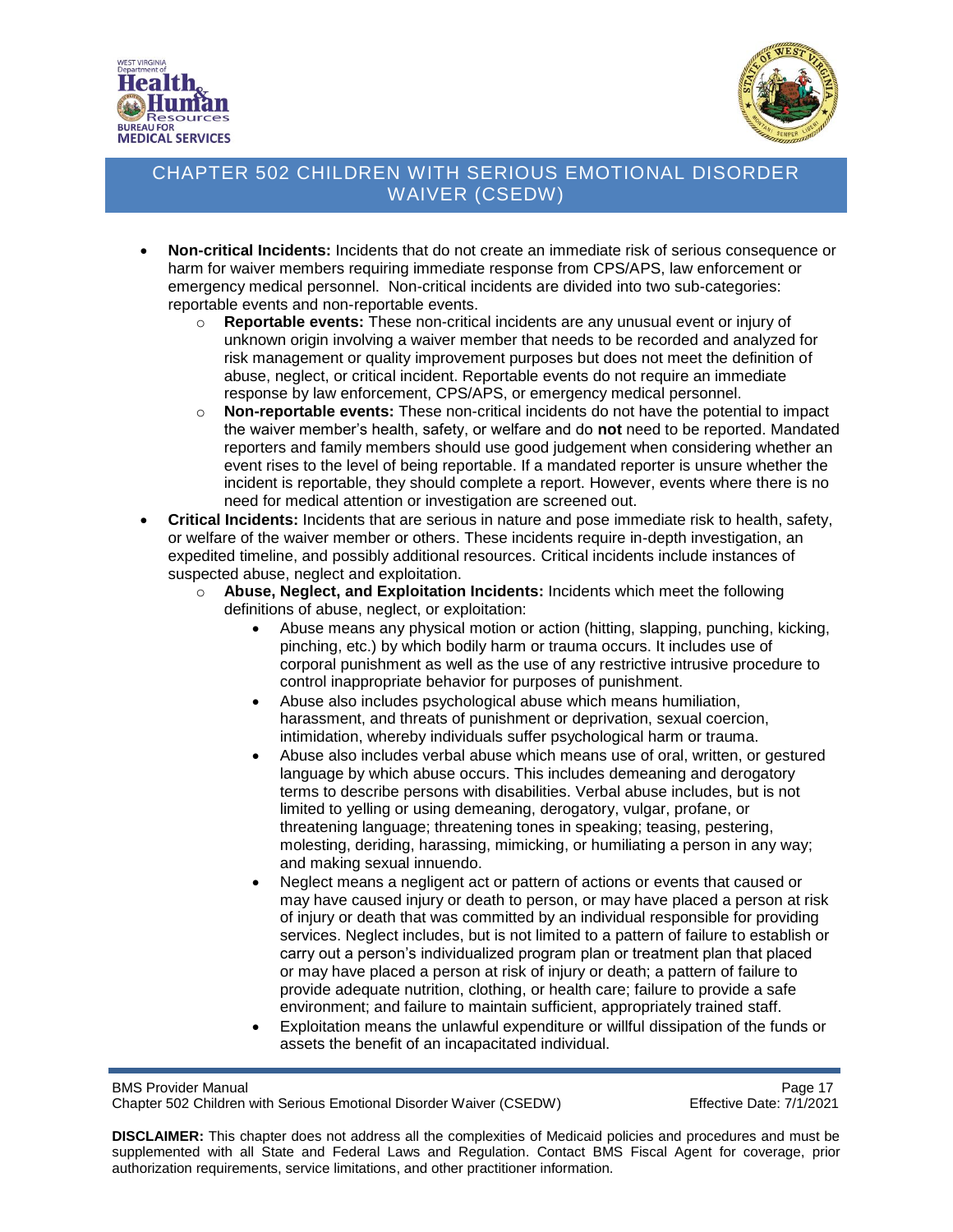



The wraparound facilitation provider must submit a Mortality Notification (WV-BMS-CSED-11) to OHFLAC within 24 hours, to the ASO within seven calendar days, and to the MCO within 14 calendar days of the member's death occurring or when the CSEDW provider becomes aware of the member's death.

WV Code requires a report to the medical examiner or coroner when there is probable cause to believe that a CSEDW member has died as a result of abuse or neglect.

If the wraparound facilitation provider is forced to exceed the maximum caseload cap of 15 members due to staff vacancy, the wraparound facilitation provider must notify the ASO within 48 hours of learning of the need to exceed the maximum by providing the following in writing to the ASO:

- The number of members per each wraparound facilitator whose caseload exceeds 15 members (e.g., wraparound facilitator name, # of members)
- The agency plan, including time lines for hiring and training new wraparound facilitators
- The agency's back-up plan to cover emergencies that occur due to exceeding the maximum case load cap.

The wraparound facilitator is responsible for submitting and maintaining accurate and current data including name, address, telephone numbers, wraparound facilitation provider, parent/legal representative name, and contact information, etc., of all individuals served.

The wraparound facilitator is required to notify the MCO of a member's transfer to another wraparound facilitation provider or if the member chooses another service delivery system within two business days:

- The transferring agency is responsible for the notification by submitting the Person Transfer/Discharge Form (WV-BMS-CSED-10). This form must include the last date of service provided.
- Lack of notification of the transfer will affect the prior authorization for service or registration of services to the correct service provider(s) and subsequent payment of claims for services.

**Documentation:** Evidence that incident reporting to MCO occurred within required timelines and to all applicable entities (OHFLAC and Protective Services have 24 hours to submit written report for Abuse / Neglect / Exploitation to the MCO) and that the incident report is in the waiver member's record for each reported incident. Case notes showing that the wraparound facilitator followed up with law enforcement and other entities as needed to maintain safety and keep the waiver member and legal guardian updated on the investigation, as appropriate, when there is an investigation by law enforcement. For each incident that is recorded in the MCO's IMS, there is a copy of the incident report in the waiver member's file and correspondingly, for each incident in the waiver member's file, there is documentation recorded in the MCO's IMS of the incident.

### <span id="page-17-0"></span>502.13 QUALITY IMPROVEMENT SYSTEM (QIS)

The BMS is responsible for building and maintaining the CSEDW QIS. The CSEDW provider is responsible for participating in all activities related to the QIS. The CSEDW QIS is used by BMS and the ASO as a continuous system that measures system performance, tracks remediation activities, and identifies opportunities for system improvement. Achieving and maintaining program quality is an ongoing process that includes collecting and examining information about program operations and outcomes for

BMS Provider Manual **Page 18** 

Chapter 502 Children with Serious Emotional Disorder Waiver (CSEDW) Effective Date: 7/1/2021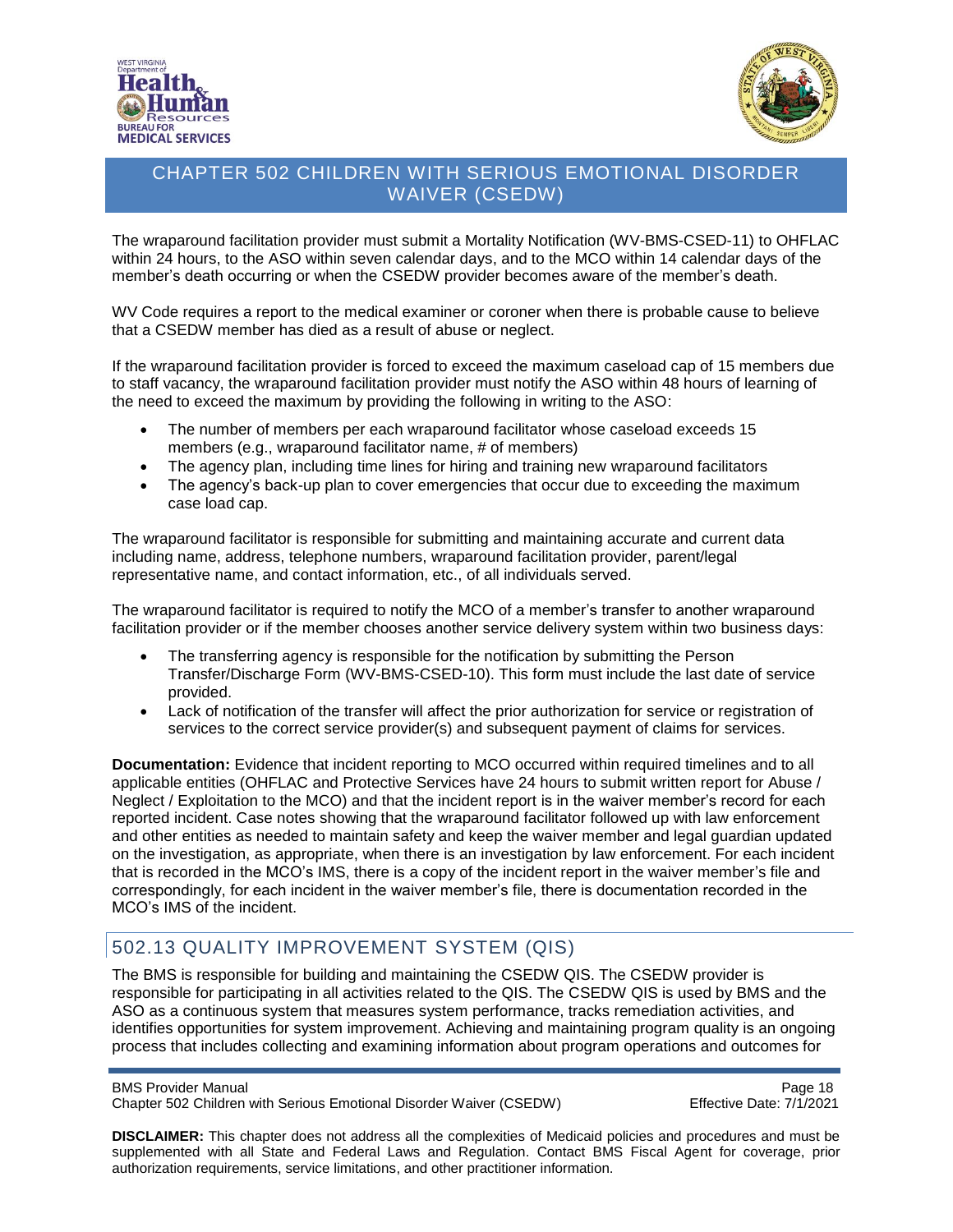



members receiving services, and then using the information to identify strengths and weaknesses in program performance. This information is used to form the basis of remediation and improvement strategies.

The QIS is designed to collect the data necessary to provide evidence that the CMS Quality Assurances are being met, and help ensure the active involvement of interested parties in the quality improvement process.

#### <span id="page-18-0"></span>**502.13.1 Centers for Medicare & Medicaid Services (CMS) Quality Assurances**

The CMS mandates the CSEDW program guarantee the following six Quality Assurances:

- 1. **CSEDW Administration and Oversight:** The State Medicaid agency is actively involved in the oversight of the CSEDW, and is ultimately responsible for all facets of the CSEDW program
- 2. **Level of Care:** Members enrolled in the CSEDW have needs consistent with an institutional level of care
- 3. **Provider Qualifications:** CSEDW providers are qualified to deliver services/supports
- 4. **Plan of Care:** A member has a POC that is appropriate to their needs and preferences and receives the services/supports specified in the service plan
- 5. **Health and Welfare:** A member's health and welfare are safeguarded
- 6. **Financial Accountability:** Claims for CSEDW services are paid according to state payment methodologies specified in the approved waiver.

Data is collected and analyzed for all the Quality Assurances and sub-assurances based on West Virginia's Quality Performance Indicators, as approved by CMS. The primary sources of discovery include CSEDW provider reviews, Incident Management Reports, complaints and/or grievances of members who receive services or the parent/legal representative OHFLAC reviews, abuse and neglect reports, administrative reports, oversight of delegated administrative functions and interested party input.

### <span id="page-18-1"></span>**502.13.2 Quality Improvement Advisory (QIA) Council**

The QIA Council is the focal point of stakeholder input for the CSEDW program and plays an integral role in data analysis, trend identification, and the development and implementation of remediation strategies. The QIA Council's role is to advise and assist BMS, MCOs, and the ASO staff in program planning, development, and evaluation consistent with its stated purpose. In this role, the QIA Council uses the CSEDW Performance Indicators as a guide to:

- Recommend policy changes
- Recommend waiver priorities and quality initiatives
- Monitor and evaluate policy changes
- Monitor and evaluate the implementation of waiver priorities and quality initiatives
- Serve as a liaison between the waiver and interested parties
- Establish committees and work groups consistent with the QIA Council's purpose and guidelines

The QIA Council membership is comprised of members who formerly utilized CSEDW services, members who currently are utilizing CSEDW services or the parent/legal representative, service providers,

#### BMS Provider Manual **Page 19** No. 2012 19 No. 2012 19:30 19:30 19:30 19:30 19:30 19:30 19:30 19:30 19:30 19:30 19:30 19:30 19:30 19:30 19:30 19:30 19:30 19:30 19:30 19:30 19:30 19:30 19:30 19:30 19:30 19:30 19:30 19:30 19:

Chapter 502 Children with Serious Emotional Disorder Waiver (CSEDW) Effective Date: 7/1/2021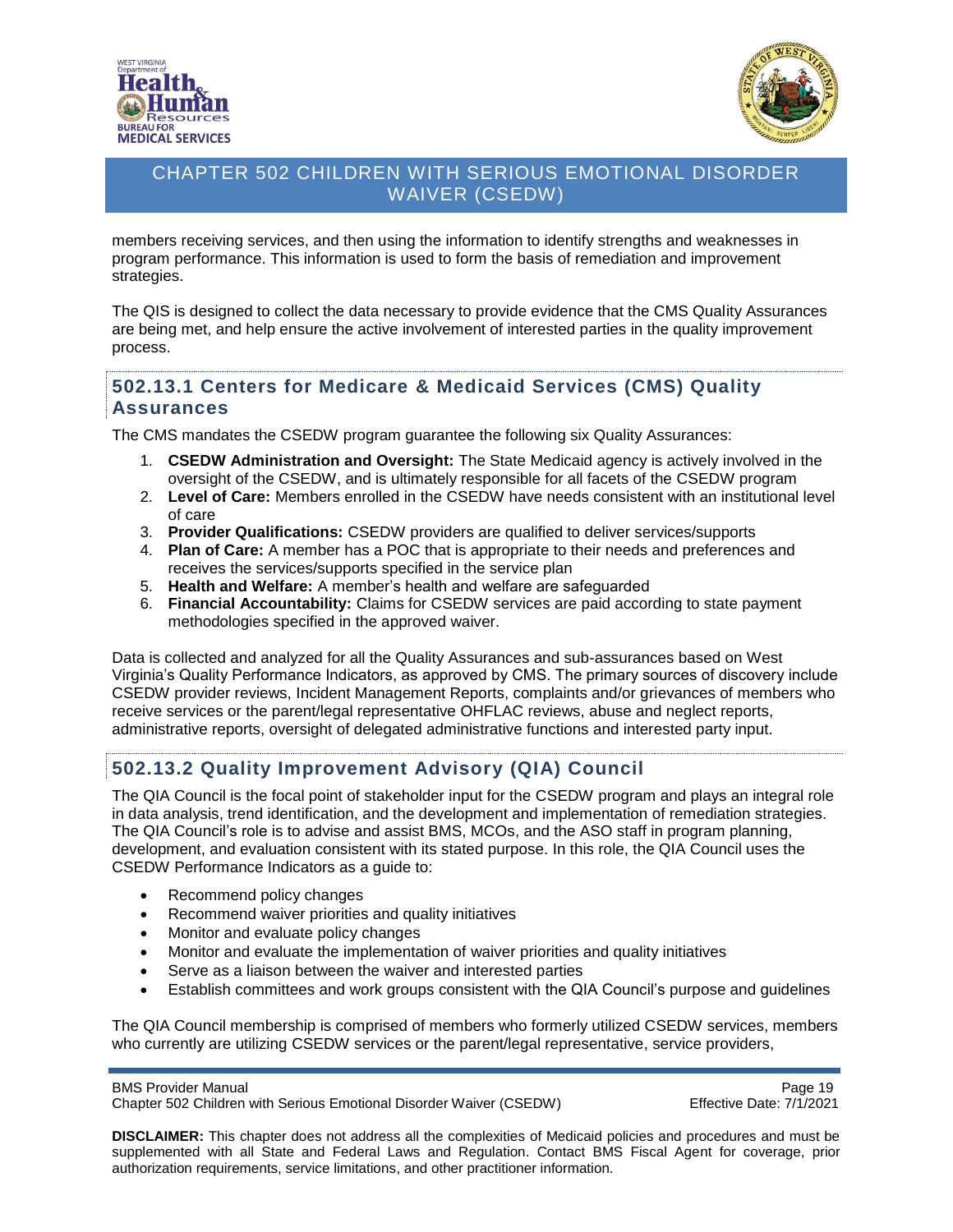



advocates and other interested parties of people with SEDs. The MCO facilitates the creation and convening of the Quality Council. The ASO provides information for the Council based upon annual reviews.

# <span id="page-19-0"></span>*ELIGIBILITY AND ENROLLMENT*

# <span id="page-19-1"></span>502.14 APPLICANT ELIGIBILITY AND ENROLLMENT PROCESS

In order for an applicant to be found eligible for the CSEDW program, they must:

- Be an eligible West Virginia Medicaid member- Medicaid eligibility is independent of medical eligibility for the CSEDW and is not impacted by enrollment in the CSEDW
- Choose HCBS over services in an institutional setting
- Choose to enroll with the identified MCO
- Meet CSEDW medical eligibility
- Be at least three (3) years of age and not yet 21
- Be a resident of West Virginia, even if presently living out of state in a PRTF, and be able to provide proof of residency upon waiver application

Enrollment in the CSEDW program is dependent upon the availability of a funded CSEDW slot.

Initial medical eligibility is determined by the MECA through review of an Independent Evaluation (IE) report completed by a member of the Independent Evaluation Network (IEN), which must include background information, a mental status examination, functional behavior, achievement, and any other documentation deemed appropriate.

If a slot is not available, the applicant is placed on a Managed Enrollment List (MEL) in the chronological order in which they were determined eligible. When a slot becomes available, the applicant is informed and may proceed with the enrollment process for the CSEDW program.

In the event that an individual is assigned to an MCO other than the Specialized Foster Care/CSEDW MCO while they are on the MEL, they are required to transfer to the Specialized Foster Care/CSEDW MCO when a funded slot becomes available.

### <span id="page-19-2"></span>**502.14.1 Application Process: Initial Eligibility Determination Process**

Each new applicant must follow the eligibility process listed below for medical eligibility, which is determined by an IE. The evaluation includes assessments which support the diagnostic impressions offered and relevant measures of functioning. The IE is utilized by the MECA to make a medical eligibility determination. Evaluators in the IEN are identified and placed on an IEN list following documented training by the MECA. An applicant may obtain an Application Form (WV-BMS-CSED-1) from the MCO, CSEDW providers, local/county DHHR Offices, the ASO and on the [CSEDW website.](https://dhhr.wv.gov/bms/Programs/WaiverPrograms/CSEDW/Pages/SED.aspx)

1. The process begins with the applicant contacting the ASO or submission of the application from the applicant to the ASO (information is located on the application).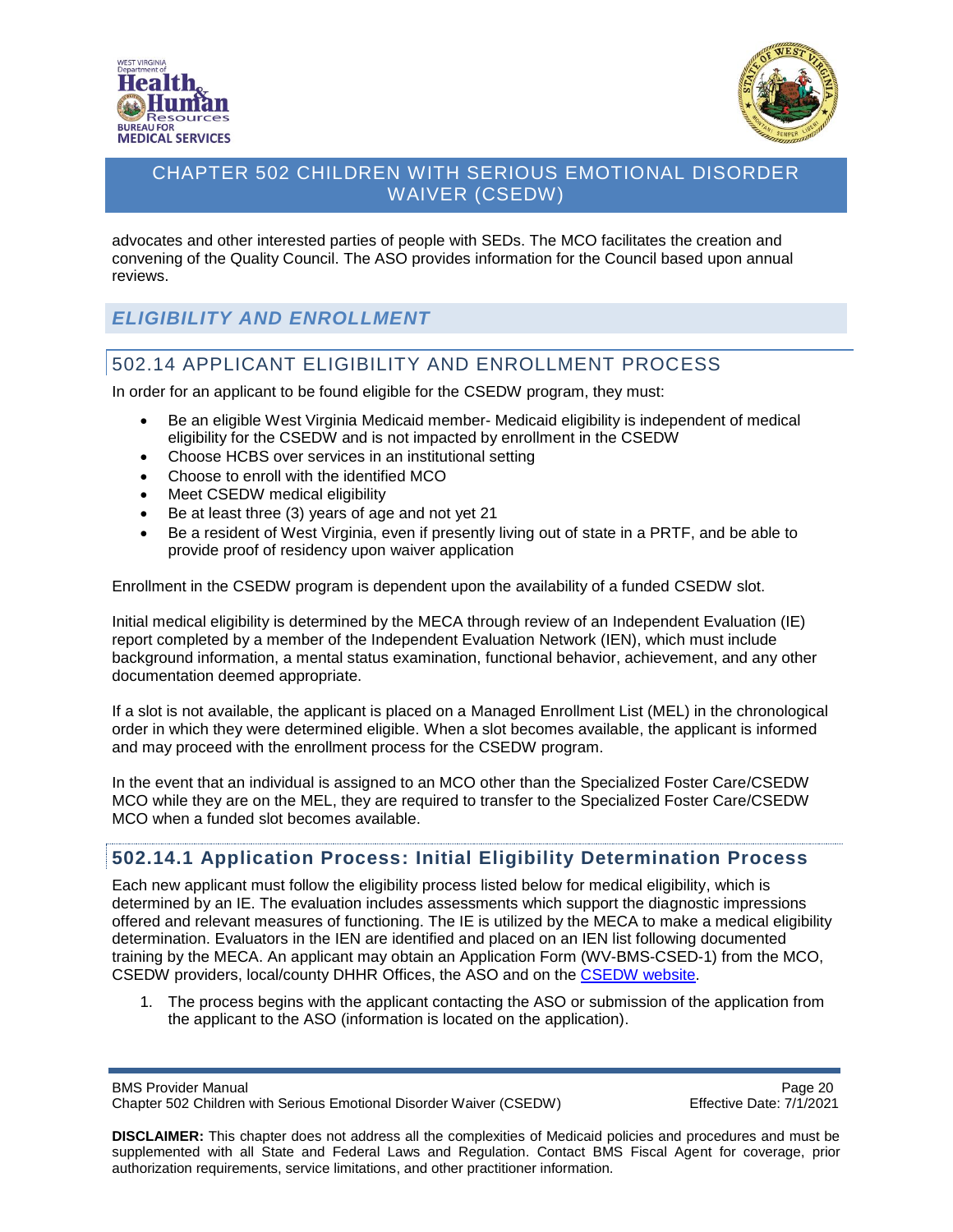



- a. The ASO screens the waiver applicant for medical eligibility for waiver services and assists with the waiver application, if needed.
- b. Upon receipt of the WV-BMS-CSED-1, the ASO time and date stamps the application.
- c. If the applicant mails the application, the ASO contacts the applicant within one business day upon receipt of the WV-BMS-CSED-1.
	- i. The ASO provides the applicant with a copy of the Freedom of Choice (FOC) form. The initial FOC offers the child/family the election between institutional and HCBS.
	- ii. If the applicant child/family elects HCBS, the ASO immediately asks the family to select a provider from the IEN and contacts the IE at once to schedule an evaluation.
		- 1. If the IE is unable to schedule and complete a report within 14 days, then the ASO will work with the family to choose another IE who has sooner availability for an appointment.
		- 2. The ASO helps the applicant child/family select an IE within the applicant's geographical area or otherwise convenient for the member and their family.
- 2. Once the child/family has scheduled the IE, the ASO will obtain a signed FOC form for the applicant child/family's selected IE provider.
	- a. The ASO will provide information about the CSEDW. The ASO will also offer the family the option to select a preferred wraparound facilitation agency and complete an FOC for CSEDW services. This will help ensure that services will be ready to begin as soon as possible, if the child is found eligible.
	- b. The ASO will also inform the family that the ASO will refer the family to appropriate alternative behavioral health services if the child is not eligible for CSEDW services.
- 3. The IEN provider completes the IE and sends it to the MECA within 14 calendar days of the kept IE appointment .
- 4. The MECA makes a final medical eligibility determination within seven calendar days of receipt of the completed IE using the current approved diagnostic tool, which is the Child and Adolescent Functional Assessment Scales (CAFAS) / Preschool and Early Childhood Functional Assessment Scale (PECFAS), if one of these tools has not been completed within the last 90 days. The Independent Evaluator will also complete the most recent version of the Behavioral Assessment System for Children (BASC) unless the child is currently receiving PRTF services.
- 5. The MECA notifies the ASO of the medical eligibility determination.
- 6. If an applicant is Medicaid-eligible and approved for medical eligibility by the MECA and a funded CSEDW slot is available, then the applicant is enrolled into the CSEDW program.
	- a. If a slot is not available, then the applicant will be placed on a MEL until a funded slot allocation is available.
- 7. The ASO notifies the applicant child/family of the medical eligibility determination and waitlist status, if applicable.
	- a. A written copy of the decision is also mailed to the applicant and/or their parent/legal representative by the ASO.
- 8. When a member is determined eligible, the ASO also notifies the MCO of the determination. The ASO also notifies the MCO of the preferred wraparound facilitation agency.
	- a. If a funded waiver slot is available, the MCO then contacts the wraparound facilitation agency selected by the waiver enrollee to assign a wraparound facilitator.

BMS Provider Manual **Page 21 Page 21** 

Chapter 502 Children with Serious Emotional Disorder Waiver (CSEDW) Effective Date: 7/1/2021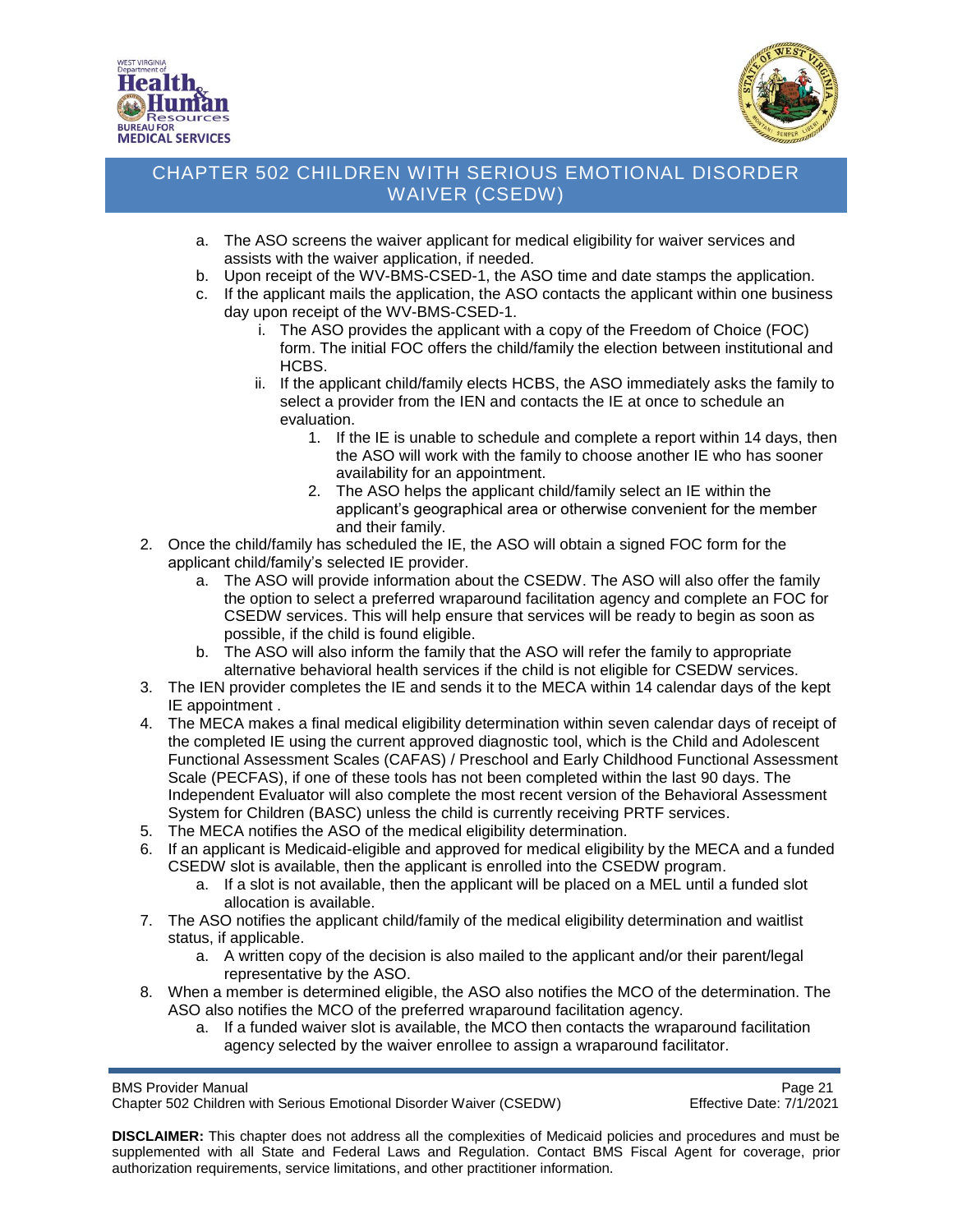



i. If the waiver member is already receiving wraparound services, the ASO will contact the current wraparound facilitation agency to inform the agency that the child has been approved for CSEDW services.

The applicant's right to a medical eligibility determination within 90 calendar days may be forfeited if the applicant fails to schedule and keep a timely appointment or does not submit follow-up information needed to complete the IE to the IEN provider within a reasonable timeframe specified by the IEN provider. Examples of follow-up documentation requested by the Independent Evaluator may include, but may not be limited to:

- Individualized Education Program (IEP) plan for school aged children (if applicable);
- Psychiatric and psychological evaluations;
- Outpatient therapy notes and progress notes;
- Records from inpatient psychiatric hospitalizations, partial hospitalizations, or residential placements; and
- Any other additional documentation deemed necessary by the IEN provider or MECA to complete the IE.

# <span id="page-21-0"></span>**502.14.2 Right to Appeal**

If an applicant is determined to not meet medical eligibility criteria by the MECA, a written Notice of Decision, a Request for Medicaid Fair Hearing form, and a copy of the IE is sent by certified mail by the ASO to the applicant or the parent/legal representative. This denial of medical eligibility may be appealed by the applicant or the parent/legal representative through the Medicaid Fair Hearing process by submitting the Request for Medicaid Fair Hearing form to the Board of Review within 90 calendar days of receipt of the Notice of Decision. The Notice of Decision letter also allows the applicant or the parent/legal representative to request a second medical evaluation. Unless the CSEDW member's medical eligibility determination is appealed by the family or a second evaluation is requested, CSEDW services will end within 14 calendar days of the termination letter.

If a second medical evaluation is requested, then it must be completed by a different member of the IEN within 60 calendar days of the request. Requests for a second evaluation received by the ASO are date stamped upon receipt. The ASO will assist the applicant and family by providing options available with a different IEN provider and scheduling the second evaluation.

If an applicant is determined to be medically eligible following the second medical evaluation and a slot is available, then the applicant is enrolled into the CSEDW program. If an applicant is determined to be medically eligible, but a slot is not available, then the applicant will be placed on a MEL until a funded slot is available.

If the applicant is again determined by the MECA to not meet medical eligibility criteria following the second medical evaluation, then the applicant or their parent/legal representative of the applicant will receive a written Notice of Decision, a Request for Medicaid Fair Hearing form and a copy of the second IE by certified mail by the ASO. This second denial of medical eligibility may be appealed through the Medicaid Fair Hearing process by submitting the Request for Medicaid Fair Hearing form to the Board of

BMS Provider Manual<br>Chapter 502 Children with Serious Emotional Disorder Waiver (CSEDW) Page 22<br>Effective Date: 7/1/2021 Chapter 502 Children with Serious Emotional Disorder Waiver (CSEDW)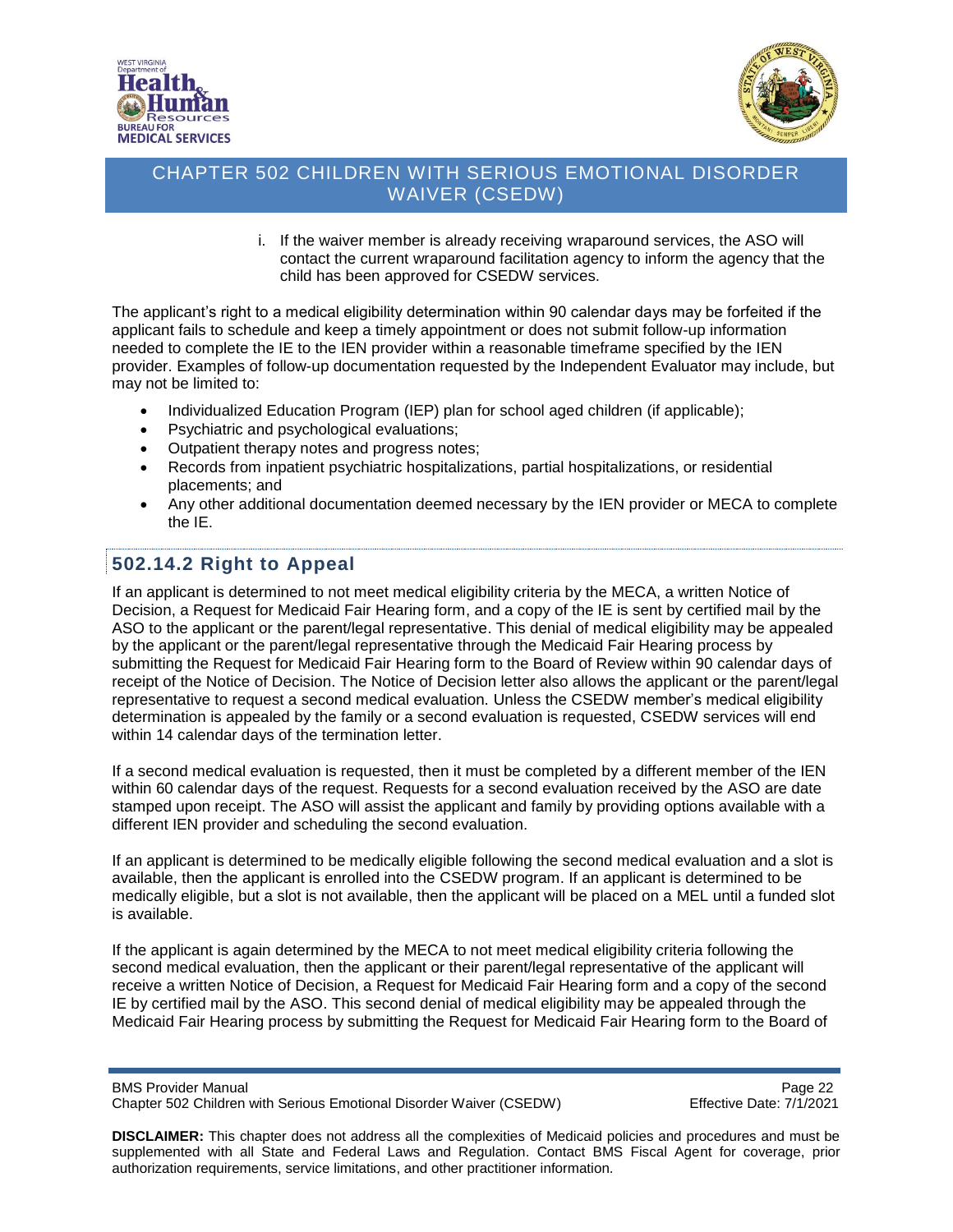

<span id="page-22-0"></span>

Review within 90 calendar days of receipt of the Notice of Decision and a Medicaid Fair Hearing will be scheduled. See [Section 502.16.4 Medical Redetermination Eligibility Appeals.](#page-27-1)

The applicant or parent/legal representative may request a pre-hearing conference at any time prior to the Medicaid Fair Hearing. At the pre-hearing conference, the applicant and/or the parent/legal representative and a representative from the MECA will review the information submitted for the medical eligibility determination and the basis for the denial.

The applicant shall have the right to access their IE used by the MECA in making the eligibility decision and copies shall be provided free of charge by BMS.

If the denial of initial medical eligibility is reversed by the Hearing Officer, the applicant will be placed on the MEL based on the date of the Hearing Officer's decision. When a slot is available, the applicant will be enrolled in the program.

Any applicant denied medical eligibility may re-apply to the CSEDW program at any time.

### **502.14.3 Initial Medical Eligibility**

To be medically eligible, the applicant must require the level of care and services provided within a PRTF settings as evidenced by required evaluations and other information requested by the IE or the MECA and corroborated by narrative descriptions of functioning and reported history.

In order to be eligible for CSEDW, an applicant must have:

- Eligible diagnosis;
- Functional impairment; and
- Require PRTF Level of Care.

#### <span id="page-22-1"></span>*502.14.3.1 Level of Care Instruments*

The applicant must have an IE completed by an enrolled psychologist, supervised psychologist, licensed independent clinical social worker, or licensed professional counselor who is licensed to practice independently that includes a PECFAS/CAFAS and the most recent version of the Behavioral Assessment System for Children (BASC) for children living at home or in a community setting. A BASC is not required for medical eligibility for individuals already placed in a PRTF setting.

Children presently placed in a PRTF may have their CAFAS/PECFAS evaluation completed by the PRTF. The evaluation must be completed within 90 calendar days of submission of application for CSEDW in order to be considered current. Payment for the out-of-state CAFAS/PECFAS evaluation is considered a part of the PRTF per diem.

#### <span id="page-22-2"></span>*502.14.3.2 Diagnosis*

An eligible diagnosis is defined as a diagnosable mental, behavioral, or emotional disorder that meets the current DSM diagnostic criteria. These disorders include any mental disorders listed in the DSM with the

#### BMS Provider Manual **Page 23 Page 23**

Chapter 502 Children with Serious Emotional Disorder Waiver (CSEDW) Effective Date: 7/1/2021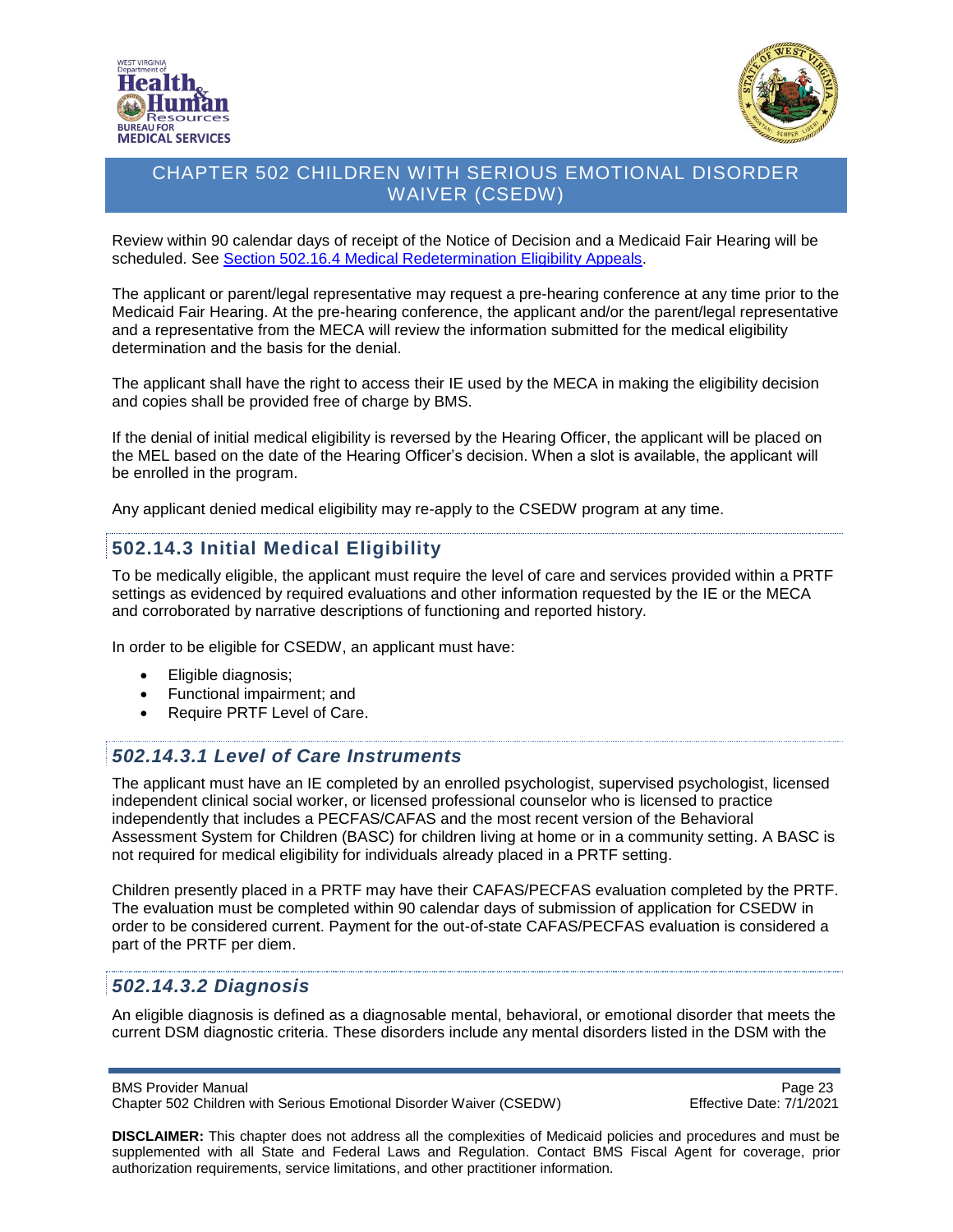



exception of "V" codes, substance use, and developmental disorders, which are excluded unless they cooccur with another diagnosable SED.

The applicant must also demonstrate an impairment in functioning that is due to an eligible diagnosis to meet eligibility requirements.

#### <span id="page-23-0"></span>*502.14.3.3 Functionality*

The applicant must have a substantial impairment in functioning that is defined as a Youth Total score of 90 or above on the PECFAS/CAFAS. The applicant must demonstrate an ability to engage in activities of daily living but lack adequate emotional or behavioral stability to meet the demands of daily living. The PECFAS/CAFAS must reflect elevated scores as noted above. The presence of substantial impairment must be supported not only by relevant test scores, but also the narrative descriptions contained in the documentation submitted for review and other relevant information (i.e., previous psychological testing, the IEP, treatment records, discharge summaries, etc.).

The following PECFAS/CAFAS subscales must equal a total score of 90:

- School/day care/work role performance
- Home role performance
- Community role performance
- Behavior toward others
- Moods/emotions
- Self-harmful behavior
- Substance use (CAFAS only)
- Thinking/communication

Additionally, ratings on the most current BASC must reflect T-scores greater than 60 in two or more of the Clinical Scales. The criteria must be supported by additional documentation provided (i.e., previous psychological evaluations, IEP, facility records, etc.).

#### <span id="page-23-1"></span>*502.14.3.4 PRTF Level of Care*

The applicant must require a PRTF level of care and specifically has either resided in a PRTF within the past six months, or through evaluations and documentation submitted to the MECA it is determined that there is a reasonable indication that the applicant is in danger of being placed in a PRTF.

The purpose of a PRTF is to provide full-time psychiatric treatment for children under age 21 with mental/emotional/behavioral problems who do not require emergency or acute psychiatric care but whose symptoms are severe enough to require supervision/intervention on a 24-hour basis.

PRTF care is the most restrictive type of care for children. A secure facility is used for treatment of children who have been clearly diagnosed as having a psychiatric, emotional, or behavioral disorder that is so severe the child is a danger to himself or others. All services must be delivered under the direction and orders of a physician and psychiatrist. Educational services for the child must be provided on the grounds of the facility. The ultimate goal of the PRTF services is to promote a successful return of the

```
BMS Provider Manual Page 24
Chapter 502 Children with Serious Emotional Disorder Waiver (CSEDW) Effective Date: 7/1/2021
```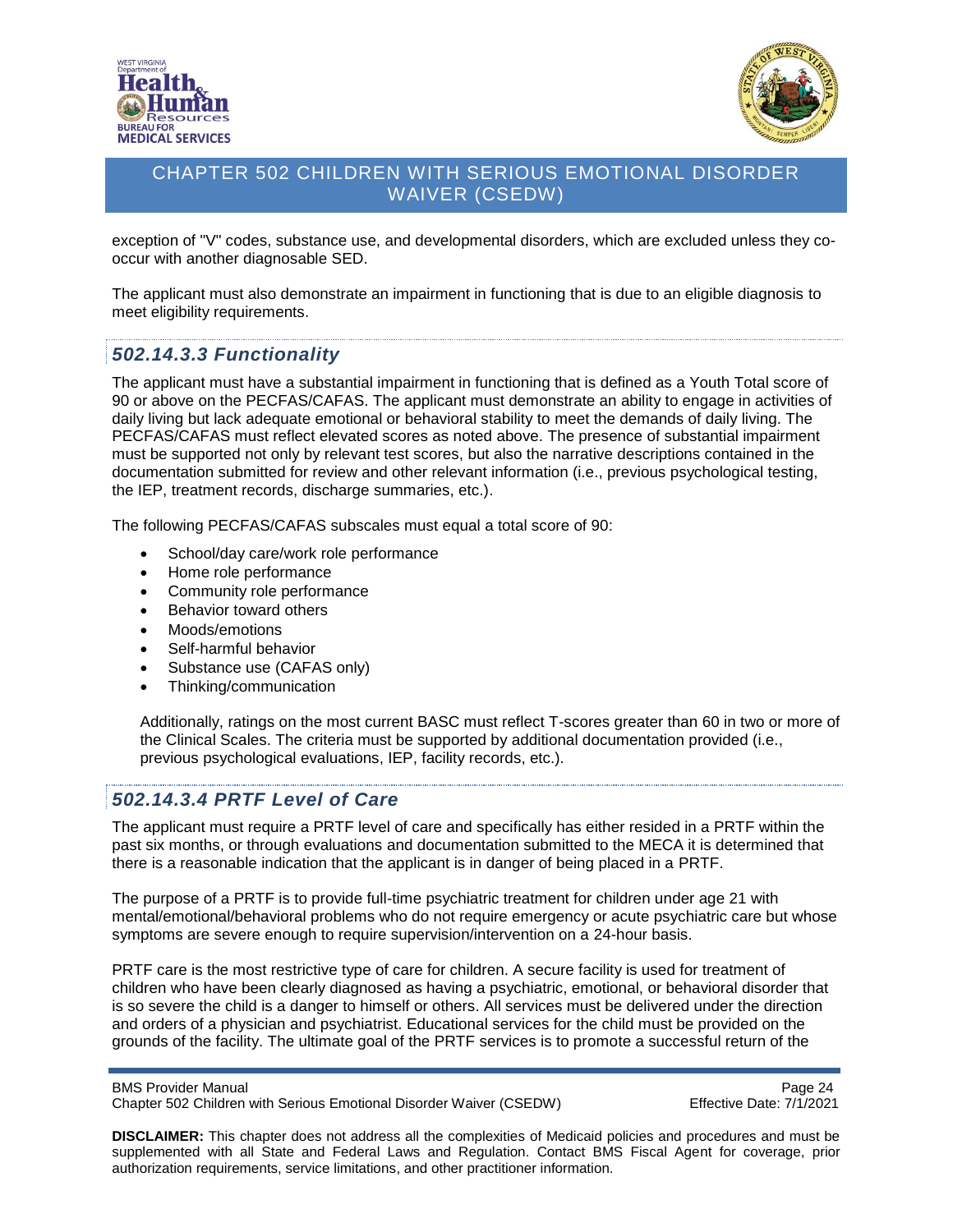



child or adolescent into the community. Please refer to *[Chapter 531, Psychiatric Residential Treatment](https://dhhr.wv.gov/bms/pages/manuals.aspx)  [Facility Services](https://dhhr.wv.gov/bms/pages/manuals.aspx)* for more information.

#### <span id="page-24-0"></span>**502.14.4 Slot Allocation Referral and Selection Process**

The MCO will keep the ASO apprised of CSEDW providers by service type and their capacity to accept new enrollees by region. Wraparound facilitation agency providers that reject referrals due to service capacity may not receive future referrals until the capacity/service issues are resolved.

Provided a funded CSEDW slot is available, the allocation process is based on:

- The chronological order by date of the ASO's receipt of the fully completed initial application (WV-BMS-CSED-1) and approval of eligibility from the MECA; or
- The date medical eligibility is established as a result of a Medicaid Fair Hearing decision.

Once a funded slot becomes available, the waitlisted enrollee will be contacted by the ASO and assisted to complete a FOC form (WV-BMS-CSED-2) on which the enrollee must indicate the choice to receive HCBS as opposed to services in an institution. The waitlisted enrollee will also select a preferred wraparound facilitation provider and then return the FOCs to the ASO in order to begin receiving services.

Upon receipt of the complete and signed FOC form, which may be sent electronically, the ASO will notify the MCO of the selection of the wraparound facilitation agency within one business day. The MCO will notify the chosen wraparound facilitation provider. The wraparound facilitation provider may reject the referral only if:

- It appears to have been received in error; or
- The wraparound facilitation provider is at maximum service capacity and unable to accept referrals until additional wraparound facilitators are hired; or
- The wraparound facilitation provider is unable to meet the referred member's medical and/or behavioral needs.

For waitlisted enrollees residing in a PRTF setting, the enrollee must access CSEDW direct care services within 180 calendar days of when the funded slot becomes available or the enrollee will be discharged from the program. For current enrollees receiving waiver services, BMS may approve a pause in receiving waiver services due to family and waiver member needs, such as medical treatment or visits to extended family. Members are only required to receive one waiver service per month to remain enrolled as long as they remain eligible.

### <span id="page-24-1"></span>502.15 ANNUAL REDETERMINATION OF WAIVER ELIGIBILITY PROCESS

In order for a member to be redetermined eligible for CSEDW services, the member must continue to meet all eligibility criteria as previously defined. This waiver determination is independent of the financial eligibility process for Medicaid coverage.

All members presently receiving CSEDW services will be evaluated annually utilizing a CAFAS/PECFAS and the Child and Adolescent Needs and Strengths (CANS). In order to be found eligible, the member must have an eligible diagnosis of SED as described above.

BMS Provider Manual **Page 25** 

Chapter 502 Children with Serious Emotional Disorder Waiver (CSEDW) Effective Date: 7/1/2021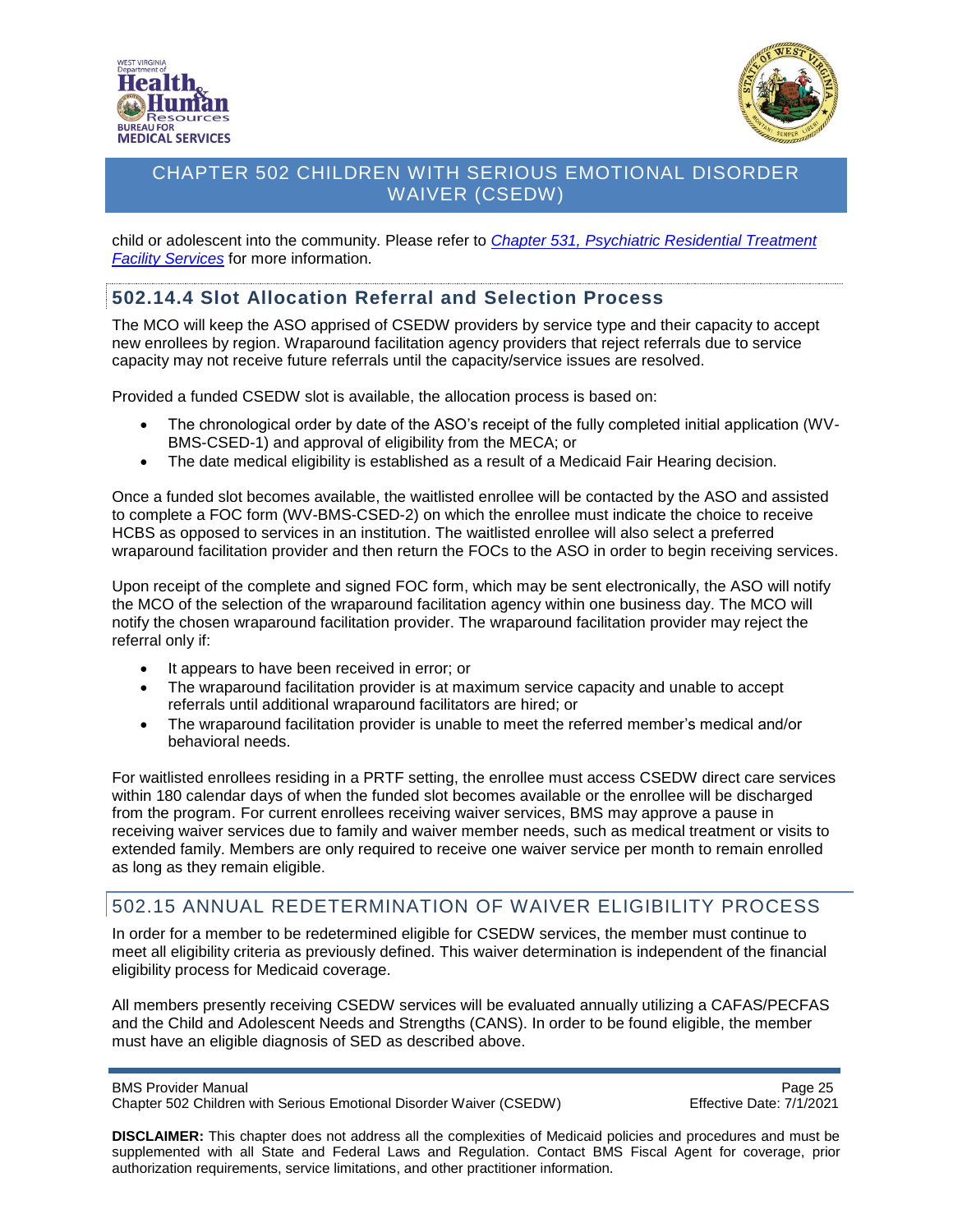



To be redetermined and to continue to meet medical eligibility, the member must have a substantial impairment as described in Section [502.14.2.3 Functionality](#page-23-0) of this manual. Functionality for the annual redetermination will be determined by the CAFAS/PECFAS and the CANS.

The ASO will conduct the CAFAS/PECFAS for medical eligibility redetermination up to 90 calendar days prior to each member's anchor date. The anchor date is assigned by the ASO and is defined as the annual date by which the member's medical eligibility must be recertified and is determined by the anniversary date that is the first day of the month following the date when initial medical eligibility was established by the MECA.

At the time of the annual reassessment by the ASO, each member or parent/legal representative must complete the FOC Form (WV-BMS-CSED-2) indicating their choice of level of care settings, wraparound facilitation agency, and other providers of CSEDW services. If the member has a legal representative that did not attend the annual reassessment and complete the FOC Form (WV-BMS-CSED-2), then it is the responsibility of the wraparound facilitator to obtain the signature, in ink or in an electronic documentation system, of the legal representative prior to or at the Child and Family Team (CFT) meeting. The Needs Domains of the CANS completed by the wraparound facilitator and the CAFAS/PECFAS will be reviewed by the MECA. Members who show "no evidence of need/no need for action" as defined by the CANS may not require continued eligibility for the CSEDW program, and eligibility for the CSEDW program may be terminated, if the CAFAS/PECFAS total score is also less than 90 overall.

The ASO, the member, the parent/legal representative, and any other members of the CFT that the member wishes to be present may attend the annual reassessment, but may not be reimbursed for attending the meeting. The member and/or parent/legal representative shall sign an acknowledgment that they participated in the assessment and were given the opportunity to review and concur with the answers recorded during the assessment. If the member or parent/legal representative declines to sign the acknowledgment for any reason (e.g., he or she does not believe the answers were recorded accurately), the member or their parent/legal representative shall notify the ASO through their wraparound facilitator within five calendar days of the assessment date, and the ASO shall resolve the issue by conferring with the member and/or parent/legal representative to come to an agreement on the answers on the assessment. If the member or parent/legal representative still disputes the answers on the assessment, then the issue can be appealed through a Medicaid Fair Hearing. The Assessment Data Modification Request (WV-BMS-CSED-13) form must be fully completed must cite the items in question.

# <span id="page-25-0"></span>502.16 RIGHTS, RESPONSIBILITIES, GRIEVANCES, AND APPEALS

The member retains all rights afforded to them under the law and the lists below are intended to be limited to their rights and responsibilities as a member participating in the CSEDW program. Each member is informed of these rights by their CSEDW wraparound facilitation agency upon enrollment and at least annually thereafter.

# <span id="page-25-1"></span>**502.16.1 Rights**

Members and/or their legal representatives have the right to:

BMS Provider Manual **Page 26** Chapter 502 Children with Serious Emotional Disorder Waiver (CSEDW) Effective Date: 7/1/2021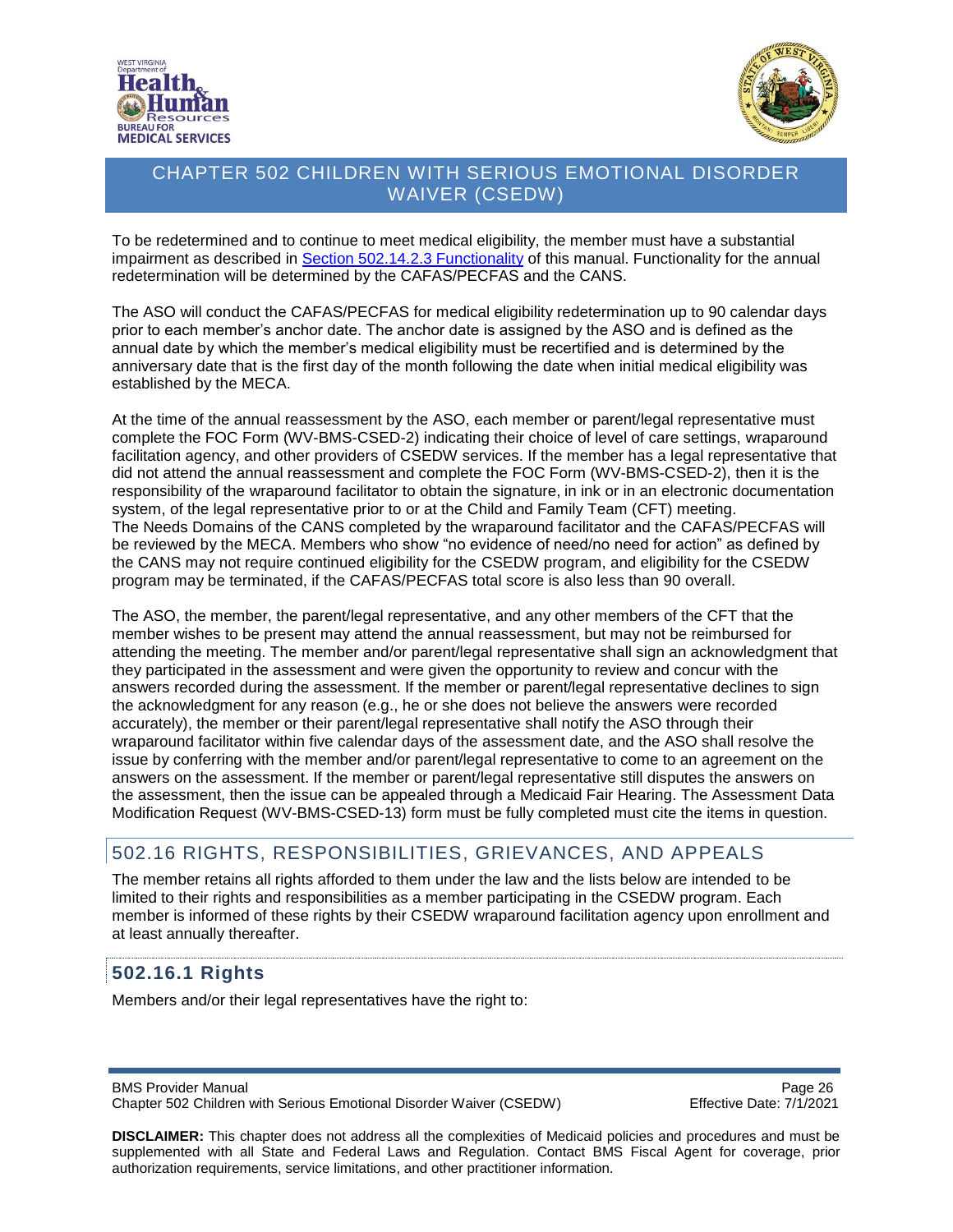



- Choose between HCBS as an alternative to institutional care by the ASO through the completion of a FOC form (WV-BMS-CSED-2) upon enrollment in the program and at least annually thereafter.
- Choose their CSEDW providers.
- Address dissatisfaction with services through the CSEDW provider's grievance procedure.
- Access the Medicaid Fair Hearing process consistent with state and federal law.
- Be free from abuse, neglect, and financial exploitation.
- Be notified and attend any and all of their CFT meetings, including significant life event meetings.
- Choose who they wish to attend their CFT meetings, in addition to those attendees required by regulations.
- Obtain advocacy if they choose to do so.
- File a complaint with the ASO regarding the results of their reassessment.
- Have all assessments, evaluations, medical treatments, and POCs explained to them in a format they can understand, even if they have a legal representative making the final decisions in regard to their health care.
- Make decisions regarding their services.
- Receive reasonable accommodations afforded to them under the American with Disabilities Act (ADA).

# <span id="page-26-0"></span>**502.16.2 Responsibilities**

The member and/or their legal representative (if applicable) have the following responsibilities:

- To be present during CFT meetings. In extremely extenuating circumstances, the legal representative or other team members may participate by teleconferencing, if permitted by policy or the MCO. The member must be present and stay for the entire meeting if they do not have a legal representative.
- To understand that this is an optional program and that not all needs may be able to be met through the services available within this program.
- To participate and supply correct information in the annual assessments for determination of medical eligibility.
- To comply with all CSEDW policies including monthly home visits by the wraparound facilitator.
- To implement the portions of the POC for which they have accepted responsibility.
- To maintain a safe home environment for all service providers.
- To notify their wraparound facilitator immediately if the member's living arrangements change, the member's needs change, the member is hospitalized, or if the member needs to have a significant life event meeting.

Failure to comply with these responsibilities may jeopardize the member's continuation of CSEDW services. If the waiver member's behaviors continue to escalate or put the member at risk of harm to themselves or others, or the waiver member is not participating in services, then a referral may be made for further evaluation and consideration for other services. As long as the waiver member continues to meet medical and financial eligibility and participates in treatment, waiver services can continue.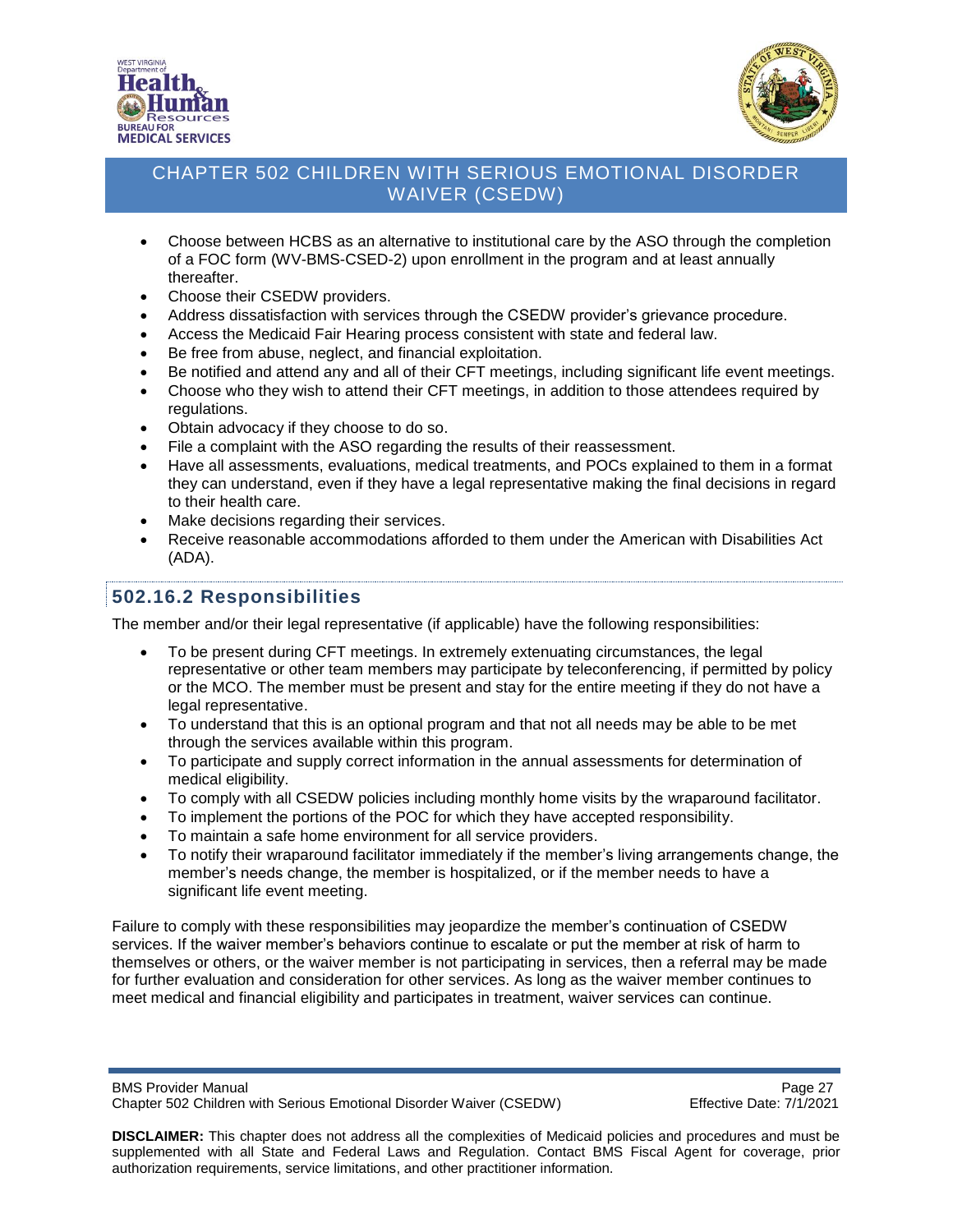



#### <span id="page-27-0"></span>**502.16.3 Grievances and Complaints**

A member receiving services has the right to obtain oral and written information on the CSEDW provider agency's complaints and grievance policies. If the member or the parent/legal representative is dissatisfied with the quality of services or the provider of service, it is recommended that they follow the CSEDW provider agency's grievance process. If the issue is not resolved at this level, the member or the parent/legal representative may file provider complaints directly to the Secretary's office (DHHR) and OHFLAC outlines the process within the behavioral health regulations in [Section 4.7,](http://apps.sos.wv.gov/adlaw/csr/readfile.aspx?DocId=51134&Format=PDF) Complaint [Investigations.](http://apps.sos.wv.gov/adlaw/csr/readfile.aspx?DocId=51134&Format=PDF)

In regard to the MCO, a complaint is defined as an expression of dissatisfaction made about an MCO decision or services received from the MCO when an informal grievance is filed; some complaints may be subject to appeal. Complaints are handled through the MCO Provider Services Department and reported to BMS quarterly, though reporting can be more frequent if necessary. Grievance is defined as an expression of dissatisfaction, either in writing (formal) or orally (informal), regarding any aspect of service delivery provided or paid for by the MCO, other than those MCO actions that are subject to appeal. The term grievance also refers to the overall system that includes grievances and appeals handled at the MCO level and access to the State Fair Hearing process.

The MCO will complete an investigation for all grievances received and report the results to the BMS and to the member receiving services or the parent/legal representative.

#### <span id="page-27-1"></span>**502.16.4 Medical Redetermination Eligibility Appeals**

If a member is determined not to be medically eligible, then the ASO sends by certified mail to the member or parent/legal representative: a written Notice of Decision (termination), a Request for Hearing form that includes free legal resources, and the results of the reassessment. This notice is also sent to the member's wraparound facilitator and MCO. The termination may be appealed through the Medicaid Fair Hearing process if the Request for Hearing form is submitted to the Board of Review within 90 calendar days of receipt of the Notice of Decision. If the member or parent/legal representative wishes to continue existing services throughout the appeal process, the Request for Hearing form must be submitted within 13 calendar days of the member or the parent/legal representative receipt of the Notice of Decision. If the Request for Hearing form is not submitted within 13 calendar days of the member or the parent/legal representative receipt of the Notice of Decision, reimbursement for all CSEDW services will cease.

After filing a request for a Medicaid Fair Hearing, the member receiving services, or their legal representative may also request a second medical evaluation (IE). The second medical evaluation must be completed within 60 calendar days by a member of the IEN. The wraparound facilitator, upon notification of the eligibility decision, must begin the discharge process by arranging for a Transfer/Discharge CFT meeting to develop a backup plan for transition because reimbursement for CSEDW services will cease on the 13<sup>th</sup> day after receipt of the written Notice of Decision letter if the member or their parent/legal representative does not submit a Request for Hearing form.

If the member is again denied medical eligibility based on the second medical evaluation, the member or the parent/legal representative will receive a written Notice of Decision, a Request for a Fair Hearing

BMS Provider Manual **Page 28** Chapter 502 Children with Serious Emotional Disorder Waiver (CSEDW) Effective Date: 7/1/2021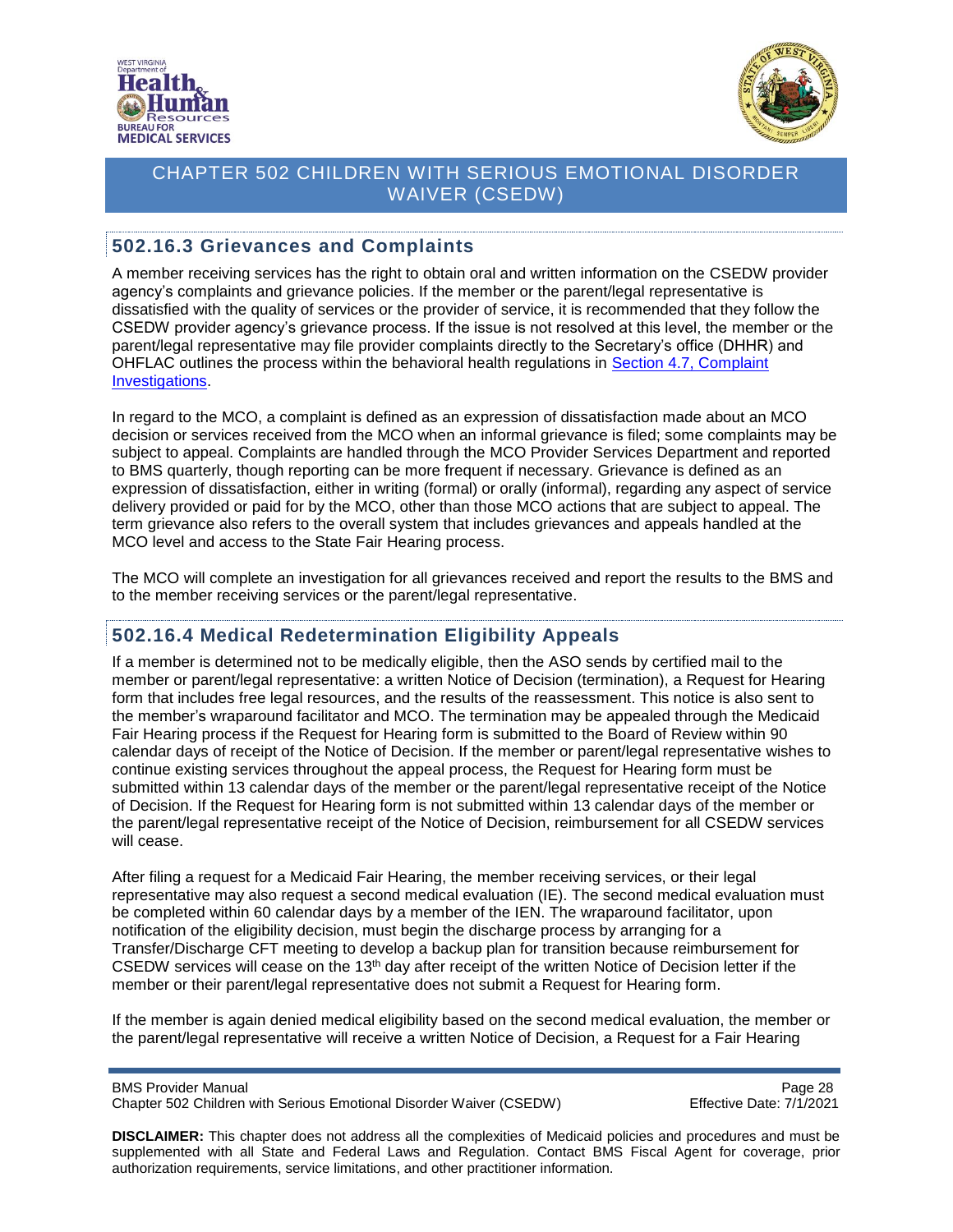



Form and a copy of the second medical evaluation by certified mail from the ASO. The member's wraparound facilitator and MCO will also receive a notice. The member or their legal representative may appeal this decision through the Medicaid Fair Hearing process if the Request for Hearing form is submitted to the Board of Review within 90 calendar days of receipt of the Notice of Decision.

A pre-hearing conference may be requested by the member or the parent/legal representative any time prior to the Medicaid Fair Hearing and the ASO will schedule. If the member or the legal representative has obtained legal counsel, the BMS legal counsel will conduct the pre-hearing. At the pre-hearing conference, the member and/or their legal representative and a representative from the MECA will review the information submitted for the medical eligibility determination and the basis for the termination.

If the denial of medical eligibility is upheld by the Hearing Officer who is a member of the Department's Board of Review authorized to conduct hearings and render decisions on behalf of the Board of Review, services that were continued during the appeal process must cease on the date of the hearing decision. If the member is eligible financially for Medicaid services without the CSEDW Program, other services may be available for the individual. If the termination based on medical eligibility is reversed by the Hearing Officer, the individual's services will continue with no interruption.

The member and/or parent/legal representative shall have the right to access their medical evaluation (IPE) used by the MECA in making the eligibility decision and copies shall be provided free of charge.

### <span id="page-28-0"></span>502.17 TRANSFER AND DISCHARGE

The member has the right to transfer or discharge wraparound facilitation and other services from the existing provider to another chosen provider at any time for any reason. Transfers and discharges must be addressed on the POC and approved by the member or parent/legal representative and a representative from the receiving provider as evidenced by their signatures on the POC signature sheet, in ink or in an electronic documentation system. During the transition from one provider to another, the POC must be developed and must specifically address the responsibilities and associated time frames of the "transfer-from" and the "transfer-to" providers. The wraparound facilitator must complete and submit the Person Transfer/Discharge Form (WV-BMS-CSED-10) within seven calendar days to the MCO. If a transfer POC is found not to be valid, then the authorizations for services may be rolled back to the transfer-from provider until a valid CFT meeting is held. A CSEDW provider may not terminate services unless a viable POC is in place that effectively transfers needed services from one CSEDW provider to another provider and is agreed upon by the member and/or their parent/legal representative and the receiving provider. Providers are prohibited from discriminating in any way against a member or parent/legal representative wishing to transfer services to another provider agency.

### <span id="page-28-1"></span>502.18 POC REQUIREMENTS

Participation in wraparound Services is a collaborative process led by the CFT. The CFT should ideally be composed of people who have a strong commitment to the family's well-being, and choices about who is invited to participate in the CFT should be driven by the waiver member and family member's perspectives (Bruns, 2008). Ideally, the team should primarily include the natural supports identified by the waiver member and family.

BMS Provider Manual **Page 29** Chapter 502 Children with Serious Emotional Disorder Waiver (CSEDW) Effective Date: 7/1/2021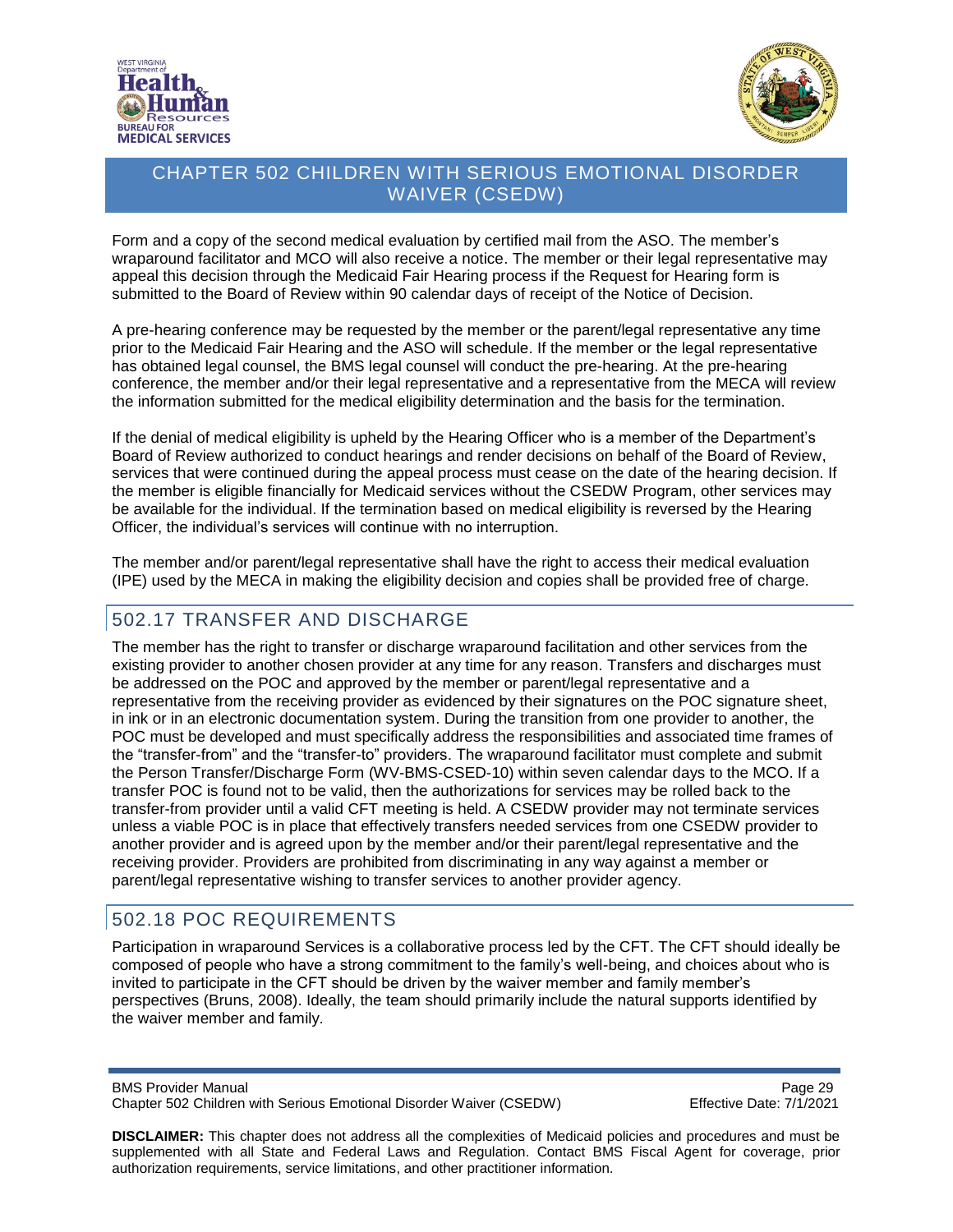



The POC development process is rooted in what is most important to the member and involves them directly with their community, network of connections, and close personal relationships in order to look at the innovative ways to attain specific life goals. The focus is entirely on the needs of the member, never the formal supports participating in the team. Numerous mainstream resources are unearthed, considered, researched, and used. These resources are only considered in relationship to how they will support the member in achieving the member's goals. Team members are invited to attend and often times do not have a professional relationship with the member (e.g., coworkers, family, and community members). Meetings typically do not occur at a provider office, rather the member's home or private community setting. These meetings are meant to be interactive and can involve nontraditional means of visualizing goals and the various steps to achieve them, beyond clinical record keeping.

The wraparound services agency will initiate services within 72 hours of the referral. The initial service plan must be completed within seven calendar days of waiver enrollment CSEDW wraparound services once the waiver member has been found eligible for the waiver. If the waiver member has already been receiving services from the wraparound facilitation agency, the existing POC is reviewed to consider any additional CSEDW services that would be beneficial to the member and revised within this time frame. The plan must be completed by the wraparound facilitator and the member and/or parent/legal representative.

Development of the POC is not a billable service, but is an administrative cost that is included in the rate for the service, except for the role of the wraparound facilitator. See [Section 502.18.2 POC Development](#page-31-0) for clarification and description of exceptions. The initial POC describes the services and/or supports the member is to receive until the assessment process is complete and the master POC is developed. This Initial POC must consist of the following at a minimum:

- Description of any further assessments or referrals that may need to be performed
- A listing of immediate interventions to be provided along with objectives for the interventions
- A date for development of a master POC. The designated date must be appropriate for the planned length of service but at no time will that exceed 30 calendar days from the date of waiver enrollment
- The signature of the member and/or parent/legal representative, wraparound facilitator, and other persons participating in the development of the initial plan, each person's credentials, and start/stop times, in ink or in an electronic documentation system

The POC goals and objectives must be based on problems identified in the initial assessment or in subsequent reassessment(s) during the treatment process. The master POC is developed within 30 calendar days of waiver enrollment and must include:

- A statement or statements of the member-centered positive and outcome-oriented goal(s) of services in general terms;
- A Therapy Plan;
- Any assessment-driven habilitation recommendations;
- A listing of specific objectives that the service providers and the member hope to achieve or complete. It is expected that objectives be specific, measurable, realistic, and capable of being achieved in the time available in the projected duration of the program or service;

BMS Provider Manual<br>Chapter 502 Children with Serious Emotional Disorder Waiver (CSEDW) Chapter 502 Children with Serious Emotional Disorder Waiver (CSEDW) Chapter 502 Children with Serious Emotional Disorder Waiver (CSEDW)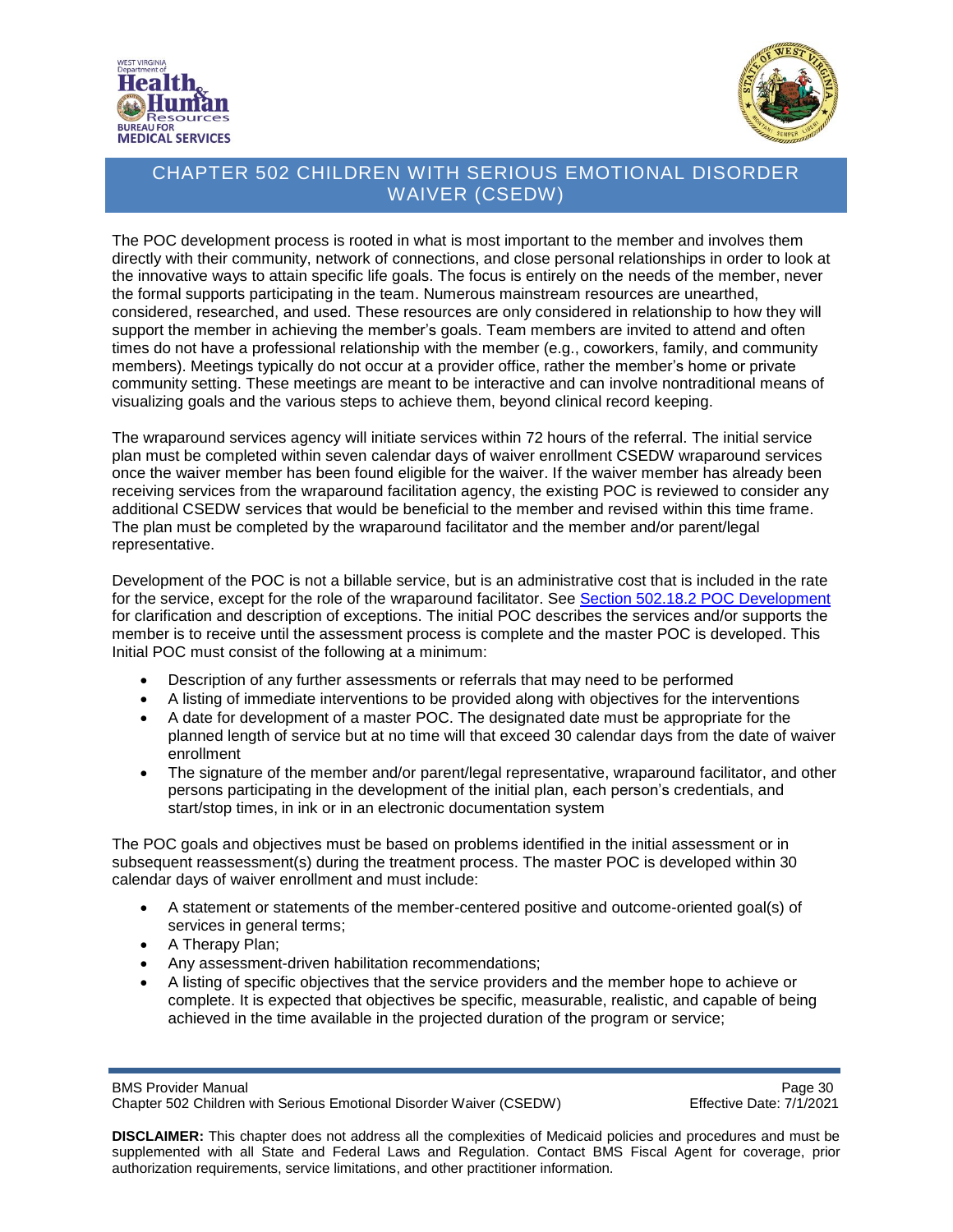



- The measurable component objectives that provide steps toward achievement of specified outcomes, with realistic dates of achievement specified for each;
- The technique(s) and/or services (intervention) to be used in achieving the objective;
- Identification of the individuals (with their names and roles identified) responsible for implementing the services relating to the statement(s) of objectives and their frequency of intended delivery;
- The behaviors identified for intervention as well as the methods to address the person's assessed maladaptive behavioral need(s);
- Discharge criteria;
- A transition plans for members over 15;
- A date for review of the plan, timed in consideration of the expected duration of the program/service; and
- A signature page inclusive of credentials, the date, and start/stop times of attendance of all participants in the development of the plan, in ink or in an electronic documentation system.

Service plans must be flexible documents that are modified by the team as necessary and clinically appropriate. Service plans must be revisited at significant life events including changes in level of service to more intensive or less intensive types of care. When an intervention proves to be ineffective, the service plan must reflect consideration by the team of changes in the intervention strategy.

# <span id="page-30-0"></span>**502.18.1 Child and Family Service Planning Team (CFT)**

The CFT consists of the member and/or parent/legal representative, the member's wraparound facilitator, representatives of each professional discipline, provider and/or program providing services to that member (inter- and intra-agency), the MCO care coordinator (if requested) and anyone not listed who the member choses to participate. Ideally, natural supports and family will represent more than 50% of the CFT. The wraparound facilitator is ultimately responsible for facilitating the development of and subsequent updates to the POC document; the member's wraparound facilitation agency cannot provide any additional CSEDW services, unless an exception is approved by the MCO due to a lack of providers available in the waiver member's geographic area, a need for a provider who speaks the language of the child or family or who is closely aligned with the family's culture. It is important to remember that, although coordination of the POC process is the responsibility of the wraparound facilitator, development of the POC is the responsibility of the CFT.

Although the POC is driven by the member's needs, goals and preferences, the wraparound facilitator in conjunction with the CFT informs the member and the member's parents/legal representatives of the available resources that may be included in the POC. CSEDW services will emphasize the importance of combining natural supports from the community with professionals to create a POC that supports the recovery of the member and the parents/legal representatives of the member. West Virginia utilizes a strengths model, which views the member and parent/legal representative as the expert on the strengths and needs of the member. These strengths and needs are then used to guide POC development in combination with the information gathered during enrollment. The POC captures the strengths, needs, preferences, and desired outcomes of the member and decides frequency and duration of services and supports.

BMS Provider Manual Page 31<br>Chapter 502 Children with Serious Emotional Disorder Waiver (CSEDW) Fffective Date: 7/1/2021 Chapter 502 Children with Serious Emotional Disorder Waiver (CSEDW)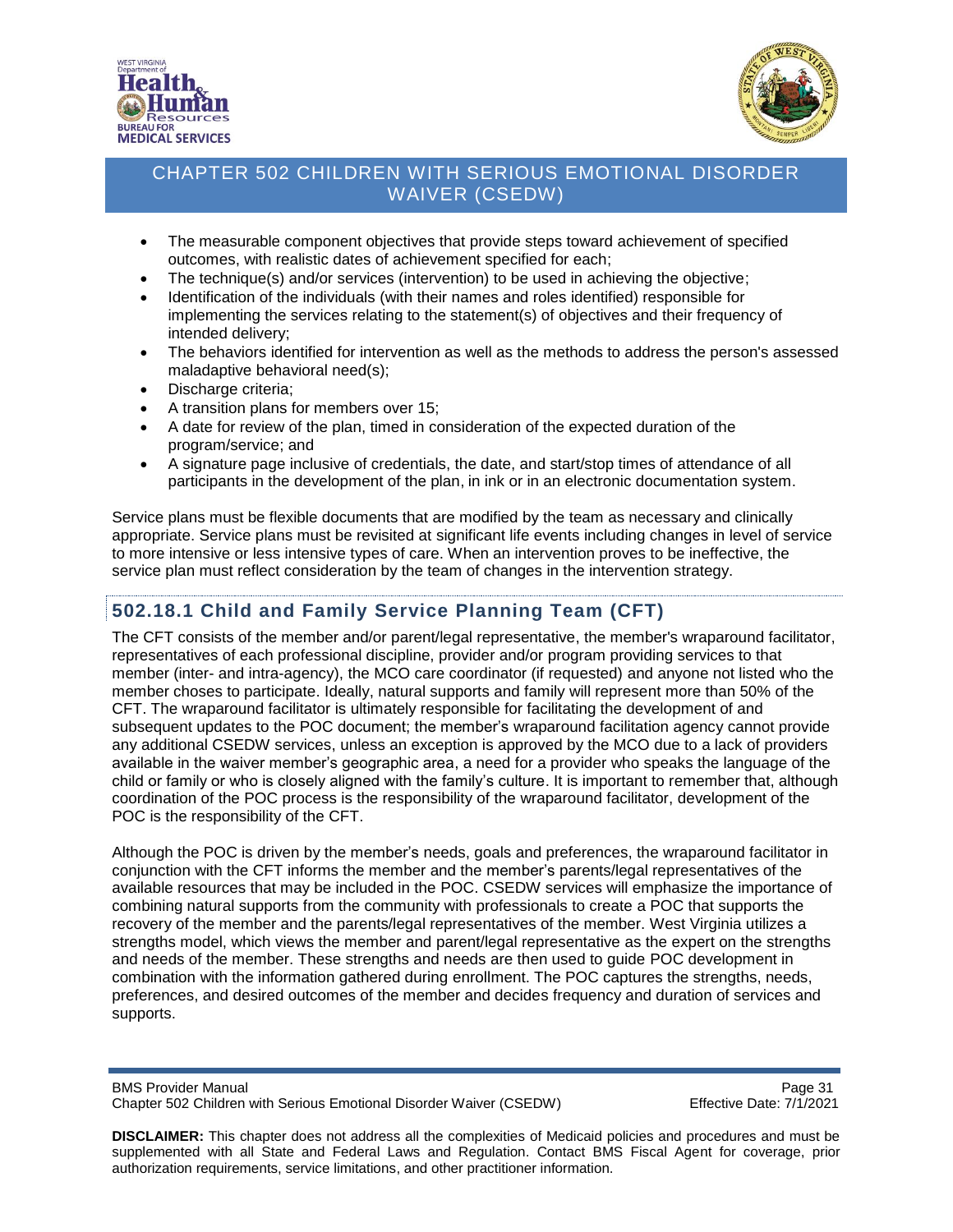



#### <span id="page-31-0"></span>**502.18.2 POC Development**

If a member is served by multiple behavioral health providers, all providers must be invited to participate in the initial CFT service-planning session. If a POC has already been completed, the CFT is convened to review the plan and consider whether any additional CSEDW services available through the waiver are needed. All members of the team must receive adequate notice, which is defined as at least seven calendar days prior to the treatment team meeting.

The wraparound facilitator is responsible for the scheduling and coordination of treatment team meetings, monitoring the implementation of the service plan, and for initiating treatment team meetings as the needs of the member dictates. Justification for the presence of each staff person participating in the meeting is the responsibility of the wraparound facilitator. Participation time by staff persons may vary depending on the nature of their involvement and contribution to the team process. Service planning meetings must be scheduled at times and places that facilitate the inclusion of the member. It is important to remember that, although coordination of the service planning process is the responsibility of the wraparound facilitator, development of the service plan is the responsibility of the child and family treatment team.

Only the wraparound facilitator can bill for case planning meetings. Other service providers may not bill for participation by any of their staff in the service planning process. The agency coordinating the service planning session also cannot bill for participation of staff from other agencies. Participation by family members is not billable.

CSEDW providers must make the proper distinction between service planning and other activities related to wraparound facilitation for the member. The wraparound facilitator may be involved in the development of individual program plans, such as residential plans, day treatment plans, work training plans, educational plans, etc. as called for by the member's master POC. These types of activities are included under wraparound facilitation services. Only wraparound facilitators may be reimbursed for the coordination and participation in the annual reassessment/redetermination meetings, as well as gathering all updates from each provider to present during this meeting.

Individual program plans for (i.e., day treatment, job development) and other organized programs are not billable as a separate activity, but are considered part of the services for which the plans were developed, and are covered under the definition of those services. The CFT relies on team member participation. A written service plan is a product of that process and serves as substantiation that the process took place.

**Documentation**: The following documentation is required for substantiation:

- The service plan must include: the cover sheet with member and family demographics, the waiver member's goals and dreams, a summary of any assessments leading to qualification for waiver services and the results of those evaluations, any medications, identification of waiver services and non-waiver as well as natural supports assisting with the member's goals, the therapy plan, behavior support plan, crisis plan, and signature page.
- The behavior support portion of the plan includes clinical opinions related to the behavior, other significant issues with documentation of follow-up and the clinical reason for and intended benefit of any direct observation.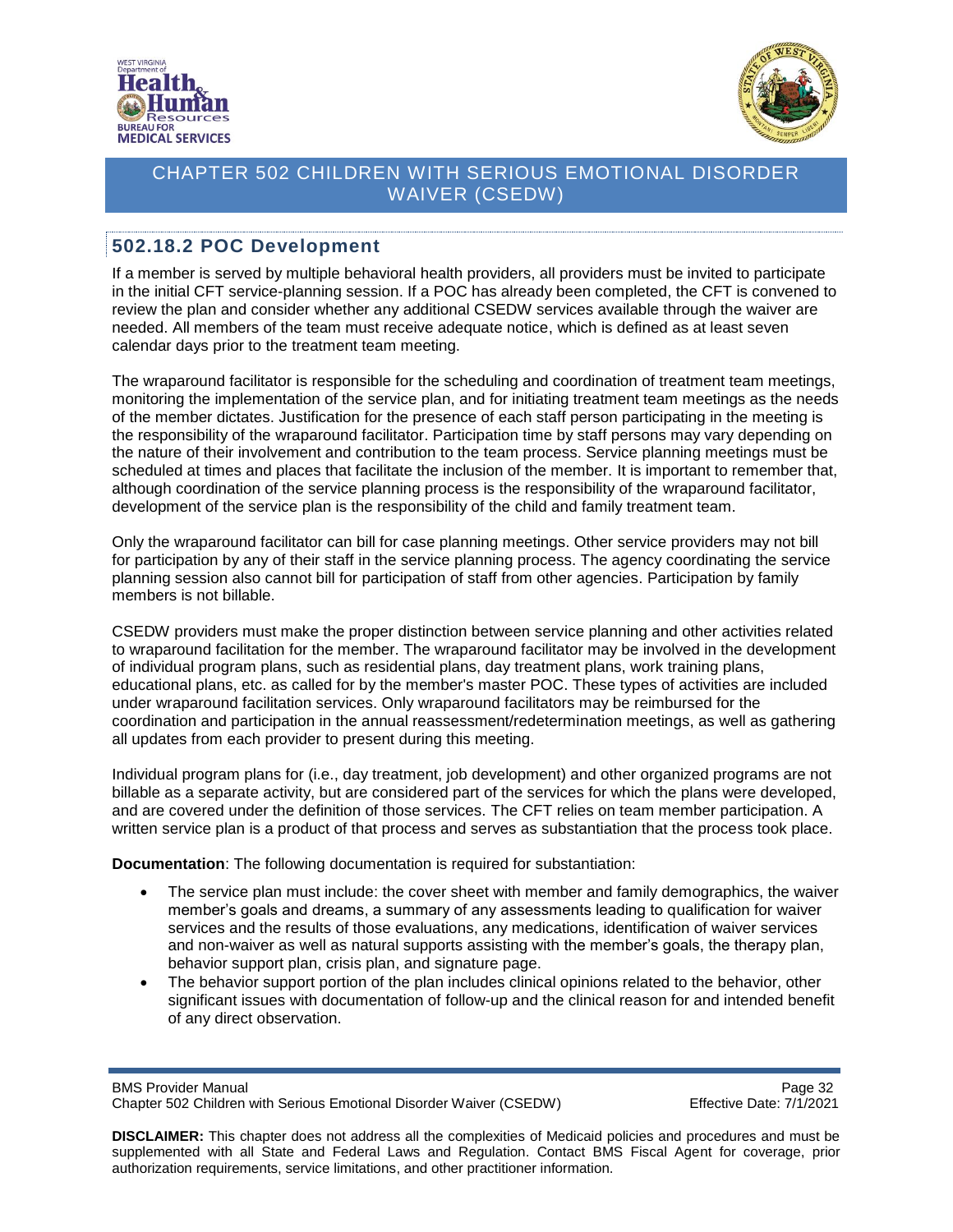



- The service plan signature page must include original, dated signatures (with names, titles, and credentials) of all participating members of the treatment team, the member and/or parent/legal representative and must include the actual time all individuals listed participated by listing the start-and-stop times of their participation, in ink or in an electronic documentation system. The expectation is that the representative from each CSED service that is being provided to the member attend the meeting and sign the plan. For example, the in-home family therapist must attend when the service is requested or provided. Staff may participate for different lengths of time, depending on the nature of their involvement and contribution to the team process. The POC signature page along with the Rationale for disagreement (if applicable) is to be placed in the member's clinical record along with the completed service plan or service plan update and POC meeting minutes.
- Each staff person participating in the service planning session, must include the agency they are representing on the signature page.
- Separate documentation must also be included in their agency's clinical record in the form of an activity note that states the purpose for participating in the meeting, their signature, in ink or in an electronic documentation system, and credentials, the location, date, and the actual time spent participating in the session by listing their start-and-stop times.

If the waiver member and/or parent/legal representative is unable to attend the scheduled service planning meeting, the MCO may grant an exception to allow the meeting to proceed at the scheduled time without their participation. The reason for the member's absence must be documented in the clinical record. If the waiver member is unable to attend, the member and their parent/legal representative must review and sign the service plan within seven calendar days. Documentation of the MCO's approval for the member or legal representative's absence from the POC meeting must be included with the plan. The legal representative may also request an exception from the MCO. The wraparound facilitator must attend in person and sign the POC. If there is an emergency, for the wraparound facilitator or the in-home therapist necessitating a delay in the POC meeting, the wraparound facilitator should submit a request to the MCO for an extension of the time frame.

Many services, including CFT meetings, can be provided via telehealth (i.e., video conferencing). This delivery method is reimbursable, for the wraparound facilitator, as it is considered a face-to-face meeting. In extenuating circumstances, POC members may participate by teleconferencing (i.e., telephone). Team members may not bill for the time spent in the POC, and the wraparound facilitator must note on the signature sheet that they attended by phone. The wraparound facilitator must obtain signatures within 10 days for any POC member who attended the meeting via telehealth or teleconference and must forward copies of the POC to all participating CFT members and the MCO Care Manager within 14 days of the meeting. If the clinical record does not include a valid signature page with required signatures, in ink or in an electronic documentation system, the service plan will be invalid, and subsequently, no services provided under its auspices will be billable. Please see *[Chapter 519.17, Telehealth Services](https://dhhr.wv.gov/bms/Pages/Manuals.aspx)* for more information on telehealth requirements.

### <span id="page-32-0"></span>**502.18.2.1 Seven-Day CFT Meeting**

This meeting is mandatory when a member receives a CSEDW slot. This is the initial meeting that occurs within the first seven calendar days of waiver enrollment and must include discussion of CSEDW services as well as other support services a member needs to live successfully in the community. This POC

BMS Provider Manual<br>Chapter 502 Children with Serious Emotional Disorder Waiver (CSEDW) Page 33 Chapter 502 Children with Serious Emotional Disorder Waiver (CSEDW)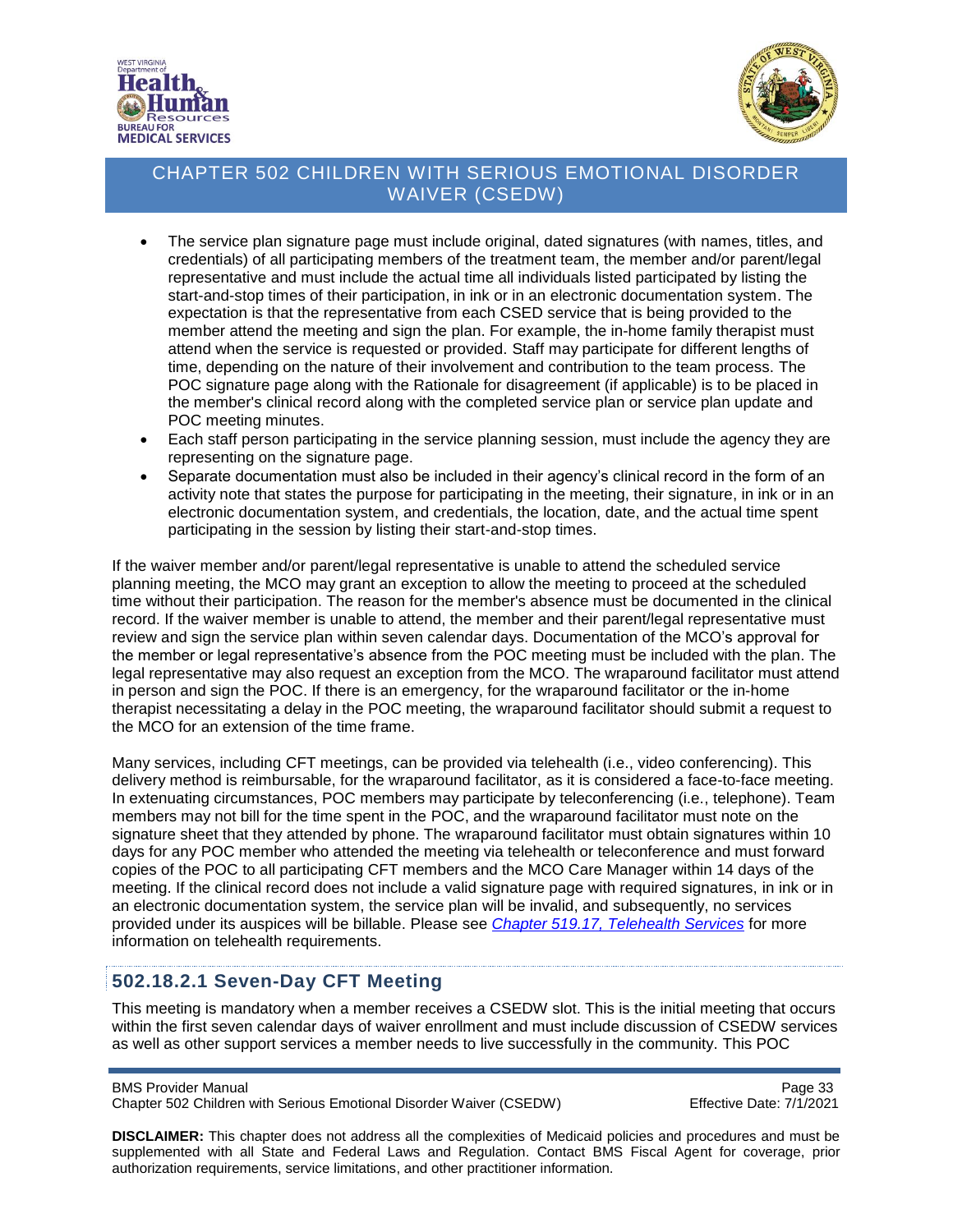



document must reflect a full range of planned services: Medicaid, non-Medicaid, and natural supports. This meeting must be documented on the Initial POC (WV-BMS-CSED-4) by the member's wraparound facilitator. This meeting must be held prior to the initiation and billing of any CSEDW services included in the plan. If all CSED services can be finalized at this meeting and the full range of planned services are finalized and documented, then the 30-Day POC meeting is not necessary. Requirements for participation, notice, documentation requirements and billing requirements are the same for all CFT meetings. CFT members, including the member, legal representative, wraparound facilitator, and all CSED service providers are required to attend the and sign the POC for all formal CFT meetings. Exceptions for participation may be granted for waiver members or the legal guardian/representative by the MCO, if necessary.

#### <span id="page-33-0"></span>**502.18.2.2 30-Day CFT Meetings and 90-Day Review CFT Meetings**

The Initial POC must be finalized within 30 calendar days of waiver enrollment. The resulting master POC (WV-BMS-CSED-5) completed by the wraparound facilitator identifies the comprehensive array of services necessary to fully support the member who receives CSEDW services. The goals in the POC are informally reviewed every 30 to 45 days by the CFT with the child and family to revisit the goals and progress on those goals that are being facilitated by each CSEDW provider. These reviews are documented in the SED-3 form for the visit and attached to the POC. A copy is also forwarded to the MCO Care Coordinator. The CFT must formally meet up to 30 calendar days prior to the member's annual anchor date to develop the annual POC. The effective date of the annual POC will remain the annual anchor date even if the POC was held 30 calendar days earlier. The anchor date sets the clock for scheduling all subsequent CFT meetings. The POC must be formally reviewed and approved by the CFT at least every 90 calendar days. The POC must be reviewed at significant life event meetings. Requirements for participation, notice, documentation requirements, and billing requirements are the same for all CFT meetings. CFT members, including the member, legal representative, wraparound facilitator, and all CSED service providers are required to attend the and sign the POC for all formal CFT meetings.

Since the population served under the waiver is at a PRTF level of care (LOC), at times stability would be considered an improvement for the waiver member. As long as the waiver member continues to meet medical and financial eligibility and participates in treatment, waiver services continue. If waiver members are hospitalized due to a crisis that puts themselves or others at imminent risk of harm, the member's waiver slot is suspended during that time so that they can return home with waiver supports, provided they access services within 180 days.

### <span id="page-33-1"></span>**502.18.2.3 Transfer/Discharge CFT Meeting**

This meeting is held when a member transfers from one CSEDW provider to another or when the member no longer meets medical eligibility or does not want to participate in the program. When the member transfers from one agency to another, the transfer-from agency is responsible for coordinating the meeting and documenting the transfer. The member or their parent/legal representative, as well as the transfer-to agency, must agree to the transfer. The transfer-from agency must send the resulting POC to the transfer-to agency within 14 calendar days. The transfer-from agency must also submit a transfer and attach Transfer/Discharge Form (WVBMS-CSED-10) to the MCO within seven calendar days. If the resulting POC is found to be invalid because necessary team members did not attend, or necessary

BMS Provider Manual<br>Chapter 502 Children with Serious Emotional Disorder Waiver (CSEDW) Chapter 502 Children with Serious Emotional Disorder Waiver (CSEDW) Chapter 502 Children with Serious Emotional Disorder Waiver (CSEDW)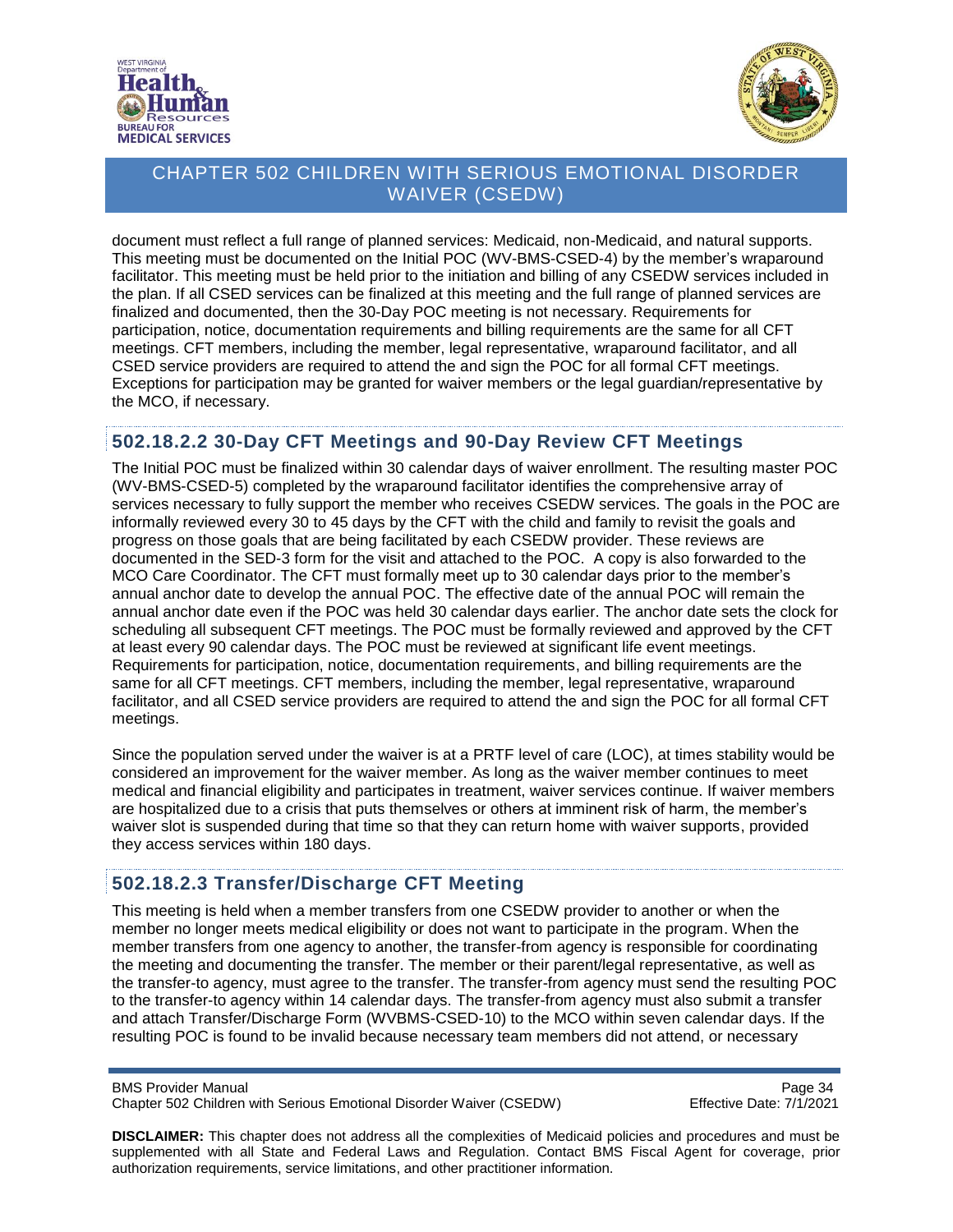



services were not addressed during the transfer, then the authorizations may be rolled back to the transfer-from agency until a valid CFT meeting is held.

The member may be discharged from the program for the following reasons including, but not limited to:

- Loss of financial or medical eligibility
- Direct-care services have not been provided for 180 continuous days. For example, the member is placed in psychiatric treatment for an extended period of time
- Unsafe environment: an unsafe environment is one in which the direct support worker and/or other agency staff are threatened or abused, and the staff's welfare is in jeopardy. This may include, but is not limited to the following circumstances:
	- $\circ$  The member or other household members repeatedly demonstrate sexually inappropriate behavior; display verbally and/or physically abusive behavior; and/or threaten the direct support staff or other agency staff with guns, knives, or other potentially dangerous weapons, including menacing animals or verbal threats to harm the direct-care staff and/or other agency staff
	- $\circ$  The member or other household members display abusive use of alcohol and/or drugs and/or other illegal activities in the home
- The member is persistently non-compliant with the POC
- The member no longer desires or requires services
- The member moves to another state
- The member can no longer be safely maintained in the community

CFT members, including the member, legal representative and wraparound facilitator are required to attend and sign the Transfer and Discharge POC. Exceptions for participation may be granted for waiver members or the legal guardian/representative by the MCO, if necessary. Transfer/Discharge POCs must be forwarded to the CFT and the MCO Care Manager within 14 calendar days.

### <span id="page-34-0"></span>**502.18.2.4 Significant Life Event POC Meeting**

This meeting is held within seven days when there is a significant change in the member's assessed needs and/or planned services. A significant life event may be the result of a change in the member's medical/physical status, behavioral status, or availability of natural supports. The wraparound facilitator and CFT can elect to convene a significant life event CFT meeting at any time and should do so whenever there is a concern about an incident or due to any obvious trend in escalation of behavior that is concerning. For example, if a child has escalating behaviors or is not taking needed medications. Conversely, there could be a circumstance where an event might be considered significant, like moving from elementary school to middle school or changing schools, but that event is anticipated and planned for in advance and does not create clinical concerns for the child or youth. In this circumstance, a CFT meeting may not be needed. Another example could be when a child is hospitalized. Once the child is admitted, they are put on hold for waiver services, the significant life event CFT meeting would be convened prior to discharge to update the team and plan for a transition home. The POC must be updated to include CFT recommendations, minutes, and signatures of all CFT members, in ink or in an electronic documentation system, indicating their attendance and agreement or disagreement.

A face-to-face meeting must be held under any of the following circumstances including but not limited to:

BMS Provider Manual<br>Chapter 502 Children with Serious Emotional Disorder Waiver (CSEDW) Page 35 Chapter 502 Children with Serious Emotional Disorder Waiver (CSEDW)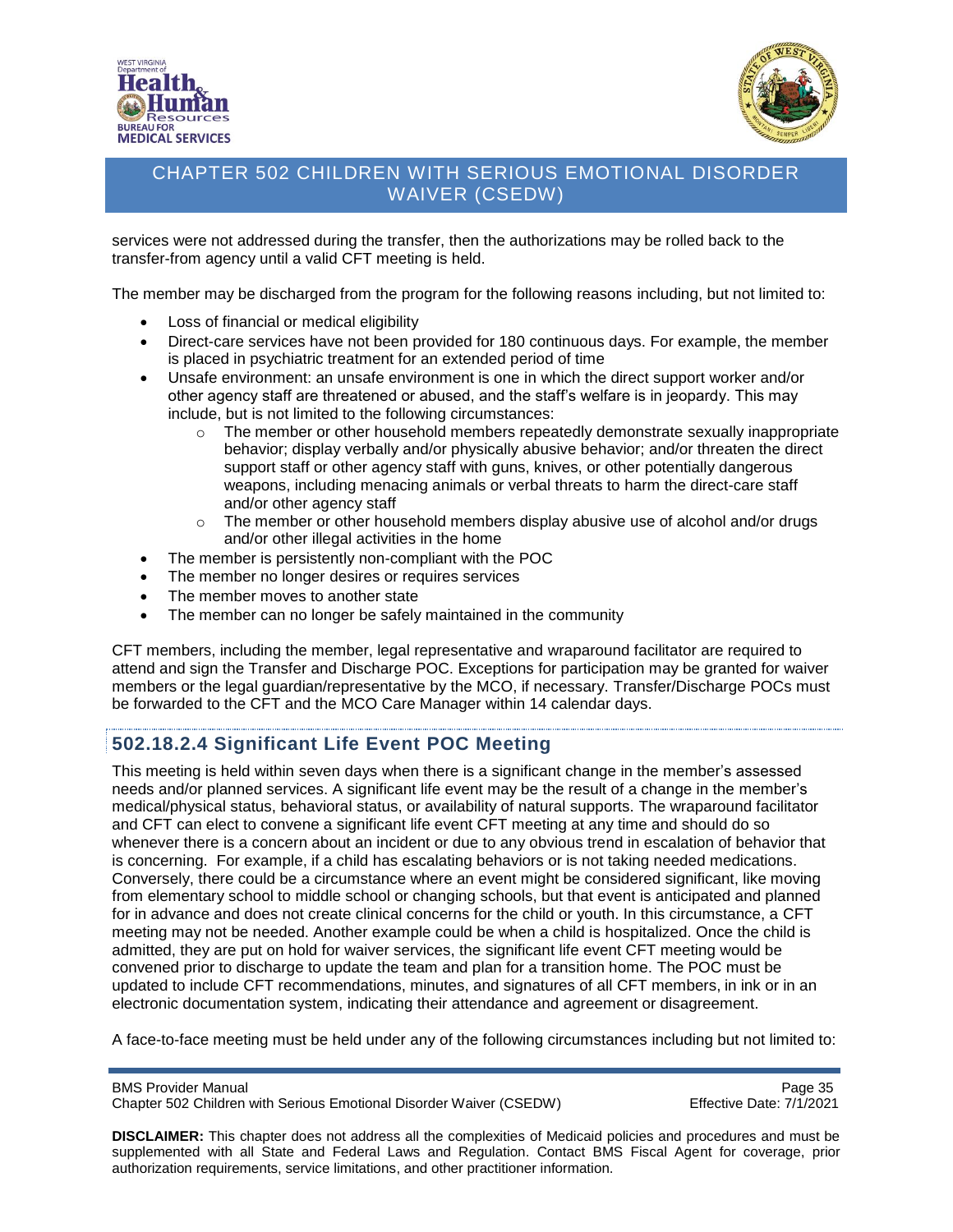



- All team members do not agree with services or service mix
- The member calls for a meeting
- A new goal will be implemented for the member
- The member changes residential setting (e.g., moves from natural family to a Licensed Group Home, foster care, or institutional setting or vice versa)
- The member goes into crisis placement
- The member has a change in legal representative status
- The primary caregiver changes or passes away
- The member receives a new service not previously received
- The member receiving services has had a documented change in need between the times the annual reassessment was conducted

The wraparound facilitator, in consultation with the member receiving services or their parent/legal representative and the CFT, should conduct a significant life event meeting whenever the need is identified. Requirements for participation, notice, documentation requirements and billing requirements are the same for significant life event CFT meetings as other CFT meetings. CFT members, including the member, legal representative, wraparound facilitator, and all CSED service providers are required to attend the and sign the POC as they are for any other CFT meeting. As with other CFT meetings, the MCO can grant an exception to participation for the member and the member's legal representative for this meeting, if needed.

For situations where a CSEDW member does not appear to be improving with waiver services, the MCO tracks the incident reports by CSEDW member. If there is a single serious report or a number of incident reports made for the same member, the MCO Care Management team will confer with the wraparound facilitator and offer suggestions of additional services and supports available to help stabilize the member. The wraparound facilitator will convene the CFT to review the child's progress and recommend services to address the needs. The MCO will review these and generally approve additional services for the waiver member, based on the CFT's recommendations.

### <span id="page-35-0"></span>502.19 WRAPAROUND FACILITATION REQUIREMENTS

Wraparound facilitation providers must exhibit effective inter-agency coordination that demonstrates a working knowledge of other community agencies. This means the provider and its contracting agencies must be aware of the specific program goals of other human service agencies, and maintain current information regarding the types of services offered and limitations on these services. Similarly, providers must help ensure that other human service agencies are provided with accurate, up-to-date information regarding the provider's services, service limitations, and priorities within those services. The provider must be an enrolled as a West Virginia Medicaid provider and approved CSEDW provider. Independent wraparound facilitation agencies must be certified as independent wraparound facilitators by the BMS. The provider must have a contract with the identified MCO and must coordinate care between the MCO care manager and all other CSED providers for each waiver participant.

For children receiving wraparound services in a child placing agency setting under [§ 78-2-1](https://dhhr.wv.gov/bcf/Providers/Documents/Residential%20Child%20PLacing%20Rules.pdf), wraparound facilitation providers must also maintain documentation that the home is in in compliance with the WV Statewide Transition Plan (STP) for individuals receiving HCBS by verifying the home meets the STP requirements. The child placing home agency home study includes completion of the HCBS settings

BMS Provider Manual **Page 36** Chapter 502 Children with Serious Emotional Disorder Waiver (CSEDW) Effective Date: 7/1/2021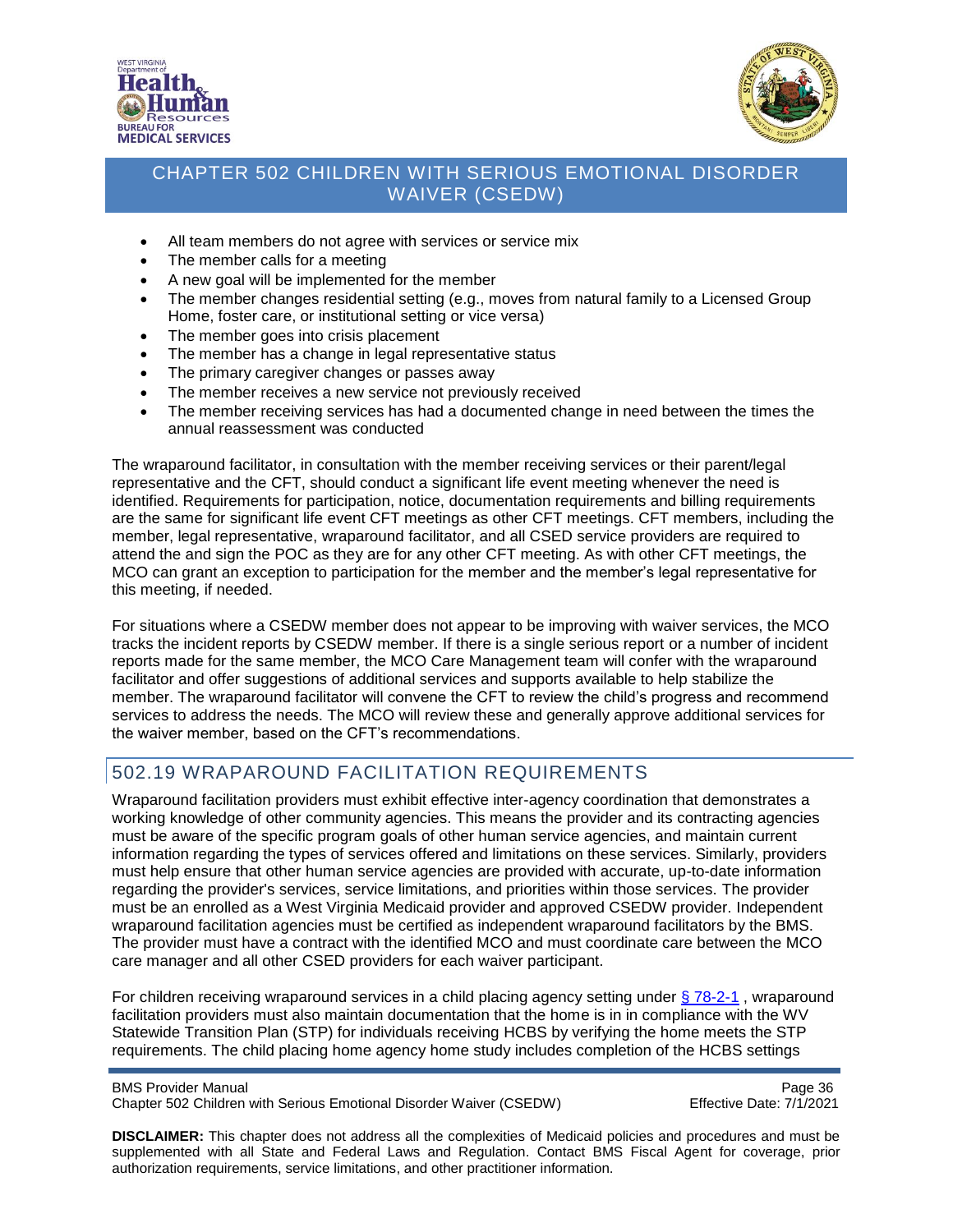



requirements checklist when initially licensing therapeutic foster homes to ensure the homes meet these requirements before they are licensed. For ongoing monitoring of these settings, the Wraparound Facilitator will complete the settings checklist monthly during one of their home visits each month. For all children receiving CSEDW services, the wraparound facilitator will use the checklist to review any potential new home or placement prior to the move to assure that it meets settings requirements. If there are any concerns identified, the wraparound facilitator will assist the member/family in locating other housing options prior to the move.

If there are any changes to a CSEDW member's home environment, who is receiving services while also receiving placement services through a child placing agency, the wraparound facilitator will complete a new HCBS settings checklist for the new setting. If there are any concerns or areas on the checklist indicating that the setting does not meet requirements, the wraparound facilitator will convene a significant life event CFT meeting to discuss the reasons for the change in the home environment within seven days. If modifications are identified either prior to or after the child is placed in a therapeutic foster home, then the modification must be in response to a specific addressed need and must be identified during a CFT meeting and justified in the member's POC. The justification for any accommodations recommended by the CFT must be forwarded to the MCO care coordinator for review and approval. If the change in settings does not stem from an accommodation in settings which are medically necessary for the member or the MCO does not believe that the change in settings is warranted, then the MCO will inform the wraparound facilitator that the setting issue must be resolved within 30 days. At the 30 day mark or before, if the child placing agency indicates that the issue is resolved, the wraparound facilitator will complete a new settings checklist and forward the checklist to the MCO care coordinator. Inability to resolve the issue within 30 days will result in the issue being escalated to BMS during a monthly contract meeting and BMS will work with the MCO and child placing agency provider to resolve the issue.

Wraparound facilitators must also be fully licensed (this does not include provisional or temporary license) in West Virginia as a social worker, professional counselor or registered nurse *or* may be an individual with a four year degree (Bachelor of Arts (BA) or Bachelor of Science (BS)) in a human service field with two years post-college work experience in this field and certification in the online wraparound facilitation training developed by BMS. Wraparound facilitators may have a Regents Bachelor of Arts (RBA) degree provided they have the concentration in social services documented on their transcript from the school granting the degree.

The wraparound facilitators must be certified to perform the CANS assessment, which is a comprehensive trauma-informed behavioral health evaluation and communication tool. CANS assessments help decision-making, drive service planning, facilitate quality improvement, and allow for outcomes monitoring. Wraparound facilitators will also be trained in providing wraparound services in alignment with the National Wraparound Initiative's (NWI) principles.

Providers must maintain documentation of staff qualifications in staff personnel files. Documented evidence includes, but is not limited to transcripts, licenses, and certificates. Wraparound facilitation providers must have a review process to ensure that employees providing wraparound facilitation services possess the minimum qualifications outlined above. The review process must occur upon hiring of new employees and on an annual basis to assure that credentials remain valid.

BMS Provider Manual<br>Chapter 502 Children with Serious Emotional Disorder Waiver (CSEDW) Page 37 Chapter 502 Children with Serious Emotional Disorder Waiver (CSEDW)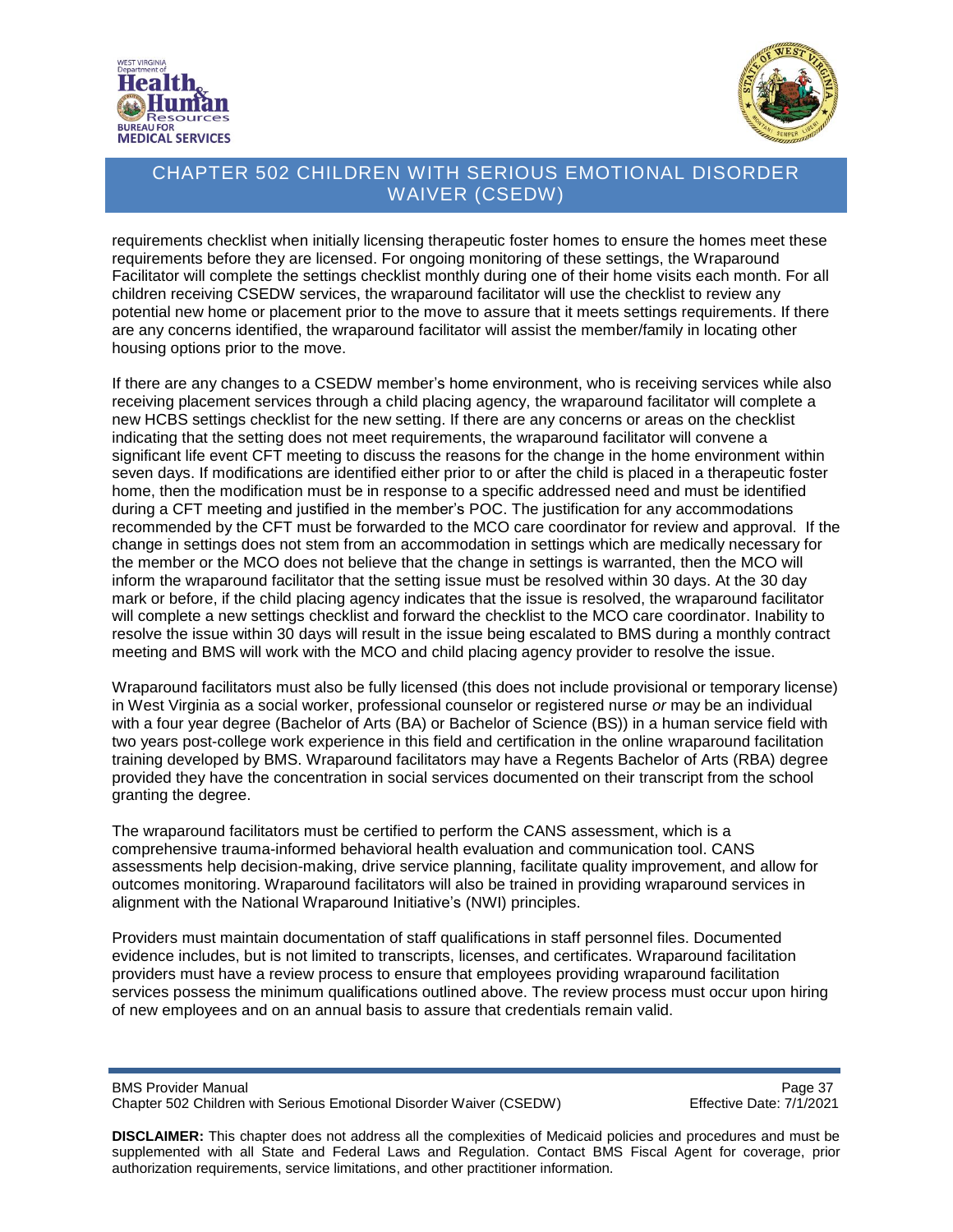



Wraparound facilitation providers must plan annual staff development and continuing education activities for its employees and contractors that broaden their existing knowledge in the field of mental health, substance abuse, and/or developmental disabilities and related areas.

Wraparound facilitation providers must have the following training requirements completed prior to serving members:

- State-sanctioned training to educate providers on providing wraparound facilitation services consistent with NWI
- Conflict-free wraparound facilitation training
- Be CANS-certified as a wraparound facilitator

Staff development and continuing education activities must be related to program goals and may include supporting staff by attendance at conferences, university courses, visits to other agencies, use of consultants, and educational presentations within the agency. Documentation of staff continuing education, staff development, and wraparound facilitation training must be maintained in staff personnel files. This documentation at a minimum must contain a description of the continuing education activities, and must be signed and dated by the wraparound facilitation trainer and the wraparound facilitator.

Conflicts of interest are prohibited. A conflict of interest is when the wraparound facilitator who represents the member who receives services has competing interests due to affiliation with a provider agency, combined with some other action. "Affiliated" means the wraparound facilitator has either an employment, contractual or other relationship with a provider agency such that the Wraparound facilitator receives financial gain or potential financial gain or job security when the provider agency receives business serving CSEDW members.

#### **502.19.1 Member Choice of Single Wraparound Facilitation Provider**

At the time of enrollment, the annual redetermination assessment, and at any time it is requested by the member or parent/legal guardian, each member or parent/legal representative will be provided a list of contact information for all Medicaid-enrolled providers rendering wraparound facilitation services. The member must be given an opportunity to choose one approved wraparound facilitation provider and must indicate this choice on BMS-approved CSED Waiver FOC form. A signed copy of this form must be retained in the member's record and must serve as an enrollment, disenrollment, or re-enrollment of the member with the provider.

The BMS reimburses only for wraparound facilitation services provided by the Medicaid-enrolled provider chosen by the member.

A member may choose a new wraparound facilitation provider at any time. The effective date of the change of providers will be the first day of the month following the change.

If there are a lack of available providers to accommodate the waiver member's need for services within 25 miles, or who speak the waiver member or family's language or have a common cultural background to the waiver member and/or family, the State can waive the conflict-free wraparound facilitation requirement to allow a LBHC to provide wraparound facilitation services as well as other waiver services to that waiver member.

```
BMS Provider Manual Page 38
Chapter 502 Children with Serious Emotional Disorder Waiver (CSEDW) Effective Date: 7/1/2021
```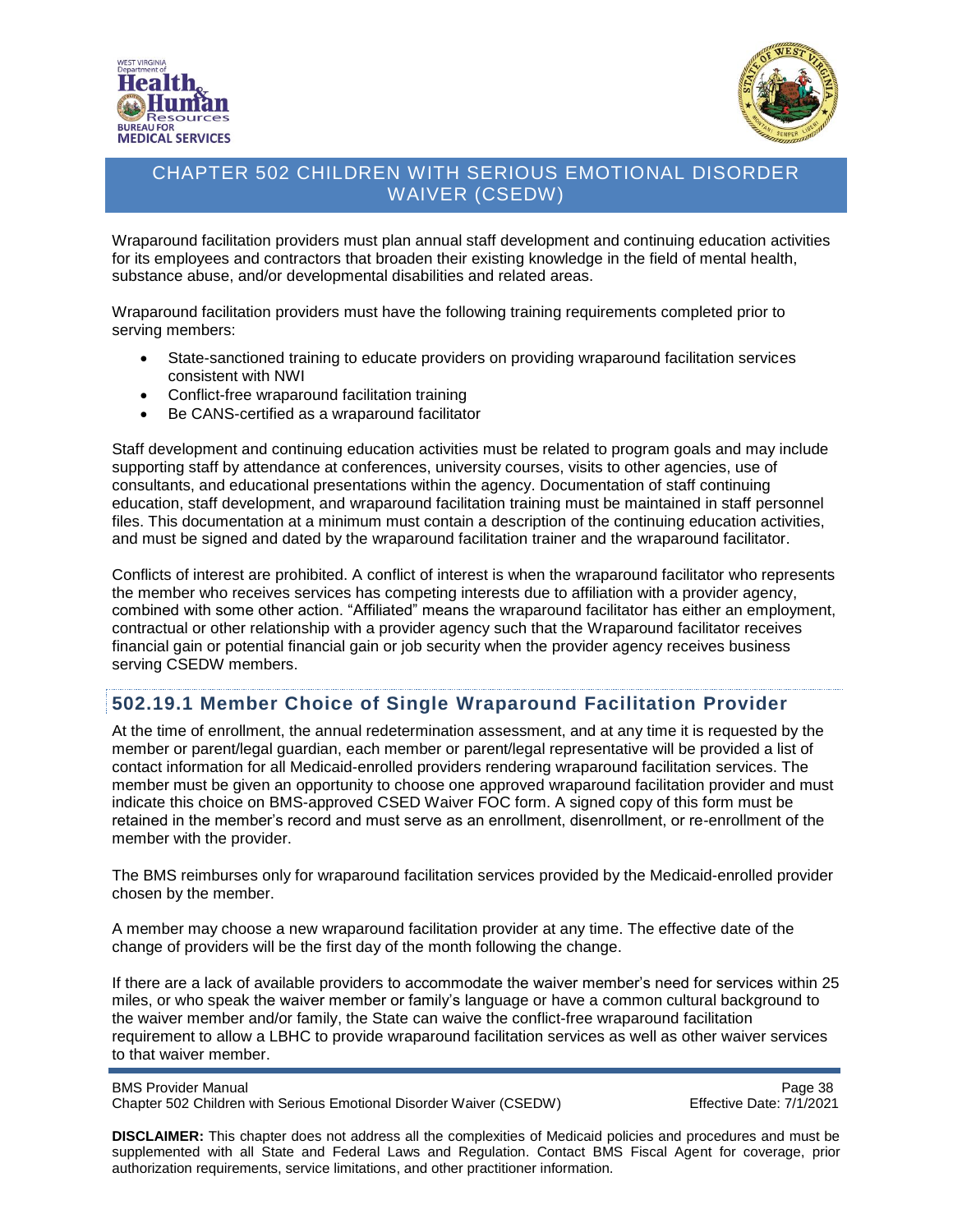



The Wraparound Facilitator is responsible for monitoring the implementation of the waiver member's POC, including:

- Reviewing the POC at least monthly or more frequently if needed and verifying with the CSEDW member and family that CSEDW and other services and supports are currently being delivered as outlined in the POC. If there are any unanticipated deviations from the plan, the Wraparound Facilitator will document them in the visit notes and follow up with the CSEDW service provider. Generally, the Wraparound Facilitator is expected to meet weekly with the CSEDW member and family, unless the CSEDW member is improving and the family has requested less frequent visits. However, at a minimum, the Wraparound Facilitator will meet with each CSEDW member and family at least monthly. The frequency of visits is driven by the progress of the member and family's preferences.
- When reviewing the POC, the Wraparound Facilitator will also review the Crisis Plan and any recent incidents. This review of the Crisis Plan should occur for both the informal monthly review of the POC as well as the formal CFT meetings held at least every 90 days.
- If the review of the Crisis Plan indicates updates are needed during the informal monthly review of the POC with the member and family, the Wraparound Facilitator will convene a Significant Life Event Team meeting to revise the Crisis Plan and POC.
- If the CSEDW member and family no longer want or need a particular CSEDW service, the Wraparound Facilitator will amend the POC with the CFT as appropriate and send the amendment to the MCO Care Manager. Any additional needed services to help ensure the health and safety of the CSEDW member will also be added to the POC at the CFT.

The state has established the following safeguards to ensure that service plan development is conducted in the best interests of the member when a LBHC is authorized to deliver wraparound facilitation services and other CSEDW waiver services to the same member.

- The LBHC must have separate files for wraparound facilitation and for other CSEDW services. It is the responsibility of the LBHC to ensure separate file maintenance.
- The wraparound facilitation offices are in a separate location from the CSEDW service provider offices (may be in same building, but physically separated).
- There shall be no sharing of supervisory staff between the wraparound facilitation part of the agency and the CSEDW service provider.
- The wraparound facilitator may not provide any direct care services and other CSEDW service providers may not provide Wraparound Facilitation.
- The wraparound facilitator must have evidence of a written 25-mile radius, language or cultural background authorization issued by the MCO on behalf of BMS agency present in the member's file.

In addition, the MCO Care Manager tracks and reviews all POCs and amendments. The MCO Care Manager also reviews all critical and non-critical incidents to ensure that the POC and Crisis Plan are adequate to meet the needs of CSEDW participants. The MCO Care Manager will document these reviews and any discussions with the Wraparound Facilitator in the CSEDW member's record. Issues with the POC that are not resolved during the CFT meeting will be considered a complaint or grievance to the MCO and responded to according to that process.

BMS Provider Manual<br>Chapter 502 Children with Serious Emotional Disorder Waiver (CSEDW) Chapter Formulation Page 39 Chapter 502 Children with Serious Emotional Disorder Waiver (CSEDW)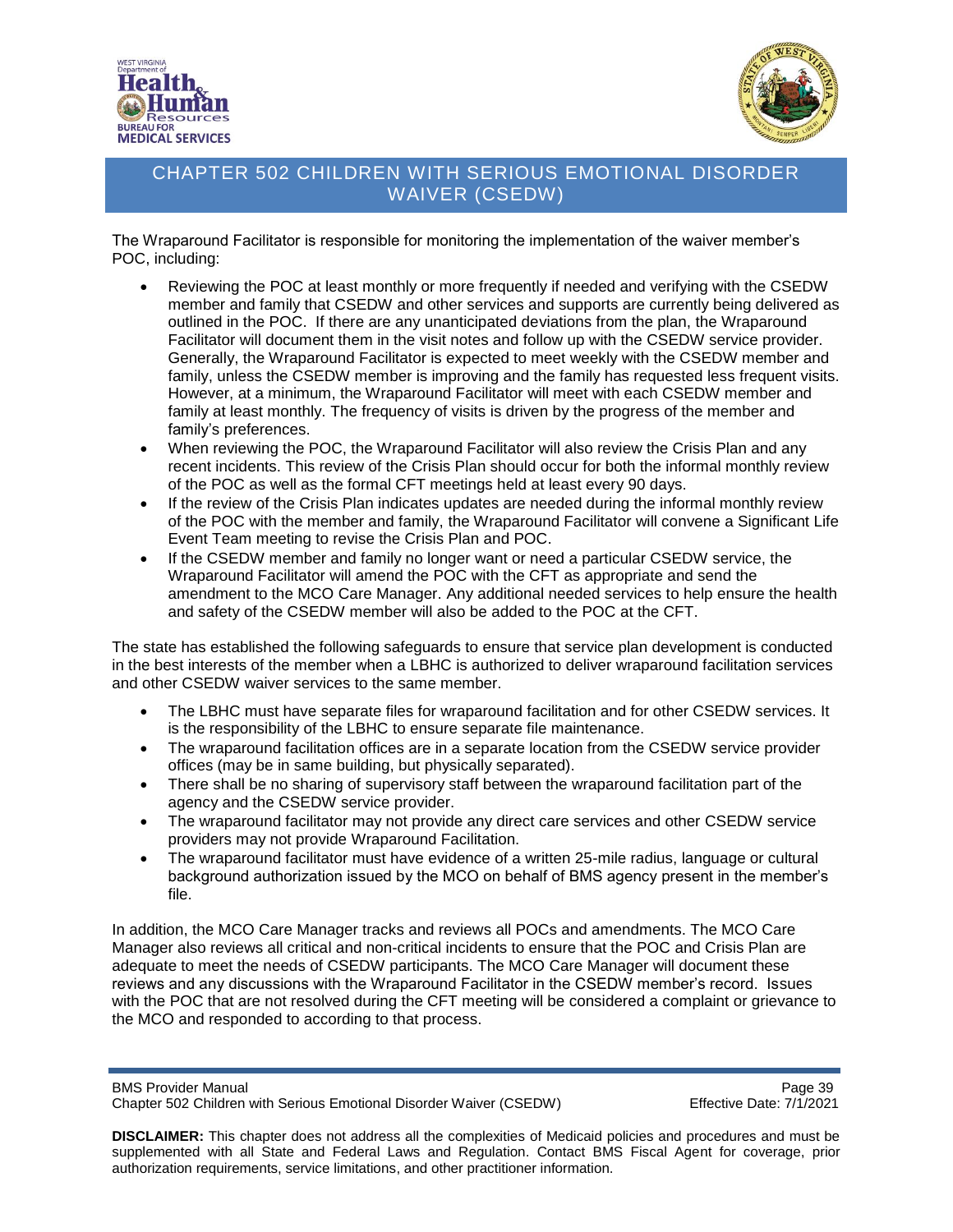



In situations where the LBHC is providing wraparound facilitation services and other services, the MCO will review the POC and ensure that the individual providers of services in the Agency are distinct units within the Agency, supervised by separate Managers and that the roles of each individual provider and responsibilities for services under the POC are clearly defined. Once a single LBHC Agency is approved to provide both Wraparound Facilities (WF) and CSEDW services, the MCO will outreach to the CSEDW member and family to educate them regarding the option to have an independent WF or a choice of CSEDW service providers when one becomes available. This will give the CSEDW member/family the option to have a separate WF from CSEDW service providers whenever possible. The MCO Care Coordinator will contact each CSEDW legal guardian or family/CSEDW member quarterly to verify the frequency of services and offer additional providers if they are available. In addition to the separation of CSEDW services and Wraparound Facilitation services required above, the MCO conducts additional review of POCs to verify that the services in the plan are provided through claims data match for situations where a single LBHC is providing both WF and CSEDW services.

Waivers based on the above situations are awarded for one year, unless another appropriate willing and able provider becomes available, to provide agencies with sufficient program operation time before revisiting the continued need for a waiver of the conflict-free wraparound facilitation requirements becomes available. During the one-year waiver period, BMS or their designees have the right to review agency policies and operations.

BMS restricts the entity that develops the POC from providing other CSEDW services without the direct approval of the state. The BMS will allow for language, cultural and geographical exceptions based on the availability of willing and qualified providers in the member's catchment area. If a member disagrees with the BMS regarding the availability of willing and qualified providers, this may be handled through the established grievance process beginning with the MCO.

For providers granted an exception to the conflict-free requirements, BMS has ensured conflict of interest protections, certifying that wraparound facilitators employed by that provider remain neutral during the development of the POC and including the requirement that the provider separate direct care services and wraparound facilitation into distinct functions, with separate oversight.

Wraparound facilitation agencies must have a policy that specifies, at a minimum:

- Members are given a choice of wraparound facilitators within the LBHC when there is a lack of alternative providers within 25 miles and/or those who speak/represent the CSEDW member's language or cultural background.
- Documentation of the member's choice from at least two wraparound facilitators, who have capacity on their caseload and are separately managed from the CSEDW service, is included in the file with the member's signature on the option letter, in ink or in an electronic documentation system.
- Describes how the LBHC ensures that the wraparound facilitator is free from influence of direct service providers regarding the member's POC.
- Includes a basic description of the duties of the wraparound facilitation services supervisor and the wraparound facilitation supervisor positions.

BMS Provider Manual<br>Chapter 502 Children with Serious Emotional Disorder Waiver (CSEDW) Page 40 Chapter 502 Children with Serious Emotional Disorder Waiver (CSEDW)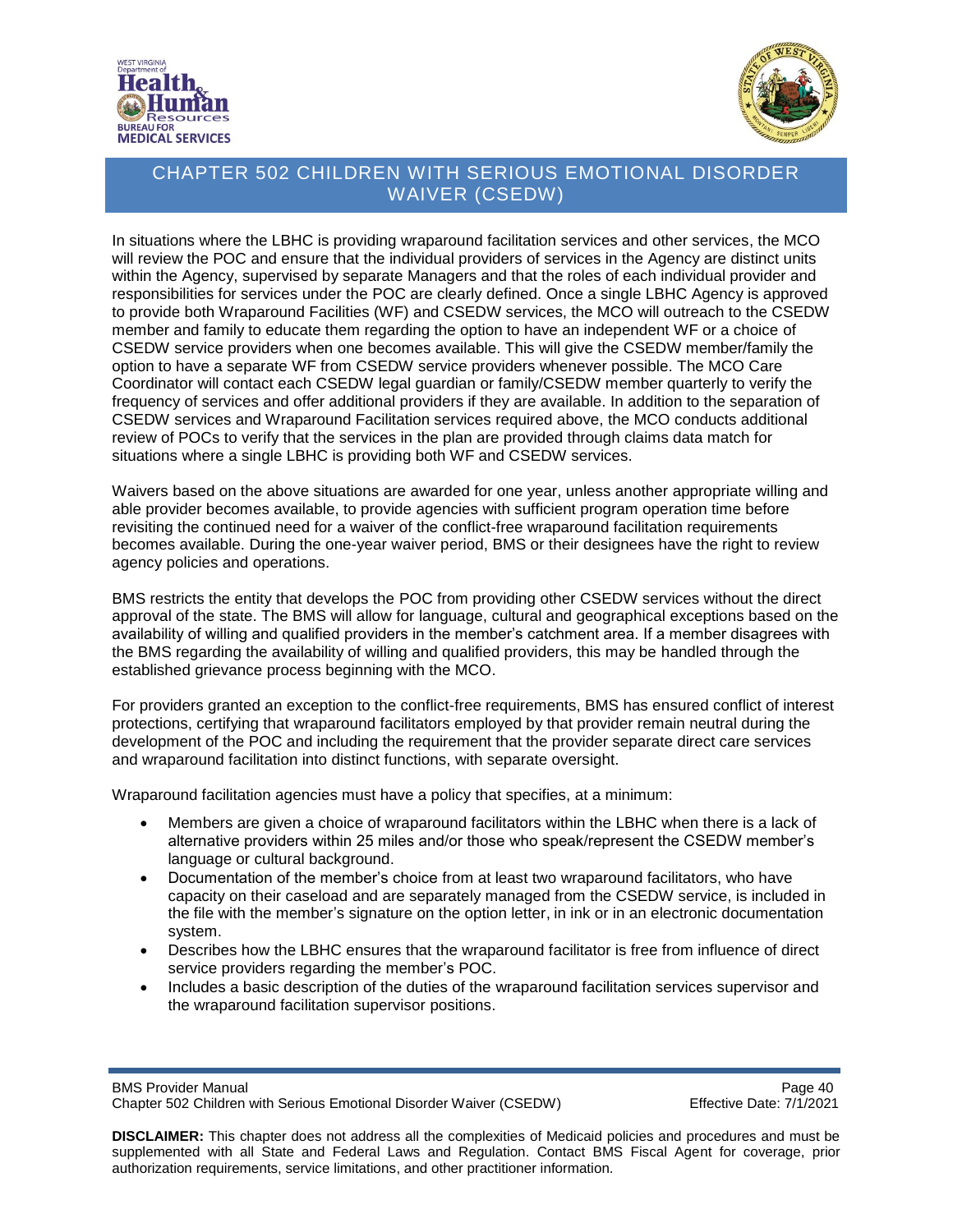



Any wraparound facilitator working for a LBHC that will also be providing other CSEDW services will sign a Wraparound Facilitator Conflict of Interest Assurance form and the completed form must be placed in the member file at the LBHC. Failure to have the form in the file when reviewed will result in sanctions. BMS will monitor the conflict free wraparound facilitation process via retro-reviews conducted by the ASO and may periodically request additional reports from the MCO. Evidence of administrative separation on organizational chart that includes position titles and names of staff must be available to BMS or their designee during all retro-reviews or upon request. Further, the ASO will review LBHC provider documentation during their annual quality reviews to verify that documentation aligns with separate and distinct services.

#### *SERVICES*

The services under this waiver are limited to additional services not otherwise covered under the Medicaid State plan, including Early Periodic Screening, Diagnosis and Treatment (EPSDT), but consistent with waiver objectives of avoiding institutionalization.

# 502.20 WRAPAROUND FACILITATION SERVICES

Wraparound facilitation services help to ensure and coordinate a comprehensive set of supports, resources, and strategies for each member and family.

#### <span id="page-40-0"></span>**502.20.1 Wraparound Facilitation**

#### **Procedure Code:** T1016-HA

#### **Service Unit:** 15 minutes

**Telehealth:** Available with 02 place of service location only when due to inclement weather and excluding the monthly face-to-face contact for review of the POC. Telehealth justification must be provided within the service note.

**Service Limit:** Up to 874 units per service plan year; caseloads capped at 15 members per wraparound facilitator.

**Site of Service:** This service may be provided in the member's family residence, a licensed CSEDW provider agency office, public community locations, or via telehealth as indicated above.

**Staff Credentials:** Bachelor's degree in human services with two years post-college documented work experience serving this population and certified to complete the CANS assessment. Independent providers must be certified to practice independently per the certification process approved by the BMS. The wraparound facilitator will have documentation showing that training on the National Wraparound Initiative requirements has been completed.

Wraparound Facilitation will be subject to usage of the EVV utilization and all corresponding requirements.

**Definition:** The wraparound facilitator is responsible for engaging the member and family in a partnership of shared decision-making regarding the POC development and implementation throughout the member's enrollment in the CSEDW. The wraparound facilitator helps ensure and coordinate a comprehensive set

BMS Provider Manual **Page 41 Page 41** Chapter 502 Children with Serious Emotional Disorder Waiver (CSEDW) Effective Date: 7/1/2021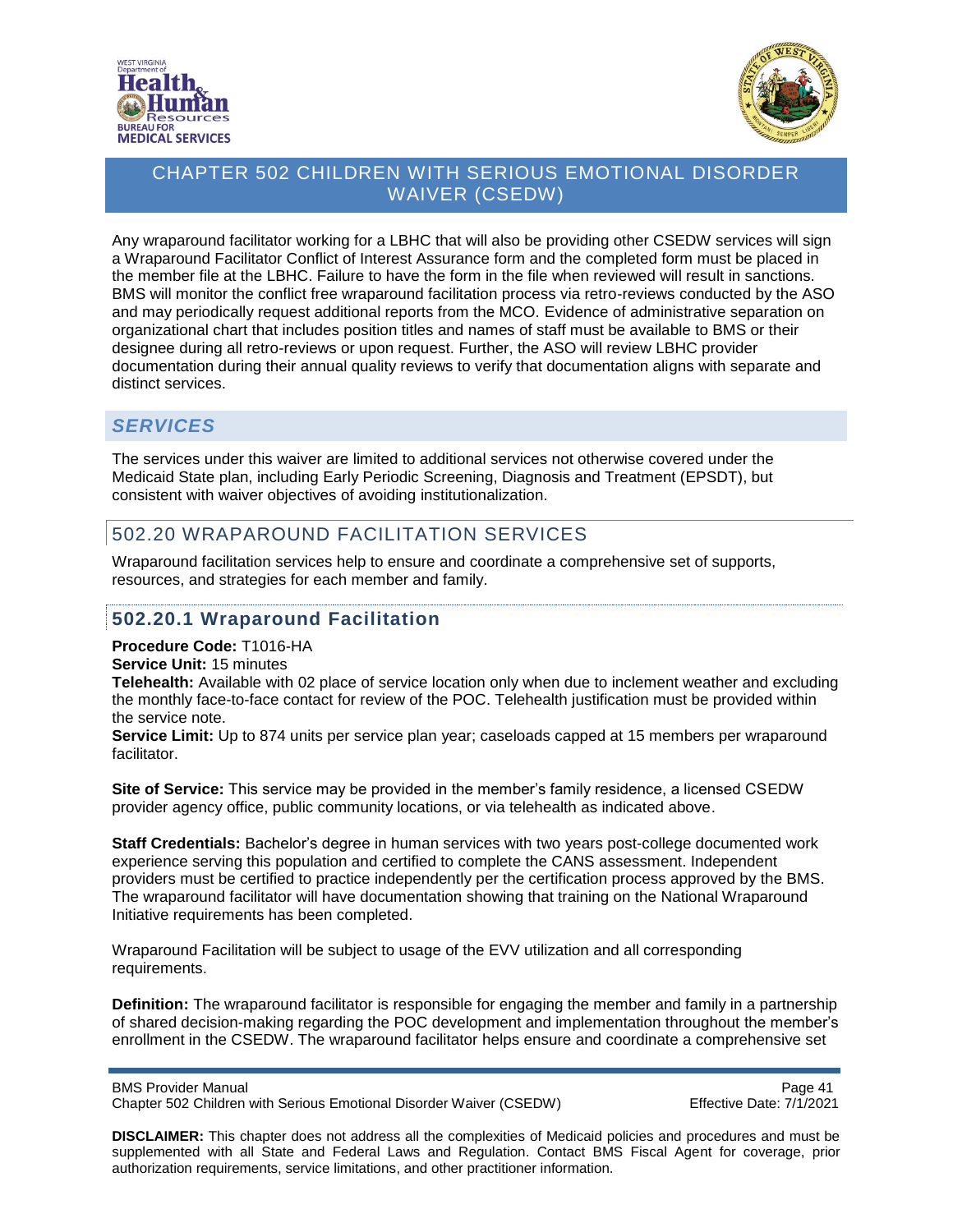



of supports, resources, and strategies for each member and family. They work closely with service providers to help assure that CSEDW services and clinical treatment modalities augment each other for optimal outcomes for members and parents/legal representatives. The wraparound facilitator will lead the CFT through engagement and team preparation, initial plan development, plan implementation, and transition, and provide intensive wraparound facilitation. This includes the development and implementation of a transition plan for participants who will reach the waiver's maximum age limit.

The wraparound facilitator, and the agency that employs them, cannot provide any other waiver or State plan services for the member, unless approved for a geographic exception by the MCO. The agency providing wraparound facilitation must provide FOC for all waiver and State plan services providers.

Services provided in this category will be in response to specific goals in the member's POC and will not duplicate any other services provided to the member.

If, between regular service planning sessions, the member requires access to a service not previously mentioned on the wraparound facilitation section of their service plan, both the member, the parent/legal representative, and the member's wraparound facilitator convene a significant life event CFT meeting to address adding the needed service to the plan.

**Documentation:** A Medicaid-enrolled provider of wraparound facilitation services must maintain the following information/documentation:

- An individual permanent clinical record for each member receiving wraparound facilitation services.
- Evidence in each clinical record that the member is shown to be in a targeted population as defined under the Applicant Eligibility and Enrollment section of this policy.
- Assesses and plans for coordination of health care needs within the POC.
- The wraparound facilitator will assist those waiver members who are planning to live independently in the community with securing a lease that provides protections that address eviction processes and appeals comparable to those provided under the jurisdiction's landlord tenant law. The dwelling must include privacy in the unit including lockable doors, choice of roommates and freedom to furnish or decorate the unit, ability of the waiver member to control his/her own schedule including access to food at any time, allow for visitors at any time, and be physically accessible. In addition, the wraparound facilitator will ensure the lease includes provisions to address bed bug infestations and other housing concerns that may impact the waiver member's health and stability, including a plan for relocation and seeking reimbursement from financially responsible party(s).
- A clinical record that must include documentation specific to services/activities reimbursed as CSEDW wraparound facilitation. This includes a specific note for each individual wraparound facilitation service/activity provided and billed.
- A signed case note for each home visit, unless there is documentation from the MCO granting an exception for any home visit not completed. These requests are generally based on the member and family's request, due to special circumstances, like a visit with relatives out of state.
- Documentation demonstrating that the wraparound agency has been certified as meeting NWI standards for high-fidelity wraparound.

BMS Provider Manual **Page 42** Chapter 502 Children with Serious Emotional Disorder Waiver (CSEDW) Effective Date: 7/1/2021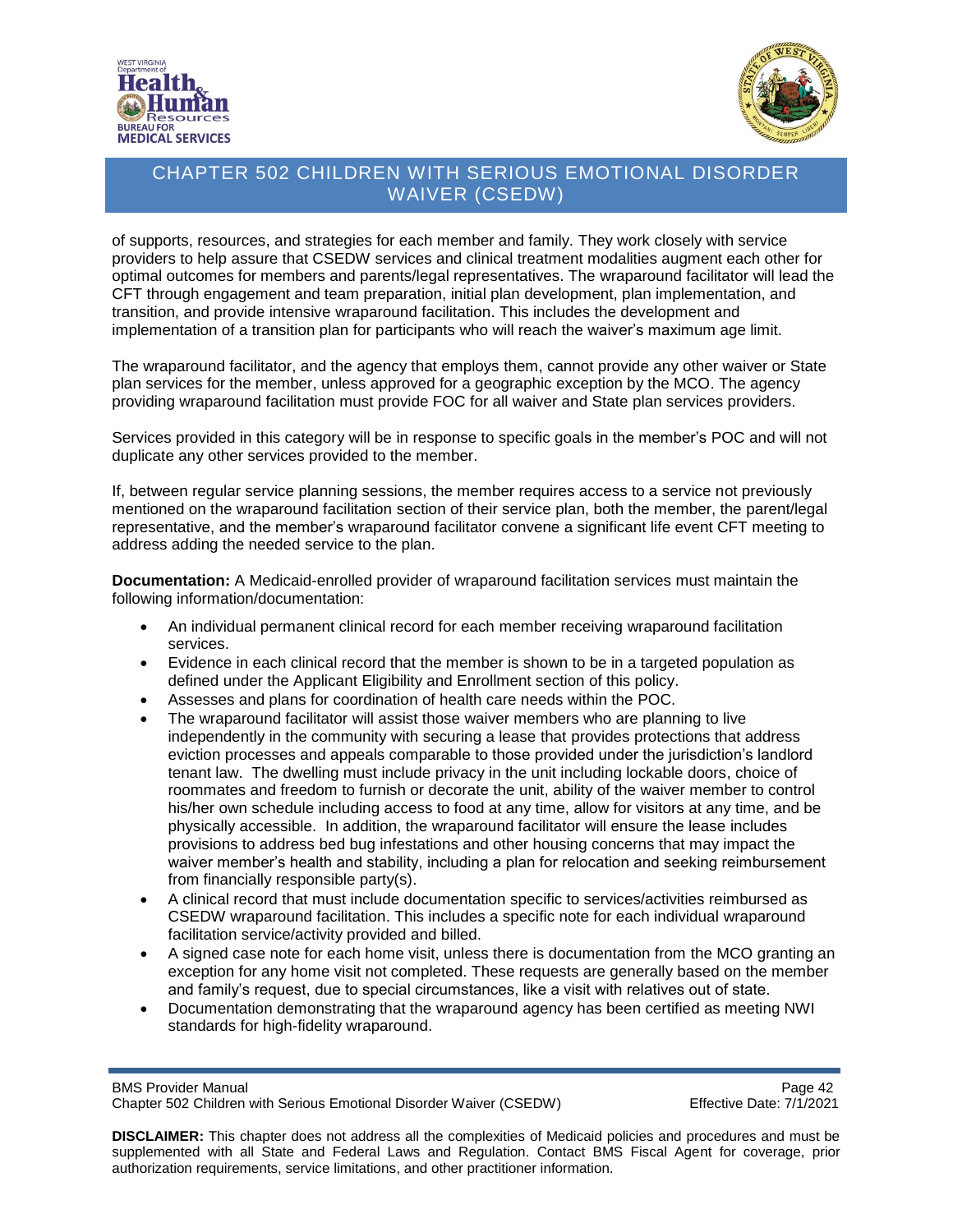



Each case note must include all components as identified in the CSED Waiver wraparound facilitation Form including, but not limited to:

- Be dated and signed by the wraparound facilitator along with their credentials, e.g. BA, BSW
- Have relevance to a goal or objective in the member's POC
- Include the purpose and content of the activity as well as the outcome achieved
- Include a description of the type of contact provided (e.g., face-to-face, correspondence, telephone contacts)
- List the location the activity occurred
- List the actual time spent providing each activity by itemizing the start and stop time

# **502.20.2 Wraparound Facilitation Service Activities**

Wraparound facilitation activities include, but are not limited to the following:

- Engages the member and parent/legal representative throughout CSEDW enrollment.
- Assembles the CFT, including the member and their parent/legal representative.
- Helps to identify strengths and needs of the member and parent/legal representative as a precursor to POC development.
- Leads CFT meetings.
- Develops and updates POC in partnership with the member and parent/legal representative that is reflective of the member's and parent/legal representative's priorities. The POC is individualized, strengths-based, addresses all life domains. The POC must be coordinated with any psychiatric treatment received through other providers, focused on developmental tasks, resiliency and wellness, inclusive of safety issues, targeted to address assessment indicators (e.g., CANS), and oriented towards discharge readiness.
- Administers the CANS to the member at any identified 'significant life event(s),' and in preparation for formal POC development at least every 90 days, but not more than one time in a calendar month.
- Works with the MCO care manager to identify service providers, natural supports, and other community resources to meet member and parent/legal representative needs and make necessary referrals to include behavioral health, health, and dental care providers.
- Facilitates connections with identified resources and providers; advocacy which includes the process of helping to empower members and parents/legal representatives to initiate and sustain interactions that support their overall wellness, interceding on their behalf when necessary to gain access to needed services and supports.
- Documents and maintains a record regarding the POC and all revisions to the POC.
- Monitors the implementation of POC, making sure the member and parent/legal representative are receiving the services identified in POC; on-going assessment and documentation of the member and parent/legal representative's strengths and needs, progress towards achieving goals, and efficacy of delivered services.
- Maintains communication among all team members.
- Consults with the family and other team members to help make sure the services the member and parents/legal representatives are receiving continue to meet their needs, and assembles the team to make necessary adjustments and revisions.

BMS Provider Manual **Page 43** Chapter 502 Children with Serious Emotional Disorder Waiver (CSEDW) Effective Date: 7/1/2021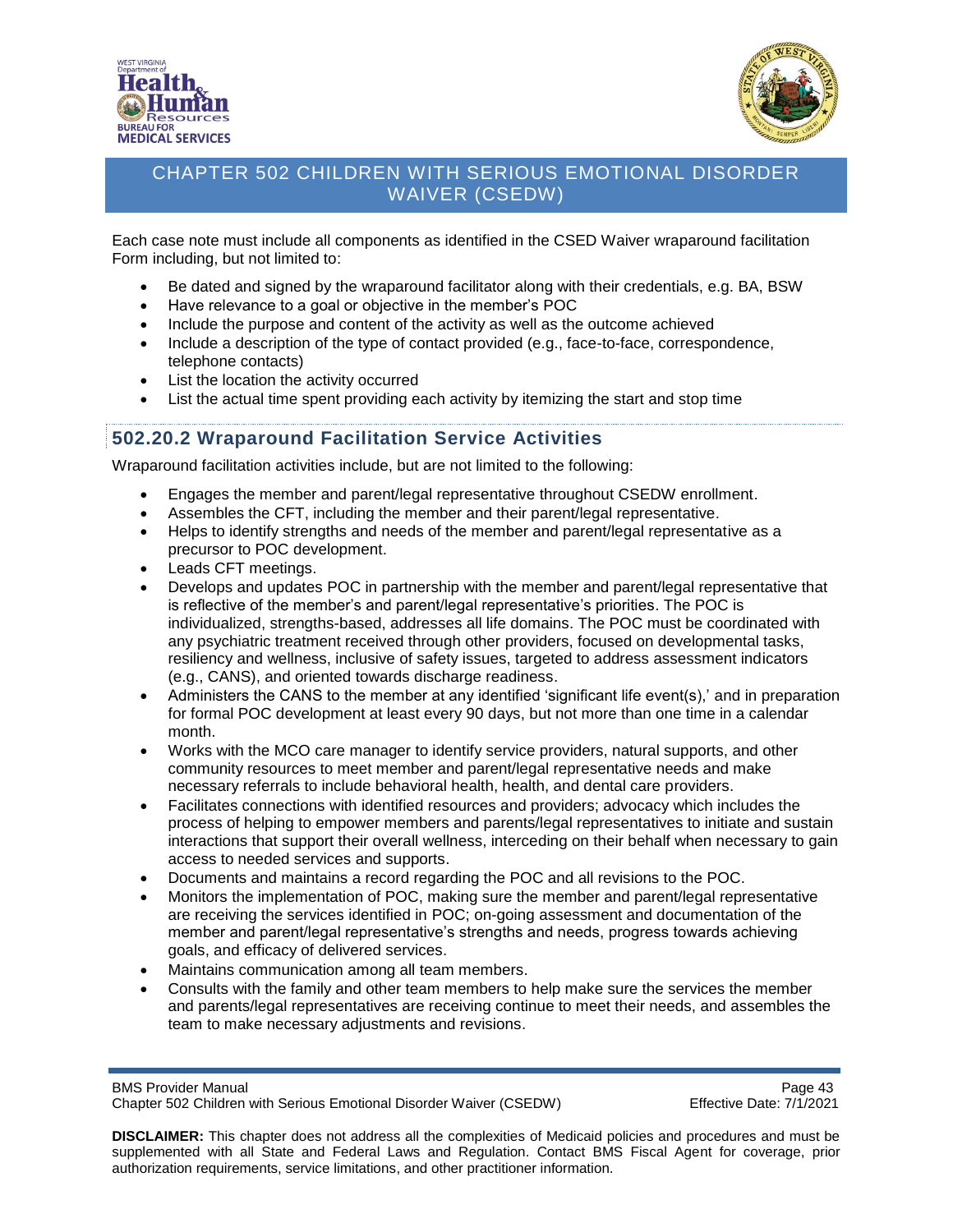



- Initiates and coordinates discharge and after-care planning; linkage and referral to services and supports as specified in the POC including but not limited to: identifying local resources and services for use during both enrollment and discharge planning, sharing information with the member and parent/legal representative on relevant resources and service providers, including local family support programs, advisors and advocates, engaging the member and parent/legal representative in making informed choices.
- Meets in person with the member and their parent//legal representative in the member's home to verify services are delivered in a safe environment and appropriately documented in accordance with the POC, and that the member receiving services continues to meet eligibility. The purpose of these visits is to determine progress of the member receiving services and resources, assess achievement of training objectives, identify unmet needs, and provide for the appropriate support as necessary.
- Acts as the primary CSEDW contact for the member, parent/legal representative, or other CFT members.
- Manages and warehouses all information related to member, parent/legal representative, or other CFT member issues, questions, critical incidents, etc. and will work to help ensure all such items are addressed.
- Facilitates the development and implementation of an individualized transition plan for members who will reach the waiver's maximum age limit or will be discharged.

# 502.21 CRISIS SERVICES: MOBILE RESPONSE

#### **Procedure Code:** H2017-HA

#### **Service Unit:** 15 minutes

**Telehealth:** Available with 02 service location, only when distance does not permit staff to reach the member within one hour. Telehealth justification must be provided within the service note. **Service Limit:** Up to 56 units per calendar week

**Site of Service:** This service may be provided in the member's family residence, a licensed CSEDW provider agency office, public community locations, or via telehealth as indicated above.

**Staff Credentials:** Bachelor's degree in human services (in social work, psychology, sociology or other human services field) with one year of documented experience working with this population.

**Documentation:** A service note must be included for each instance or day of service that reflects the name of the service provider, date of the service, start and stop time of the service, the service code and signature and credential of the provider, in ink or in an electronic documentation system.

**Definition:** Mobile Response services are 24-hour services designed to respond immediately to issues that threaten the stability of the member's placement and their ability to function in the community. This service is intended to be of very short duration and primarily to engage/link to other services and resources, e.g., intensive in-home supports and services. This service may only be delivered in an individual, one-to-one session. The service includes de-escalation, issue resolution support, and the development of a stabilization plan for any additional services that are needed to resolve the immediate situation. The wraparound facilitator will remain the primary contact for CSEDW; however, the agency providing the in-home family therapy will implement and oversee all mobile response activities; including

BMS Provider Manual<br>Chapter 502 Children with Serious Emotional Disorder Waiver (CSEDW) Page 44 Chapter 502 Children with Serious Emotional Disorder Waiver (CSEDW)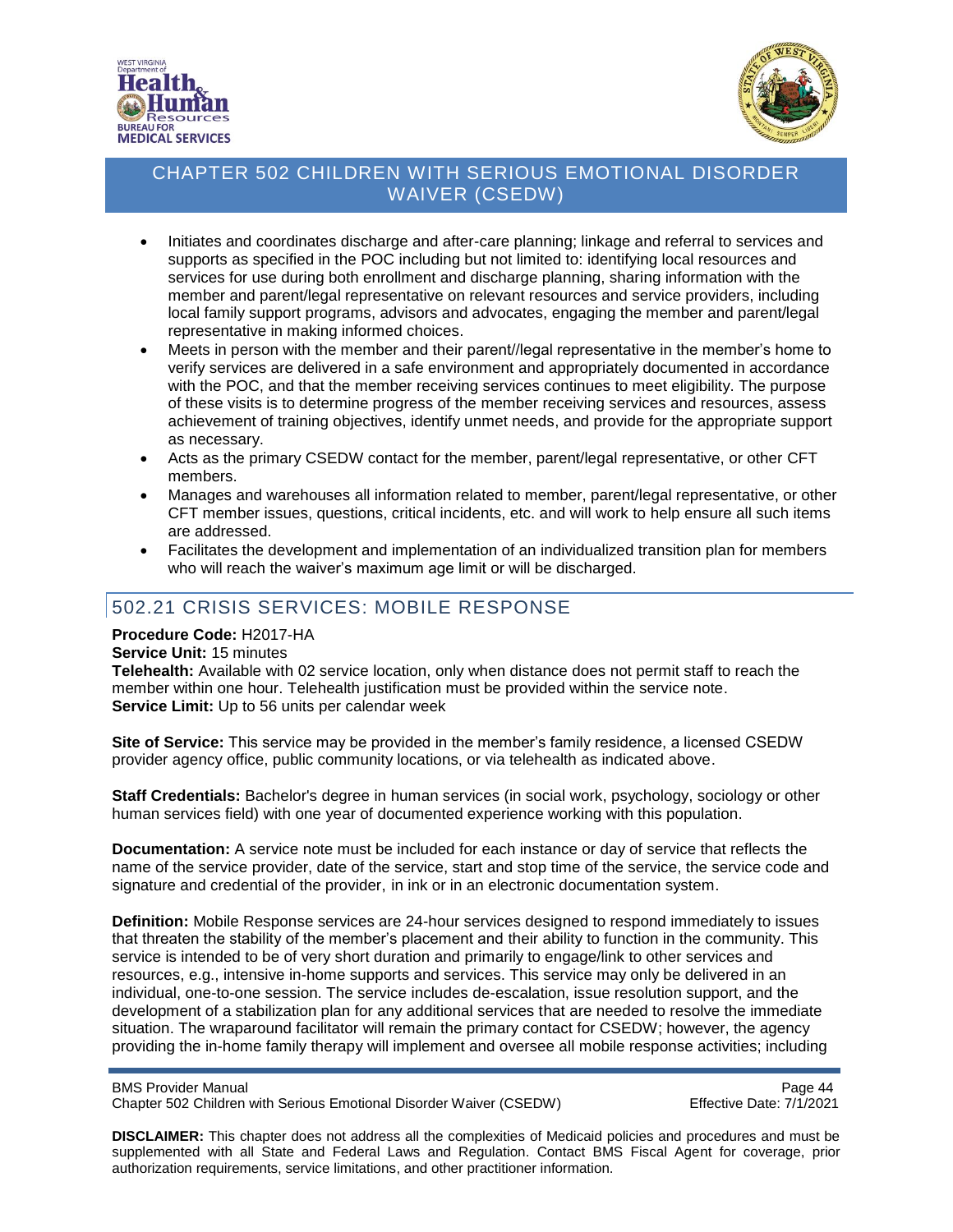



primary point of contact for the service, on-call coverage, staff training and credentialing, referral, and data reporting. Written policy and procedures, as defined by BMS, specific to Mobile Response must be developed and maintained by any agency providing the service. The wraparound facilitation agency will be notified of any mobile response activities. Services provided in this category will be in response to a specific goal(s) in the member's POC and will not duplicate any other services provided to the member.

**Documentation:** Providers must maintain a permanent clinical record for all members of this service in a manner consistent with applicable licensing regulations. Documentation must contain an activity note containing a summary of events leading up to the crisis, the therapeutic intervention used, and the outcome of the service. The activity note must include the signature and credentials of the staff providing the intervention, place of service, date of service, and the actual time spent providing the service by listing the start-and-stop times. The note documenting this review must include recommendations regarding appropriate follow-up and whether the treatment plan is to be modified or maintained, the practitioner's signature with credentials, and the date of service, in ink or in an electronic documentation system. The signature will serve as the order to perform the service.

**Exclusions:** The following activities are excluded from being performed through the Mobile Response Service Code:

- Response to a domestic violence situation
- Admission to a hospital, crisis stabilization unit (CSU), or PRTF
- Time waiting for transportation or the transportation itself
- Removal of a minor or an incapacitated adult from an abusive or neglectful household
- Completion of certification for involuntary commitment

# 502.22 DAY SERVICES

**Documentation:** Documentation for the following day services must contain an activity note describing the service/activity provided and the relationship of the service/activity to objectives in the member's POC. Documentation must include: the signature and credentials of the staff providing the service, place of service, date of service, and the actual time spent providing the service by listing the start-and-stop times, in ink or in an electronic documentation system. Documentation must show progress or lack of progress toward the achievement of goals and objectives that are the focus of the sessions.

The services must be specified in the Initial and/or master POC of the member. The plan may be incorporated into the Initial or master POC, or after referencing the service on the POC, be a separate plan created by the professional clinician. The plan must be signed by the clinicians responsible for implementing the service.

The plan must identify the specific, sequential, steps necessary toward identified skill acquisition identified in the goal and be related to previously assessed deficits of the member (e.g., hand over hand, instruction, demonstration, practice, independent implementation, and mastery). The steps identified must establish a means for measuring achievement of objectives within the specified time frame. The plan must establish a realistic time frame for skill acquisition. If objectives have not been achieved within a realistic time frame established by the POC, it must be discontinued or revised.

BMS Provider Manual<br>Chapter 502 Children with Serious Emotional Disorder Waiver (CSEDW) Page 45 Chapter 502 Children with Serious Emotional Disorder Waiver (CSEDW)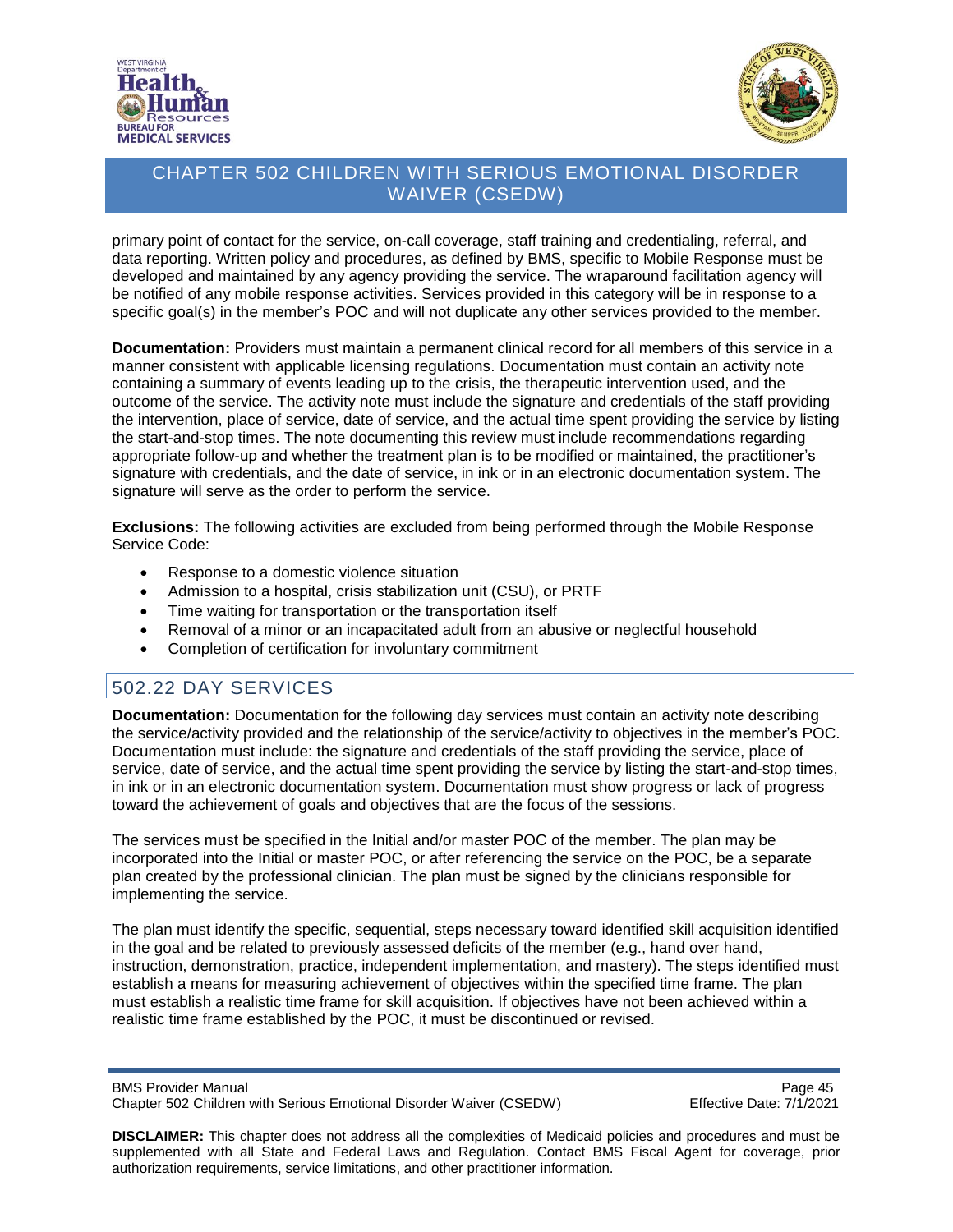



#### **502.22.1 Independent Living/Skills Building**

**Procedure Code:** H2033-HA **Service Unit:** 15 minutes **Telehealth:** Not Available **Service Limit:** Up to 160 units per calendar week in combination with job development and Supported Employment. Recipients must be aged 15-20 to access this service. **Site of Service:** This service may be provided only in public community locations.

**Staff Credentials:** Bachelor's or associate degree in Human Services and a minimum of one year of documented experience working with this population *or* high school diploma or GED and a minimum of two years of documented experience working with this population.

**Documentation:** An approved authorization for services dated prior to the initiation of services must be included in the member's record and the service must be included in the POC. A service note must be included for each instance or day of service that describes the service activity provided (within guidelines of the CSED waiver manual, name of the service provider, date of the service, start and stop time of the service, the service code and signature and credential of the provider, in ink or in an electronic documentation system).

Independent Living/Skills Building will be subject to usage of the EVV utilization and all corresponding requirements.

**Definition:** Independent living/skills building (CMS defined: day habilitation) services focus on enabling the member to attain or maintain their maximum potential and shall be coordinated with any needed therapies in the individual's POC, such as physical, occupational, or speech therapy. Provision of regularly scheduled activities in a non-residential setting, separate from the member's private residence or other residential living arrangement, such as assistance with acquisition, retention, or improvement in self-help, socialization and adaptive skills that enhance social development and develop skills in performing activities of daily living and community living. Activities and environments are designed to foster the acquisition of skills, building positive social behavior and interpersonal competence, greater independence and personal choice. Services are furnished consistent with the member's POC. Meals provided as part of these services shall not constitute a "full nutritional regimen" (three meals per day). Independent living/skills building services will facilitate the member's achievement of their goals of community inclusion and remaining in/returning to their home. TM offers structured, one-to-one, strengthbased support services between a therapeutic mentor and a youth for the purpose of addressing daily living, social, and communication needs. The mentor works with the in-home therapist to explore a youth's interests and abilities and creates activities that build various life skills and result in linkages to community activities. These services will include coaching, supporting, and training the youth in ageappropriate behaviors, interpersonal communication, conflict resolution and problem solving, and are provided in community settings (such as libraries, stores, parks, city pools, etc.). Independent living/skills building can be related to activities of daily living, such as personal hygiene, household chores, volunteering, household management, money management/budgeting, and socialization, if these skills are affected by the waiver member's SED. Activities and environments are designed to foster the acquisition of skills, appropriate behavior, greater independence, community inclusion, relationship building, self-advocacy and informed choice necessary to successfully function in the community.

BMS Provider Manual<br>Chapter 502 Children with Serious Emotional Disorder Waiver (CSEDW) Page 46 Chapter 502 Children with Serious Emotional Disorder Waiver (CSEDW)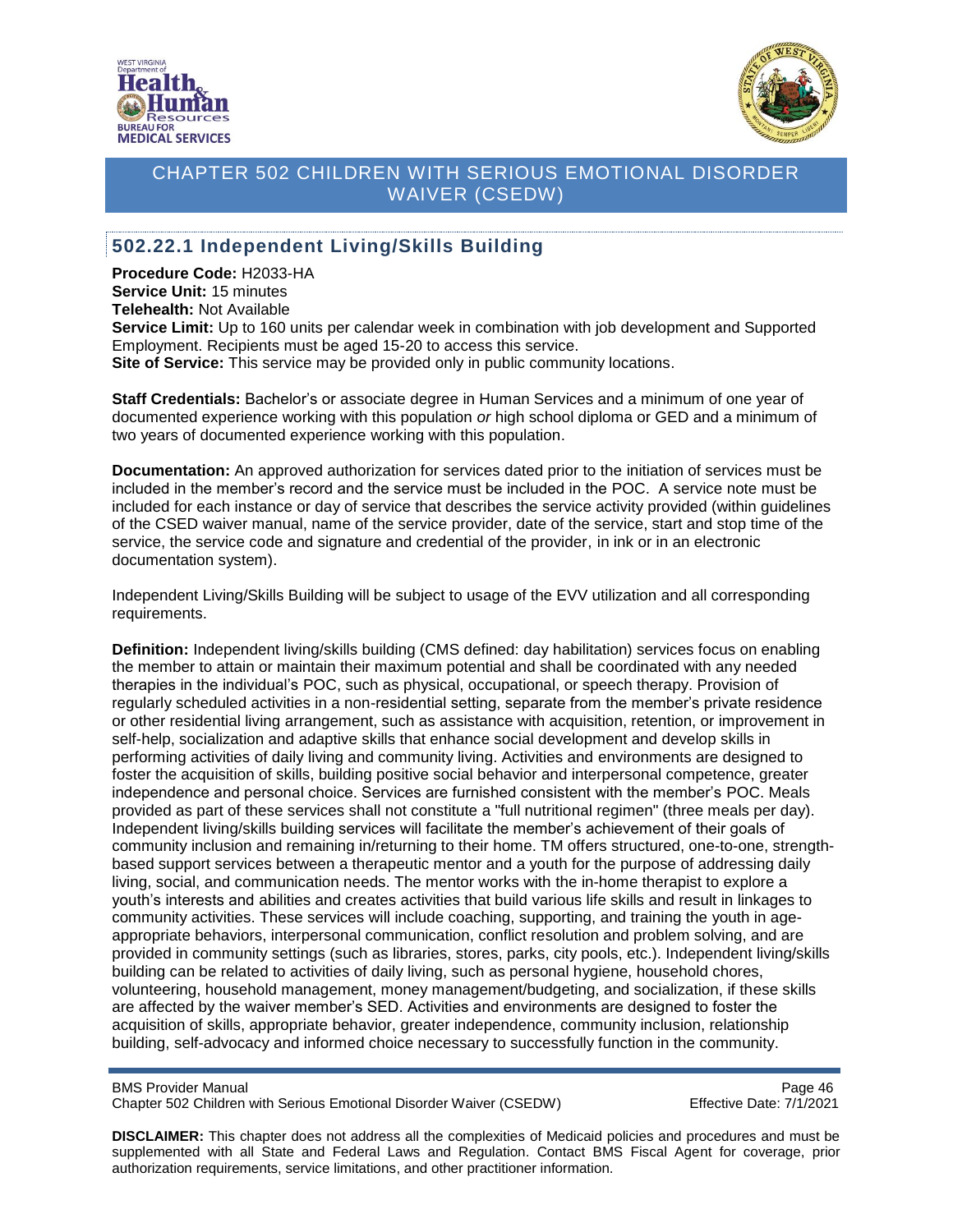



Services provided in this category will be in response to a specific goal(s) in the member's POC provided under the direction of the in-home therapist and will not duplicate any other services provided to the member.

#### **502.22.2 Job Development**

**Procedure Code:** T2021-HA **Service Unit:** 15 minutes **Telehealth:** Not Available **Service Limit:** Up to 160 units per calendar week in combination with independent living/skills building and supported employment. Recipients must be aged 15-21 to access this service.

**Site of Service:** This service may only be provided in community locations.

**Staff Credentials:** High school diploma or GED, indirectly supervised by in-home support staff person. Indirect supervision is defined as supervision provided by a licensed individual who monitors but is not required to be present in the setting when services are rendered.

**Documentation:** An approved authorization for services dated prior to the initiation of services must be included in the member's record and the service must be included in the POC. A service note must be included for each instance or day of service that describes the service activity provided (within guidelines of the CSED waiver manual, name of the service provider, date of the service, start and stop time of the service, the service code and signature and credential of the provider, in ink or in an electronic documentation system).

**Definition:** Job development (CMS defined: prevocational services) provides learning and work experiences, including volunteer work and personal care activities, where the individual can develop general, non-job-task-specific strengths and skills that contribute to employability in paid employment in integrated community settings. Services are expected to occur over a defined period of time that does not exceed one year and have specific outcomes to be achieved, as determined by the member and their CFT through an ongoing POC process. Members receiving job development must have employmentrelated goals in their POC the general habilitation activities must be designed to support such employment goals. Competitive, integrated employment in the community for which a member is compensated at or above the minimum wage, but not less than the customary wage and level of benefits paid by the employer for the same or similar work performed by members without disabilities is considered to be the successful outcome of job development. Job development should enable each member to attain the highest level of work in the most integrated setting and with the job matched to the member's interests, strengths, priorities, abilities, and capabilities, while following applicable federal wage guidelines. Services are intended to develop and teach general skills that lead to competitive and integrated employment including, but not limited to ability to communicate effectively with supervisors, coworkers and customers; generally accepted community workplace conduct and dress; ability to follow directions; ability to attend to tasks; workplace problem-solving skills and strategies; general workplace safety and mobility training. Participation in job development is not a required pre-requisite for supported employment services provided under the waiver. Many members, particularly those transitioning from school to adult activities, are likely to choose to go directly into supported employment. Supported employment for members with behavioral health conditions emphasizes rapid job placement in lieu of job development. Documentation is maintained in the file of each member receiving this service that a referral

Page 47<br>Chapter 502 Children with Serious Emotional Disorder Waiver (CSEDW) Frace 17th effective Date: 7/1/2021 Chapter 502 Children with Serious Emotional Disorder Waiver (CSEDW)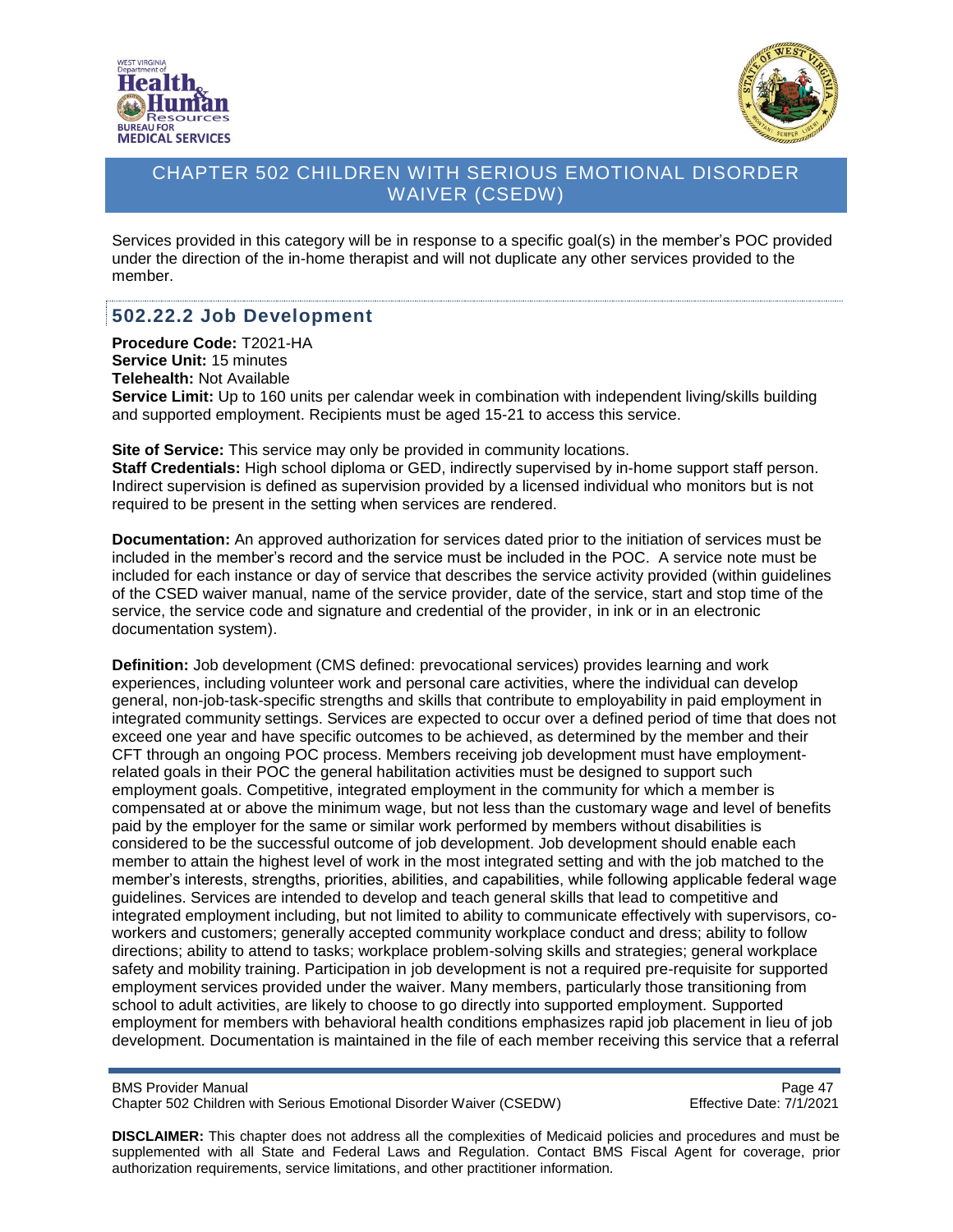



has been made to a program funded under [Section 110 of the Rehabilitation Act of 1973](https://www2.ed.gov/policy/speced/leg/rehab/rehabilitation-act-of-1973-amended-by-wioa.pdf) or the [Individuals with Disabilities Education Act \(IDEA\) \(20 U.S.C. 1401 et seq.\).](https://sites.ed.gov/idea/statute-chapter-33/subchapter-i/1401/9) Member may utilize the CSEDW non-medical transportation service for travel to and from the member's residence and their supported employment or job development sites. Services provided in this category will be in response to a specific goal(s) in the member's POC and will not duplicate any other services provided to the member.

#### **502.22.3 Supported Employment, Individual**

**Procedure Code:** T2019-HA **Service Unit:** 15 minutes **Telehealth:** Not Available **Service Limit:** Up to 160 units per calendar week in combination with independent living/skills building and job development. Recipients must be aged 18-21 to access this service.

**Site of Service:** This service may only be provided in public community locations.

**Staff Credentials:** High school diploma or GED, indirectly supervised by in-home support staff person

**Documentation:** An approved authorization for services dated prior to the initiation of services must be included in the member's record and the service must be included in the POC. A service note must be included for each instance or day of service that describes the service activity provided (within guidelines of the CSED waiver manual, name of the service provider, date of the service, start and stop time of the service, the service code and signature and credential of the provider, in ink or in an electronic documentation system).

**Definition:** Supported employment - individual employment support services are the ongoing supports to adult members who, because of their disabilities need intensive ongoing support to obtain and maintain an individual job in competitive or customized employment, or self-employment, in an integrated work setting in the general workforce at or above West Virginia's minimum wage, at or above the customary wage and level of benefits paid by the employer for the same or similar work performed by members without disabilities. The outcome of this service is sustained paid employment at or above the minimum wage in an integrated setting in the general workforce, in a job that meets personal and career goals. Supported employment - individual employment supports may also include support to establish or maintain self-employment, including home-based self-employment. Supported employment services are individualized and may include any combination of the following services: vocational/job-related discovery or assessment, employment planning, job placement, job development, negotiation with prospective employers, job analysis, training and systematic instruction, job coaching, benefits and work-incentives, planning and management, transportation, asset development and career advancement services. Other workplace support services including services not specifically related to job skill training that enable the member to be successful in integrating into the job setting such as personal care activities. Documentation is maintained in the file of each member receiving this service that a referral has been made to a program funded under [Section 110 of the Rehabilitation Act of 1973](https://www2.ed.gov/policy/speced/leg/rehab/rehabilitation-act-of-1973-amended-by-wioa.pdf) or the [Individuals with](https://sites.ed.gov/idea/statute-chapter-33/subchapter-i/1401/9)  [Disabilities Education Act \(IDEA\) \(20 U.S.C. 1401 et seq.\).](https://sites.ed.gov/idea/statute-chapter-33/subchapter-i/1401/9) Federal financial participation is not claimed for incentive payments, subsidies, or unrelated vocational training expenses such as the following: 1. Incentive payments made to an employer to encourage or subsidize the employer's participation in supported employment; or 2. Payments that are passed through to users of supported employment

BMS Provider Manual<br>Chapter 502 Children with Serious Emotional Disorder Waiver (CSEDW) Page 48 Chapter 502 Children with Serious Emotional Disorder Waiver (CSEDW)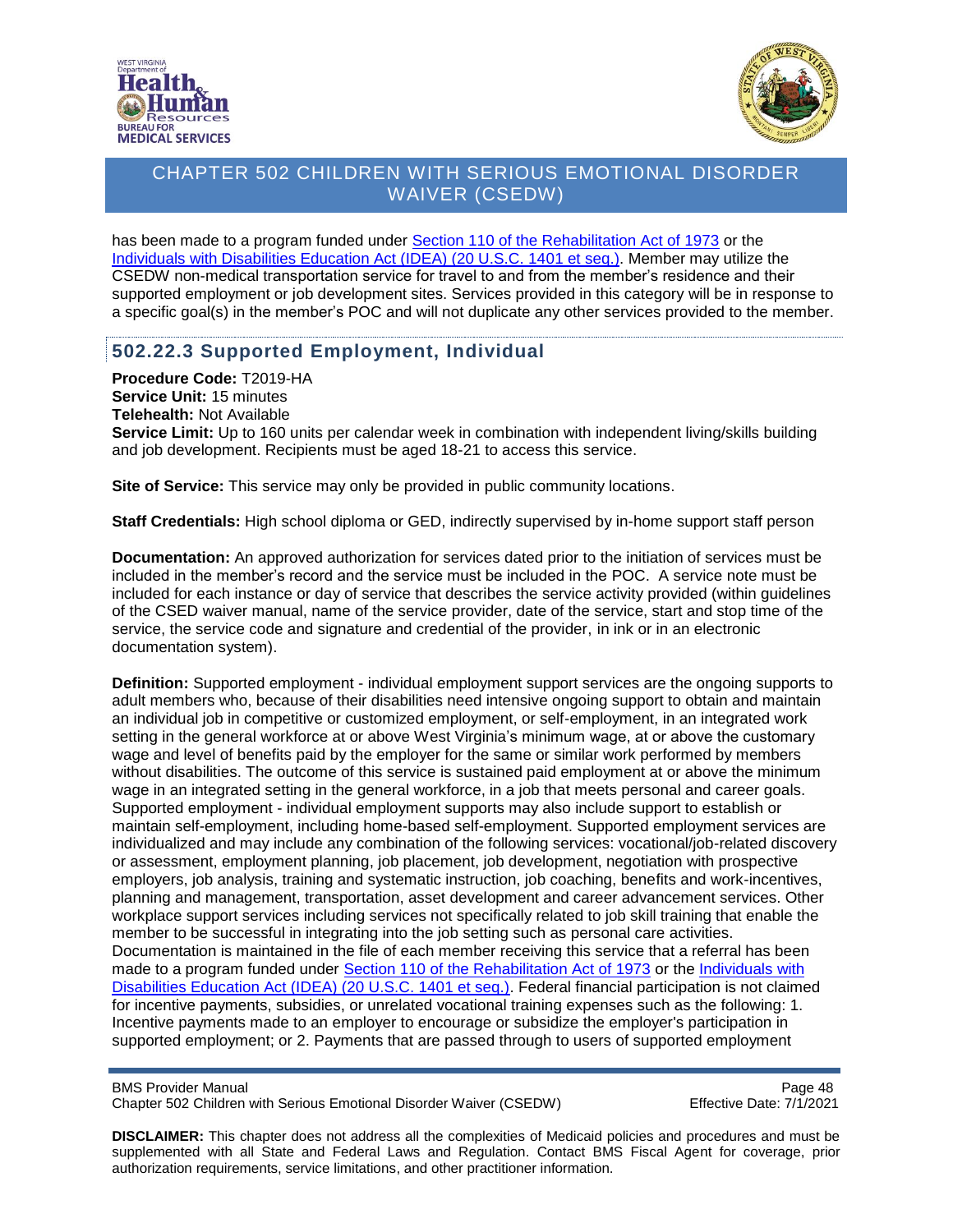



services. Member may utilize the CSEDW non-medical transportation service for travel to and from the member's residence and their supported employment or job development sites. Services provided in this category will be in response to a specific goal(s) in the member's POC and will not duplicate any other services provided to the member.

# 502.23 EXTENDED PROFESSIONAL SERVICES: SPECIALIZED THERAPY

**Procedure Code:** G0176-HA **Service Unit:** \$1.00 **Telehealth:** Not Available **Service Limit:** Up to \$1000.00 per service plan year in combination with Assistive Equipment

**Site of Service:** This service may be provided in the member's family residence, a licensed CSEDW provider agency office, and/or public community locations.

**Staff Credentials:** Professional license, certification and/or skills training in the specific specialized therapy

**Definition:** Specialized therapy refers to activity therapy, such as music, dance, art or play therapies not for recreation, related to the care and treatment of a member's needs that arise as a result of their SED. The service is intended to assist the member in acquiring the knowledge and skills necessary to understand and address these treatment needs, e.g., developing and enhancing problem-solving skills, coping mechanisms, strategies for the member's symptom/behavior management. Specialized therapies are professional services that should promote full membership in the community and/or increase safety in the home environment and local public community and/or assist the individual in self-directing their services. Specialized therapy services must be directed and provided by professionals who are trained, qualified, and/or certified to provide activity therapies. Providers of specialized therapy cannot treat their own family members. Services provided in this category will be in response to a specific goal(s) in the member's POC and will not duplicate any other services provided to the member and based on medical necessity.

**Documentation:** An approved authorization for services dated prior to the initiation of services must be included in the member's record and the service must be included in the POC. A service note must be included for each instance or day of service that describes the service activity provided, name of the service provider, date of the service, start and stop time of the service, the service code and signature and credential of the provider, in ink or in an electronic documentation system.

Documentation must show progress or lack of progress toward the achievement of goals and objectives that are the focus of the sessions.

The services must be specified in the initial and/or master POC of the member. The plan may be incorporated into the initial or master POC, or after referencing the service on the POC, be a separate plan created by the professional clinician. The plan must be signed by the clinicians responsible for implementing the service.

BMS Provider Manual **Page 49** Chapter 502 Children with Serious Emotional Disorder Waiver (CSEDW) Effective Date: 7/1/2021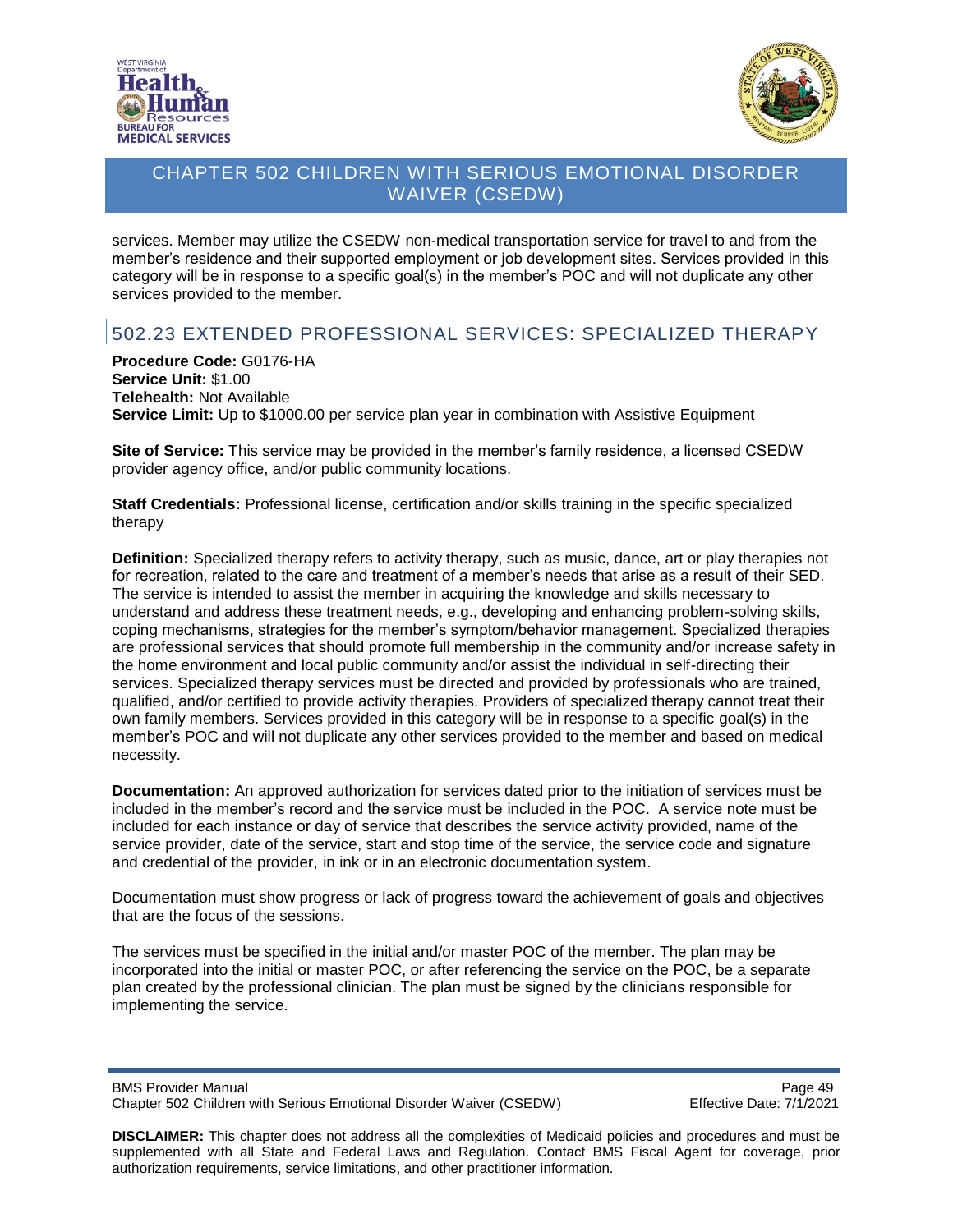



The plan must identify the specific, sequential, steps necessary toward identified skill acquisition identified in the goal and be related to previously assessed deficits of the member (e.g., hand over hand, instruction, demonstration, practice, independent implementation, and mastery). The steps identified must establish a means for measuring achievement of objectives within the specified timeframe. The plan must establish a realistic time frame for skill acquisition. If objectives have not been achieved within a realistic time frame established by the POC, it must be discontinued or revised.

#### **502.24 Other Services**

**Documentation:** Documentation for equipment covered under the following services must be specified in the Initial and/or master POC of the member. The plan may be incorporated into the initial or master POC, or after referencing the service on the POC, be a separate document created by the professional clinician. The plan must be signed by the clinicians responsible for implementing the service. These services must be purchased from an established business or otherwise qualified entity or individual and must be documented by a dated and itemized receipt or other documentation.

# **502.24.1 Assistive Equipment**

**Procedure Code:** T2035-HA **Service Unit:** \$1.00 **Telehealth:** Not Available **Service Limit:** Up to \$1000.00 per service plan year in combination with Specialized Therapy

**Site of Service:** N/A

**Documentation:** In order for this service to be reimbursed, it must be prior authorized by the MCO and included in the waiver member's POC as a service connected to the waiver members' needs and goals and within the guidelines identified in 502.18.2 (POC Development) of this policy.

**Definition:** Assistive equipment refers to an item or piece of equipment that is used to address the member's needs that arise as a result of their SED. The equipment should increase, maintain, or improve functional capabilities of the member, assist them to remain in the home and/or community and avoid an out-of-home placement.

Services provided in this category will be in response to a specific goal(s) in the member's POC and will not duplicate any other services provided to the member and based on medical necessity.

#### **502.24.2 Community Transition**

**Procedure Code:** T2038-HA **Service Unit:** \$1.00 **Telehealth:** Not Available **Service Limit:** Up to \$3,000 for a one-time transition period; a transition period can last up to six months. Recipient must be aged 18 through 21 years to access this service.

**Site of Service:** N/A

BMS Provider Manual **Page 50** Chapter 502 Children with Serious Emotional Disorder Waiver (CSEDW) Effective Date: 7/1/2021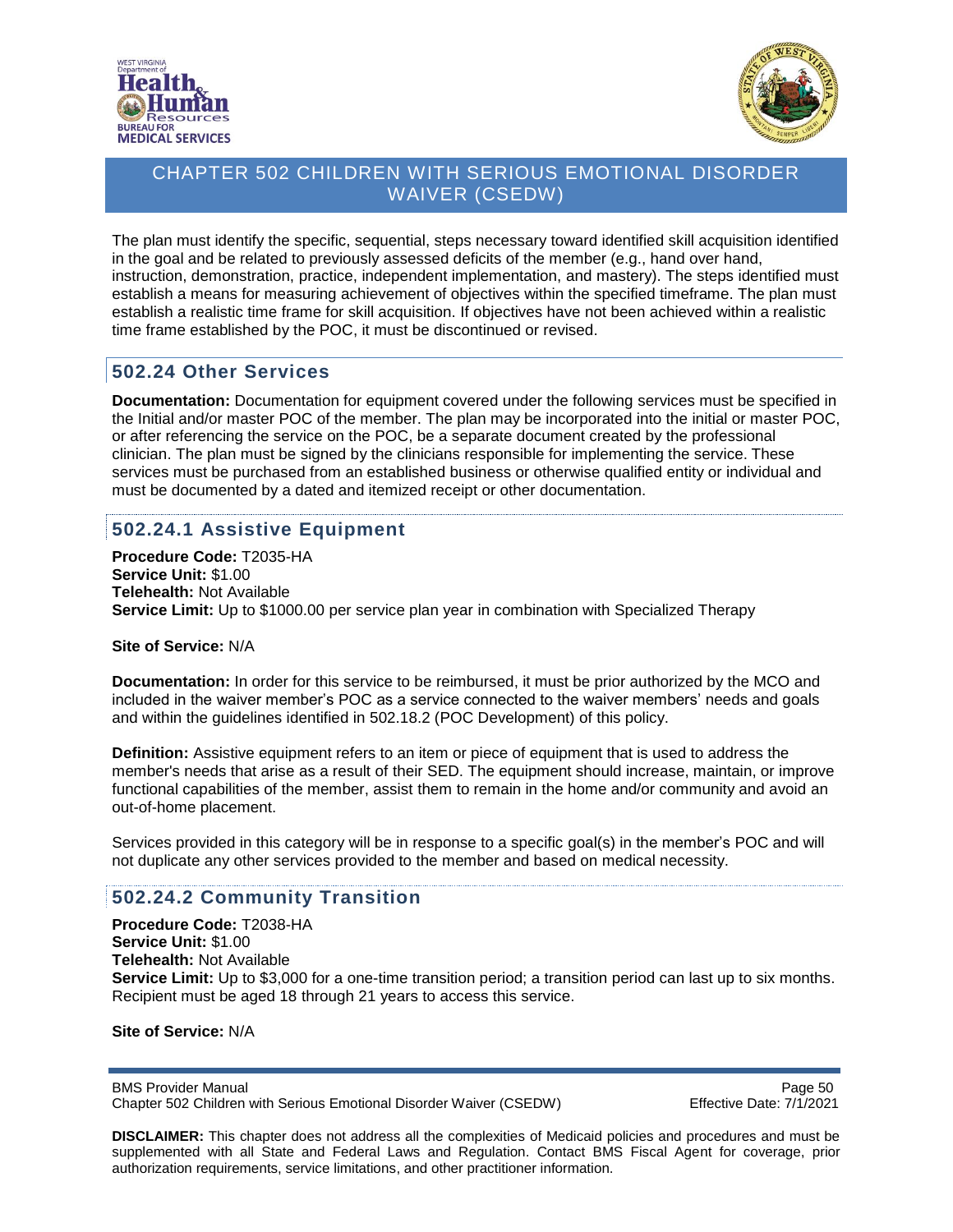



**Definition:** Community transitions services are non-recurring set-up expenses for adult individuals who are transitioning from an institutional living arrangement to a living arrangement in a private residence where the member is directly responsible for their own living expenses. Allowable expenses are those necessary to enable a member to establish a basic household that do not constitute room and board and may include:

- Security deposits that are required to obtain a lease on an apartment or home
- Essential household furnishings and moving expense required to occupy and use a community domicile, including furniture, window coverings, food preparation items, and bed/bath linens
- Set-up fees or deposits for utility or service access, including telephone, electricity, heating, and water
- Services necessary for the individual's health and safety such as one-time cleaning prior to occupancy
- Moving expenses
- Necessary home accessibility adaptations
- Activities to assess need, arrange for, and procure needed resources

Community transition services are furnished only to the extent that they are reasonable and necessary as determining through the POC development process, clearly identified in the POC (See Section 502.18.2 POC [Development\)](#page-31-0) and the member is unable to meet such expense or when the services cannot be obtained from other sources.

Community transition services cannot be used to cover the following items. Please note that this is not intended to be an all-inclusive list of exclusions:

- Rent/mortgage expenses;
- Home improvements or repairs that are considered regular maintenance or upkeep;
- Recreational or illegal drugs;
- Alcohol;
- Medications or prescriptions;
- Credit card or medical bills (even if they are past due);
- Payments to someone to serve as a representative;
- Gifts for staff, family, or friends;
- Electronic entertainment equipment;
- Regular utility payments;
- Swimming pools, hot tubs or spas or any accessories, repairs or supplies for these items;
- Travel;
- Vehicle expenses including routine maintenance and repairs, insurance and gas money;
- Internet service;
- Pet/service/support care, including food and veterinary care;
- Experimental or prohibited treatments;
- Education;
- Personal hygiene services (manicures, pedicures, haircuts, etc.);
- Assistive technology, or;
- Discretionary cash
- Groceries

BMS Provider Manual Page 51<br>Chapter 502 Children with Serious Emotional Disorder Waiver (CSEDW) Fffective Date: 7/1/2021 Chapter 502 Children with Serious Emotional Disorder Waiver (CSEDW)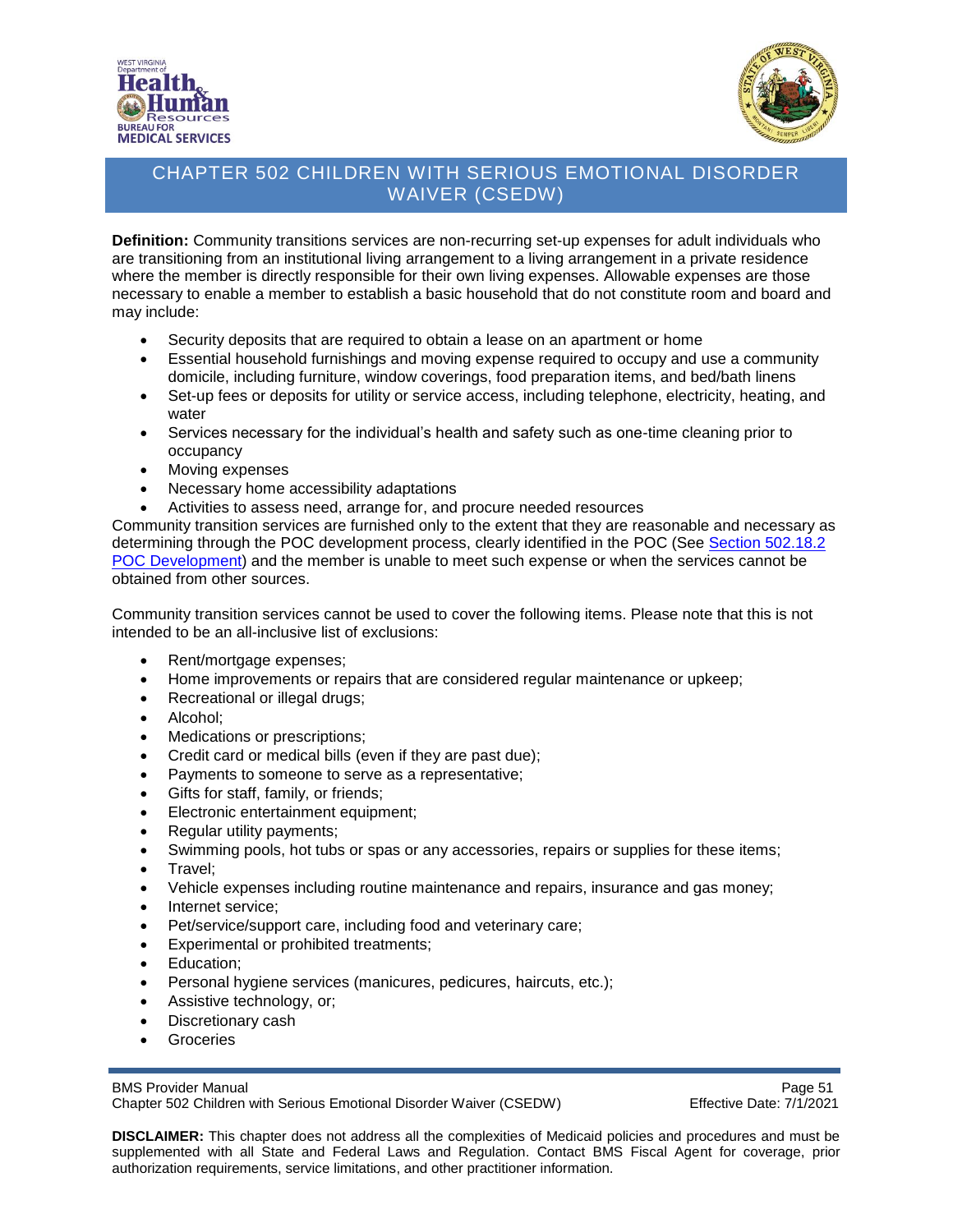



- Household appliances
- Items that are intended for purely diversional/recreational purposes

Any service or support that does not address an identified need in the POC, or decrease the need for other Medicaid services, or increase the person's safety in the home, or improve and maintain the member's opportunities for full membership in the community is excluded.

Services provided in this category will be in response to a specific goal(s) in the member's POC and will not duplicate any other services provided to the member and based on medical necessity.

All community transition services must be approved by the MCO prior to being purchased/provided. The funding request process is as follows:

- The fund request is completed by the wraparound facilitator to request an item that has been determined necessary by the CFT, is not an excluded item/is an approvable item (listed above), and is incorporated on the POC.
- The wraparound facilitator will ensure the items listed do not exceed \$3000.00.
- Email the estimate and request form/invoice, to the MCO. If a retailer for the item has been identified, a link to the cart with the items or a link for each item to be purchased can be included in the email.
- If the request is approved, the wraparound facilitation agency will invoice the MCO, who will pay the wraparound facilitation agency, who will purchase items required from the vendor directly for the items to be sent to the member.
- At no time will the member or legal guardian be reimbursed directly for community transition items.
- All fund requests and supporting documentation are saved in the waiver member's file.

If there is a question about whether an item is able to be approved, the wraparound facilitator can reach out to the MCO in advance of the request.

# 502.25 CHILD AND FAMILY SUPPORTS

**Documentation:** Documentation for in-home family therapy and in-home family support must indicate and support how often this service is to be provided. Within the master POC, the intervention must be reflective of a goal and/or objective on the plan. There must be an activity note describing each service/activity provided that includes the following:

- Date, location, and start/stop times of service
- Signature with credentials, in ink or in an electronic documentation system
- Reason/purpose for the service and relationship of the service to the member's identified behavioral health treatment needs
- Symptoms and functioning of the member
- Therapeutic intervention grounded in a specific and identifiable theoretical base that provides framework for assessing change that is directly related to the diagnosed condition that is the focus of the treatment
- Member's response to the intervention and/or treatment

BMS Provider Manual<br>Chapter 502 Children with Serious Emotional Disorder Waiver (CSEDW) Page 52 Chapter 502 Children with Serious Emotional Disorder Waiver (CSEDW)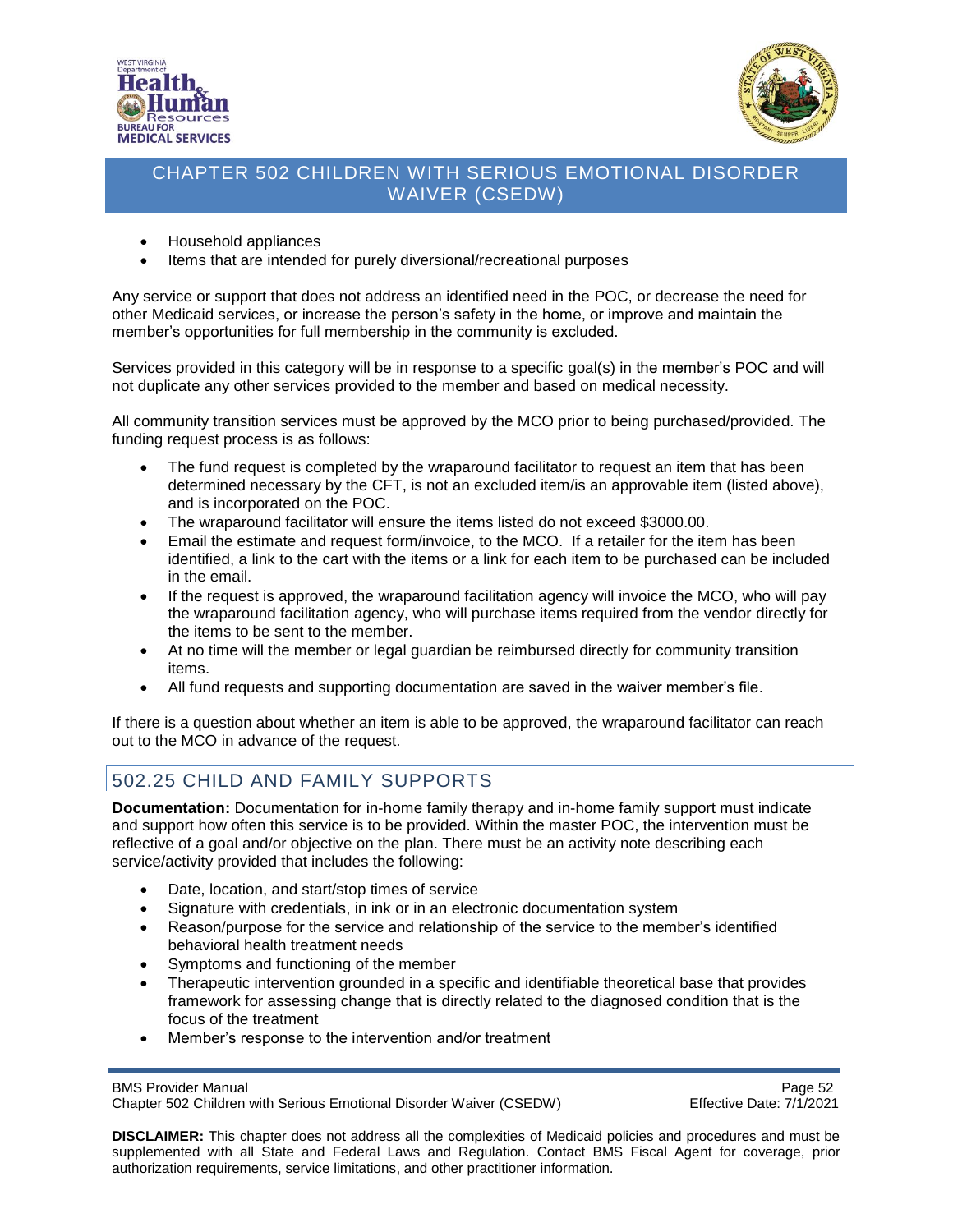



Plan for continued therapy

#### **502.25.1 In-Home Family Therapy**

**Procedure Code:** H0004-HO-HA **Service Unit:** 15 minutes **Telehealth:** Available with 02 service location and telehealth justification must be provided within the service note **Service Limit:** Up to 8 units per day

**Site of Service:** This service may be provided in the member's family residence or via telehealth as indicated above

**Staff Credentials:** Staff qualified for this service are as follows: licensed psychologist (LP); supervised psychologist (SP); licensed professional counselor (LPC); licensed graduate social worker (LGSW); licensed independent social worker (LICSW); licensed clinical social worker (LCSW); board certified behavior analyst (BCBA); advanced alcohol and drug counselor (AADC) and an alcohol and drug counselor (ADC). Staff providing this service must have documented experience in trauma-informed care and using generally accepted practice of therapies recognized by national accrediting bodies for psychology, psychiatry, counseling, and social work.

**Definition:** In-home family therapy consists of counseling and training services for the member and family provided by a mental health professional listed within [Section 502.3.3 Enrollment Requirements: CSEDW](#page-8-0)  Providers – [Staff Qualifications](#page-8-0) of this Chapter. This service includes trauma-informed individual and family therapy in the family home. It should assist the family to acquire the knowledge and skills necessary to understand and address the specific needs of the member in relation to their SED and treatment, such as developing and enhancing the family's problem-solving skills, coping mechanisms, and strategies for the member's symptom/behavior management.

In-home family therapy providers will implement and oversee all [mobile response](#page-40-0) activities; including primary point of contact for the service, on-call coverage, staff training and credentialing, referral, and data reporting. Written policy and procedures, as defined by the BMS, specific to mobile response must be developed and maintained by any agency providing the service. Additionally, the in-home family therapist indirectly supervises the in-home family support and respite care positions.

Services provided in this category will be in response to a specific goal(s) in the member's POC and will not duplicate any other services provided to the member.

# **502.25.2 In-Home Family Support**

**Procedure Code:** H0004-HA **Service Unit:** 15 minutes **Telehealth:** Available with 02 service location and telehealth justification must be provided within the service note **Service Limit:** Up to 8 units per day

BMS Provider Manual **Page 53** Chapter 502 Children with Serious Emotional Disorder Waiver (CSEDW) Effective Date: 7/1/2021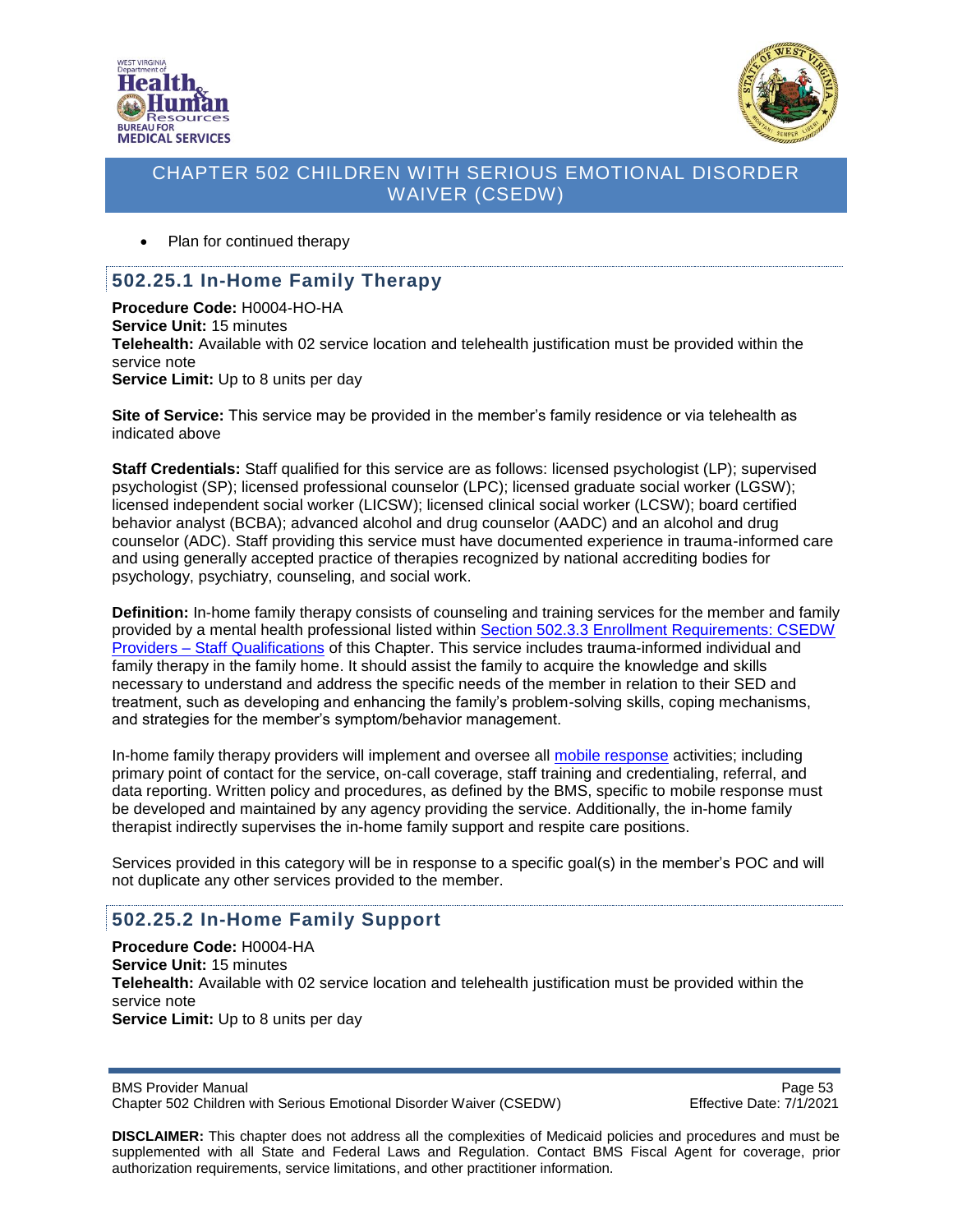



**Site of Service:** This service may be provided in the member's family residence or via telehealth as indicated above.

**Staff Credentials:** Bachelor's degree in human services with one year of documented experience working with this population

**Definition:** In-home family support services allow the member and family to practice and implement the coping strategies introduced by the in-home therapist. The family support worker works with the member and family on the practical application of the skills and interventions that will allow the member and family to function more effectively. The family support worker assists the family therapist by helping the parent/child communicate their concerns; providing feedback to the therapist about observable family dynamics; helping the family and youth implement changes discussed in family therapy and/or parenting classes; providing education to the parent/legal representative regarding their child's mental illness; coaching, supporting, and encouraging new parenting techniques; helping parents/legal representatives learn new parenting skills specific to meet the needs of their child; participating in family activities and supports parents/legal representatives in applying specific and on-the-spot parenting methods in order to change family dynamics. Additionally, the in-home family support staff person supervises the job development and supported employment position(s).

Services provided in this category will be in response to a specific goal(s) in the member's POC and will not duplicate any other services provided to the member. The worker supervises the peer parent support worker and will be supervised by the in-home family therapist.

# **502.25.3 Peer Parent Support**

**Procedure Code:** H0038-HA **Service Unit:** 15 minutes **Telehealth:** Available with 02 service location and telehealth justification must be provided within the service note **Service Limit:** Up to 8 units per week

**Site of Service:** This service may be provided in the member's family residence, a licensed CSEDW provider agency office, and/or public community locations.

**Staff Credentials:** High school diploma or general education development test (GED) *and* lived experience as an individual or family member of a child with SED.

**Definition:** Peer parent support services are designed to offer support to the parent/legal representative with SED. The services are geared toward promoting parent/legal representative empowerment, enhancing community living skills, and developing natural supports. This service connects the parent/legal representative with a parent(s) who is raising or has raised a child with SED and are personally familiar with the associated challenges. Peer parent support providers are mentors who have shared experiences as the member, family, or both member and family and who provide support and guidance to the member and their family members. Peer parent support providers explain community services, programs and strategies they have used to achieve the waiver member's goals. It fosters connections and relationships which builds the resilience of the member and their family. This service,

BMS Provider Manual<br>Chapter 502 Children with Serious Emotional Disorder Waiver (CSEDW) Chapter 502 Children with Serious Emotional Disorder Waiver (CSEDW) Chapter 502 Children with Serious Emotional Disorder Waiver (CSEDW)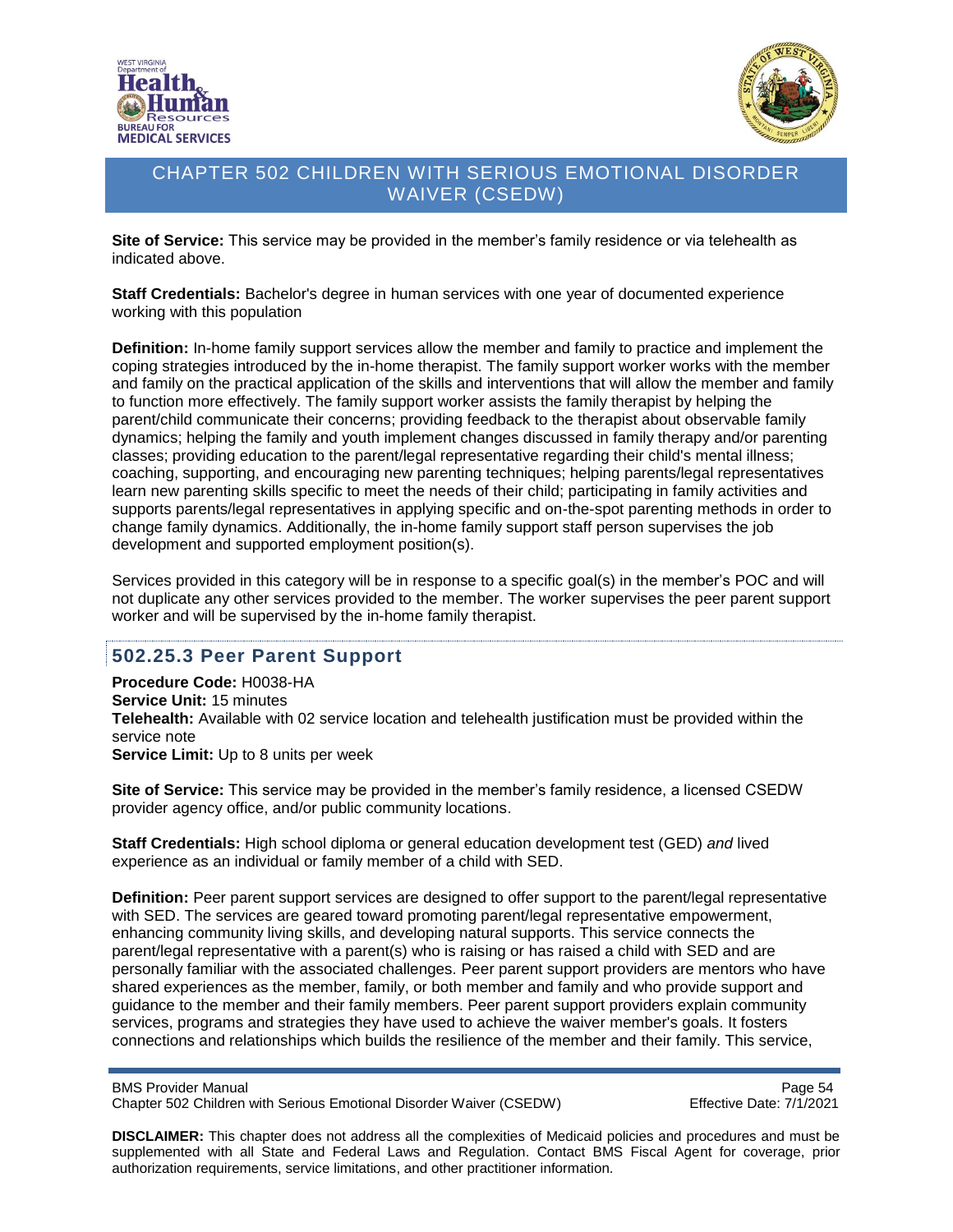



limited in nature, is aimed at providing support and advice based on lived experience of a family member or self-advocate. Peer parent support providers cannot mentor their own family members. Peer parent support services encourage members and their family members to share their successful strategies and experiences in navigating a broad range of community resources beyond those offered through CSEDW with other waiver members and their families. Service includes facilitation of parent or family member "matches" and follow-up support to assure the matched relationship meets peer expectations. Peer parent support providers will not supplant, replace, or duplicate activities that are required to be provided by the wraparound facilitator, in-home family therapy, or in-home family support.

Services provided in this category will be in response to a specific goal(s) in the member's POC and will not duplicate any other services provided to the member. The worker will be supervised by the in-home family support worker.

**Documentation:** Documentation report must be maintained in the member's medical record and contain the following:

- Member name
- Date, location, and start/stop time of service/meeting;
- Activity note (describing each activity):
	- $\circ$  Self Help: Cultivating the member's ability to make informed, independent choices. Helping the member develop a network of contacts for information and support based on experience of the peer parent support. Assist in developing social skills, repairing, rebuilding, or establishing prevention networks.
	- $\circ$  System Advocacy: Assisting the member and their family to talk about what it means to struggle with behavioral health issues (including substance use) and including other cooccurring health or habilitation needs to an audience or group. Assisting the member with communicating about an issue related to maintaining their mental health.
	- $\circ$  Individual Advocacy: Discussing concerns about medication at the individual's request. Assisting with developing independence in self-referral techniques, accessing appropriate care, and understanding clear communication and coordination with any health care provider.
	- $\circ$  Treatment Planning: Helping the member and family make appointments for all medical treatment when requested. Guiding the member toward a proactive role in health care, jointly assessing services, and building support network.
	- $\circ$  Crisis Support: Assisting the individual with the development of a personal crisis plan. Helping with stress management and developing positive strategies for dealing with potential stressors and crisis situations.
	- $\circ$  Crisis Prevention: Giving feedback to the member on early signs of crisis and how to request help to prevent a crisis. Assisting the member in learning how to use the crisis plan. Educating on crisis prevention and identifying triggers, developing a crisis plan and prevention skills. Learn new ways to cope with behavioral health issues, skills building for such things as time management and connecting with prosocial activities.
	- $\circ$  Housing: For members who are working towards living independently, assisting the member with learning how to maintain stable housing through bill paying and organizing their belongings. Assisting the member in locating improved housing situations. Teaching

BMS Provider Manual<br>Chapter 502 Children with Serious Emotional Disorder Waiver (CSEDW) Firective Date: 7/1/2021 Chapter 502 Children with Serious Emotional Disorder Waiver (CSEDW)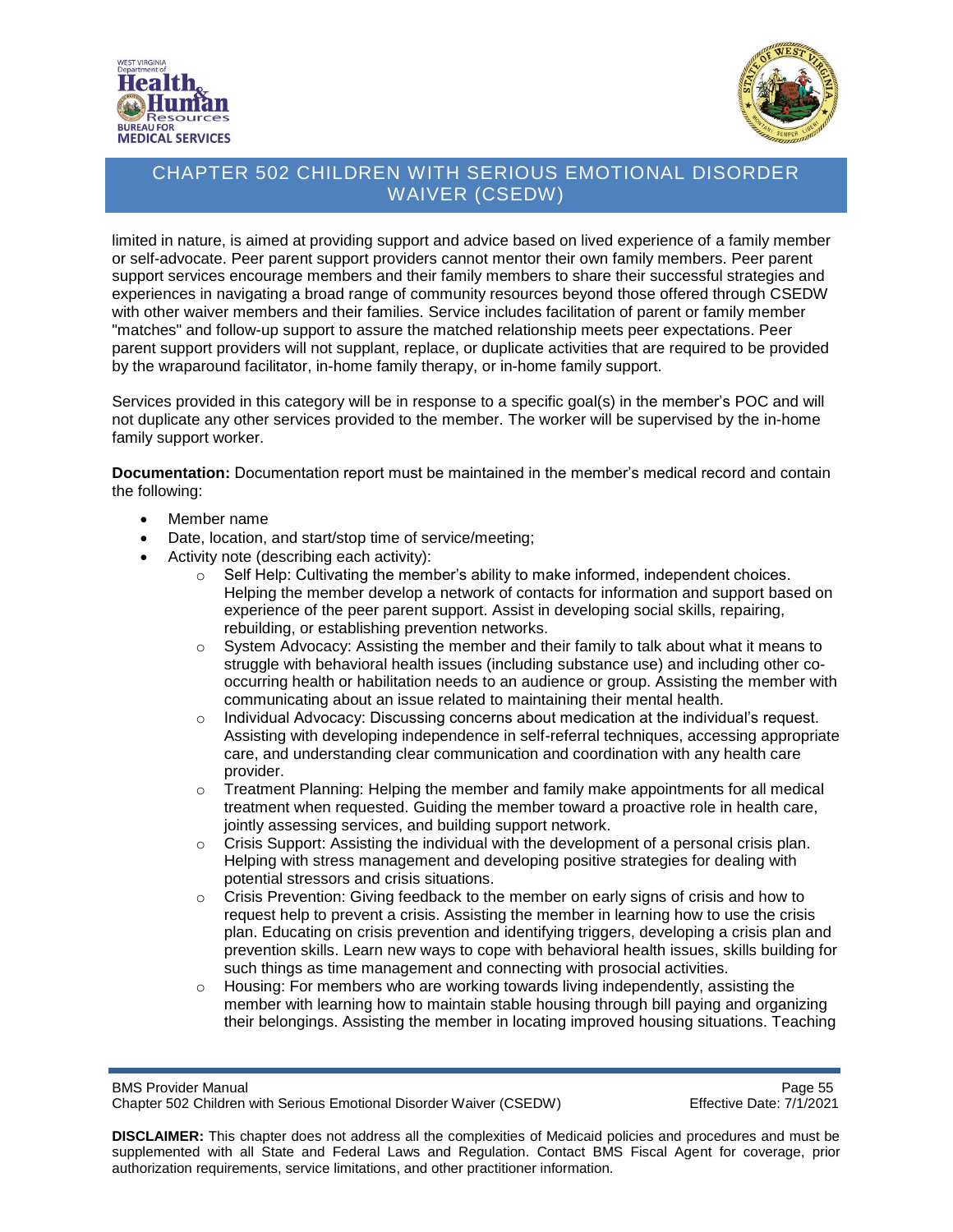



the member to identify and prepare healthy foods according to cultural and personal preferences of the member and their medical needs.

- $\circ$  Education/Employment: Assisting the member in gaining information about going back to school or job training. Facilitating the process of asking an employer for reasonable accommodation for psychiatric disability (mental health day, flex time, etc.)
- Type of Service:
	- o Emotional: Should demonstrate empathy, caring, or concern to bolster a member's selfesteem and confidence.
	- o Informational: Share knowledge and information and/or provide life or vocational skills training.
	- o Instrumental: Provide concrete assistance to help others accomplish tasks.
- Signature of the peer support staff providing the service and agency where the provider is employed, in ink or in an electronic documentation system.

NOTE: More than one activity can be utilized at any one service/meeting.

If there is a master POC, the intervention should be reflective of a goal and/or objective on the plan. The activity note must include the reason for the service, symptoms and functioning of the member, and the member's response to the intervention and/or treatment.

Peer parent support services may not be provided during the same time/at the same place as any other direct support Medicaid service. A fundamental feature of peer parent support is that the services are provided in the natural environment as much as possible.

# 502.26 RESPITE CARE

Documentation for in-home and out-of-home respite must be completed on the Direct-Support Service Log (WV-BMS-CSED-07) to include the items listed below. If additional information is warranted due to unusual or unforeseen circumstances related to behavioral, medical, social, habilitation or other issues, the staff person should complete the accompanying Direct Support Progress Note (WV-BMS-CSED-07) to detail the issue. The Direct-Support Service Log (WV-BMS-CSED-07) must include all of the following items:

- Name of member who receives service
- Provider name and signature of the person providing respite services, in ink or in an electronic documentation system
- Date of service; start and stop times; total time spent
- Service code including modifier to indicate ratio of staff to members who receive services
- Indication (Y/N) of whether training was provided
- Transportation Log (WV-BMS-CSED-07) including beginning location (from) and end location (to) and total number of miles for the trip

# **502.26.1 Respite Care, In-Home**

**Procedure Code:** T1005-HA **Service Unit:** 15 minutes **Telehealth:** Not Available

BMS Provider Manual **Page 56** Page 56 Chapter 502 Children with Serious Emotional Disorder Waiver (CSEDW) Effective Date: 7/1/2021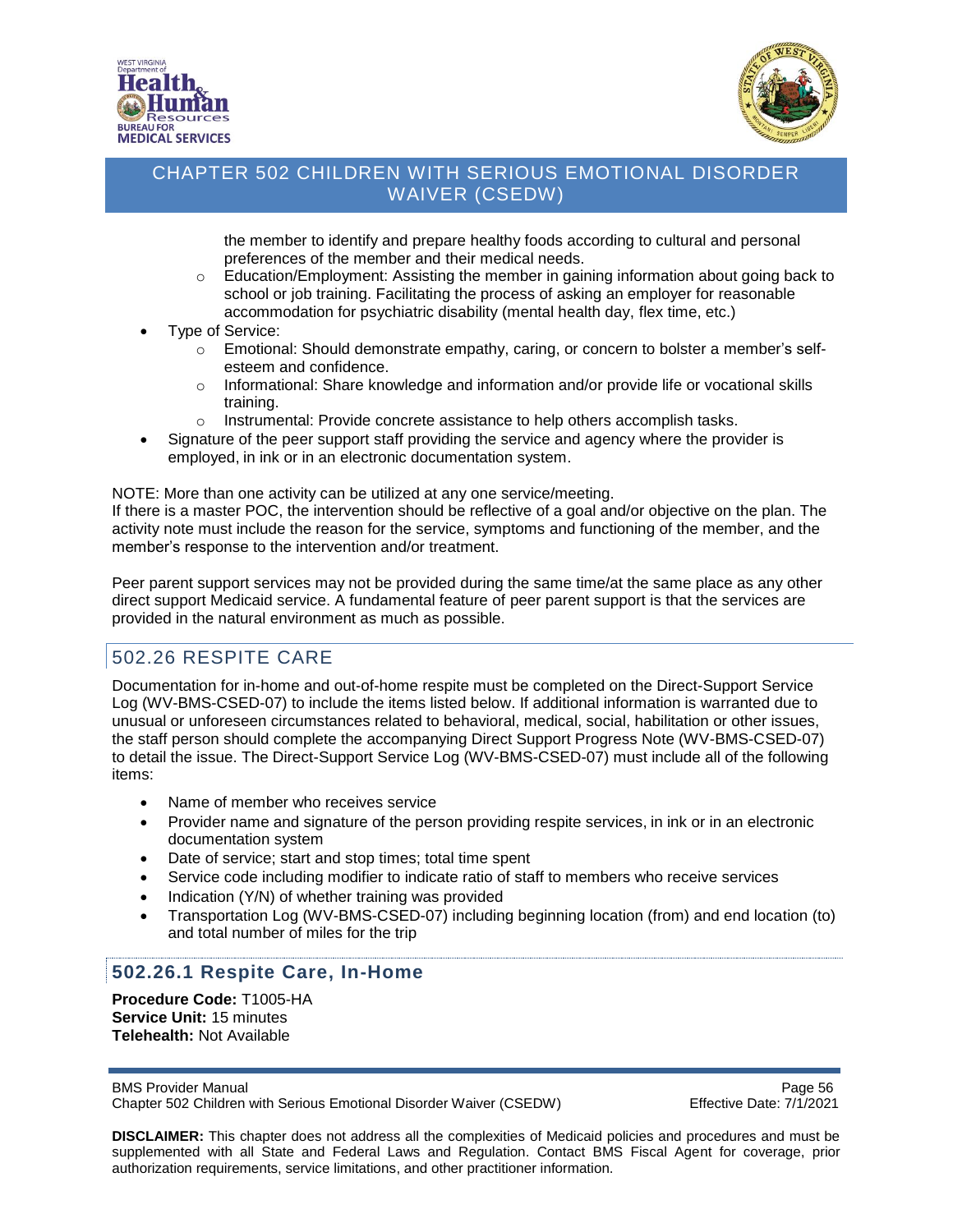



**Service Limit:** Up to 24 calendar days per year in combination with out-of-home respite care. Members residing in a foster care, facility, or independent living setting do not qualify for the service. Foster parents/homes are excluded from this service under the waiver, as the Title IV-E payment to foster care families should include respite. Waiver funds are not available to pay for room and board and supervision of children who are under the state's custody, regardless of whether the child is eligible for funding under Title IV-E of the Social Security Act. The costs are associated with maintenance and supervision of these children are considered a state obligation and not reimbursable via the waiver.

**Site of Service:** Must be provided in the member's home that may include biological homes, kinship homes, and adoptive homes. Respite may be provided in the local public community if delivery begins and ends in the member's home.

**Staff Credentials:** High school diploma or GED and must be indirectly supervised by the in-home family therapist

**Documentation:** An approved authorization for services dated prior to the initiation of services must be included in the member's record and the service must be included in the POC. A service note must be included for each instance or day of service that describes the service activity provided (within guidelines of the CSED waiver manual, name of the service provider, date of the service, start and stop time of the service, the service code and signature and credential of the provider, in ink or in an electronic documentation system).

In-Home Respite will be subject to usage of the EVV utilization and all corresponding requirements.

**Definition:** Respite care services provide temporary relief to the member's regular caregiver and include all the necessary care that the usual caregiver would provide during that period. Service can be used to support the member in engaging in age-appropriate community activities, such as shopping, volunteering, attending concerts, etc.

Services provided in this category will be in response to a specific goal(s) in the member's POC and will not duplicate any other services provided to the member. The worker will be supervised by the therapist. The services under the waiver are limited to additional services not otherwise covered under the Medicaid State Plan, including EPSDT, but consistent with waiver objectives of avoiding institutionalization. Service cannot be provided while the member is asleep.

# **502.26.2 Respite Care, Out-Of-Home**

**Procedure Code:** T1005-HA-HE **Service Unit:** 15 minutes **Telehealth:** Not Available

**Service Limit:** Up to 24 calendar days per year in combination with in-home respite care. Members residing in a foster care, facility, or independent living setting do not qualify for the service. Foster parents/homes are excluded from this service under the waiver, as the Title IV-E payment to foster care families should include respite. Waiver funds are not available to pay for room and board and supervision of children who are under the state's custody, regardless of whether the child is eligible for funding under Title IV-E of the Social Security Act. The costs are associated with maintenance and supervision of these children are considered a state obligation and not reimbursable via the waiver.

BMS Provider Manual **Page 57** 

Chapter 502 Children with Serious Emotional Disorder Waiver (CSEDW) Effective Date: 7/1/2021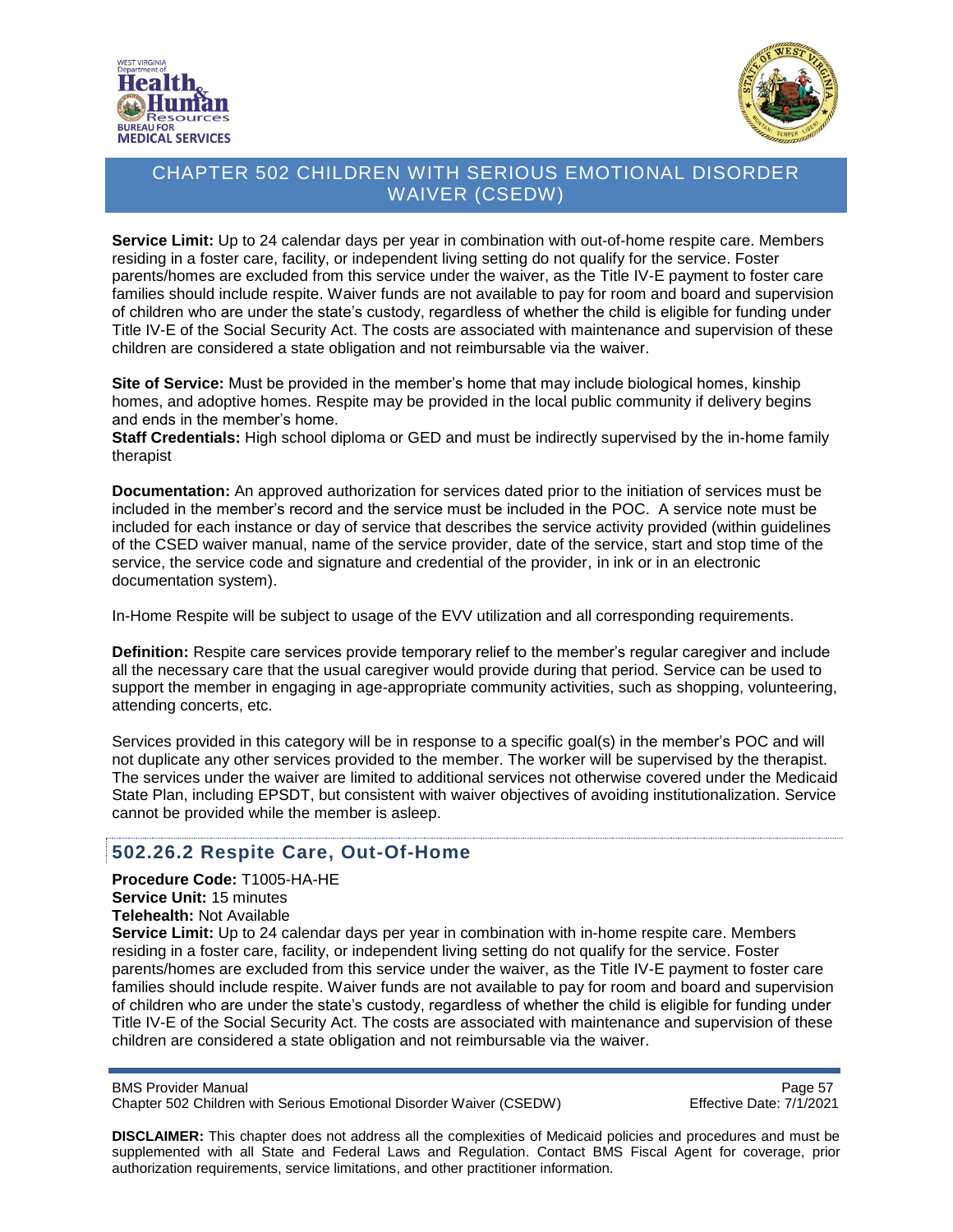



**Site of Service:** Provided in the local public community if delivery begins and ends in a certified therapeutic foster care home.

**Staff Credentials:** High school diploma or GED and must be supervised by the In-Home Family **Therapist** 

**Documentation:** An approved authorization for services dated prior to the initiation of services must be included in the member's record and the service must be included in the POC. A service note must be included for each instance or day of service that describes the service activity provided (within guidelines of the CSED waiver manual, name of the service provider, date of the service, start and stop time of the service, the service code and signature and credential of the provider, in ink or in an electronic documentation system.

**Definition:** Respite care services provide temporary relief to the member's regular caregiver and include all the necessary care that the usual caregiver would provide during that period. Please note waiver services may be furnished to children in foster care living arrangements but only to the extent that waiver services supplement maintenance and supervision services furnished in such living arrangements and waiver services are necessary to meet the identified needs of the children. Service can be used to support the member in engaging in age-appropriate community activities, such as shopping, volunteering, attending concerts, etc.

Services provided in this category will be in response to a specific goal(s) in the member's POC and will not duplicate any other services provided to the member.

# 502.27 NON-MEDICAL TRANSPORTATION

Members who receive CSEDW services should access non-emergency medical transportation (NEMT) services for State Plan (non-CSEDW) Medicaid services, such as doctors' appointments. For more information see BMS website under *Chapter 524, [Transportation](http://www.dhhr.wv.gov/bms/Pages/Manuals.aspx)*. Non-medical transportation services are only to be utilized for services covered under the CSEDW in this chapter.

**Procedure Code:** A0160-HA **Service Unit:** 1 mile **Telehealth:** Not Available **Service Limit:** Up to 800 miles per month. CSEDW members placed in foster care are eligible for CSEDW NEMT services, but foster families cannot be reimbursed for providing transportation as this would be considered a duplication of Title IV-E reimbursed services.

**Staff Credentials:** Any person who provides transportation services via personal or agency vehicle(s) must abide by local, state, and federal laws regarding operation and maintenance of current licensing, insurance, registration, and inspections according to the West Virginia Department of Motor Vehicles.

**Definition:** Service offered in order to enable waiver members to be transported to and from local, public community locations for services specified in the service plan. This service is offered in addition to medical transportation required under 42 CFR §431.53 and transportation services under the Medicaid

BMS Provider Manual **Page 58** Chapter 502 Children with Serious Emotional Disorder Waiver (CSEDW) Effective Date: 7/1/2021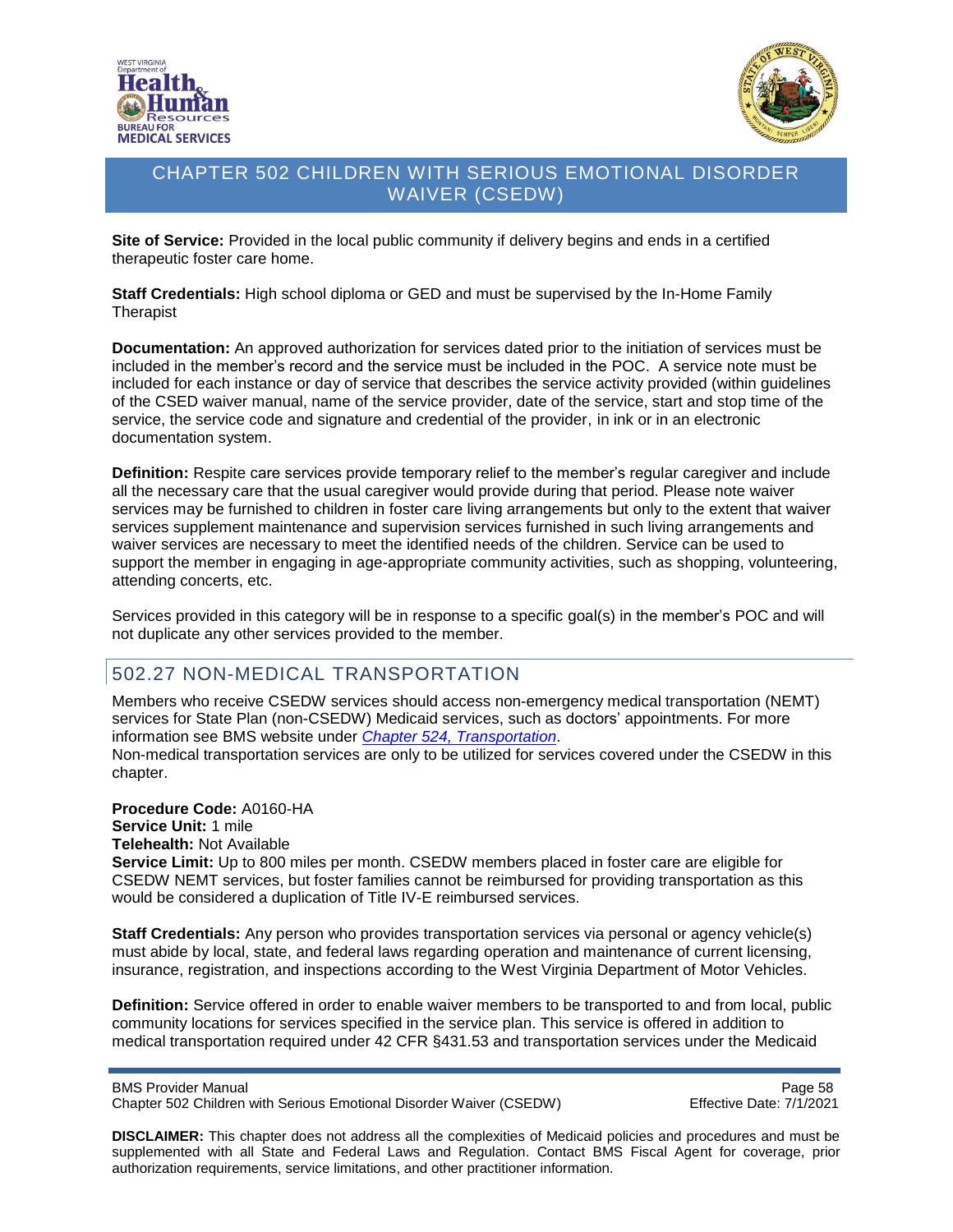



State Plan, defined at 42 CFR §440.170(a) (if applicable), and does not replace them. Services provided in this category will be in response to a specific goal(s) in the member's POC and will not duplicate any other services provided to the member.

**Documentation:** Documentation must be completed on the Direct-Support Service Log (WV-BMS-CSED-07) to include the items listed below. If additional information is warranted due to unusual or unforeseen circumstances related to behavioral, medical, social, habilitation or other issues, the staff person should complete the accompanying Direct Support Progress Note (WV-BMS-CSED-07) to detail the issue. The Direct Support Service Log (WV-BMS-CSED-07) must include all of the following items:

- Name of member who receives service
- Provider name and Signature of the staff person providing transportation services, in ink or in an electronic documentation system
- Date of service; start and stop times; and total time spent
- Service code including modifier to indicate ratio of staff to members who receive services
- Indication (Y/N) of whether training was provided
- Transportation Log (WV-BMS-CSED-07) including beginning location (from) and end location (to) and total number of miles for the trip
- Copy of current, valid driver's license, registration and proof of vehicle insurance for staff providing transportation
- Current, valid proof of vehicle inspection in the state where the vehicle is registered

This service may be billed concurrently with day services, respite care services, or peer parent support. The number of miles per service must be included on the member's POC.

# 502.28 SERVICE LIMITATIONS AND SERVICE EXCLUSIONS

Services governing the provision of all West Virginia Medicaid services apply pursuant to *[Chapter 300,](http://www.dhhr.wv.gov/bms/Pages/Manuals.aspx) [Provider Participation Requirements](http://www.dhhr.wv.gov/bms/Pages/Manuals.aspx)* of the Provider Manual and [Section 502.18.2 POC Development](#page-31-0) of this chapter. Reimbursement for services is made pursuant to *[Chapter 600, Reimbursement](http://www.dhhr.wv.gov/bms/Pages/Manuals.aspx) [Methodologies](http://www.dhhr.wv.gov/bms/Pages/Manuals.aspx)*. The following limitations also apply to the requirements for payment of services that are appropriate and necessary for CSEDW services described in this chapter. CSEDW services are made available with the following limitations:

- All CSEDW regulations and policies must be followed in the provision of the services. This includes the requirement that all CSEDW providers be licensed in the State of West Virginia, enrolled in the West Virginia Medicaid program, and contracted with the MCO
- The services provided must conform with the stated goals and objectives on the member's POC
- Individual service and limitations described in this manual must be followed
- The CSEDW services may be provided within 30 miles of the West Virginia border to members residing in a West Virginia county bordering another state.
- In addition to the non-covered services listed in *[Chapter 100, General Administration and](http://www.dhhr.wv.gov/bms/Pages/Manuals.aspx) [Information](http://www.dhhr.wv.gov/bms/Pages/Manuals.aspx)* of the West Virginia Medicaid Provider Manual, the BMS will not pay for the following services:

BMS Provider Manual **Page 59** Chapter 502 Children with Serious Emotional Disorder Waiver (CSEDW) Effective Date: 7/1/2021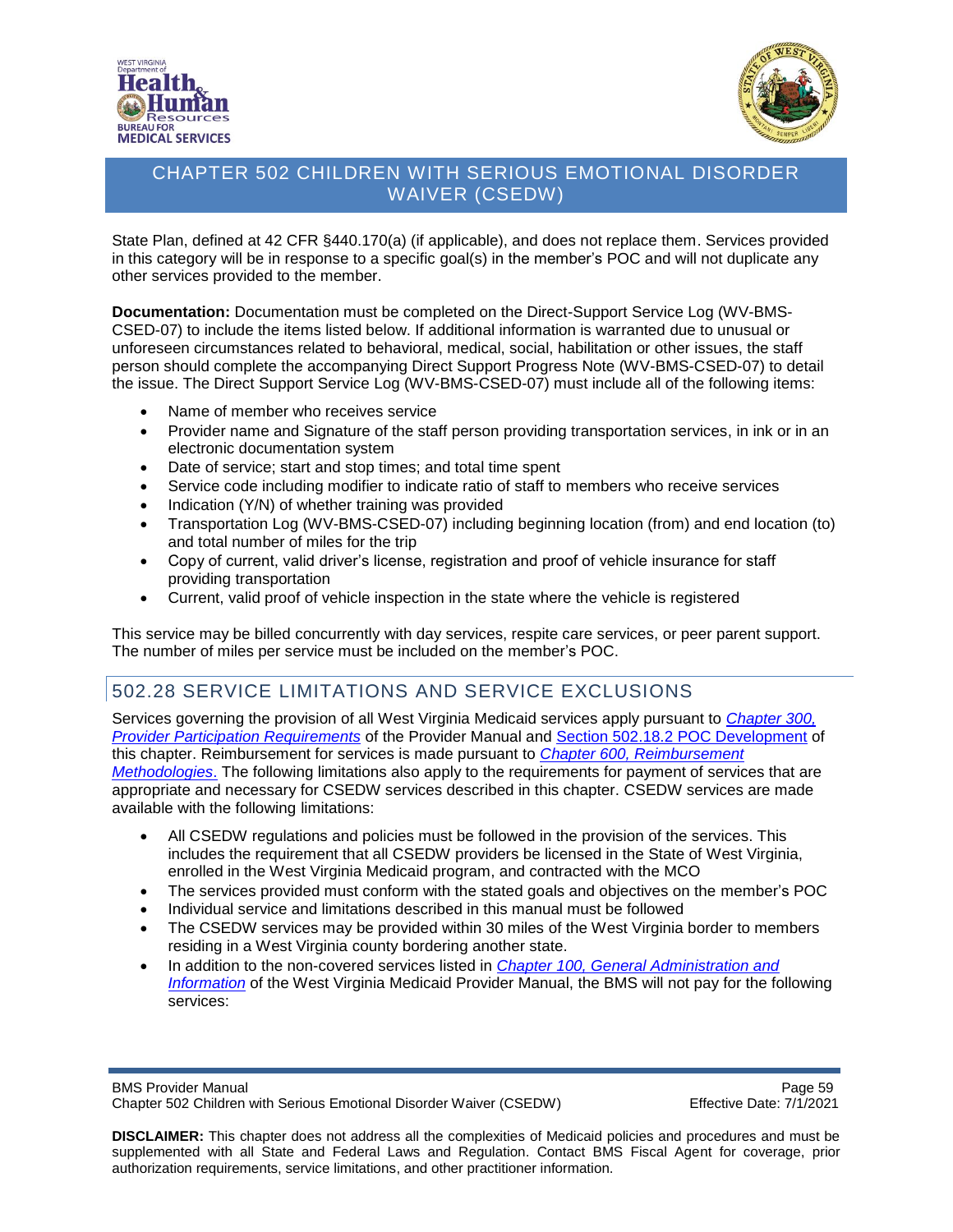



- $\circ$  The CSEDW program must not substitute for entitled programs funded under other Federal public laws such as Special Education under P.L. 99-457 or 101-476 and rehabilitation services as stipulated under [Section 110 of the Rehabilitation Act](https://www2.ed.gov/policy/speced/leg/rehab/rehabilitation-act-of-1973-amended-by-wioa.pdf) of 1973
- o Public school services, including children who are home-schooled, receive home-bound instruction, and children who are eligible for public school services but are not enrolled
- $\circ$  Service payments may not be made for room and board or the cost of facility maintenance and upkeep
- $\circ$  Birth-to-Three services paid for by Title C of Individuals with Disabilities Education Act (IDEA) for children enrolled in the CSEDW program
- o CSEDW services may not be provided concurrently
- $\circ$  Telephone consultations between providers, except for wraparound facilitators gathering updates for the purposes of case planning
- $\circ$  Meeting with the member or member's family for the sole purpose of reviewing evaluation and/or results
- $\circ$  Missed appointments, including but not limited to, canceled appointments and appointments not kept
- o Services not meeting the waiver definition of medical necessity
- $\circ$  Services that duplicate other services, e.g., CSEDW in-home therapy services cannot be provided at the same time as intensive individual therapy and group therapy provided under the Medicaid State Plan
- $\circ$  Time spent in preparation of reports or documentation following provision of services
- o A copy of medical report when the agency paid for the original service
- o Experimental services or drugs
- o Any activity provided for leisure or recreation
- o Services rendered outside the scope of a provider's license
- Reimbursement for CSEDW services cannot be made for services provided outside a valid POC. To be considered valid, the POC must be current (dated within the past year and reviewed quarterly by CFT), signed by all required CFT members, and include all provided services. The following are considered reasons for invalid POC:
	- o Services provided when eligibility has not been established
	- o Services provided when there is no POC
	- o Services provided without supporting documentation
	- o Services provided by unqualified staff
	- o Services provided outside the scope of a defined service

# 502.29 PRIOR AUTHORIZATIONS

Prior authorization requirements governing the provision of all West Virginia Medicaid services apply pursuant to *[Chapter 300, Provider Participation Requirements](https://dhhr.wv.gov/bms/Pages/Manuals.aspx)* of the BMS Provider Manual.

General information on prior authorization requirements for additional services and contact information for submitting a request may be obtained by contacting the MCO.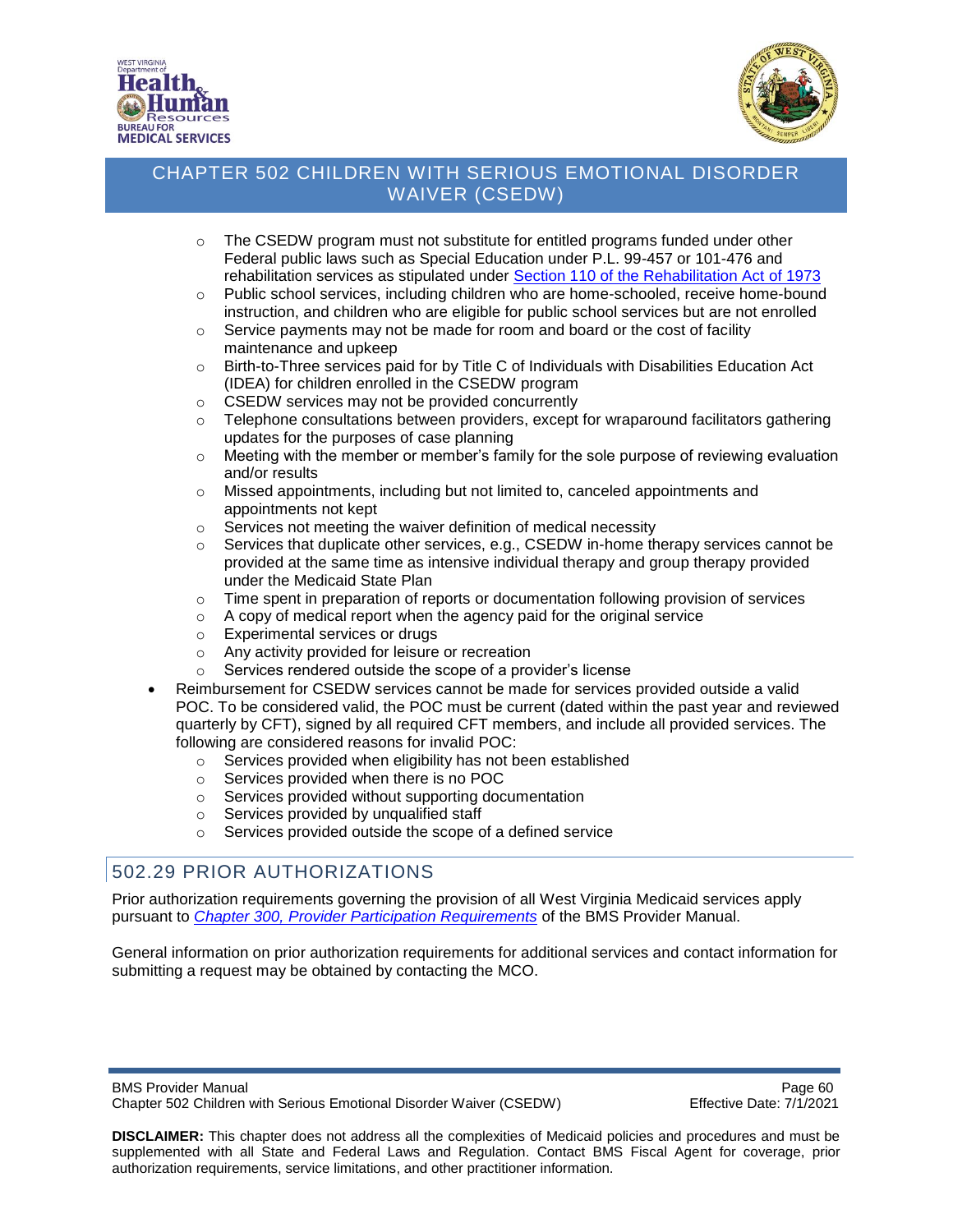



# 502.30 BILLING PROCEDURES

Claims from providers must be submitted on the designated form or electronically transmitted to the fiscal agent and must comply with the following:

- Must include all information required to process the claim for payment
- The amount billed must represent the provider's usual and customary charge for the services delivered
- Claims must be accurately completed with required information
- By signing the Provider Enrollment Agreement, providers certify that all information listed on claims for reimbursement from Medicaid is true, accurate, and complete. Therefore, claims may be endorsed with computer-generated, manual, or stamped signatures
- Claim must be filed on a timely basis, i.e., filed within 360 calendar days from the date of service, and a separate claim must be completed for each individual member

# 502.31 HOW TO OBTAIN INFORMATION

Please refer to the [CSEDW](https://dhhr.wv.gov/bms/Programs/WaiverPrograms/CSEDW/Pages/SED.aspx) website for program contact information.

# *GLOSSARY*

Definitions in *[Chapter 200, Definitions and](http://www.dhhr.wv.gov/bms/Pages/Manuals.aspx) Acronyms* apply to all West Virginia Medicaid services, including those covered by this chapter. Definitions in this glossary are specific to this chapter.

**Abuse:** The infliction or threat to inflict bodily injury on or the imprisonment of any child or incapacitated adult.

**Abuse and Neglect:** As defined in and [West Virginia Code §9-6-1 a](http://www.wvlegislature.gov/wvcode/ChapterEntire.cfm?chap=9&art=6§ion=1)nd [West Virginia code §49-1-201.](http://www.wvlegislature.gov/wvcode/code.cfm?chap=49&art=1)

**Administrative Service Organization (ASO):** Acts as an agent of BMS and screens potential waiver applicants during the initial eligibility determination process and facilitates both initial evaluations and annual re-determinations of medical eligibility. The ASO also conducts education for providers, persons, advocacy groups, and state staff.

**Agency Staff:** Staff or contracted extended professional staff employed by a CSEDW provider to provide services to members in the CSEDW Program through the Traditional Option.

**Amount:** As it relates to service planning, the amount refers to the number of hours in a day a service will be provided. Example: Four hours per day.

**Anchor Date:** The annual date assigned by the ASO by which the member's medical eligibility must be recertified and is determined by the anniversary date that is the first day of the month following the date when initial medical eligibility was established by the MECA.

**Approved Medication Assistive Personnel (AMAP):** An unlicensed staff person who meets the eligibility requirements to become an AMAP, has successfully completed the required training and

BMS Provider Manual<br>Chapter 502 Children with Serious Emotional Disorder Waiver (CSEDW) Chapter 502 Children with Serious Emotional Disorder Waiver (CSEDW) Chapter 502 Children with Serious Emotional Disorder Waiver (CSEDW)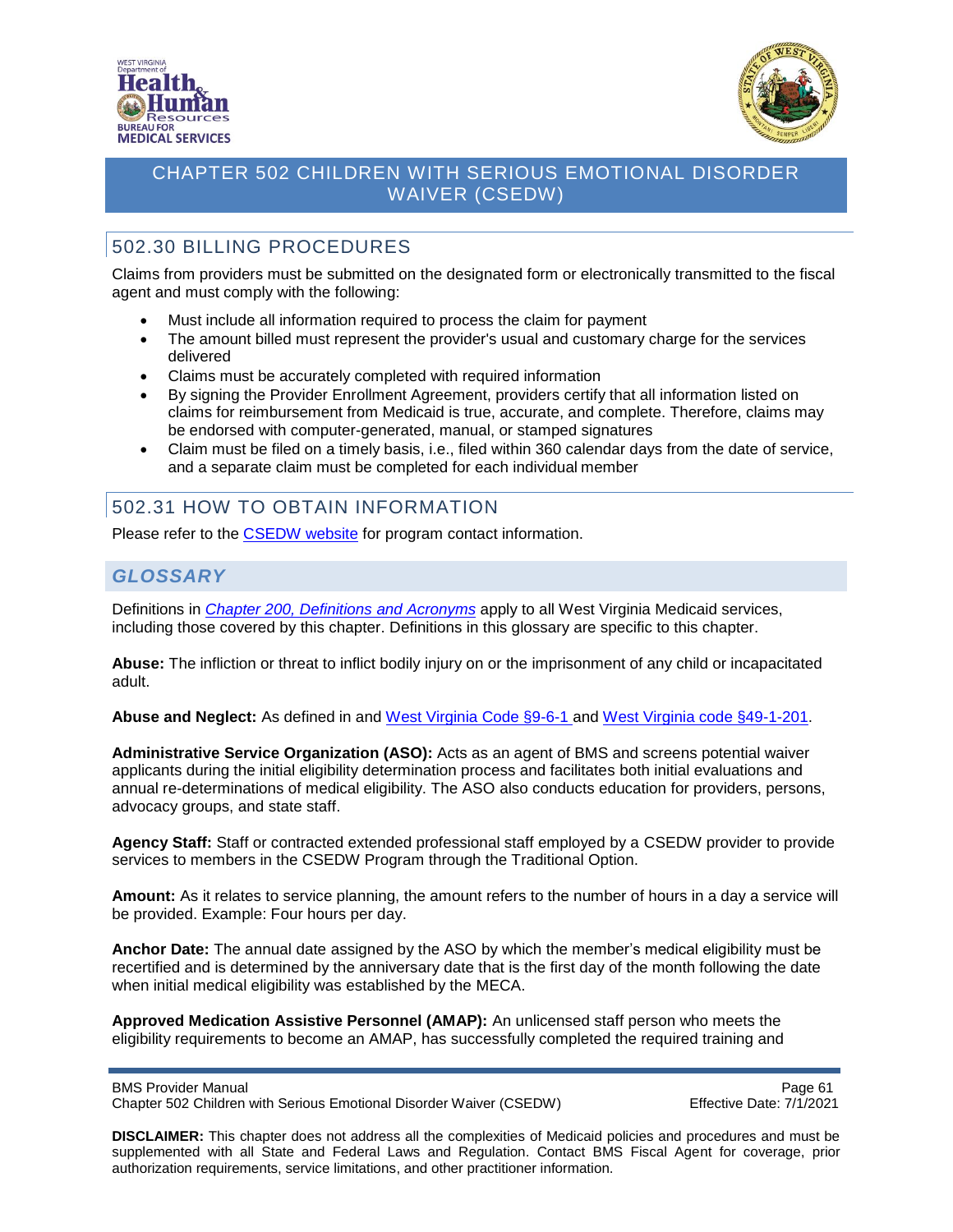



competency testing and has been deemed competent by the RN to administer medications to residents in the covered facilities in accordance with OHFLAC [AMAP policy.](http://ohflac.wvdhhr.org/Programs/AM.html)

**Behavior Assessment System for Children (BASC):** is a standardized assessment used to evaluate the behavior and self-perceptions of children and young adults, ages two (2) through 25 years.

**Certificate of Need (CON):** A process often associated with cost containment measures. Additionally, the Legislative findings in the CON law declare the need for health services to be provided in an orderly, economical manner that discourages unnecessary duplication. The CON is to be submitted to the Health Care Authority. West Virginia issues a CON to indicate a health service's compliance with [West Virginia](https://www.wvlegislature.gov/wvcode/ChapterEntire.cfm?chap=16&art=2D§ion=2) [Code §16-2D-1](https://www.wvlegislature.gov/wvcode/ChapterEntire.cfm?chap=16&art=2D§ion=2) et seq.

**Child and Adolescent Functional Assessment Scale (CAFAS):** A standardized instrument which assesses the degree of impairment in youth with emotional, behavioral, psychiatric, or substance use problems. It provides an objective, comprehensive assessment of a youth's needs as they change over time.

**Child and Adolescent Needs and Strengths (CANS**): A functional assessment tool developed to support decision-making, including treatment planning, facilitating quality improvement initiatives, and monitoring the outcomes of services..

**Child and Family (Service Planning) Team (CFT):** The member and/or parent/legal representative, the member's wraparound facilitator, representatives of each professional discipline, provider and/or program providing services to that member (inter- and intra-agency), and MCO care coordinator (if requested) and others who possess the knowledge, skill, and expertise necessary to accurately identify the comprehensive array of services required to meet the individual's needs and design appropriate services and specialized programs responsive to those needs. It is a goal in developing the CFT, to have greater than 50% participation from natural supports and community resources identified by the waiver member and family. The POC meetings are guided by the member's needs, wishes, desires, and goals.

**Community Behavioral Health Clinic:** A healthcare provider offering behavioral health services licensed under [West Virginia Code §64-11.](http://apps.sos.wv.gov/adlaw/csr/readfile.aspx?DocId=51134&Format=PDF)

**Community Integration:** The opportunity to live in the community and participate in a meaningful way to obtain valued social roles as other citizens.

**Corrective Action Plan:** the report that providers must submit to the ASO with a plan to address any concerns stemming from a provider quality review, where standards were not sufficiently met, based upon on-site and desk documentation, staff interviews, telephone satisfaction surveys with members who receive services and/or their parent/legal representative, and day service visits to validate certification documentation and address CMS quality assurance standards.

**Critical Incidents**: Critical incidents are serious in nature and pose immediate risk to health, safety and welfare to the individual receiving services or others.

BMS Provider Manual<br>Chapter 502 Children with Serious Emotional Disorder Waiver (CSEDW) Page 62<br>Effective Date: 7/1/2021 Chapter 502 Children with Serious Emotional Disorder Waiver (CSEDW)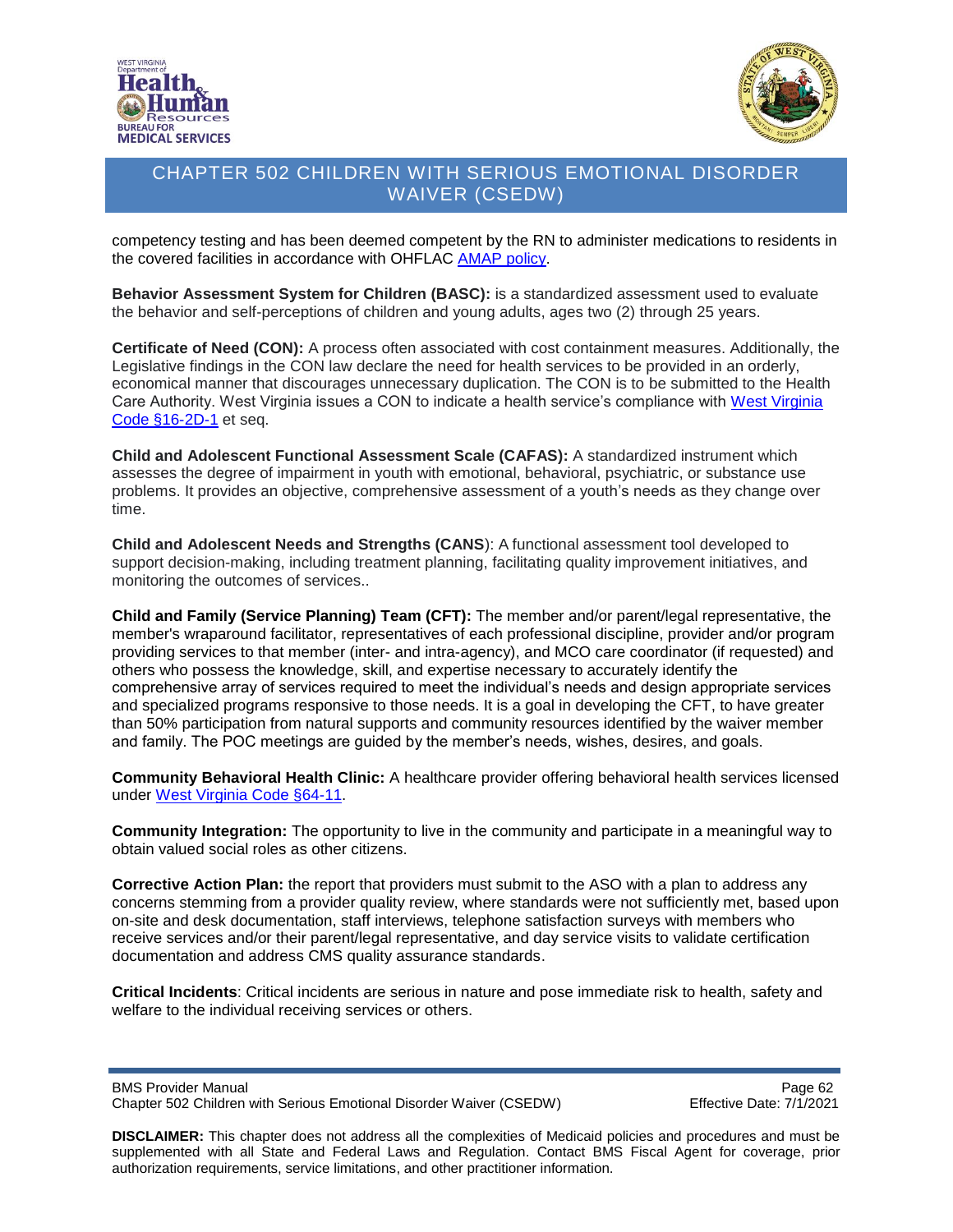



**Direct Access:** Physical contact with or access to a member's property, personally identifiable information, or financial information.

**Direct-Care Staff:** The individuals who provide the day-to-day care to Personal Care members. Sometimes referred to as homemakers or personal assistants.

**Days:** Calendar days unless otherwise specified.

**Duration:** As it relates to service planning, the duration is the length of time a service will be provided. Example: six months, three months, one month.

**DSM**: Abbreviation for the "Diagnostic and Statistical Manual of Mental Disorders," a comprehensive classification of officially recognized psychiatric disorders, published by the American Psychiatric Association, for use by mental health professionals to help ensure uniformity of diagnosis.

**Emergency Plan:** A written plan which details who is responsible for specific activities in the event of an emergency, whether it is a natural, medical, or man-made incident.

**Fiscal Agent:** The contracted vendor responsible for claims processing and provider relations/enrollment.

**Freedom of Choice (FOC):** The guaranteed right of a beneficiary to select a participating provider of their choice.

**Frequency:** As it relates to service planning, the frequency refers to how often a service is provided. Example: Monday – Friday, daily, etc.

**Formal Plan of Care meeting:** A Child and Family Team meeting where all services and supports are present for the meeting to provide support to the member and caregiver and an update on the progress with the goals in the Plan of Care.

**Foster Child:** The West Virginia DHHR defines a foster child as a child receiving 24-hour substitute care while placed away from his or her parents or guardians and for whom the State agency has placement and care responsibility. This includes, but is not limited to, placements in foster family homes, foster homes of relatives, group homes, emergency shelters, residential facilities, child care institutions, and pre-adoptive homes.

**GED:** General Educational Development Test or General Equivalency Diploma that is used for educational testing services designed to provide a high school equivalency credential.

**Goals:** Statement of outcome with specific tasks and objectives to achieve those outcomes. Goals are set to help ensure that effective services are being provided to the member.

**Home or Residence:** The member's place of residence which includes a boarding home or home for the aged. Home does not include a hospital, skilled nursing facility, intermediate care facility, or intermediate care facility for the intellectually disabled.

BMS Provider Manual **Page 63** Page 63 Chapter 502 Children with Serious Emotional Disorder Waiver (CSEDW) Effective Date: 7/1/2021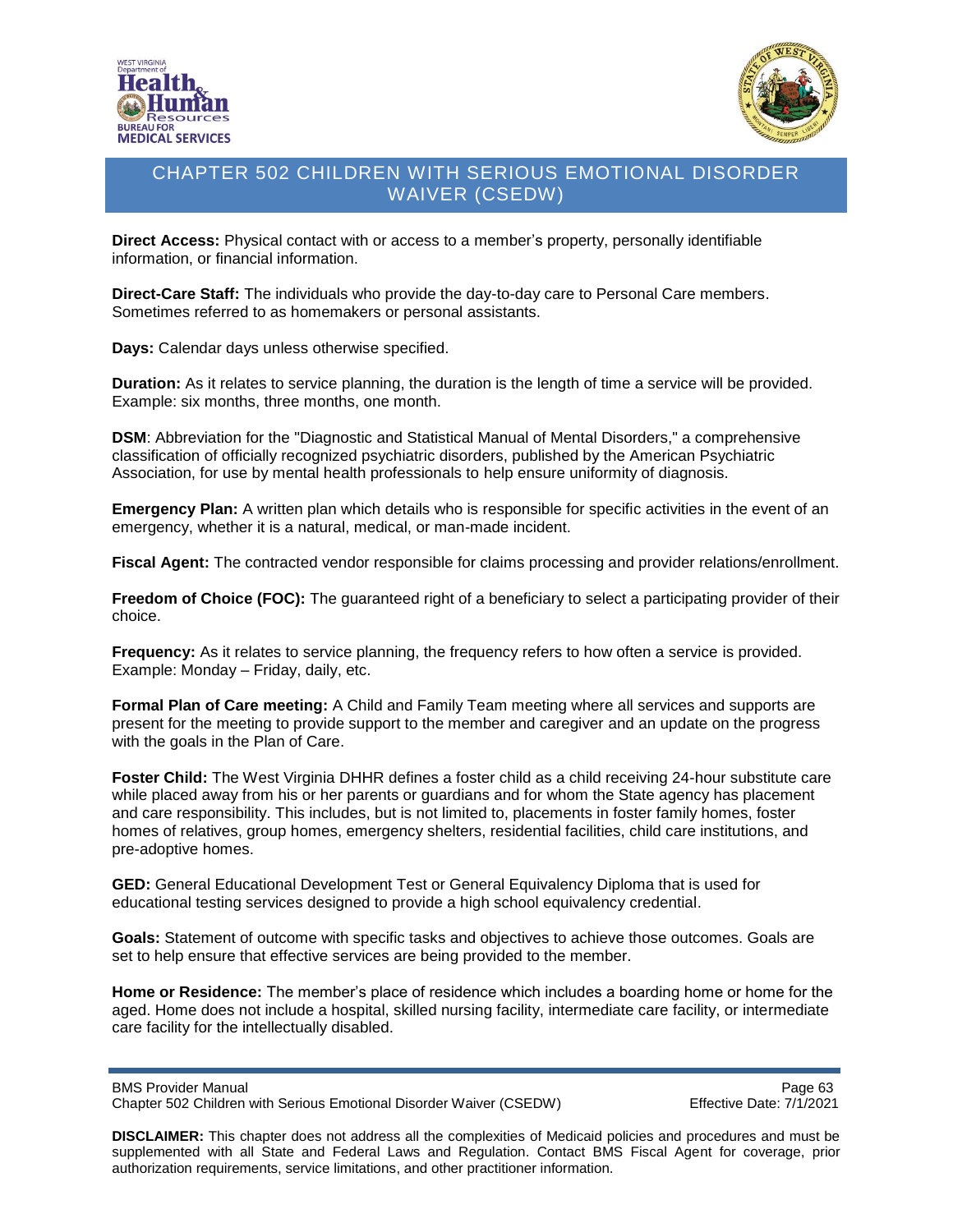



**Home and Community-Based Services (HCBS):** Services which enable individuals to remain in the community setting rather than being admitted to an institution.

**Human Services Degree:** A master's or bachelor's degree granted by an accredited college or university in one of the following human services fields: Psychology; Nursing; Sociology; Social Work; Counseling/Therapy; Teacher Education; Behavioral Health; or other degrees approved by the WV Board of Social Work. Also, a Regents Bachelor of Arts (RBA) with a social sciences area of emphasis is permissible. **Note:** Some services require specific degrees as listed in the manual; see specific services for detailed information on staff qualification.

**Incident:** Any unusual event occurring to a member that needs to be recorded and investigated for risk management or Quality Improvement purposes.

**Incident Management System (IMS):** A program used by the MCO to track and report on critical and non-critical incidents.

**Independent Evaluator (IE):** A West Virginia licensed provider who is a West Virginia Medicaid Provider who performs comprehensive evaluations independent of CSEDW providers and who is a person of the IEN trained by the MECA. Independent evaluators qualified to assess medical eligibility for the CSEDW include psychologists, supervised psychologists, licensed independent clinical social workers, and licensed professional counselors. They must be licensed to practice independently and must follow the internal regulations of their accrediting body, licensing board, and/or certification board.

**Independent Evaluation (IE):** An evaluation completed by a licensed provider of the IEN which includes background information, behavioral observations, documentation that addresses the six major life areas, developmental history, mental status examination, diagnosis, and prognosis.

**Independent Evaluator Network (IEN):** West Virginia licensed providers who are enrolled West Virginia Medicaid providers and have completed the required IEN Training provided by the MECA training and agreed to complete the IE as defined.

**Indirect Supervision:** Supervision provided by a licensed individual who monitors, but is not required to be present in the setting when services are rendered.

**Informal Plan of Care meeting:** A monthly review of the goals and progress with the Plan of Care held every 30 to 45 days with the member and their caregiver. If the meeting reveals that there is a need for a change in services, the wraparound facilitator will convene a formal Plan of Care meeting with the Child and Family Team.

**Informal Support/Informals:** Family, friends, neighbors or anyone who provides a service to a member but is not reimbursed.

**Internal Credentialing:** An individual approved to provide Licensed Behavioral Health Center (LBHC) Services by the agency's working committee composed of experienced licensed and/or certified staff representative of the appropriate disciplines or practitioners. A provider agency with few clinical staff may designate a credentialing officer.

BMS Provider Manual<br>Chapter 502 Children with Serious Emotional Disorder Waiver (CSEDW) Page 64 Chapter 502 Children with Serious Emotional Disorder Waiver (CSEDW)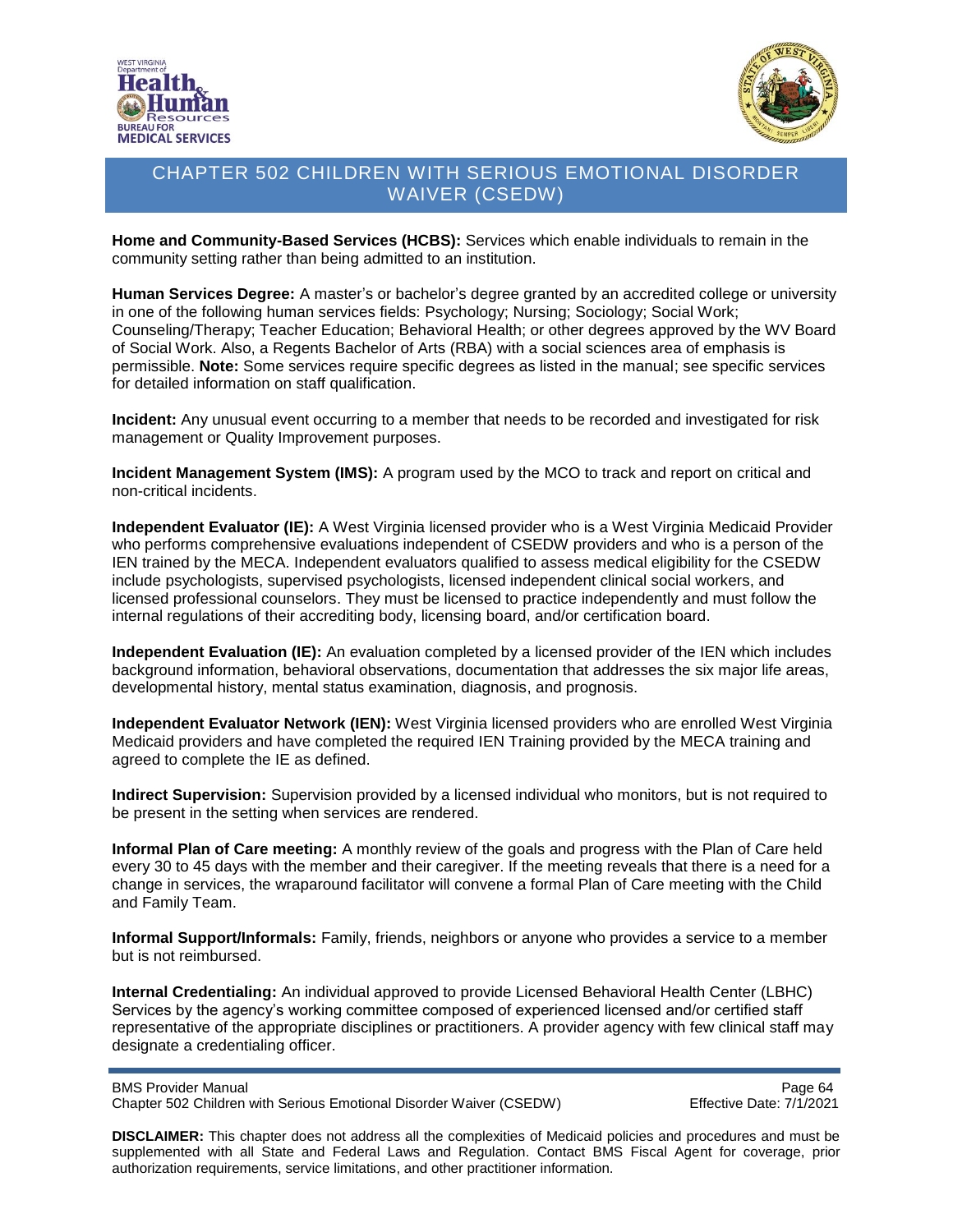



**Legally Responsible Person:** A spouse or parent of a minor child (under the age of 18) that is legally responsible to provide supports that they are ordinarily obligated to provide.

**Legal Representative:** The parent of a minor child or a court appointed legal guardian for an adult or child, or anyone with the legal standing to make decisions for the member.

**Level of Care (LOC):** These standard references the CMS requirements that individuals receiving home and community-based services must require an institutional level of care to be medically eligible for waiver services. For the CSEDW, applicants must require a PRTF level of care and specifically have either resided in a PRTF within the past six months, or through medical evaluation, it is determined that there is a reasonable indication that the applicant is in danger of being placed in a PRTF.

**Licensed Behavioral Health Clinic (LBHC):** A healthcare provider offering behavioral health services licensed under [West Virginia Code §64-11.](http://apps.sos.wv.gov/adlaw/csr/readfile.aspx?DocId=51134&Format=PDF)

**Licensed Professional Counselor:** An individual who has obtained full licensure as defined by the West Virginia Board of Examiners in Counseling and by West Virginia Code §30-31-8.

**Licensed Psychologist:** A psychologist who has completed the requirements for licensure that have been established by the West Virginia Board of Examiners of Psychologist and is in current good standing with the board.

**Licensed Independent Clinical Social Worker:** An individual who has obtained Level D status as defined by the West Virginia Board of Social Work and by West Virginia Code §30-30-9.

**Local Public Community Location:** Any community setting open to the general public such as libraries, banks, stores, post offices, etc., within a justifiable proximity to the member's geographical area.

**Managed Care Organization (MCO)** – An entity that has, or is seeking to qualify for, a comprehensive risk contract under the following:

- A Federally qualified Health Maintenance Organization (HMO) that meets the advance directive requirements of subpart I of part 489 of the Federal Register definition of a Federally Qualified HMO;
- Any public or private entity that meets the advance directive requirements and is determined to also meet the following conditions:
	- o Makes the services it provides to its Medicaid enrollees as accessible (in terms of timeliness, amount, duration, and scope) as those services are to other Medicaid members within the area serviced by the entity
	- o Meets the solvency standards of Section 438.116

**Managed Enrollment List:** A waiting list for waiver applicants who are determined eligible when there is no waiver slot available. Waitlisted waiver enrollees are offered a waiver slot once a slot becomes available, in the chronological order in which they were determined eligible.

BMS Provider Manual<br>Chapter 502 Children with Serious Emotional Disorder Waiver (CSEDW) Page 65 Chapter 502 Children with Serious Emotional Disorder Waiver (CSEDW)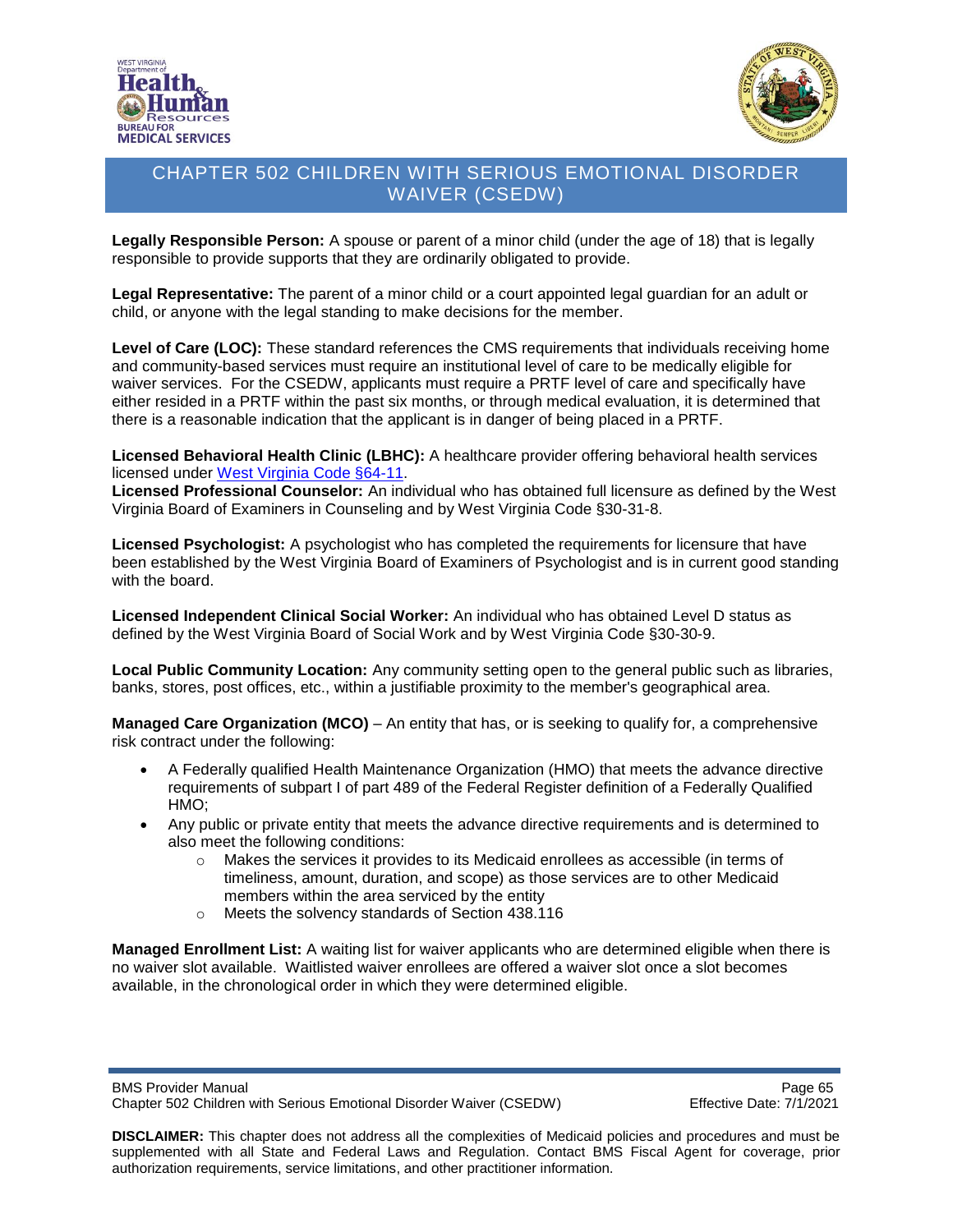



**Medical Eligibility:** The decision by the BMS or its agent that the health care status and treatment requirements as prescribed by a medical practitioner substantiate the level of care and criteria for the Waiver Program.

**Medical Eligibility Contracted Agent (MECA):** The contracted entity that acts as an agent of BMS and evaluates potential waiver applicants during the initial eligibility determination process and annual redeterminations of medical eligibility.

**Member (aka person, user, client, beneficiary, recipient, or enrollee):** An individual who is eligible to receive or is receiving benefits from Medicaid – or an individual who is enrolled in a managed care plan.

**Member's Family Residence:** A residence where the member has a 911 address and lives with at least one biological, adoptive, natural, or other family member and/or a certified Specialized Family Care Provider.

**National Wraparound Initiative (NWI Wraparound):** Wraparound provides a comprehensive, holistic, youth and family-driven way of responding when children or youth experience serious mental health or behavioral challenges. Wraparound puts the child or youth and family at the center. The wraparound team can include the family's friends and people from the wider community, as well as providers of services and supports. With the help of the team, the family and young person take the lead in deciding team vision and goals, developing a plan, monitoring how well it's working, and changing it as needed.

**Non-critical Incidents:** Incidents that do not require an urgent response but may require clinical followup or further investigation.

**Office of Health Facility Licensure and Certification (OHFLAC):** The state agency that inspects and licenses CSEDW providers to help assure the health and safety of CSEDW member. Licensed entities include but are not limited to behavioral health providers, CSEDW providers, facility-based day programs, group homes, supported employment facilities, and wraparound facilitation agencies.

**Physician:** As defined in [West Virginia Code §30-3-10,](http://www.wvlegislature.gov/wvcode/chapterentire.cfm?chap=30&art=3§ion=10) an individual who has been issued a license to practice medicine in the state of West Virginia by the West Virginia Board of Medicine and is in good standing with the board; or an individual licensed by the West Virginia Board of Osteopathy in accordance with [West Virginia Code 30-14-6.](http://www.wvlegislature.gov/wvcode/chapterentire.cfm?chap=30&art=14§ion=6)

**Plan of Care:** A document developed with a CSEDW waiver member that is rooted in what is most important to the member and involves them directly with their community, network of connections, and close personal relationships in order to look at the innovative ways to attain specific life goals.

**Pre-hearing Conference:** A meeting requested by the applicant or member and/or legal representative to review the information submitted for the medical eligibility determination and the basis for the denial/ termination. A Medicaid Fair Hearing pre-hearing conference may be requested any time prior to a Medicaid Fair Hearing.

BMS Provider Manual<br>Chapter 502 Children with Serious Emotional Disorder Waiver (CSEDW) Page 66 Chapter 502 Children with Serious Emotional Disorder Waiver (CSEDW)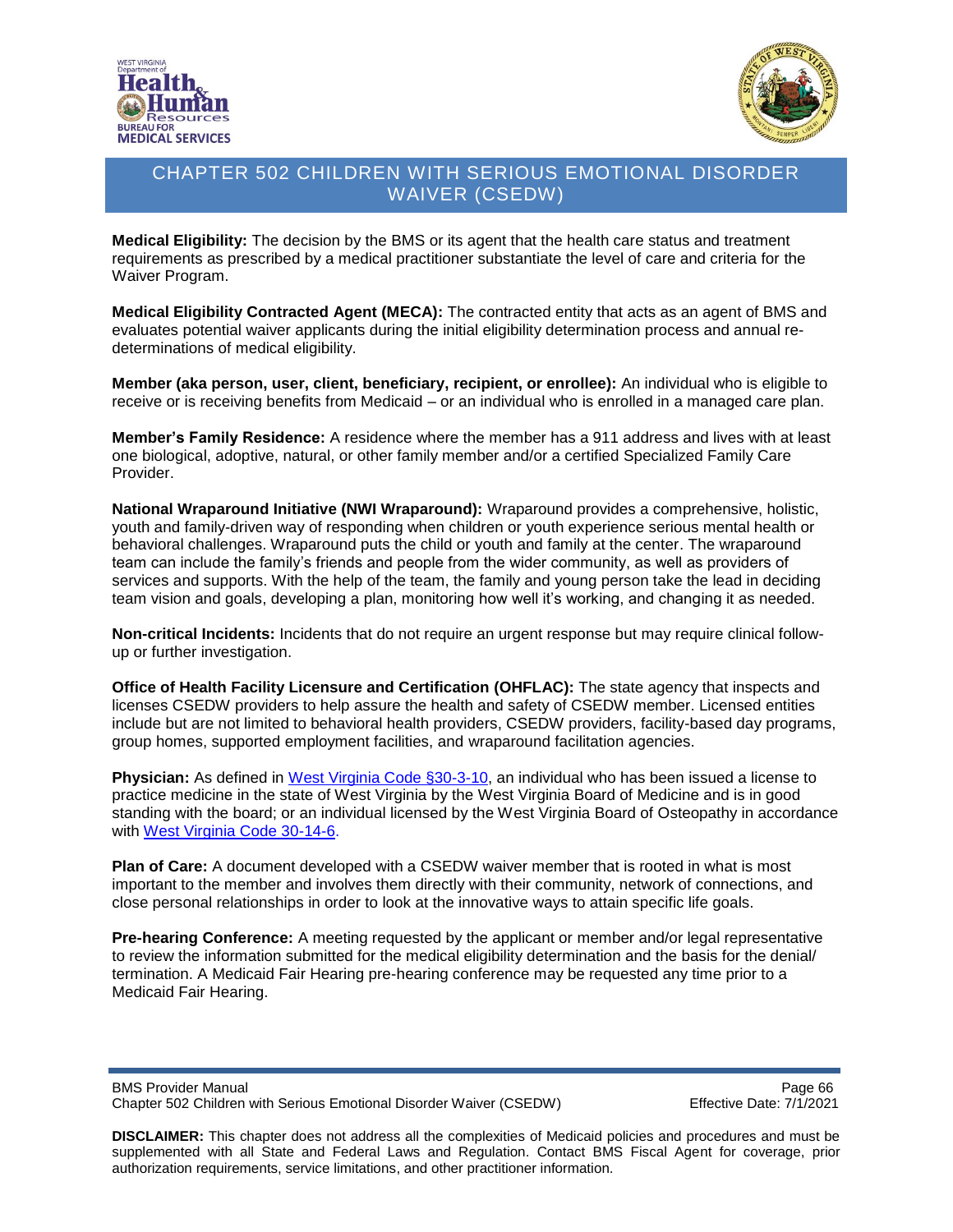



**Preschool And Early Childhood Functional Assessment Scale (PECFAS):** standardized assessment tool which assesses a preschool-aged child's day-to-day functioning across critical life domains AND determines whether a child's functioning improves over time.

**Prior Authorization:** Prior approval necessary for specified services to be delivered for an eligible member by a specified provider before services can be performed, billed, and payment made. It is a utilization review method used to control certain services that are limited in amount, duration, or scope.

**Professional Experience:** A position that requires a minimum of a bachelor's degree or a professional license.

**Public Community Location:** Any community setting open to the general public such as libraries, banks, stores, post offices, etc. Facility-Based Day and Pre-Vocational sites are not considered public community locations.

**Regents Bachelor of Arts:** The Regents Bachelor of Arts (RBA) degree program is a nontraditional program offered by the state-supported baccalaureate degree granting institutions in West Virginia. The program is designed for adults who are interested in obtaining a bachelor's degree.

**Respite Care:** Short term or intermittent care and supervision in order to provide an interval of rest or relief to family or caregivers.

**Safe Environment:** A place where people feel secure; where they are not at risk of being subject to harm, abuse, neglect or exploitation; and where they have the freedom to make choices without fear of recourse.

**Significant Life Event:** Any time that there is an event or change in the member's life that requires a meeting of the CFT. The occurrence may require that a service needs to be decreased, increased or changed. A significant life event constitutes a change in the member's needs such as behavioral, mental health or physical health, service/service units, support, setting, or a crisis.

**Statewide Transition Plan (STP):** A document required by CMS describing how West Virginia will comply with the HCBS regulation requirements demonstrating that living arrangements are truly community-based for HCBS waiver members.

**Supervised Psychologist:** An individual who is an unlicensed psychologist with a documented completed degree in psychology at the level of M.A., M.S., Ph.D., Psy.D. or Ed.D. and has met the requirements of, and is formally enrolled in, the West Virginia Board of Examiners of Psychologists Supervision program.

**Universe:** The totality of provider records that could be sampled for review during the specified time period. When a provider is due for a quality review, a representative, random sample of records are selected from the total population.

**Telehealth:** For purposes of Medicaid, telemedicine seeks to improve a patient's health by permitting two-way, real time interactive communication between the patient, and the physician or practitioner at the

BMS Provider Manual<br>Chapter 502 Children with Serious Emotional Disorder Waiver (CSEDW) Firective Date: 7/1/2021 Chapter 502 Children with Serious Emotional Disorder Waiver (CSEDW)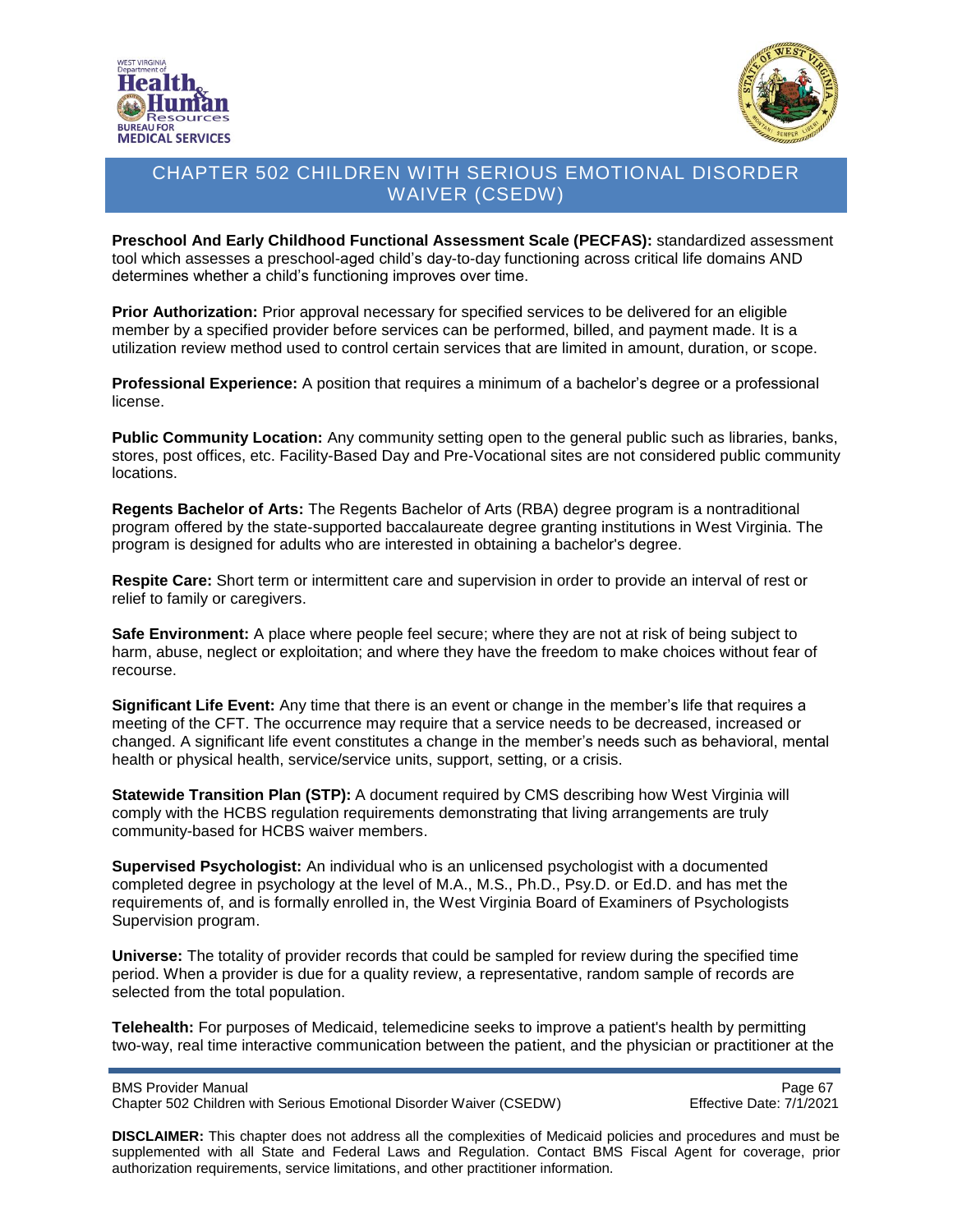



distant site. This electronic communication means the use of interactive telecommunications equipment that includes, at a minimum, audio and video equipment.

**Wraparound Facilitation Agency (WFA):** A privately operated for profit or nonprofit organization/agency licensed to do business in West Virginia, having a provider agreement with BMS and enrolled as a provider of wraparound facilitation services.

**Wraparound Facilitator (WF):** A person who assists in the planning, coordination, monitoring, and evaluation of medical services for a member with emphasis on quality of care, continuity of services, and cost-effectiveness; also referred to as a caseworker.

# *CHANGE LOG*

| <b>REPLACE</b>        | <b>TITLE</b>                                                                                                                                                                                                                                                                           | <b>EFFECTIVE DATE</b> |
|-----------------------|----------------------------------------------------------------------------------------------------------------------------------------------------------------------------------------------------------------------------------------------------------------------------------------|-----------------------|
| <b>New Chapter</b>    | Chapter 502, Children with Serious Emotional Disorder<br><b>Waiver (CSEDW)</b>                                                                                                                                                                                                         | February 1, 2020      |
| <b>Entire Chapter</b> | Updated language throughout to include wraparound<br>facilitation replacing case management, changing<br>Person-Centered Plan to Plan of Care, changing<br>Person-Centered Planning Team to Child and Family<br>Team<br>Updated rates and limits to align with proposed waiver         | <b>July 1, 2021</b>   |
|                       | amendment effective 7/1/2021                                                                                                                                                                                                                                                           |                       |
|                       | 502.3.3 Added language to include the Cures Act<br>requirement that BMS will implement an Electronic Visit<br>Verification (EVV) system to verify in-home visits by in-<br>home respite workers, independent living service<br>providers, and wraparound facilitators by April 1, 2021 |                       |
|                       | Updated Program Description to include ten principles of<br>the wraparound process.                                                                                                                                                                                                    |                       |
|                       | 502.1 BMS Contractual Relationships-Clarified<br>responsibilities of contractors under the waiver                                                                                                                                                                                      |                       |
|                       | 502.3.2 Enrollment Requirements: CSEDW Medical<br>Eligibility Evaluators-Language updated, added to Staff<br>Qualifications section to clarify training and experience<br>requirements for medical eligibility evaluation network                                                      |                       |
|                       | 502.3.3 Enrollment Requirements—Language added to<br>clarify CSEDW waiver provider requirements. Language<br>added to clarify that training documentation may be on<br>another form or in a tracking system as long as the                                                             |                       |

BMS Provider Manual<br>Chapter 502 Children with Serious Emotional Disorder Waiver (CSEDW) Chapter 502 Children with Serious Emotional Disorder Waiver (CSEDW) Chapter 502 Children with Serious Emotional Disorder Waiver (CSEDW)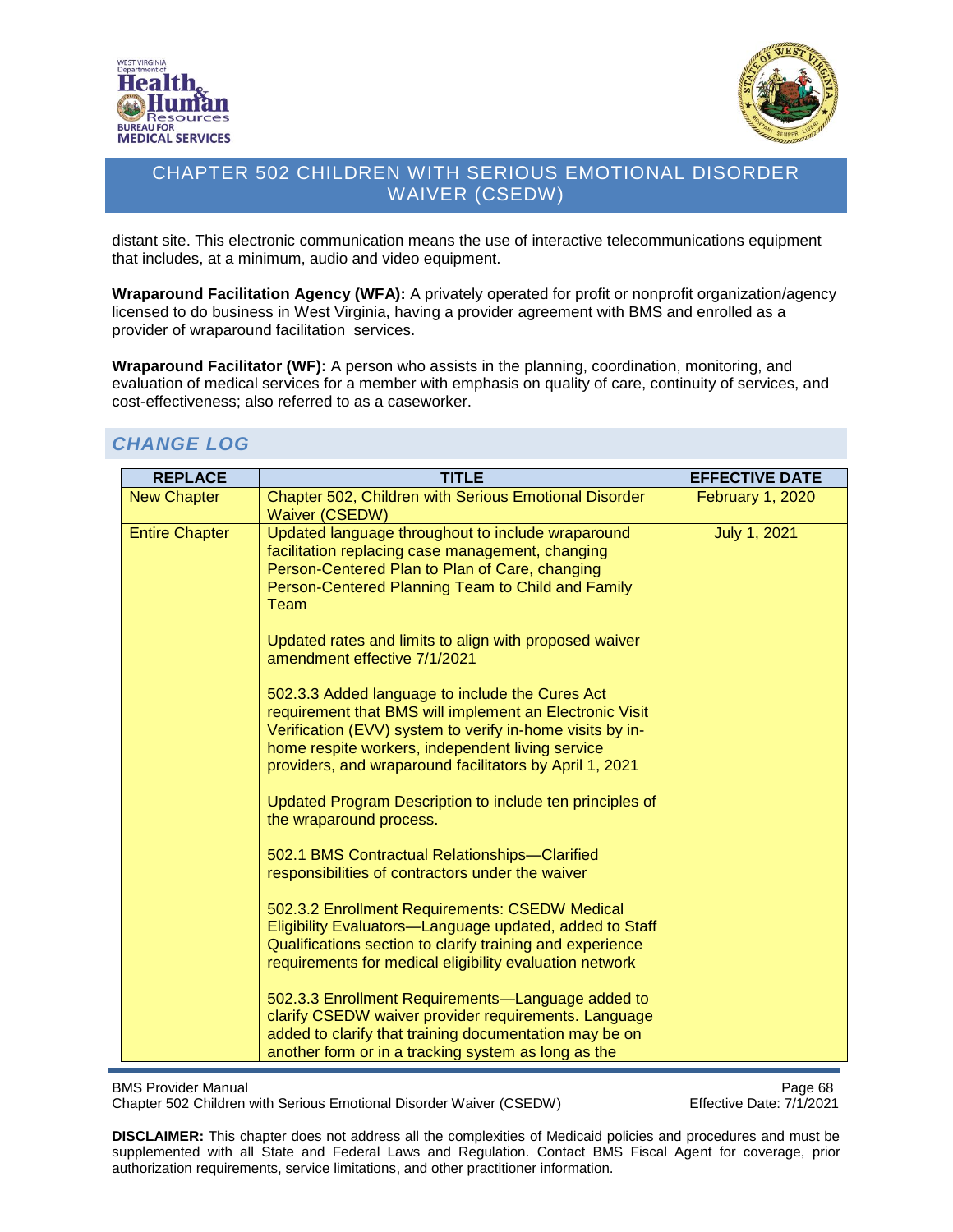



| documentation includes all elements on the CSED-06       |  |
|----------------------------------------------------------|--|
| form.                                                    |  |
|                                                          |  |
| 502.7 Provider Reviews-Added process for ASO to          |  |
| obtain a sample and data for quality reviews             |  |
|                                                          |  |
|                                                          |  |
| 502.9 Added to Other Administrative Requirements         |  |
| section to require providers to monitor utilization in   |  |
| alignment with expected service usage based on POCs      |  |
| and electronic records. Also, added clarification that   |  |
| CSEDW cannot bill for administrative tasks.              |  |
|                                                          |  |
| 502.10 Telehealth Services—Added clarification on        |  |
| billing                                                  |  |
|                                                          |  |
| 502.12 Added to Incident Reporting Requirements          |  |
| section to include documentation requirements and        |  |
| clarify definitions and requirements                     |  |
|                                                          |  |
| 502.13.2 Quality Improvement Advisory Council-Added      |  |
| responsibilities of the MCO and ASO                      |  |
|                                                          |  |
| 502.14.1 Streamlined eligibility process and made the    |  |
| process more chronological                               |  |
|                                                          |  |
| 502.14.2 Added new section for Right to Appeal,          |  |
| separating it from 502.14.1, made clarifications         |  |
| consistent with the approved waiver                      |  |
|                                                          |  |
| 502.14.2.1 Level of Care Instruments-separated this      |  |
| section from Functionality and Diagnosis section         |  |
|                                                          |  |
| 502.14.2.2 Diagnosis-separated this section from         |  |
| <b>Functionality</b>                                     |  |
|                                                          |  |
| 502.14.2.3 Functionality- changed BASC score             |  |
| threshold for medical eligibility from 70 to 60          |  |
|                                                          |  |
| 502.14.2.4 PRTF Level of Care-separated this section     |  |
| from functionality and provided more detail              |  |
|                                                          |  |
| 502.14.3 Slot Allocation Referral and Selection Process- |  |
| clarified the waitlist process                           |  |
|                                                          |  |
|                                                          |  |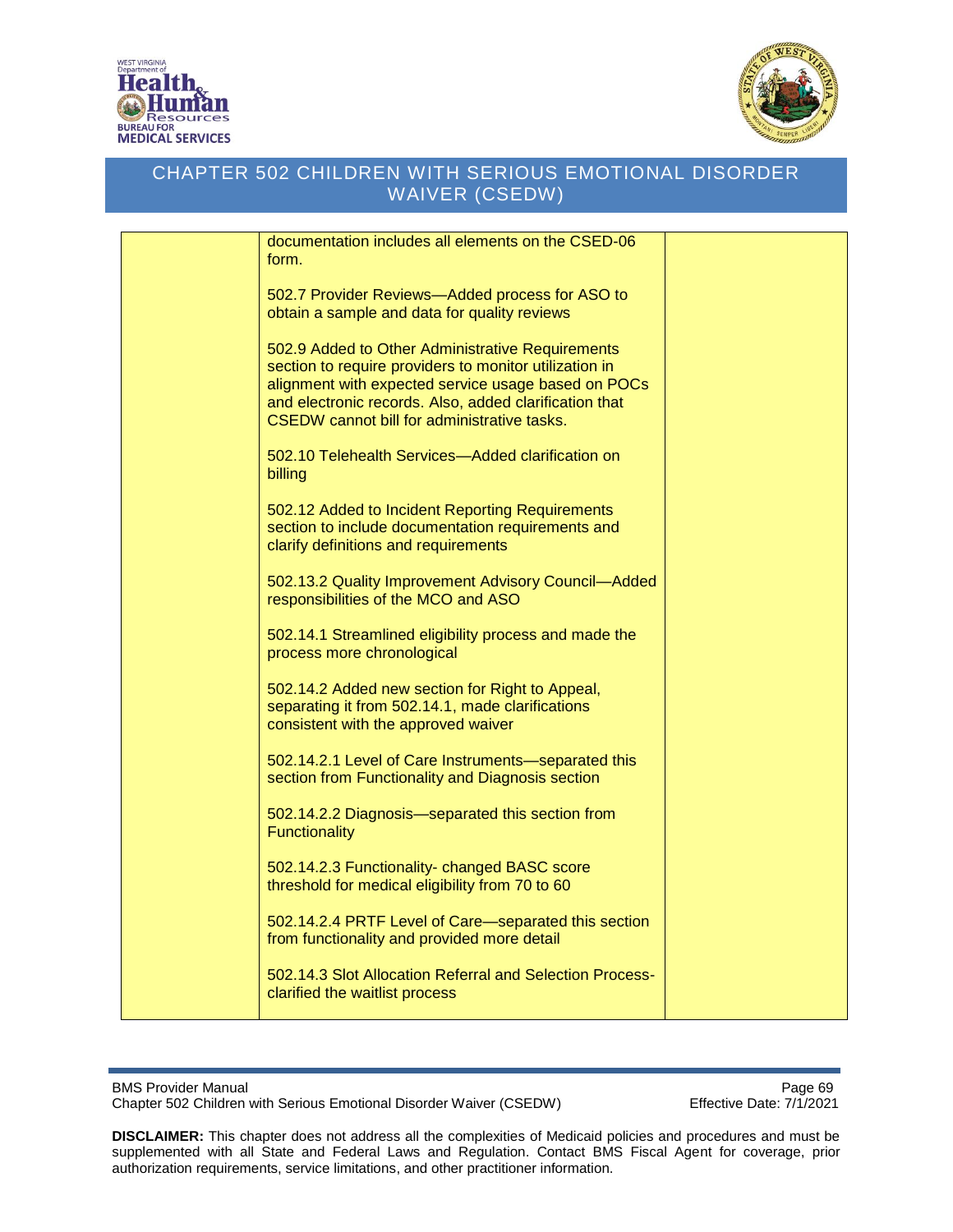



| 502.15 Clarified billing for wraparound facilitation<br>services and other CSEDW services. Clarified eligibility<br>process at redetermination.                                                                                                                                                                                                                                                                      |  |
|----------------------------------------------------------------------------------------------------------------------------------------------------------------------------------------------------------------------------------------------------------------------------------------------------------------------------------------------------------------------------------------------------------------------|--|
| 502.16.2 Added language regarding continued eligibility<br>for services                                                                                                                                                                                                                                                                                                                                              |  |
| 502.18 Updated Plan of Care (POC) Requirements<br>section to include initial case plan completion within 7<br>days of waiver enrollment, remove physicians as<br>participants in the POC meeting, and clarify plan<br>requirements                                                                                                                                                                                   |  |
| 502.18.1 Child and Family Service Team-Added<br>language regarding composition of the team to align<br>with NWI requirements                                                                                                                                                                                                                                                                                         |  |
| 502.18.2 Updated POC Development section to clarify<br>plan components, attendee and documentation<br>requirements                                                                                                                                                                                                                                                                                                   |  |
| 502.18.2.1 Added to Seven Day CFT Meeting to include<br>initial case plan completion within 7 days of waiver<br>enrollment and clarify plan, prior authorization, attendee<br>and documentation requirements                                                                                                                                                                                                         |  |
| 502.18.2.2 Thirty Day CFT Meeting and Ninety Day<br>Review CFT Meetings- added Ninety Day Review to<br>section title, removed language allowing for less<br>frequency than every ninety days for POC and updated<br>plan, prior authorization, attendee and documentation<br>requirements. Added language regarding continuing<br>eligibility based upon progress with the POC and<br>suspension of waiver services. |  |
| 502.18.2.3 Updated Transfer/Discharge CFT Meeting<br>section to clarify plan components, attendee and<br>documentation requirements                                                                                                                                                                                                                                                                                  |  |
| 502.18.2.4 Updated Significant Life Event CFT Meeting<br>section to provide guidance on when meetings should<br>be held, added attendee and documentation<br>requirements                                                                                                                                                                                                                                            |  |
| 502.19 Added responsibilities and documentation<br>requirements to Wraparound facilitation section.                                                                                                                                                                                                                                                                                                                  |  |

BMS Provider Manual<br>Chapter 502 Children with Serious Emotional Disorder Waiver (CSEDW) Fffective Date: 7/1/2021 Chapter 502 Children with Serious Emotional Disorder Waiver (CSEDW)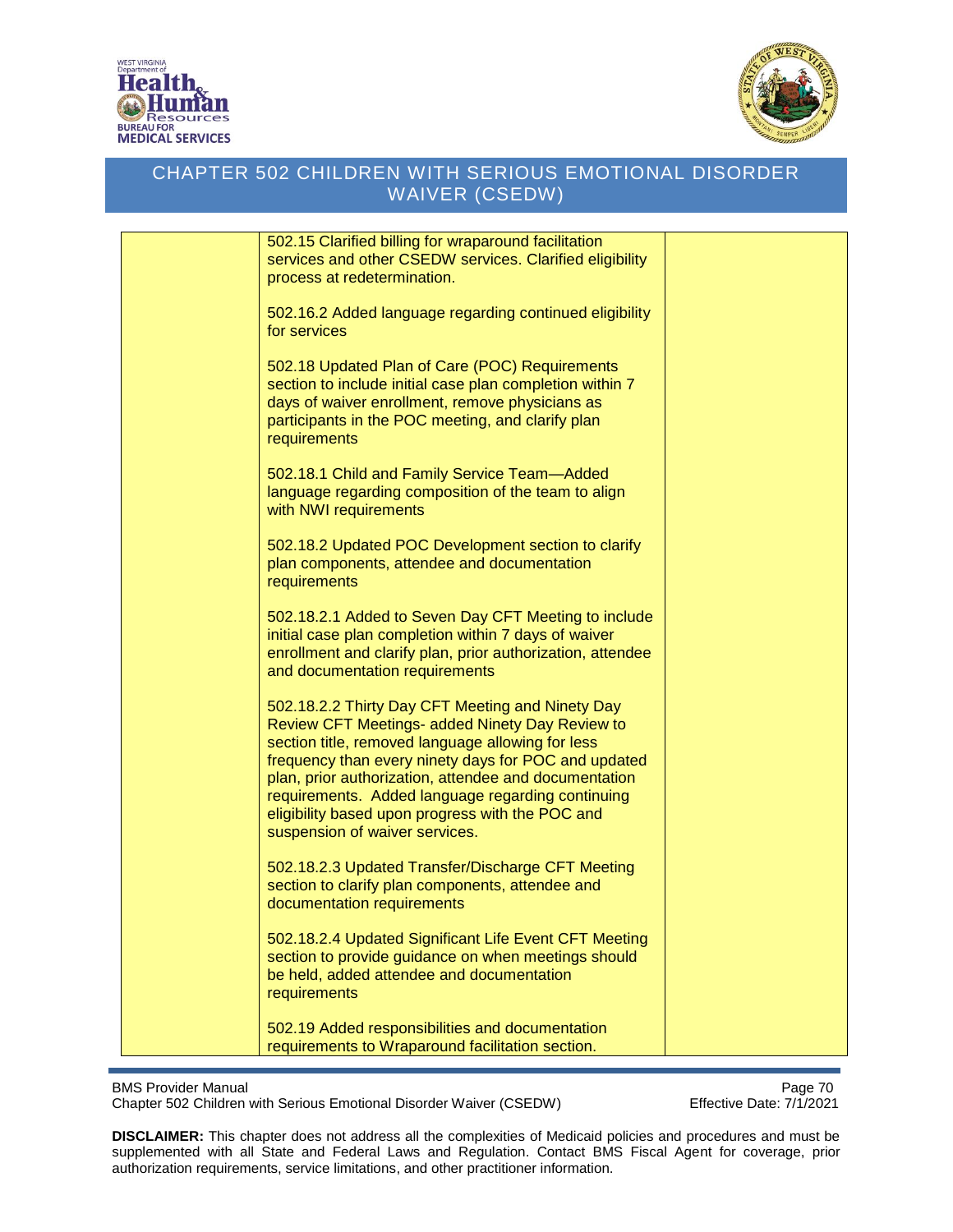



| 502.19.1 Member Choice of Single Wraparound                |  |
|------------------------------------------------------------|--|
| Facilitation Provider- Added special provisions to clarify |  |
| situations and requirements when a provider offers both    |  |
| wraparound facilitation and other CSEDW services to        |  |
| the same member.                                           |  |
|                                                            |  |
|                                                            |  |
| 502.20.1 Wraparound Facilitation-clarified                 |  |
| requirements and added EVV requirements                    |  |
|                                                            |  |
| 502.21 Updated Crisis Services: Mobile response to add     |  |
| documentation and remove review within 72 hours of         |  |
| crisis requirements                                        |  |
|                                                            |  |
|                                                            |  |
| 502.22.1 Added Independent Living/Skills Building          |  |
| added documentation and authorization requirements         |  |
| and added EVV requirements                                 |  |
|                                                            |  |
| 502.22.2 Job Development added documentation and           |  |
| authorization requirements                                 |  |
|                                                            |  |
|                                                            |  |
| 502.22.3 Supported Employment, Individual added            |  |
| documentation and authorization requirements               |  |
|                                                            |  |
| 502.23 Extended Professional Services: Specialized         |  |
| Therapy added documentation and authorization              |  |
| requirements                                               |  |
|                                                            |  |
|                                                            |  |
| 502.24 Other Services-Added summary of                     |  |
| requirements for services that have a limit counted in     |  |
| dollars per service plan year                              |  |
|                                                            |  |
| 502.24.1 Assistive Equipment added documentation and       |  |
| authorization requirements, updated limit amount           |  |
|                                                            |  |
| 502.24.2 Community Transition added allowable items,       |  |
|                                                            |  |
| documentation and authorization requirements,              |  |
| removed pest eradication as an allowable service           |  |
|                                                            |  |
| 502.25.3 Peer Parent Support removed requirement that      |  |
| <b>Peer Parent be certified</b>                            |  |
|                                                            |  |
| 502.26.1 Respite Care, In-Home added documentation         |  |
|                                                            |  |
| and authorization requirements                             |  |
|                                                            |  |
| 502.26.2 Respite Care, Out-Of-Home added                   |  |
| documentation and authorization requirements               |  |

BMS Provider Manual<br>Chapter 502 Children with Serious Emotional Disorder Waiver (CSEDW) Fffective Date: 7/1/2021 Chapter 502 Children with Serious Emotional Disorder Waiver (CSEDW)